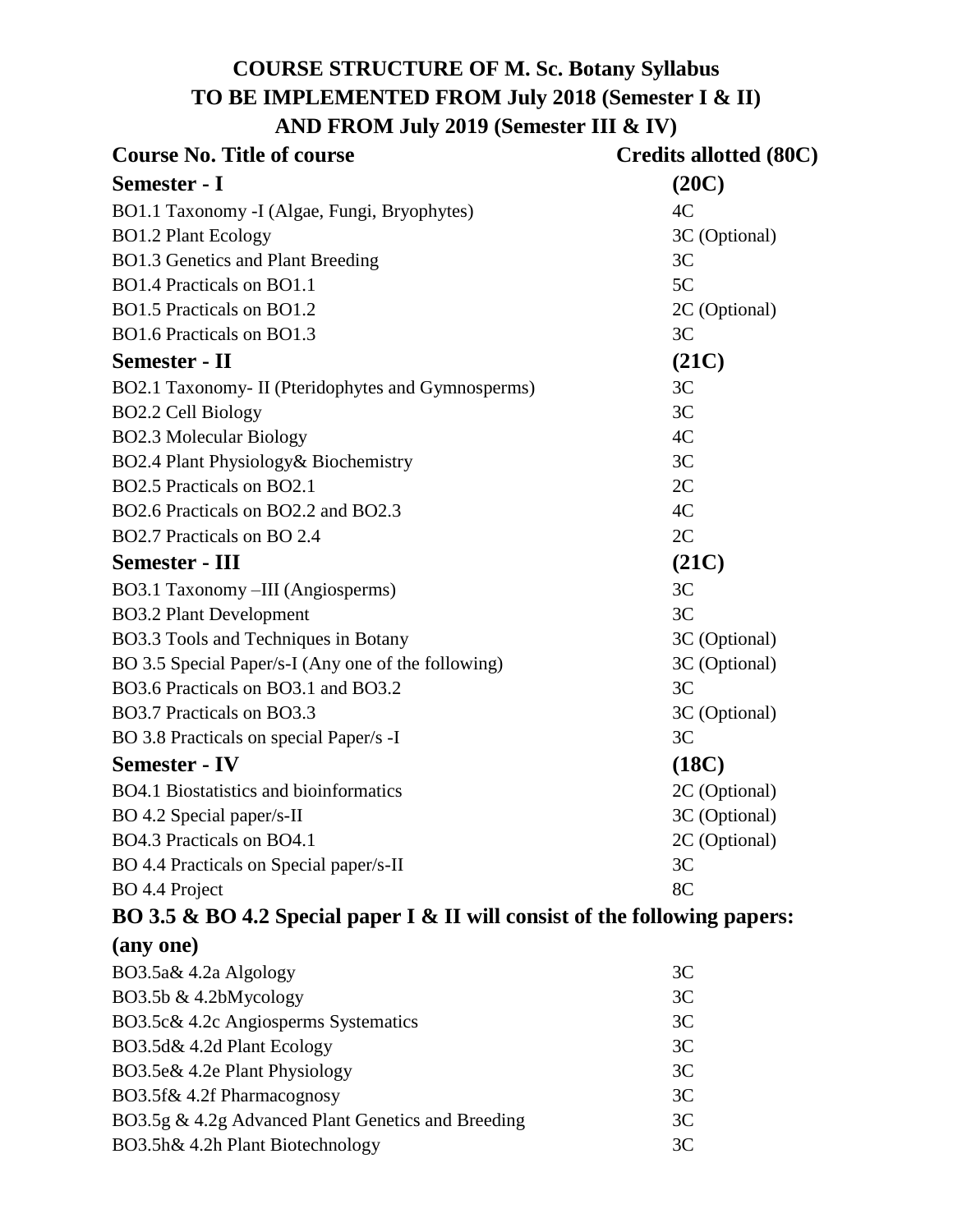# **BO 1.1 - Taxonomy (Algae, Fungi, Bryophytes) 4C**

| Credits-1.5: Algae                                                                                                                | 23L            |
|-----------------------------------------------------------------------------------------------------------------------------------|----------------|
| 1. Plant Systematics: Taxonomy Vs Systematics, Principles and Methods of Taxonomy: Concept of                                     |                |
| species and hierarchical taxa, Biological nomenclature (International code of Botanical                                           |                |
| Nomenclature), Classical and quantitative methods of taxonomy.                                                                    | 2L             |
| 2. Algae and their position in "Domains and Kingdoms" System, Trends in classification of                                         |                |
| algae.                                                                                                                            | 2L             |
| 3. Cyanophyta: Ultrastructure; strategy of cell division; thallus organization, heterocyst.                                       | 2L             |
| 4. Brief introduction, structural and reproductive features of Chrysophyta, Xanthophyta,                                          |                |
| Bacillariophyta, Dinophyta.                                                                                                       | 4L             |
| 5. Chlorophyta – structure and evolution of thallus, unicellular eukaryotes (endosymbiotic                                        |                |
| theory), morphogenesis in Acetabularia, reproduction and life histories with reference to                                         |                |
| orders of green algae.                                                                                                            | 5L             |
| 6. Charophyta and Euglenophyta: structure and reproduction and interrelationship                                                  | 2L             |
| 7. Phaeophyta: general account of morphology, anatomy, reproduction and life histories. 3L                                        |                |
| 8. Rhodophyta: classification, thallus structure, reproduction, reproductive strategies and life                                  |                |
| histories.                                                                                                                        | 3L             |
|                                                                                                                                   |                |
| Credits - 1.5: Fungi                                                                                                              | 22L            |
| 1. Taxonomy of fungi: Characters of fungi used of classification, various systems of                                              | 2L             |
| classification of fungi.<br>2. Chromista - Its present status in classification; general characters, classification up to orders. |                |
| Lichen: types, morphology and reproduction.                                                                                       | 4L             |
| 3. Fossil fungi: Occurrence and their significance.                                                                               | 1L             |
| 4. An outline of latest classification system proposed by Ainsworth or Alexopoulos                                                | 3L             |
| 2. Myxomycotina: structure, life cycle patterns of major classes                                                                  | 1L             |
| 3. Mastigomycotina: structure, life cycle patterns of major classes.                                                              | 2L             |
| 4. Zygomycotina: structure, thallus organization, evolution of sexual reproductive structures.                                    | 2L             |
| 5. Ascomycotina: thallus organization, centrum development, different types of ascocarps                                          | 3L             |
| 6. Basidiomycotina: tissue differentiation, development of basidia and basidiospore                                               | 2L             |
| 7. Deuteromycotina: types of conidial ontogeny and fruit body organization                                                        | 2L             |
|                                                                                                                                   |                |
| Credit -1:<br><b>Bryophytes</b>                                                                                                   | 15L            |
| 1. Introduction, characteristic features and diversity of Bryophytes, Medicinal,                                                  |                |
| Ecological and economic importance of Bryophytes.                                                                                 | 2L             |
| Systems of classification of Bryophytes.<br>2.                                                                                    | 1L             |
| Distribution, morphological, anatomical, reproductive studies along with<br>3.                                                    |                |
| comparative account of sporophyte and gametophyte, interrelationships                                                             |                |
| and evolutionary trends of the following orders: (development of sex                                                              |                |
| organs is not included).                                                                                                          |                |
| (a) Sphaerocarpales                                                                                                               | 1L             |
| (b) Calobryales, Takkakiales                                                                                                      | 1L             |
| (c) Marchantiales                                                                                                                 | 1 <sub>L</sub> |
| (d) Jungermanniales                                                                                                               | 2L             |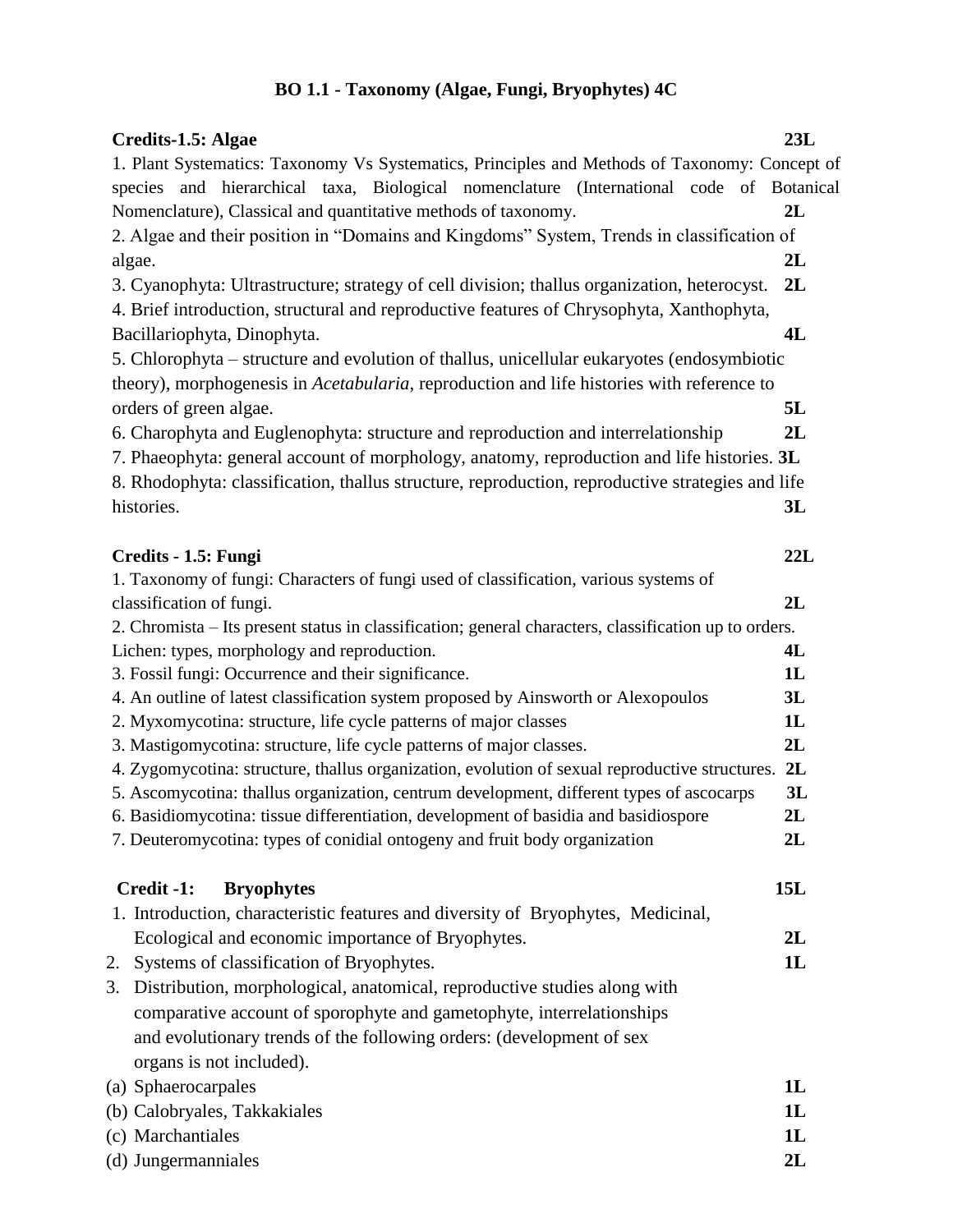| 1L |
|----|
| 1L |
| 1L |
| 1L |
| 1L |
| 1L |
| 1L |
|    |

#### **References- Algae:**

1. Brodie, J. and Lewis, J. (2007). (Ed.) Unravelling the algae: the past, present and future of algal systematics. CRC press, New York, pp. 335.

2. Bellinger, E. G. and Sigee, D. C. (2010). Freshwater algae: Identification and use as bioindicators. Wiley-Blackwell, UK, pp. 271.

3. Cole, K. M. and Sheath, R. G. (1990). *Biology of the red algae*. Cambridge University Press. USA, Pp. 503.

4. Desikachary, T.V. (1959). *Cyanophyta*. ICAR, New Delhi.

5. Graham, L. E. and Wilcox, L. W. (2000). *Algae*.Prentice-Hall, Inc. pp. 640.

6. Krishnamurthy, V. (2000). Algae of India & neighbouring countries I. Chlorophycota, Oxford & IBH, New Delhi.

7. Lee, R. E. (2008). *Phycology*. Cambridge University Press, pp. 547.

8. Misra, J. N. (1966). *Phaeophyceae in India*. ICAR, New Delhi.

9. Prescott, G. W. (1969). *The algae*: A review. Nelson, London.

10. Smith, G. M. (1950). The fresh water Algae of the United States, Mc-graw Hill, Newyork.

11.Srinivasan, K. S. (1969) *Phycologia* India. Vol I & Vol II B.S.I. Calcutta.

## **References – Fungi:**

1. Alexopolus, C. J., Minms, C. W. and Blackwell, M. (1999). (4th edn) *Indtroductory Mycology*.Wiley, New york. Alford, R. A..

2. Deacon, J. W. (2006). *Fungal biology*.(4th Ed.) Blackwell publishing, ISBN. 1405130660.

3. Kendrick, B. (1994). *The fifth kingdom* (paperback), North America, New York, Publisher: 3rd edition, ISBN- 10: 1585100226.

4. Kirk et al., (2001). Dictionary of the fungi, 9th edition, published Wallingford : CABI, ISBN: 085199377X.

5. Mehrotra, R. S. and Aneja, K.R. (1990). *An introduction to mycology.*New age publishers, ISBN 8122400892.

6. Miguel U., Richard, H. and Samuel, A.(2000). Illustrated dictionary of the Mycology, Elvira Aguirre Acosta, Publisher: St. Paul, Minn: APS press, ISBN 0890542570.

7. Webster, J. and Rpland W. (2007). *Introduction to fungi*. (3rd Ed.), Cambridge University Press, 978-0-521-80739-5.

## **Reference- Bryophytes:**

1. Cavers, F. (1976). *The inter relationships of the bryophyte*. S.R. Technic, Ashok Rajpath, Patna.

2. Chopra, R. N. and Kumar, P. K. (1988). *Biology of bryophytes*. John Wiley&Sons, New York, NY.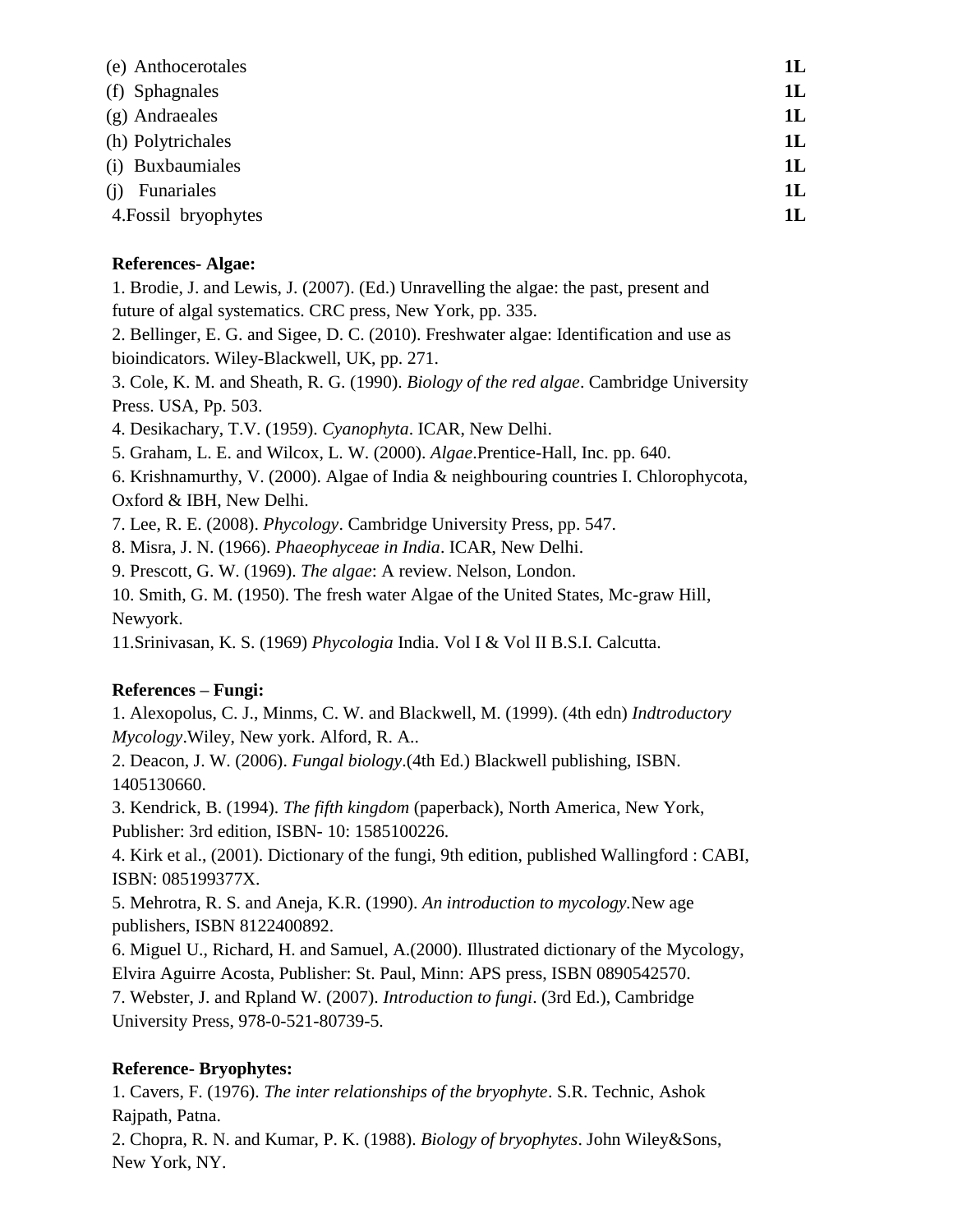3. Kashyap, S. R. (1932). *Liverworts of the Western Himalayas and the Panjab plain* (illusterated): Part 2 The Chronica Boanica New Delhi.

4. Kashyap, S. R. (1929). *Liverworts Of The Western Himalayas And The Panjab Plain Part 1* Chronica Botanica New Delhi.

5. Parihar, N. S. (1980). *Bryophytes: An introduction to Embryophyta Vol I*, Bryophya central Book Depot.

6. Prem puri (1981). *Bryophytes: Morphology, Growth and Differentiation*, Atma ram and Sons, New delhi.

7. Udar, R. (1975). *Bryology in India*: Chronica Botanica Co., [c], New Delhi.

8. Udar, R. (1970). *Introduction to bryphyta* Shashidhar Malaviya Prakashan Lucknow

9. Watson, E. V. (1971). *Structure and life of bryophytes 3rd*, Hutchinson University Library London.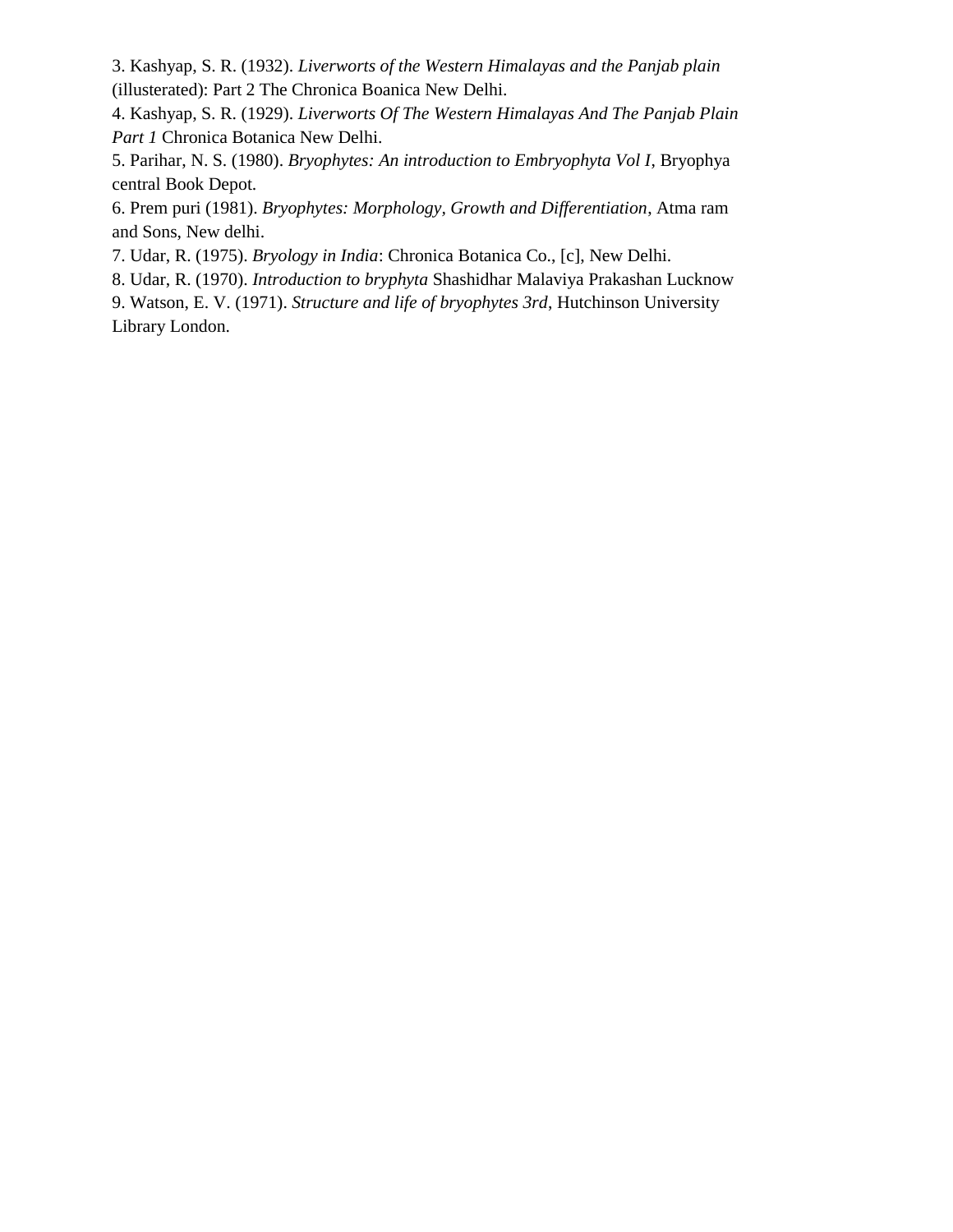# **BO 1.2 Plant Ecology (3C)**

| <b>Credit 1</b>                                                                            | 15L |
|--------------------------------------------------------------------------------------------|-----|
| A. Concept and scope of Ecology                                                            |     |
| 1. Inter disciplinary nature of ecology and relevance to mankind                           | 2L  |
| 2. Autecology and synecology                                                               | 1L  |
| 3. Taxonomy as base for ecology                                                            | 1L  |
| <b>B. Population ecology</b>                                                               |     |
| 1. Characteristics of population: Distribution and size, factors affecting population size | 2L  |
| 2. Ecological limits and size of the population                                            | 2L  |
| 3. Life history strategies, r and K selection, CSR triangle                                | 2L  |
| 4. Concept of metapopulation, types and dynamics in metapopulation                         | 2L  |
| 5. Extinction events, population viability analysis                                        | 3L  |
| <b>Credit 2</b>                                                                            | 15L |
| <b>A. Community Ecology</b>                                                                |     |
| 1. Community structure and species diversity: alpha, beta and gamma diversity              | 2L  |
| 2. Ecotone and edge effect                                                                 | 2L  |
| 3. Niche, evolution and coevolution                                                        | 2L  |
| 4. Control processes: homeostasis and homeorhesis                                          | 2L  |
| <b>B. Community interactions</b>                                                           |     |
| 1. Plant-plant interaction, Concept of allelopathy, parasitism, dimorphism                 | 3L  |
| 2. Species interaction: Mutualism, commensalism, competition, predation, herbivory         | 2L  |
| 3. Community analysis methods                                                              | 2L  |
| <b>Credit 3</b>                                                                            | 15L |
| A. Ecosystem ecology                                                                       |     |
| 1. Development of ecosystem: Succession                                                    | 1L  |
| 2. Organization of ecosystem: Biotic and abiotic components                                | 1L  |
| 3. Ecosystem types: Natural and artificial                                                 | 2L  |
| 4. Perturbation in ecosystems: Natural and anthropogenic                                   | 2L  |
| 5. Resistance and resilience in ecosystem                                                  | 2L  |
| <b>B.</b> Applied Ecology                                                                  |     |
| 1. Sources of pollution (air, water and soil)                                              | 2L  |
| 2. Pollution monitoring: Physicochemical and biological analysis                           | 2L  |
| 3. Environmental impact assessment (EIA) methodology                                       | 2L  |
| 4. Carbon test plants and carbon sequestration                                             | 1L  |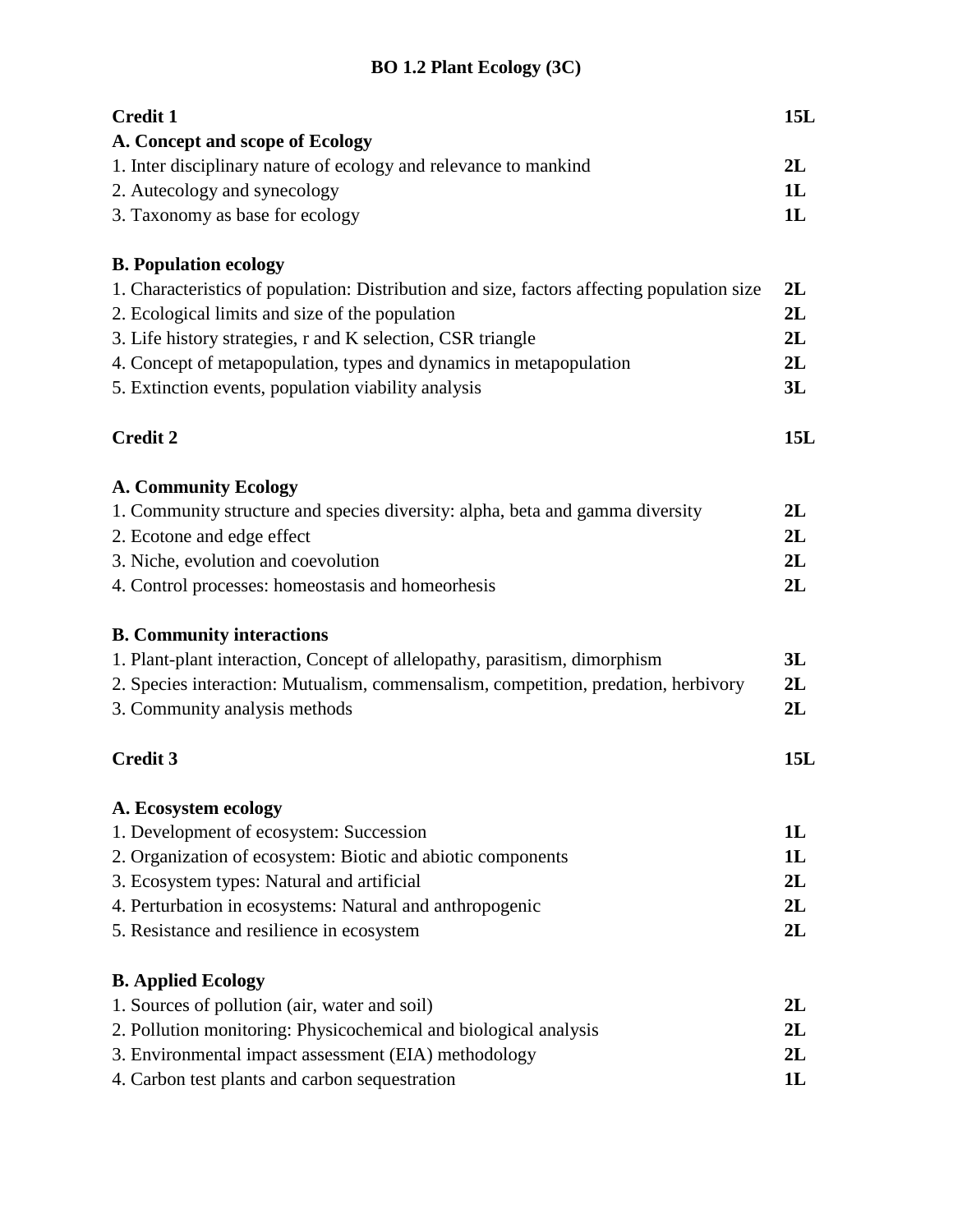### **References**

1. Begon, M., Townsend, C. R. and Harper, J. L. (2005). *Ecology: From individuals to Ecosystems* 4th edition, Wiley-Blackwell.

2. Odum, E. P. (2007) *Fundamentals of Ecology*, 5th edition, Thomson books.

3. Coleman, D.C., Crossley, D. A. and Handrix, P. F (2004) *Fundamentals of Soil Ecology*, 2nd edition, Elsevier academic press.

4. Ambhast, R. S. (1998) *A Text Book of Plant Ecology*, 9th edition, Friend and Co.

5. Canter L (1996) *Environmental Impact Assessment*, 2nd Edition, McGraw Hill Publishing Company.

6. Coller, B. D., Cox, G.W. and Miller, P. C. (1973). *Dynamic Ecology*, Prentice-Hall, Inc. Englewood Cliffs, New Jersey.

7. De, A. K. (1994) *Environmental Chemistry*, Wiley Eastern publication.

8. Gurevitch, J., Scheiner, S. M. and Fox, G. A. (2006) *The ecology of plants*, Sinauer Associates.

9. Hynes, H. B. N. (1978) *Biology of polluted water*, 1st edition, Liverpool University Press. 10. Kershaw, K. A. (1978) *Quantitative and Dynamic Plant Ecology*, 2nd edition, Edward Arnold publication.

11. Kumar, H. D. (1981) *Modern concepts of ecology*, (8th edition), Vikas publication.

12. Barbour, M.G., Pits, W.D. and Burk, J. H. (1967) *Terrestrial Plant Ecology*, Addison-Wesley Publisher.

13. Crawley, M., Crawley, J., Crawley, M. (1997) *Plant ecology*, 2nd edition, Wiley-Blackwell.

14. Mishra, R. (1968) *The Ecology Work Book*, Oxford and IBH public. Co., Kolkata.

15. Mukherjee, B. (2000*) Environmental management: Basic and applied aspects of*

*management of ecological environmental system*, 1st edition, Vikas Publication House.

16. Mukherjee, B. (1996) *Environmental Biology*, 1st edition, Tata Mcgraw Hill.

17. Yadav, P. R., and Mishra, S. R. (2004) *Environmental biology*, Discovery publication, New Delhi.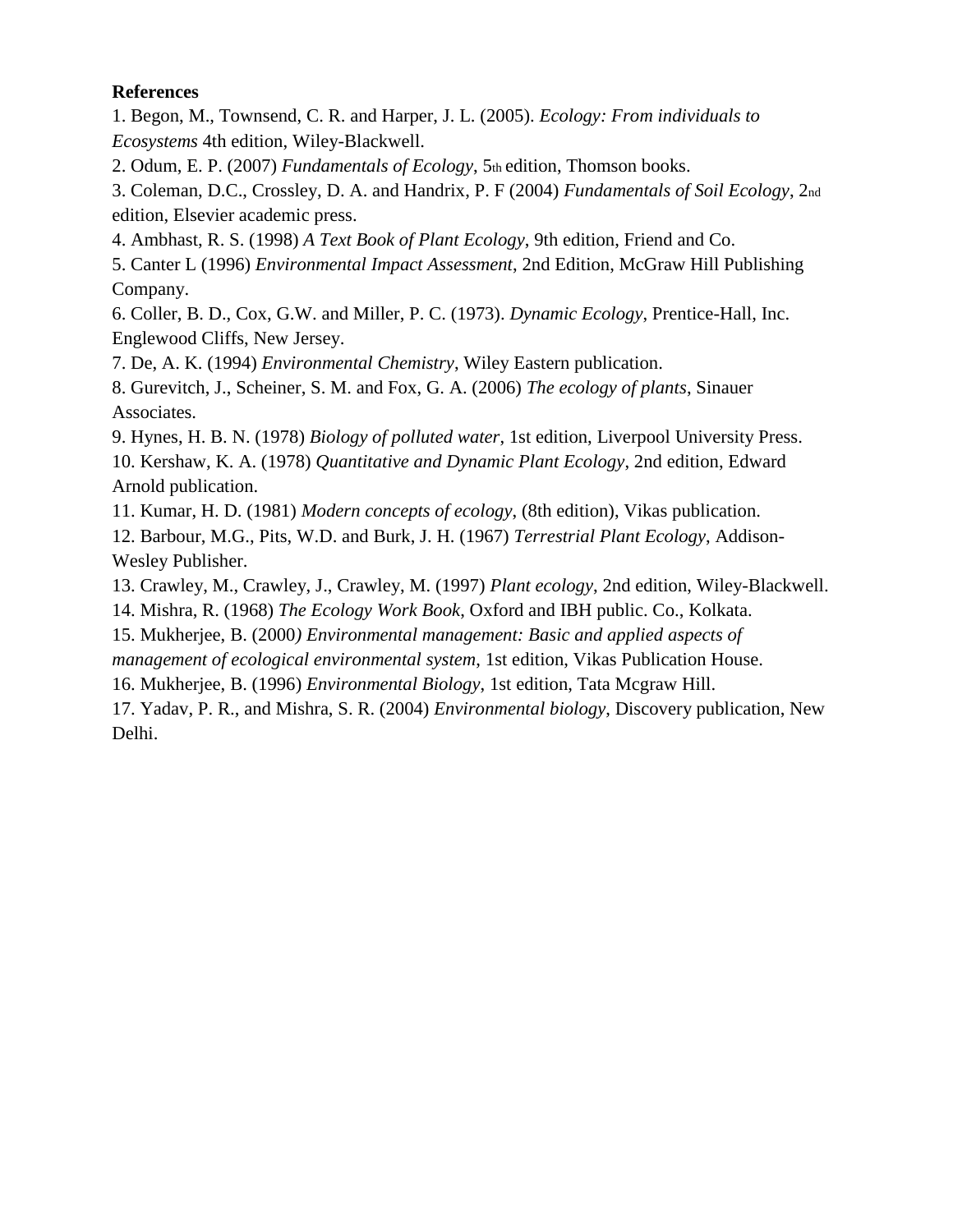## **BO 1.3 Genetics and Plant Breeding: 3C**

## **Credit- 1**

- 1. Extensions of Mendelian principles:Codominance, Incomplete dominance, pleiotropy, genomic imprinting, penetrance, expressivity and phenocopy, sex linkage, sex limited and sex influenced characters **3L**
- 2. Inheritance of complex traits -introduction to complex traits, Polygenic inheritance. Heritability & its measurement **3L**
- 3. Karyotype analysis:Method, karyotype evolution, applications **1L**
- 4. Structural alterations of chromosomes:Inversion, translocation, complex translocation heterozygotes, Robertsonian translocations and their genetic implications **3L**
- 5. Population genetics:Allele frequencies and genotype frequencies, random mating and Hardy-Weinberg principle, Implications of Hardy-Weinberg principle, rate of change in gene frequency through natural selection, mutation, migration and random genetic drift.

**5L**

## **Credit- 2**

- 1. Microbial genetics: mutant phenotypes, Methods of genetic transfers in bacteria: transformation, conjugation and transduction, mapping of bacterial genome by interrupted mating. **3L**
- 2. Phage genetics: Phage mutants, Lytic and lysogenic cycles in phages, genetic recombination in phages, mapping the bacteriophage genome, Fine structure analysis of *rII* gene in T4 bacteriophage. **4L**
- 3. Linkage and mapping in eukaryotes: Linkage and crossing over, Recombination: homologous and non-homologous, Linkage maps, lod score for linkage testing, mapping by 3 point test cross, mapping by tetrad analysis in Yeast and *Neurospora*.

**8L**

## **Credit- 3**

- 1. Breeding objectives, Plant Genetic resources:Centers of origin, Importance of genetic diversity in crop improvement and its erosion. **2L**
- 2. Breeding methods in self, cross pollinated and clonally propagated crops:Self pollinated crops: Mass selection, Pureline selection, Pedigree selection, Bulk method, Backcross method **3L**
- 3. Cross pollinated crops: Mass selection, Progeny selection, Recurrent selection **3L**
- 4. Clonally propagated crops: Clonal selection, Hybridization **2L**
- 5. Breeding for heterosis **1L**
- 6. Mutation breeding:Types, Mutagens: Physical and chemical mutagens, Mutant types, Role of mutation in breeding. **2L**
- **7.** Role of polyploidy in plant breeding **2L**

## **References:**

- 1. Atherly, A.G., Girton, J.R. and Mcdonald, J. F. (1999) The science of genetics. Sauders College Pub. Fort Worth USA.
- 2. Burnham, C.R.(1962) Disscussions in cytogenetics. Burgess Pub. Co., Minnesota.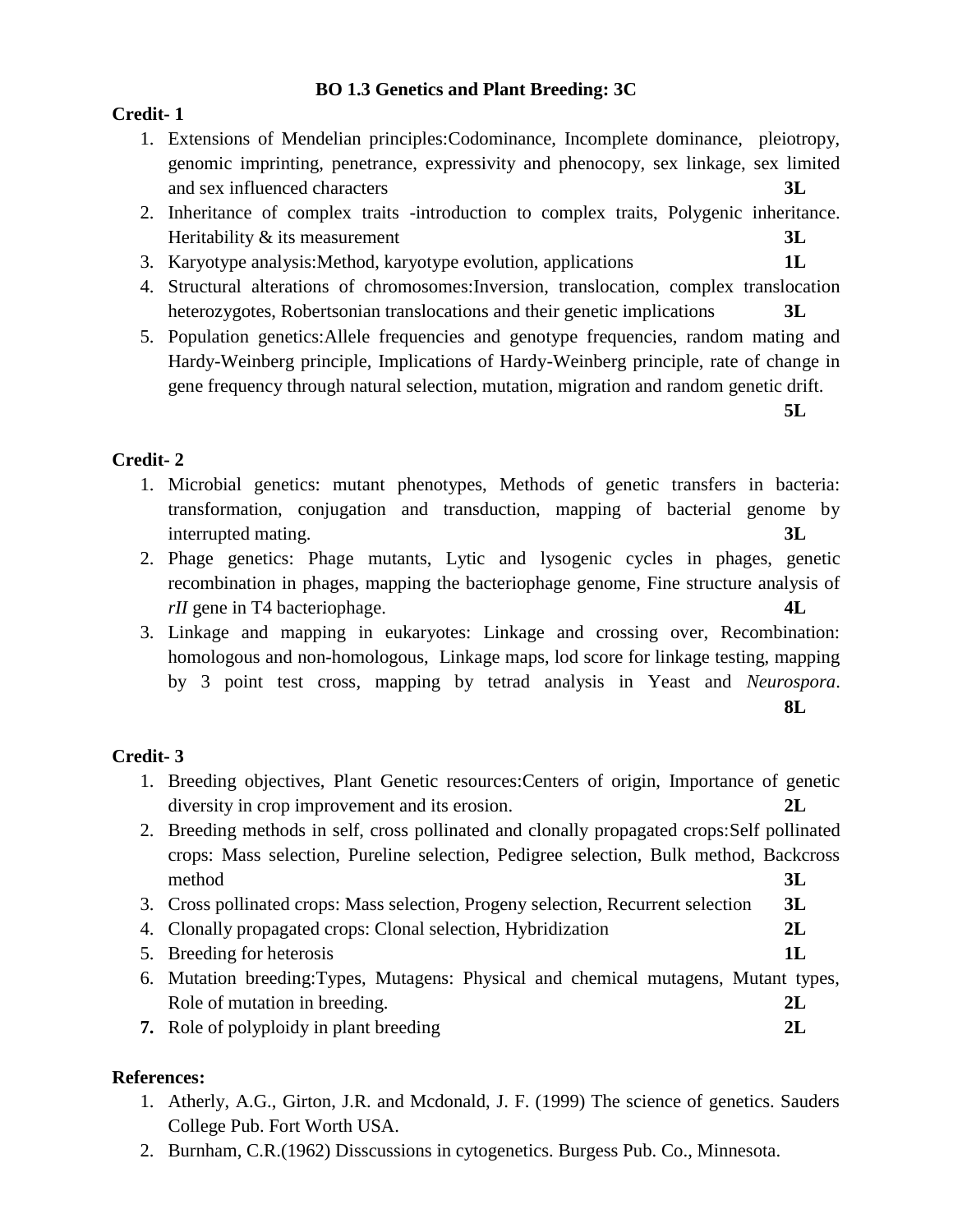- 3. Hartl, D.L., Jones E.W.(2001). Genetics: Principle and analysis  $(4<sup>th</sup>$  edn) Jones and Barlett Pub., USA.
- 4. Khush, G S (1973) Cytogenetics of Aneuploids. Academic press New York, London.
- 5. Lewin, B. Genes VIII. Oxford, University press. New York, USA.
- 6. Russel, P.J. 1998. Genetics  $(5<sup>th</sup>$  edn). The Benjamin/ Cummins Pub. Co., Inc. USA.
- 7. Snustad, D.P. and Simmons, M.J. 2000. Principles of genetics  $(4<sup>th</sup>$  edn). John Wiley and Sons, Inc., USA.
- 8. David Freifelder, Microbial Genetics
- 9. Strickberger, M.W: Genetics  $(4<sup>th</sup>$  edn). Mcmillan Publishing company, New York.
- 10. Griffiths, A.J.F and Gilbert, W.M (2<sup>nd</sup> edn). Modern genetic analysis. W.H. Freeman and Company, New york.
- 11. Singh, B.D.(2005). Plant breeding: principles and methods.  $7<sup>th</sup>$  edn.
- 12. Allard, R.W.(1960), principles of plant breeding. John Wiley and sons, Inc., New York.
- 13. Chopra, V.L. (2000) Plant breeding: Theory and practice  $2<sup>nd</sup>$  edn. Oxford & IBH Pub., Co., Ltd. New Delhi.
- 14. Jain, H.K. and Kharwal, M.C.(2003) Plant breeding: Mendelian to molecular Approaches. Navrosa Publishing House Pvt. Ltd., New Delhi.
- 15. Mandal, A.K. Ganguli, P.K., Banergee, S.P. 1991. Advances in Plant breeding. Vol 1 and 2, CBS Pub. & distributors.
- 16. Sharma, J.R. 1994. Principles and practices of plant breeding. Tata Mcgraw Hill. Pub. Co. Ltd. New Delhi.
- 17. Simmonds, N.W.1979 Principles of crop improvement. Longman, London and New York.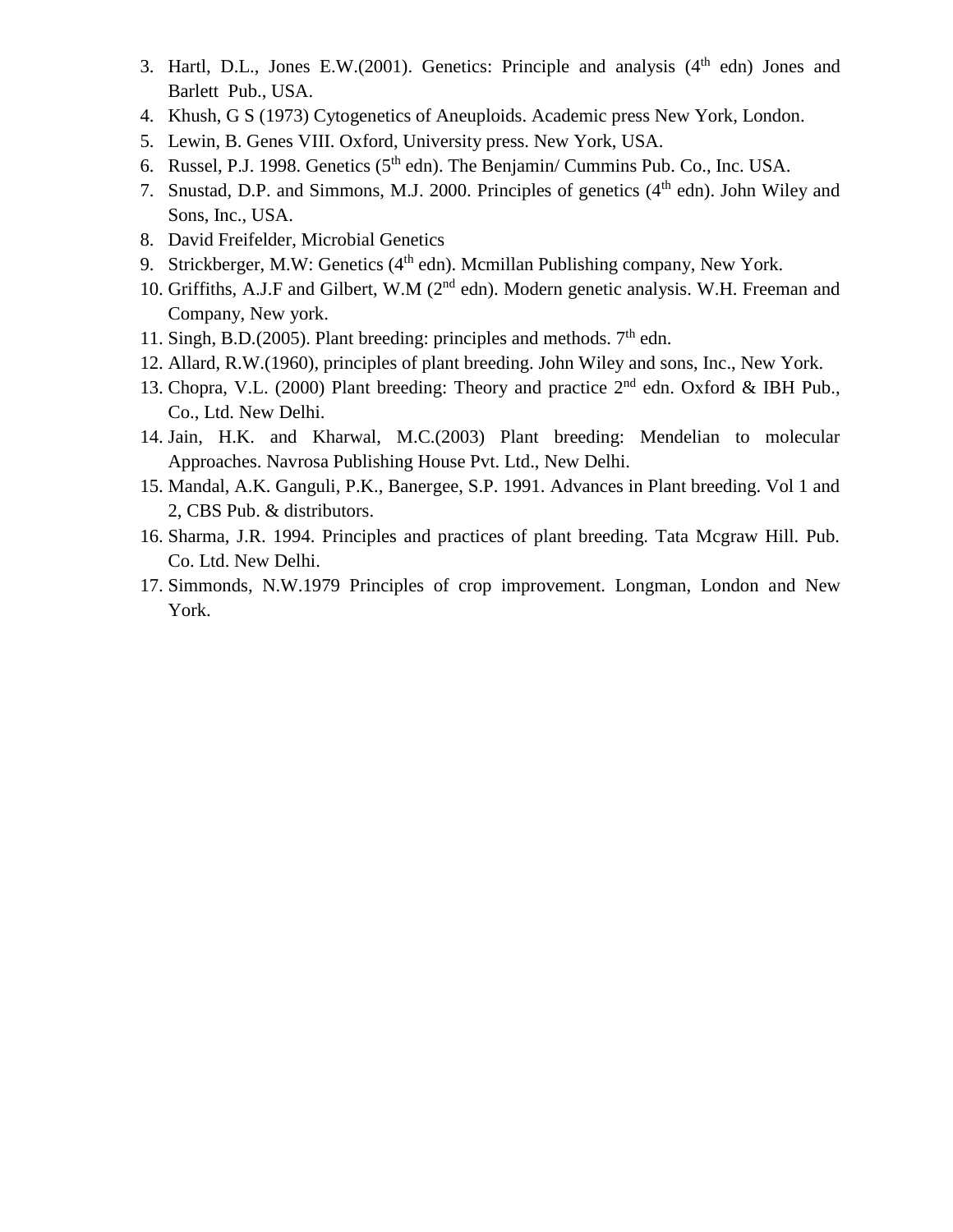## **BO 1.4 - (Practicals based on BO 1.1) 5C**

#### **Practicals on Algae: (Any 8 practicals)**

1. Handling of compound microscope and methods to study algae (Use computational facility attached with microscope for observations) **2P** 2.Morphological observations, documentation (description and illustrations) and classification with reasons of taxa belonging to:

| a. Chlorophyta       | 3P |
|----------------------|----|
| b. Charophyta        | 1P |
| c. Phaeophyta        | 1P |
| d. Rhodophyta        | 1P |
| e. Cyanophyta        | 1P |
| f. Minor groups      | 1P |
| 3. Use of monographs | 1P |

#### **Practicals on Fungi: (Any 8 practicals)**

1. Study of the representative genera belonging to Myxomycotina, Mastigomycotina, Zygomycotina, Ascomycotina, Basidiomycotina and Deuteromycotina with respect to observations made based on tissue differentiation, accessory organs, asexual and sexual structures, and fruiting body: Ascocarp/Basidiocarp. **Subdivision Myxomycotina:** Any five forms **1P Subdivision Mastigomycotina**: Any five forms **1P Subdivision Zygomycotina:** Any two forms **1P Subdivision Ascomycotina:** Any ten forms **1P Subdivision Basidiomycotina:** Any ten forms **1P Subdivision Deuteromycotina:** Any four forms **1P Lichen:** Any three forms 1P

| Preperation of PDA medium and isolation and culture of plant pathogenic fungi | 2P |
|-------------------------------------------------------------------------------|----|
| Study the antimicrobial activity against of <i>Trichodermangainst</i> fungi.  | 2P |

## **Practicals on Bryophytes: any 4 practicals**

Morphological, anatomical, and reproductive studies of the following members:

| 1. Marchantiales: Astrella, Plagiochasma, Targionia and Cyathodium.      | 1 P |
|--------------------------------------------------------------------------|-----|
| 2. Metzerineae: Fossombronia, Pallavicinia                               | 1P  |
| 3. Metzerineae: Riccardia and Metzaria                                   | 1P  |
| 4. Jungermannie: Porella, Frullania                                      | 1P  |
| 5. Anthocerotales: Folioceros, Phaeoceros, Notothylus                    | 1P  |
| 6. Musci: Sphagnum, Polytrichum, Pogonatum, Bryum, Fissidens (any three) |     |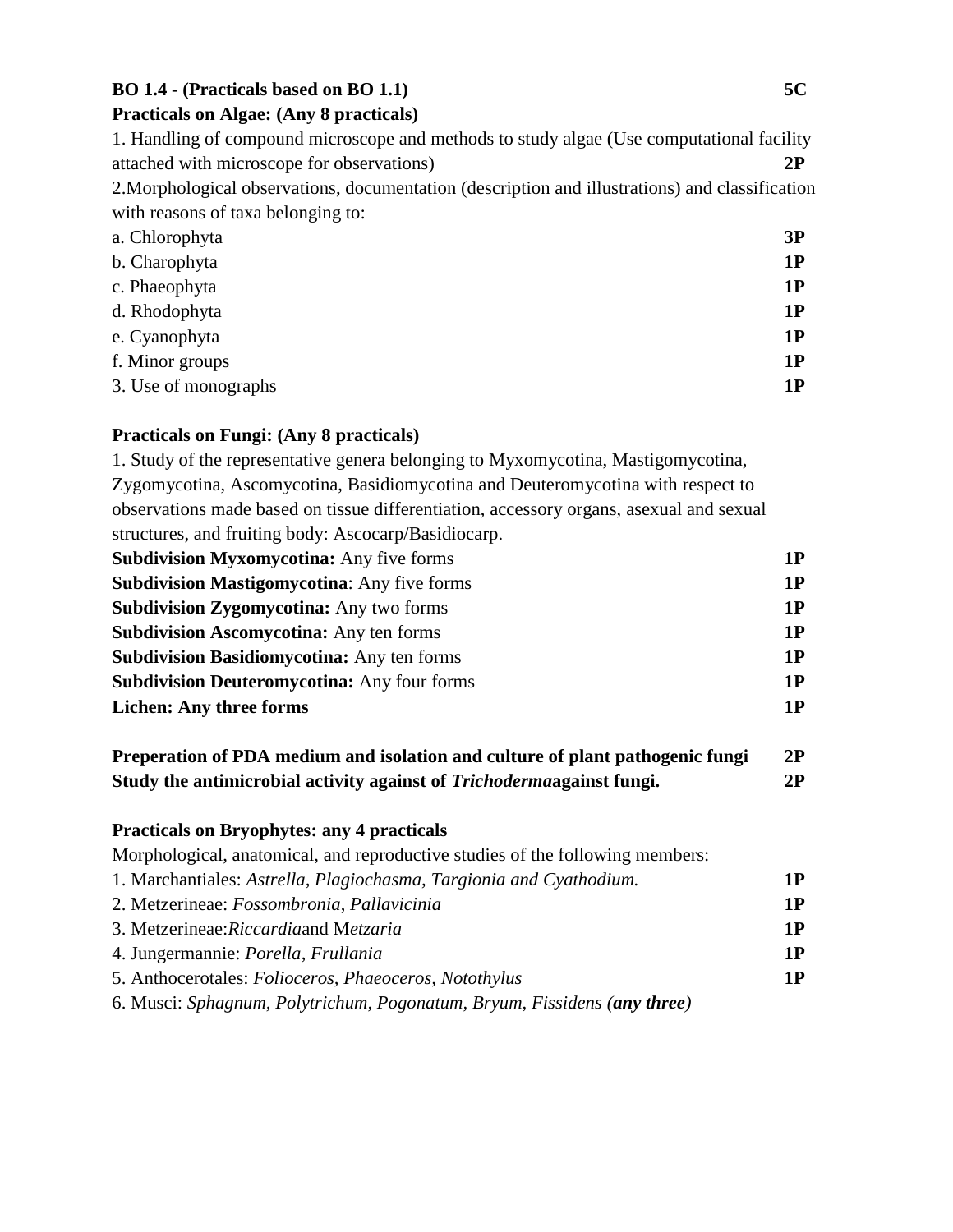# **BO 1.5 Practicals based on BO 1.2 (2C)**

# **Any 8 practicals**

| 1. Finding minimum size of sampling unit for studying specific plant community               | 1P |
|----------------------------------------------------------------------------------------------|----|
| 2. Determination of frequency, density, abundance and IVI of the plant community             | 1P |
| 3. Determination of species richness, similarity and diversity indices in different plant    |    |
| Communities                                                                                  | 1P |
| 4. Estimation of DO and free $CO2$                                                           | 2P |
| 5. Determination of Palmer's algal index                                                     | 1P |
| 6. Study of morphological and anatomical characteristics of plants under pollution stress 2P |    |
| 7. Allelopathic analysis of the plants                                                       | 2P |
|                                                                                              |    |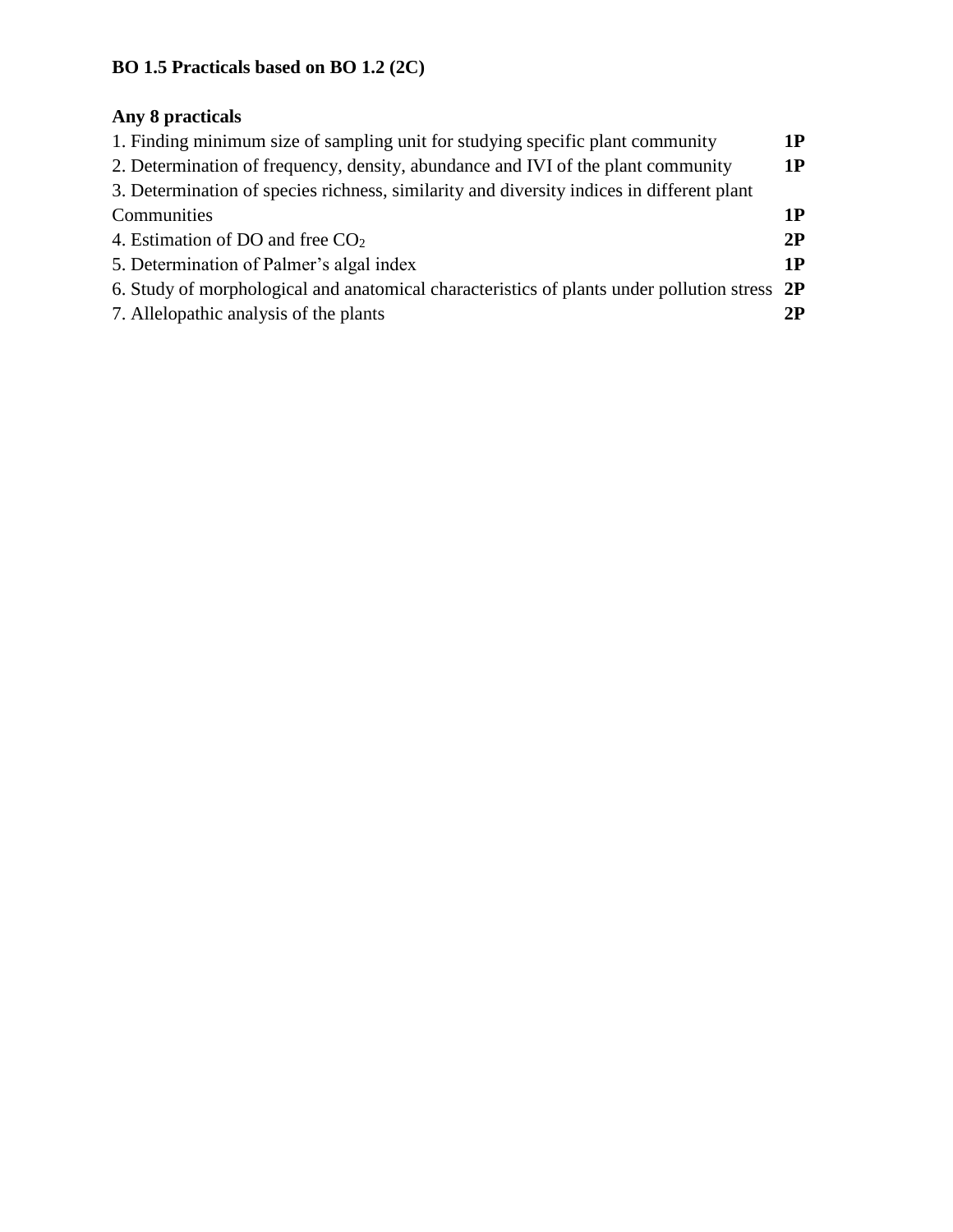# **BO 1.6 Practicals based on BO 1.3 (3C) any 12 practicals**

| 1. Preparation of stains, Fixatives, preservatives and pretreatments to plant material            | 1P |
|---------------------------------------------------------------------------------------------------|----|
| 2. Karyotype analysis, preparation of somatic C- metaphase chromosomes of appropriate             |    |
| material using camera lucida drawing and Karyotype analysis in Allium/Aloe.                       | 2P |
| 3. Study of meiotic configuration In maize/ Allium, Rhoe/Aloe, Tradescantia (prophase I,          |    |
| chiasma analysis).                                                                                | 3P |
| 4. Study of chromosomal aberrations in irradiated plant material                                  | 1P |
| 5. Study of Polygenic inheritance.                                                                | 1P |
| 6. Problems of Mendelian inheritance and estimation of gene frequencies and heterozygotic         |    |
| frequencies, population genetics and Linkage.                                                     | 1P |
| 7. Neurospora tetrad aanalysis.                                                                   | 1P |
| 8. Handling of Drosophilla for study of mono, dihybrid, and sex linked inheritance                | 1P |
| 9. Linear differentiation of chromosomes through banding techniques such as C-Banding,            |    |
| GB anding and Q-B anding.                                                                         | 2P |
| 10. Penetrance and expressivity of PTC testing ability in humans and tongue rollers/non rollers   |    |
|                                                                                                   | 1P |
| 11. Floral Biology, study of Pollen Viability, germination in vitro and staining of any two major |    |
| crops.                                                                                            | 1P |
| 12. Study of monohybrid and dihybrid crosses and interactions.                                    | 1P |
| 13. Study of quality traits in rice, cotton/wheat/soybean/Brassica.                               | 1P |
| 15. Use of Colchicine for induction of polyploidy in appropriate plant material.                  | 1P |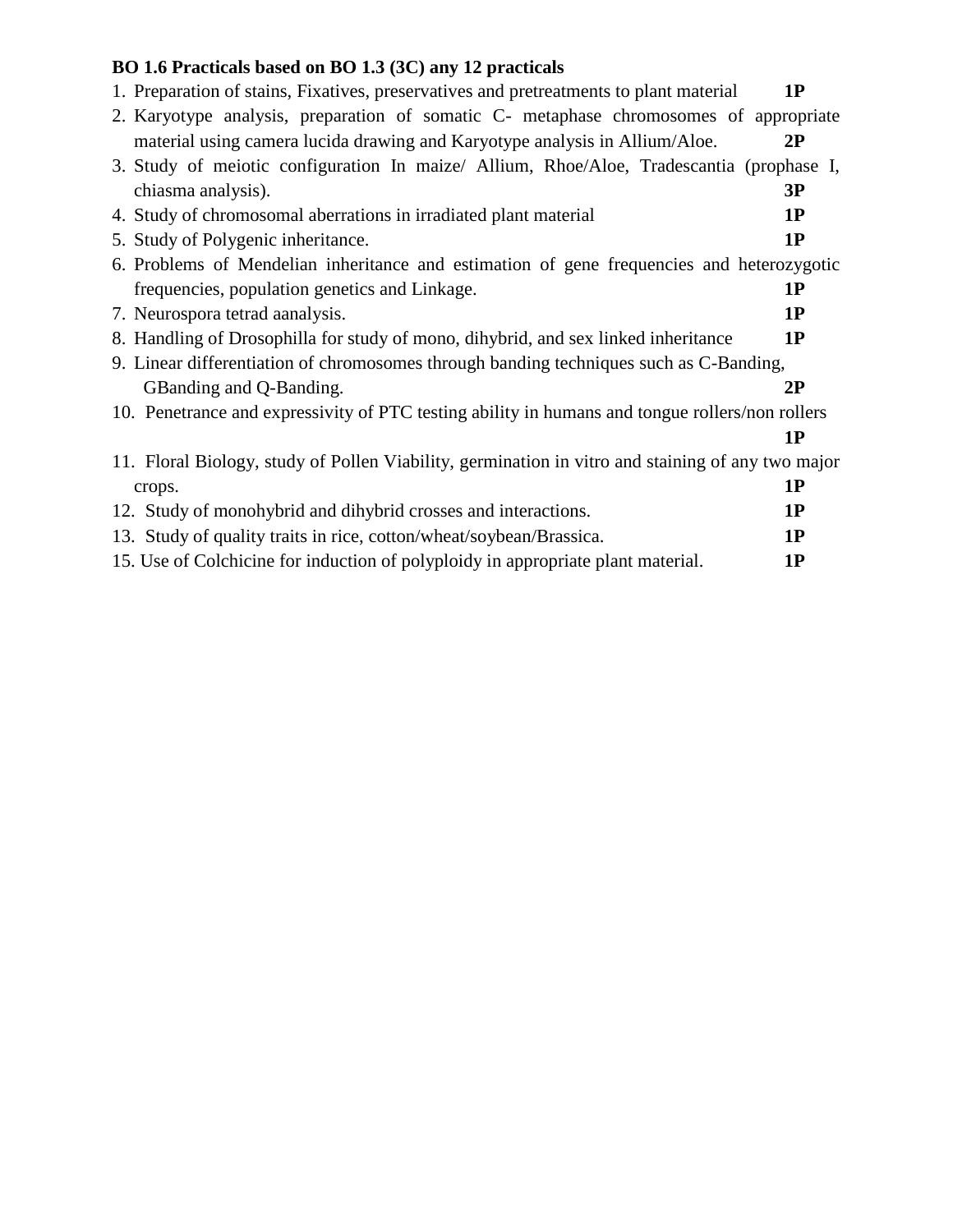# **BO 2.1 Systematics II (Pteridophytes, Gymnosperms) Credit-3 Credit 1: Pteridophytes**

| 1. | Introduction, diversity and importance of pteridophytes                                                                                                    | (1L) |
|----|------------------------------------------------------------------------------------------------------------------------------------------------------------|------|
| 2. | Recent systems of classification                                                                                                                           | (1L) |
| 3. | Telome concept, Soral evolution in Filicales                                                                                                               | (2L) |
| 4. | Gametophyte evolution, Heterospory and seed habit, Stellar evolution                                                                                       | (1L) |
| 5. | Study of Fossil groups-                                                                                                                                    |      |
| 6. | Psilopsida sailent features of Psilophytes                                                                                                                 | (1L) |
| 7. | External and internal morphology of Rhynia and Lycopsida sailent features of                                                                               |      |
|    | Lepidodendrales.                                                                                                                                           | (1L) |
| 8. | External and internal morphology of Calamites, Annularia, Calamostactys.                                                                                   | (1L) |
| 9. | Pteridosperms sailent features of pteridosperms Lyginopteris, Oldhamia, Lagenostoma (2L)                                                                   |      |
|    | 10. Comparative account of distribution, morphology, anatomy, gametophyte, sporophyte and                                                                  |      |
|    | interrelationship of following orders-                                                                                                                     |      |
|    | 11. Psilotales, Lycopodiales, Isoetales, Equisetales, Ophioglossales, Maratiales, Osmundales                                                               |      |
|    |                                                                                                                                                            | (5L) |
|    |                                                                                                                                                            |      |
|    | <b>Credit 2: Pteridophytes and Gymnosperms</b>                                                                                                             |      |
| 1. | Alternation of generations of Pteridophytes, Apogamy, Apospory                                                                                             | (1L) |
| 2. | Comparative account of distribution, morphology, anatomy, gametophyte, sporophyte and                                                                      |      |
|    | interrelationship of following orders-Filicales, Marsileaales, Salviniales                                                                                 | (3L) |
| 3. | Fossil history, geographical distribution, characteristic features, affinities and distinct                                                                |      |
|    | features with Pteridophytes and Angiosperms                                                                                                                | (3L) |
| 4. | Classification systems, economic importance of Gymnopserms                                                                                                 | (2L) |
| 5. | Affinities and distinct features of progymnosperms, Pteridospermsles, Cycadeoidales,                                                                       |      |
|    |                                                                                                                                                            |      |
|    |                                                                                                                                                            | (4L) |
| 6. | Cycadales, Caytoniales, Glossopteridales, Pentoxylales, Ginkgoales<br>Comparative account of morphology, anatomy, sporogenesis, gametogenesis, embryology, |      |
|    | and interrelationship Cycadales and Ginkgoales                                                                                                             | (2L) |

# **Credit 3**

| 1. | Introduction to Gymnosperms- Characters, diversity, importance and affinity with<br>Angiosperms and Pteridophytes | (3L) |
|----|-------------------------------------------------------------------------------------------------------------------|------|
| 2. | Comparative account of morphology, anatomy, sporogenesis, gametogenesis, embryology,                              |      |
|    | and interrelationship of Cordiatales and Voltziales                                                               | (1L) |
|    | Coniferales                                                                                                       | (4L) |
|    | Taxales                                                                                                           | (1L) |
| 5. | Gnetales, Ephedrales and Welwitcshiales                                                                           | (3L) |
| 6. | Seed development in Gymnosperms                                                                                   | (2L) |
| 7. | Economic importance of Gymnopserms                                                                                | (1L) |
|    |                                                                                                                   |      |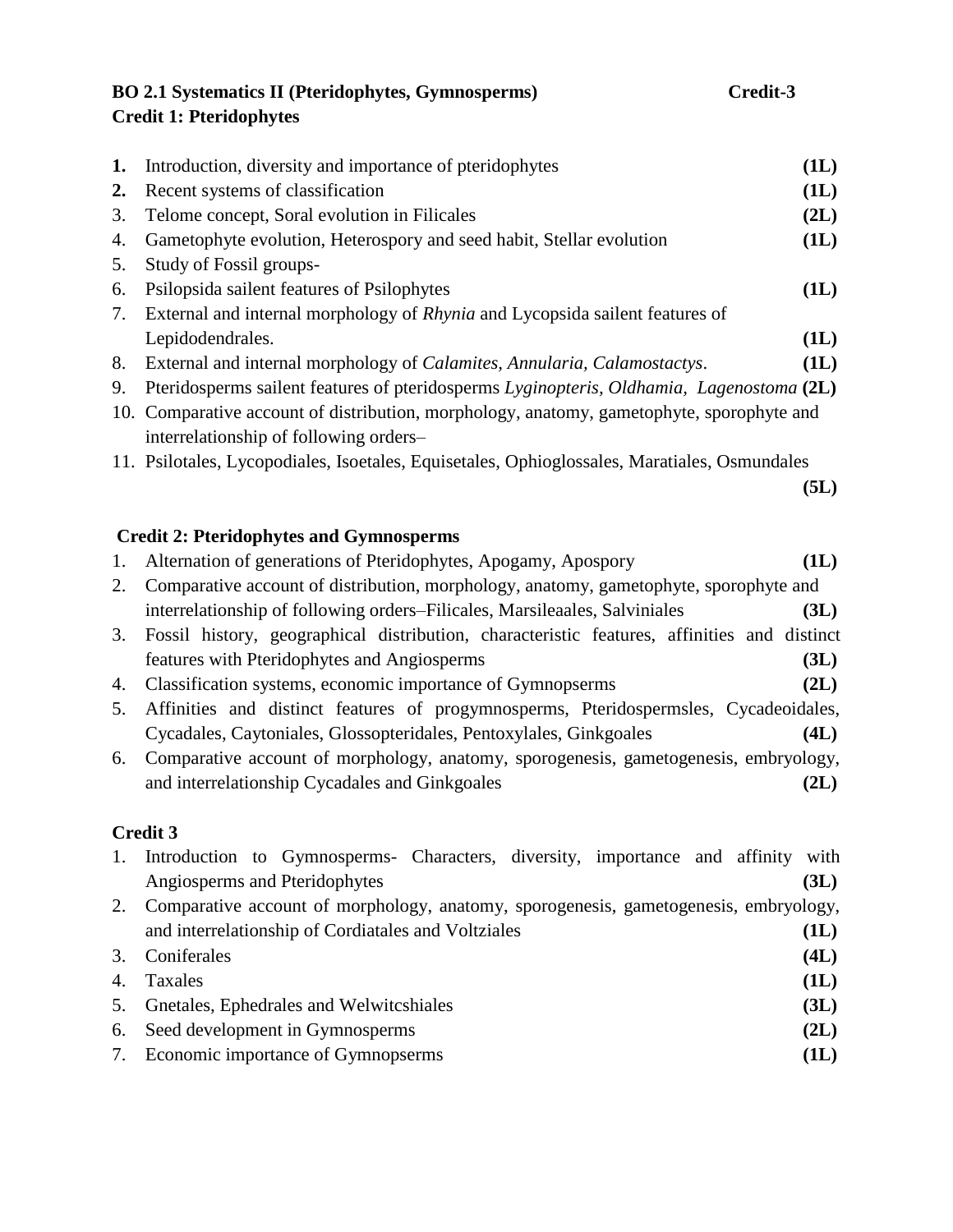### **References:**

- 1. Agashe SN (1995) Paleobotany, Oxford and IBH Publ. Co.Pvt. Ltd., New Delhi.
- 2. Anold AC (2005 Repr.) An Introduction to Paleobotany, Agrobios (India), Jodhpur.
- 3. Bhatnagar Sp and Motia A (1996) Gymnosperms. New Age International, New Delhi.
- 4. Biswas C and Johri BM (1997) Gymnosperms. Narso. Pub., New delhi.
- 5. Chamberlain CJ (1986) Structure and Evolution. CBS Punlishers, New Delhi
- 6. Eames EJ (1983) Morphology of Vascular Plants. Standard University Press.
- 7. Johari M, Sneh Lata and Kavita Tyagi (2012) A textbook of Gymnosperm.Dominant Publishers and Distributors, New delhi
- 8. Rashid A (1999) An introduction to Pteridophyta. Vikas Publishing house Pvt.Ltd. New Delhi.
- 9. Sharma OP (1990) textbook of Pteridophyta. Mac Millan India Ltd. Delhi.
- 10. Singh VP (2006) Gymnosperms (Naked seed plants): Structure and development, Sarup and sons, New Delhi.
- 11. Smith GM (1955) Cryptogamic Botany Vol. II Mc Grew Hill.
- 12. Sporne KR (1986) The morphology of Pteridophytes. Hutchinson University Press. London.
- 13. Stewart WN and Rothwell GW (2005) Paleobotany and the Evolution of plants,  $2<sup>nd</sup>$  Edn. Cambridge University Press.
- 14. Sundara Rajan S. (1999) Introduction to Pteridophyta. New Age International Publishers, New Delhi.
- 15. Surange KR (1966) Indian fossil Pteridophytes. Council of Scientific and Industrial research.
- 16. Parihar NS (1976) Biology and morphology of the Pteridophytes. Central Book Depot.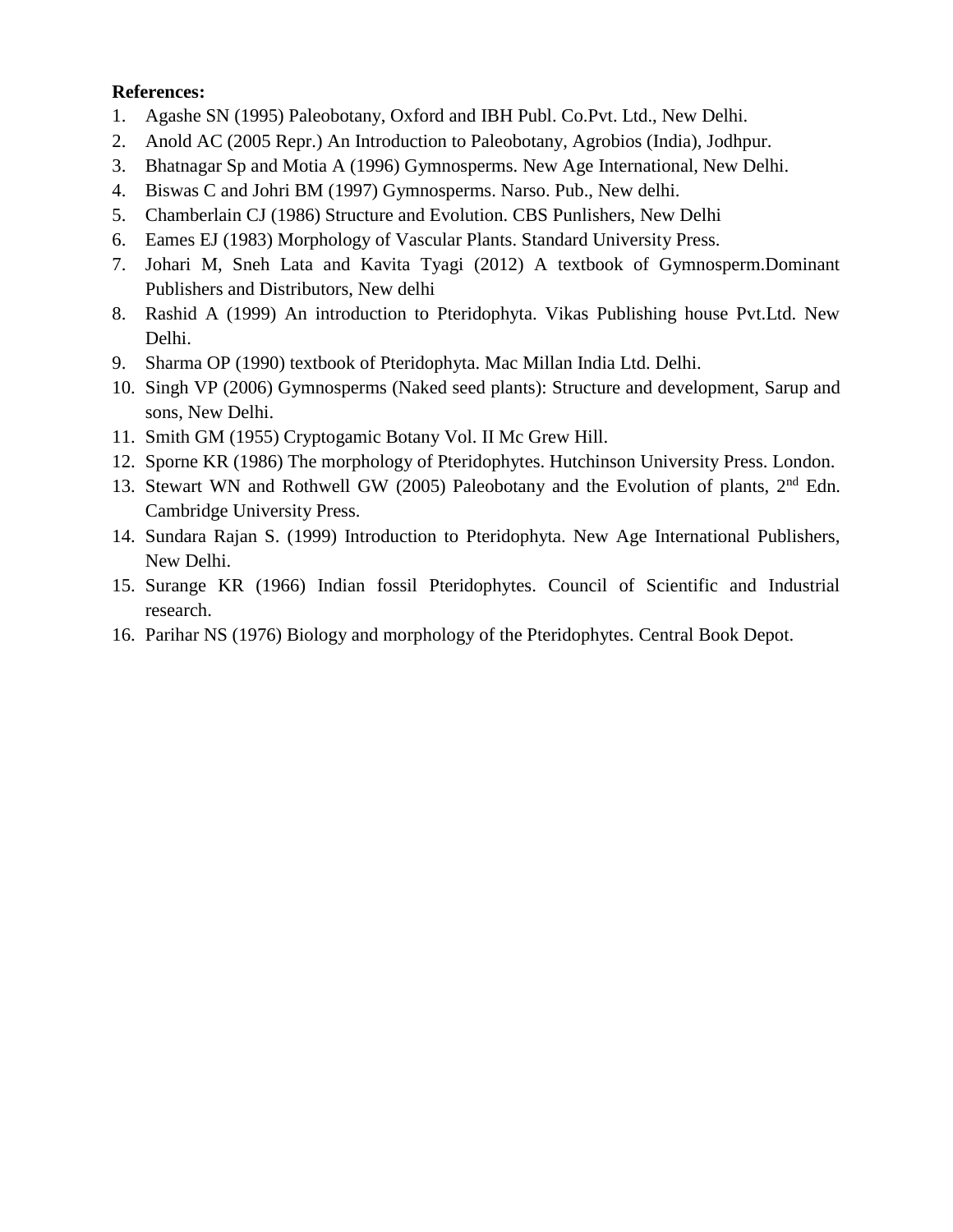# **BO 2.2 Cell Biology (3C)**

# **Credit1 Cell organelles–functional aspects 15L**

| 1. Cell wall – biogenesis, ultra structure and function. Growth - primary and Secondary wall 2L |        |
|-------------------------------------------------------------------------------------------------|--------|
| 2. Cell membranes - Molecular organization, Fluid mosaic model, membrane protein diffusion,     |        |
| properties of membranes, transport across membranes - facilitated diffusion, carrier & channel  |        |
| proteins, transporters, active transport, transport of ions and solutes                         | 2L     |
| 3. Plasmodesmata – Structure and role in movement of molecules, virus transport                 | 1L     |
| 4. Vacuoles - Tonoplast membrane biogenesis, transporters, role as storage organelle, transport |        |
| across vacuolar membrane                                                                        | 1L     |
| 5. Endoplasmic reticulum-Role in synthesis and transport of Secretory proteins                  | 2L     |
| 6. Golgi complex – Role in sorting, storage and secretion,                                      | 1L     |
| 7. Lysosomes, Glyoxysomes and Peroxisomes-structure and functions                               | 1L     |
| 8. Cytoskeleton – Composition and organization of microtubules, microfilaments. Treadmilling,   |        |
| role in cell division, signalling and intracellular traffic.                                    | 2L     |
| 9. Nucleus – Structure, organization and regulation of nuclear pore complex. Transport          | across |
| nuclear membrane.                                                                               | 1L     |
| 10. Ribosomes – Structure, assembly and dissociation of subunits, function.                     | 1L     |
| 11. Biogenesis of chloroplasts and mitochondria                                                 | 1L     |
|                                                                                                 |        |

# **Credit 3 Signal transduction 15L**

| 1. Signal transduction: Types of receptors, G-proteins and G-protein coupled receptors        | 4L         |
|-----------------------------------------------------------------------------------------------|------------|
| 2. Phospholipid signalling, $Ca^{2+}$ -calmodulin cascade, diversity in protein kinases       | and        |
| phosphatases, secondary messengers, regulation of signalling pathways                         | 5L         |
| 3. Specific signalling mechanisms with suitable examples – biotic and abiotic stress, ABA     |            |
| induced stomatal closure                                                                      | 4L         |
| 4. Nuclear-organelle signaling during plastid development                                     | 2L         |
| Credit 4 Cell cycle, aging and cell death15L                                                  |            |
| 1. Cell Cycle – Phases of Cell Cycle, functional importance of each phase, Molecular events   |            |
| during cell cycle, Check points, Cyclins and protein kinases, MPF (Maturation Promoting       |            |
| Factor), Regulation of cell cycle. Methods to study cell cycle – labelled mitotic curve, flow |            |
| cytometry, use of mutants.                                                                    | 10L        |
| 2. Senescence, programmed cell death-molecular aspects, regulation of cell death, PCD         |            |
| inresponse to stress                                                                          | $2{\bf L}$ |

3. Apoptosis- Role of different genes, cell organelles during apoptosis, genetic control of apoptosis. **3L**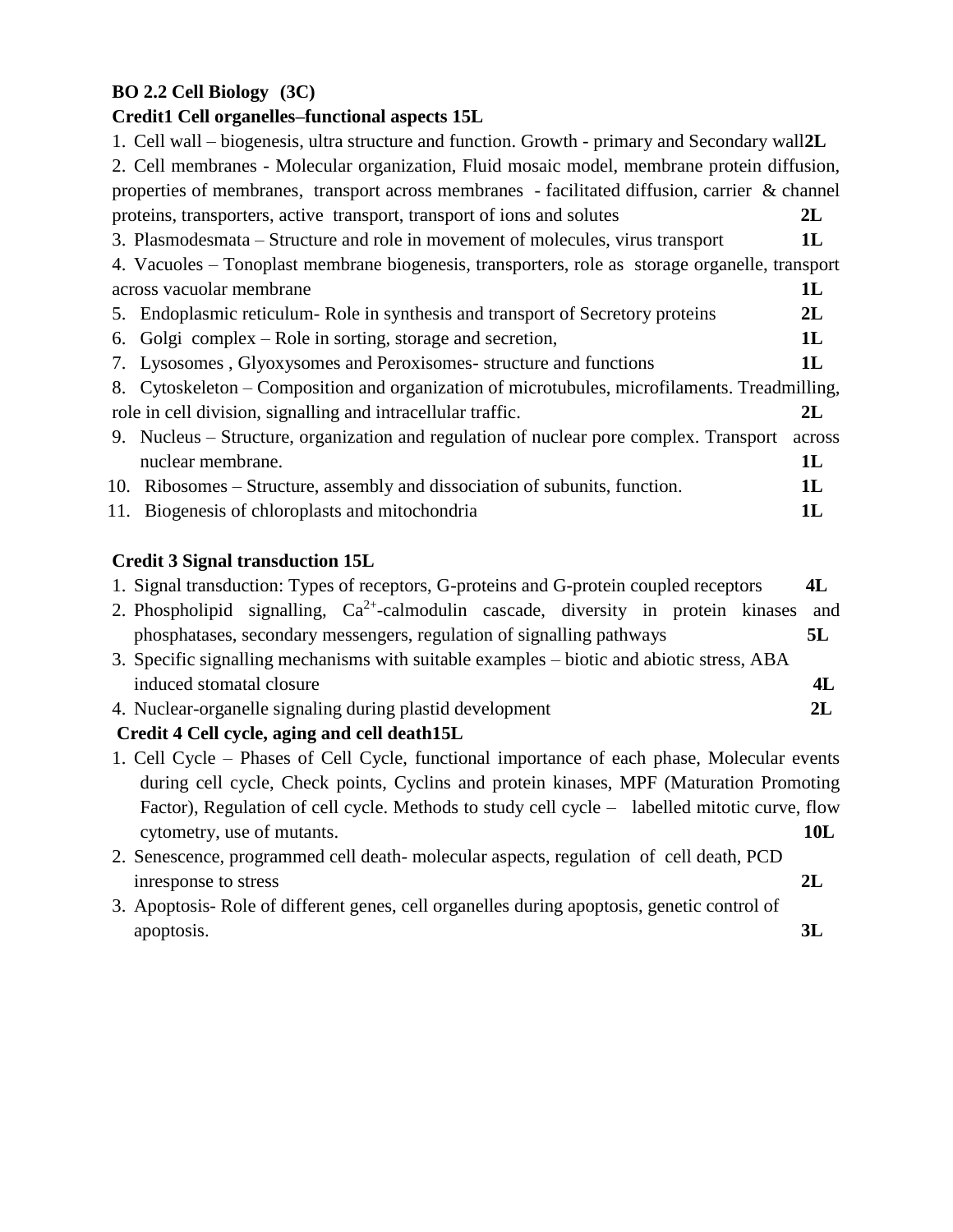## **Reference Books:**

1. Alberts, B., Bray, D., Lewis, J., Raff, M., Roberts, K. and Watson, J. D. 1989. *Molecular biology of the Cell* (2<sup>nd</sup> edition). Garland Pub. Inc., New York.

2. Karp, G. 1999. Cells and Molecular Biology: Concepts & Experiments. John Wiley and Sons, Inc., USA.

3. Lodish S, Baltimore B, Berk, C and Lawrence K, 1995, Molecular Cell Biology, 3rd edn, Scientific American Books, N.Y

- 4. De Robertis and De Robertis, 1988, Cell and Molecular Biology, 8<sup>th</sup>edn, Info-Med, Hongkong
- 5. Buchanan, Grissem and Jones, 2000, Biochemistry and Molecular Biology of Plants, American Soc. Plant Biologists, Waldorf

6. Lewin, B. 2000. GENE VII. OxfordUniversityPress, New York, USA

7. Cooper G M and Hausman R E, 2007, The Cell: Molecular Approach 4<sup>th</sup>Edn, SinauerAssociates,USA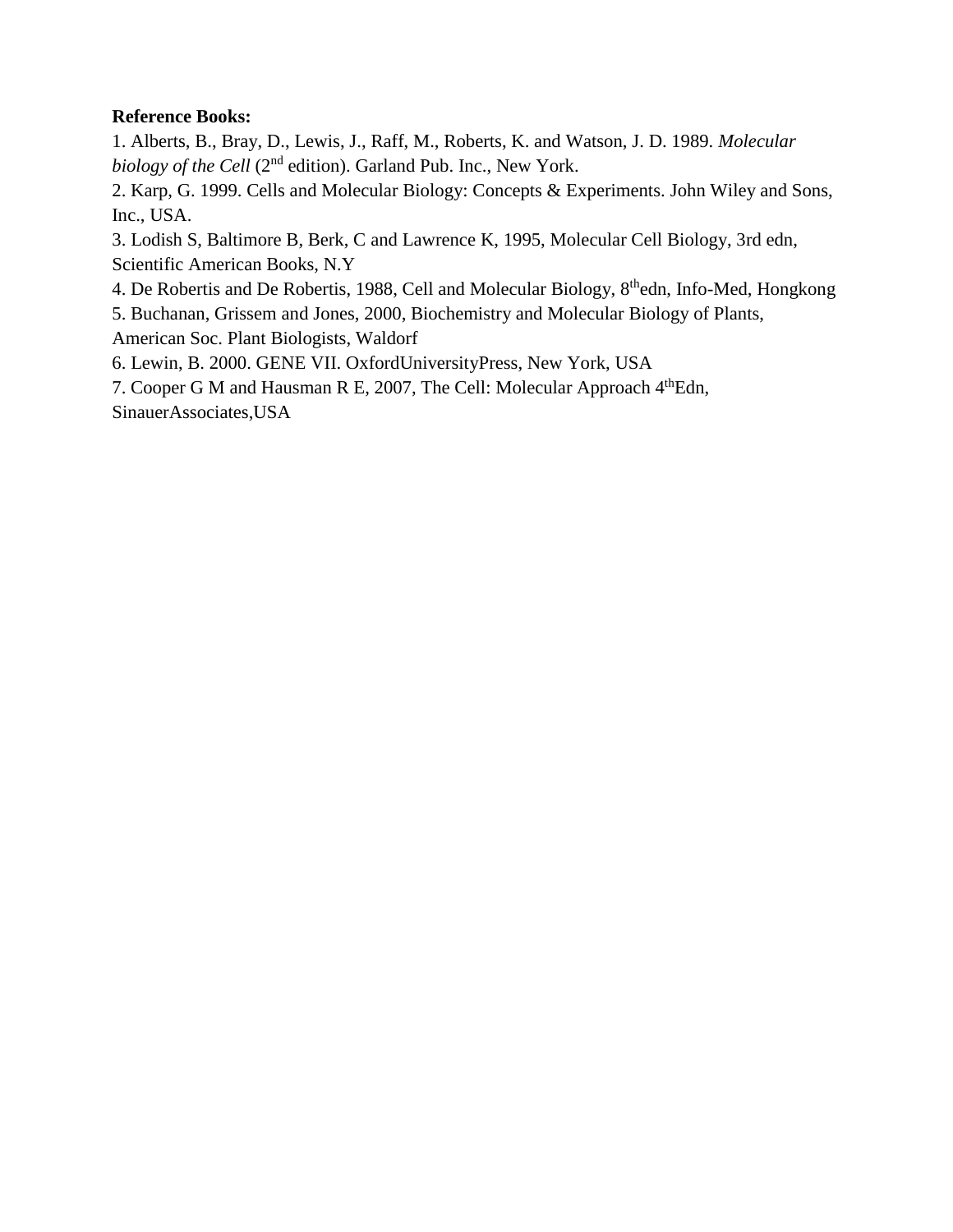### **BO 2.3 - Molecular Biology 4C Credit – 1 DNA**

# 1. DNA structure – types of base pairing, unusual structures, topology **2L** 2. Melting and reassociation of DNA, Cot curves and kinetic complexity of DNA. Organization of genomes (from whole genome sequences), repetitive and unique sequences, C value paradox, gene duplication and divergence.Number of genes, exons. Rot curves and gene expression **3L** 3. Packaging of genomes in viruses, bacteria, organelles and nuclei. Structure of chromatin, nucleosome positioning.Histone modifications. Chromosome organization, centromeres, telomeres, specialized chromosomes **3L** 4. Initiation, elongation and termination of DNA replication, molecular machinery of DNA replication in prokaryotes and eukaryotes. **3L** 5. DNA damage and repair. **2L** 6. Molecular mechanism of recombination and transposition **2L**

# **Credit – 2 RNA**

| 1. RNA structure – modified bases, pairing, secondary structure                                  | 2L |
|--------------------------------------------------------------------------------------------------|----|
| 2. Transcription units, RNA polymerases, initiation, elongation and termination of transcription |    |
| in prokaryotes and eukaryotes, proof reading                                                     | 5L |
| 3. RNA processing – Processing of tRNA, rRNA and mRNA. mRNA localisation                         | 5L |
| 4. Non-coding RNAs, ribozymes and riboswitches                                                   | 3L |

# **Credit – 3 Proteins**

1. Protein synthesis – tRNA charging, ribosomal organisation. Initiation, elongation and termination of protein synthesis in prokaryotes and eukaryotes. Antibiotics used in inhibition of protein synthesis. Proof reading **5L** 2. Post-translational processing of proteins, protein modifications. Chaperones and protein folding. **3L** 3. Proteases. Ubiquitination and degradation of proteins by proteasomes. **2L** 4. Targeting of organelle and secretory proteins. Localisation of membrane proteins. **3L** 5. Seed-storage proteins and their genes in cereals and legumes. **2L**

## **Credit – 4 Regulation of gene expression**

1. Regulation of transcription - Operons, repressors and inducers, positive and negative control, regulation of lytic and lysogenic cycles in phages. **4L**

2. Transcription factors in eukaryotes, response elements. Post-transcriptional regulation. **4L**

3. Regulation of gene expression at higher levels of genome organization, chromatin remodeling, locus control regions, enhancers and insulators **4L**

4. Regulation of protein synthesis, post-translational regulation, regulation of protein function

**3L**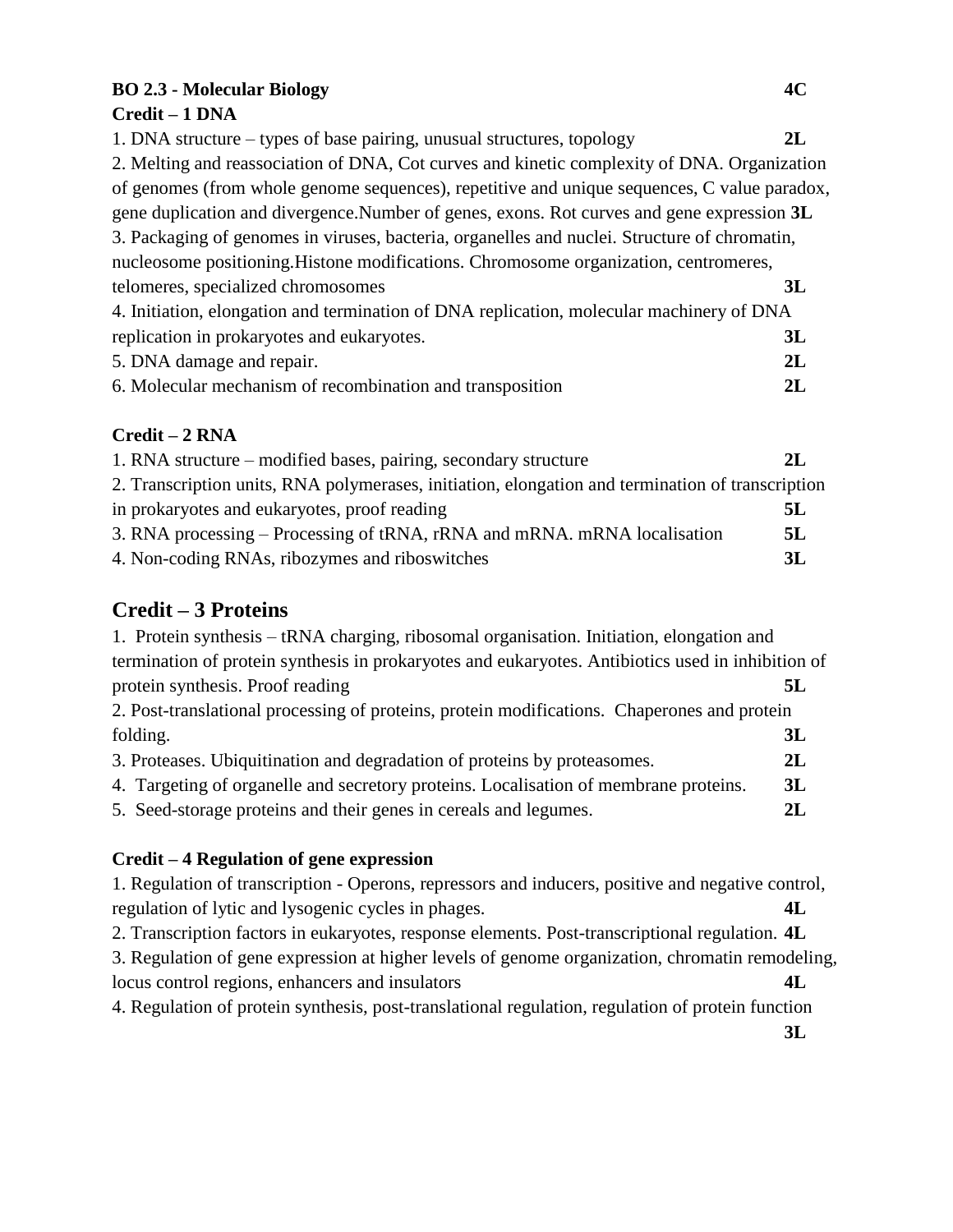# **Reference books:**

1. Genes IX– Benjamin Lewin, Jones and Bartlett, 2008

2. Genes X– Benjamin Lewin, Jones and Bartlett, 2011

3. Molecular Biology of the Cell – Alberts, B, Bray, D, Raff, M, Roberts, K and Watson JD, Garland Publishers, 1999

4. Principles of Biochemistry – Lehninger, W.H. Freeman and Company, 2005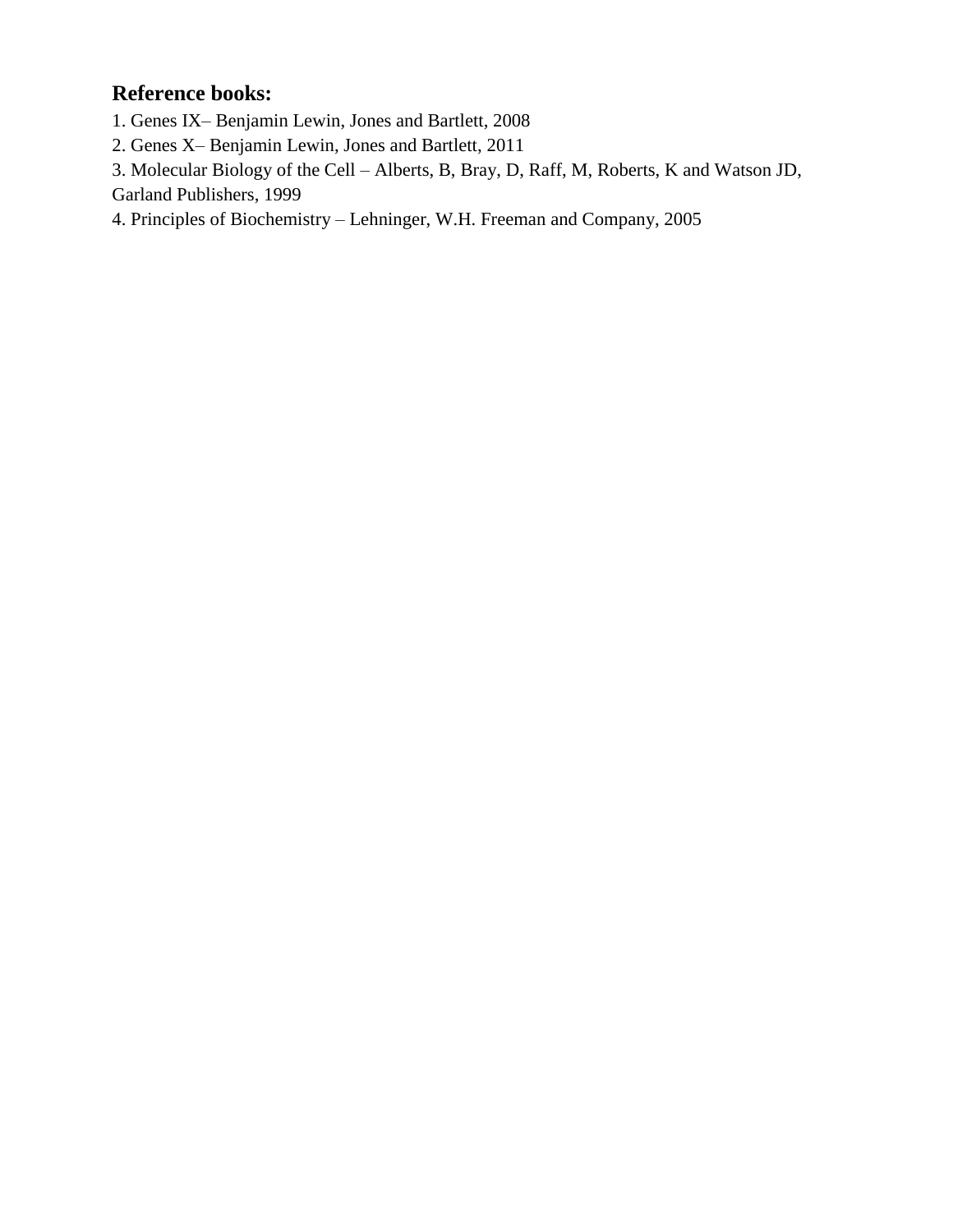| <b>BO 2.4 Plant Physiology &amp; Biochemistry (3C)</b>                                                                                                                                 |     |
|----------------------------------------------------------------------------------------------------------------------------------------------------------------------------------------|-----|
| <b>Credit 1</b>                                                                                                                                                                        | 15L |
| 1. Structure and properties of water: Biological significance. Ionization of water, pH,                                                                                                |     |
| buffers                                                                                                                                                                                | 1L  |
| 2. Bioenergetics: Free energy, changes in free energy during chemical reactions, entropy                                                                                               |     |
| and enthalpy, high energy compounds, synthesis of ATP, activation energy                                                                                                               | 1L  |
| 3. Enzymology: Classification and properties of enzymes, Isoenzymes, coenzymes and                                                                                                     |     |
| cofactors, coupled reactions, units of enzyme activity. Enzymekinetics-substrate                                                                                                       |     |
| concentration and rate; Competitive and noncompetitive inhibitors. Covalentand allosteric                                                                                              |     |
| regulation                                                                                                                                                                             | 3L  |
| 4. Building blocks of biological macromolecules: Biosynthesis and metabolism of amino acids,                                                                                           |     |
| 5. carbohydrates, fatty acids and lipids, purine and pyrimidine bases                                                                                                                  | 3L  |
| 6. Mineral nutrition of plants: Cation-anion exchange capacity of soil, types of ion transporters,                                                                                     |     |
| passive and active transport, primary and secondaryactive transport, Role of membrane                                                                                                  |     |
| potential in ion transport, high and low affinity transporters.                                                                                                                        | 4L  |
| 7. Nitrogen: Uptake, assimilation and remobilization of nitrogen in plants, Biological<br>nitrogen fixation by free living and symbiotic organisms, mechanism of nitrogen fixation. 4L |     |
| 8. Phloem structure and function: Source and sink relationship, translocation of                                                                                                       |     |
| photoassimilates through phloem, phloem loading and unloading, composition of phloem sap.                                                                                              |     |
|                                                                                                                                                                                        | 4L  |
| <b>Credit 2</b>                                                                                                                                                                        | 15L |
| 1. Water uptake, transport and transpiration, Stomatal physiology, mechanism and<br>regulation of guard cell                                                                           | 2L  |
| 2. Photosynthesis-Photosynthetic pigments, organization of photosynthetic electron transport                                                                                           |     |
| 3. system in thylakoid membranes. Charge separation and electron transport, fluorescence and                                                                                           |     |
| 4. photochemistry, oxygen evolution, NAPD reduction, photophosphorylation.                                                                                                             | 4L  |
| 5. Reduction of carbon dioxide - RuBPcase and Calvin cycle, photorespiration. CO <sub>2</sub>                                                                                          |     |
| 6. concentrating mechanisms in C4 and CAM plants.                                                                                                                                      | 4L  |
| 7. Respiration – Glycolysis, citric acid cycle, pentose phosphate pathway. Organization of                                                                                             |     |
| 8. mitochondrial electron transport system, ATP synthesis. Respiratory control, Anaerobic                                                                                              |     |
| 9. respiration                                                                                                                                                                         | 5L  |
|                                                                                                                                                                                        |     |
| <b>Credit 3</b>                                                                                                                                                                        | 15L |

|  |  |  |  | 1. Plant growth hormones – Structure, biosynthesis and metabolism of auxins, cytokinins, |  |    |
|--|--|--|--|------------------------------------------------------------------------------------------|--|----|
|  |  |  |  | gibberellins, abscisic acid and ethylene. Physiological role of hormones                 |  | 8L |
|  |  |  |  |                                                                                          |  |    |

- 2. Photoperiodism and vernalization. Tropic and nasticmovements in plants **3L**
- 3. Secondary metabolites: Terpenoids, phenolics, alkaloids. Major secondary metabolite synthesis pathways in plants. Role of secondary metabolites **4L**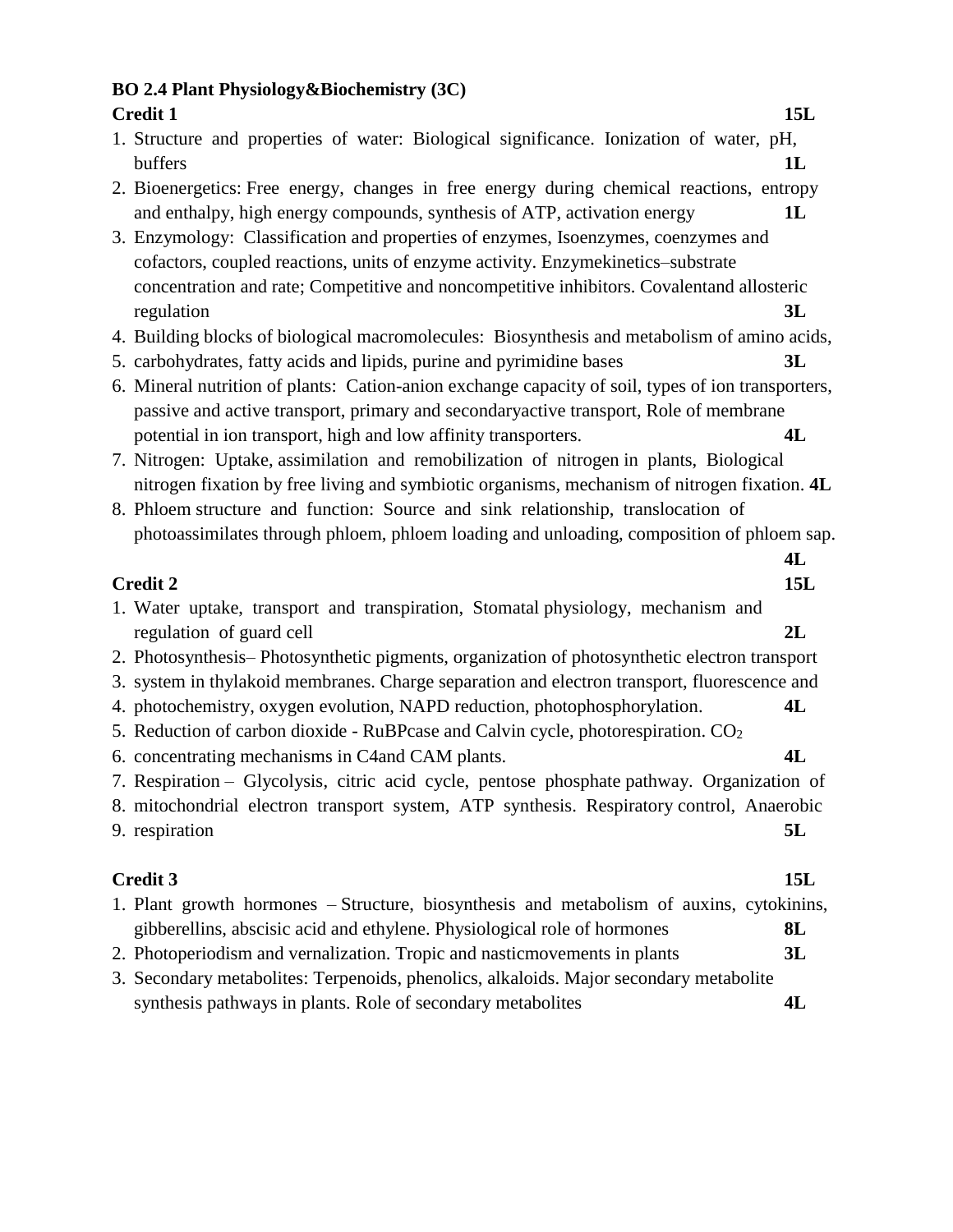#### **Reference books:**

- 1. Berg J.M., Tymoczko J.L., Stryrer L. (2002) Biochemistry. 5th Ed. Wlt. Freeman and Company, New York.
- 2. Buchanan B.B., Gruissem W., Jones R.L. (2000) Biochemistry and Molecular Biology of Plants. IK International, Mumbai.
- 3. Davis P. J. (Eds.).(2004) Plant Hormones. Kluwer Academic Publishers, Dordrecht, Netherlands.
- 4. Goodwin T.W., Mercer E.I. (1998) Introduction to Biochemistry. CBS Publishers, New Delhi.
- 4. Heldt H. W. (2004) Plant Biochemistry. Academic Press, California.
- 5. Lawlor D.W. (2001) Photosynthesis in C3 and C4 Pathway.3rd Ed. Viva. New Delhi.
- 6. Nelson David and Cox Michael. (2007) Lehninger Principles of Biochemistry.W.H.Freeman and Company. New York.
- 7. LincolinTaiz and Eduardo Zeiger (2010) Plant Physiology, 5th edition. Sinauer Associates, Inc. Publishers. Sunder land, USA.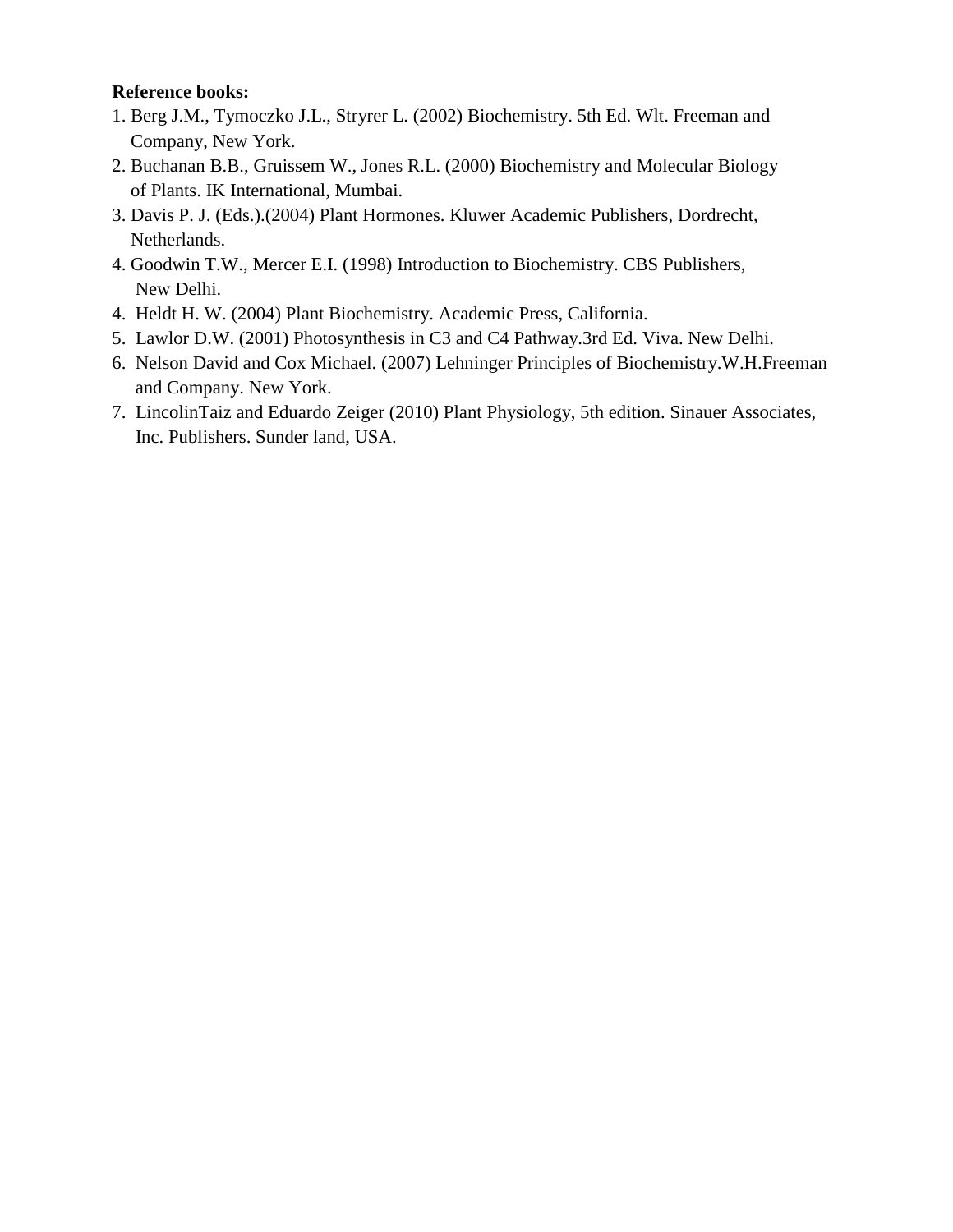# **BO 2.5 (Practical's on BO2.1): 2C**

## **Pteridophytes-(Any 4P)**

Morphological and/or anatomical and/or reproductive studies of the following members with the help of live material/or herbarium specimens and/or museum specimens and/or permanent slides of the following orders: (any 8 order 4P)

- 1. Psilotales: *Psilotum, Tmesipteris*
- 2. Lycopodiales: *Lycopodium*
- 3. Selaginellales: *Selaginella*
- 4. Isoetales: *Isoetes*
- 5. *Equisetales*: *Equisetum*
- 6. Ophioglosales: *Ophioglossum, Botychium, Helminthostachys, Marattiales, Angiopteris*
- 7. Osmundales: *Osmunda*
- 8. Filicales: *Anemia, Lygodium, Gleichenia, Ceratomium, Goniopteris, Phymotodes, Pteris, Acrostichum, Blechnum, Platycerum, Pteridum, Pleopeltis, Cheilanthus, Ceratopteris, Athyrium, Adiantum.*
- 9. Salviniales: *Salvinia, Azolla*

| 10. Marsileales: Marsilea                           |      |
|-----------------------------------------------------|------|
| Study of available fossil of Pteridophytes          | (1P) |
| Field visit for the study of Pteridophytes biology. | (1P) |

#### **Gymnosperm-(Any 4P)**

- 1. Double staining technique and permanent slide preparation **(1P)**
- 2. Study of available fossils- At least 10 specimen **(1P)**
- 3. Morphological and/or anatomical and/or reproductive studies of the following members with the help of live material/or herbarium specimens and/or museum specimens and/or permanent slides of the following orders: (any 4 order 4P)
	- i) Cycadales- *Cycas, Zamia, Ceratozamia, Encephalertos*
	- ii) *Coniferales*
	- iii) *Taxales*
	- iv) *Ginkgoales*
	- v) *Gnetales*
- 4. Field visit for the study of Gymnosperms biology. **(1P)**
- 5. Methods of turpentine and oleo resin extraction from the pine tree (Demonstration with the help of samples) **(1P)**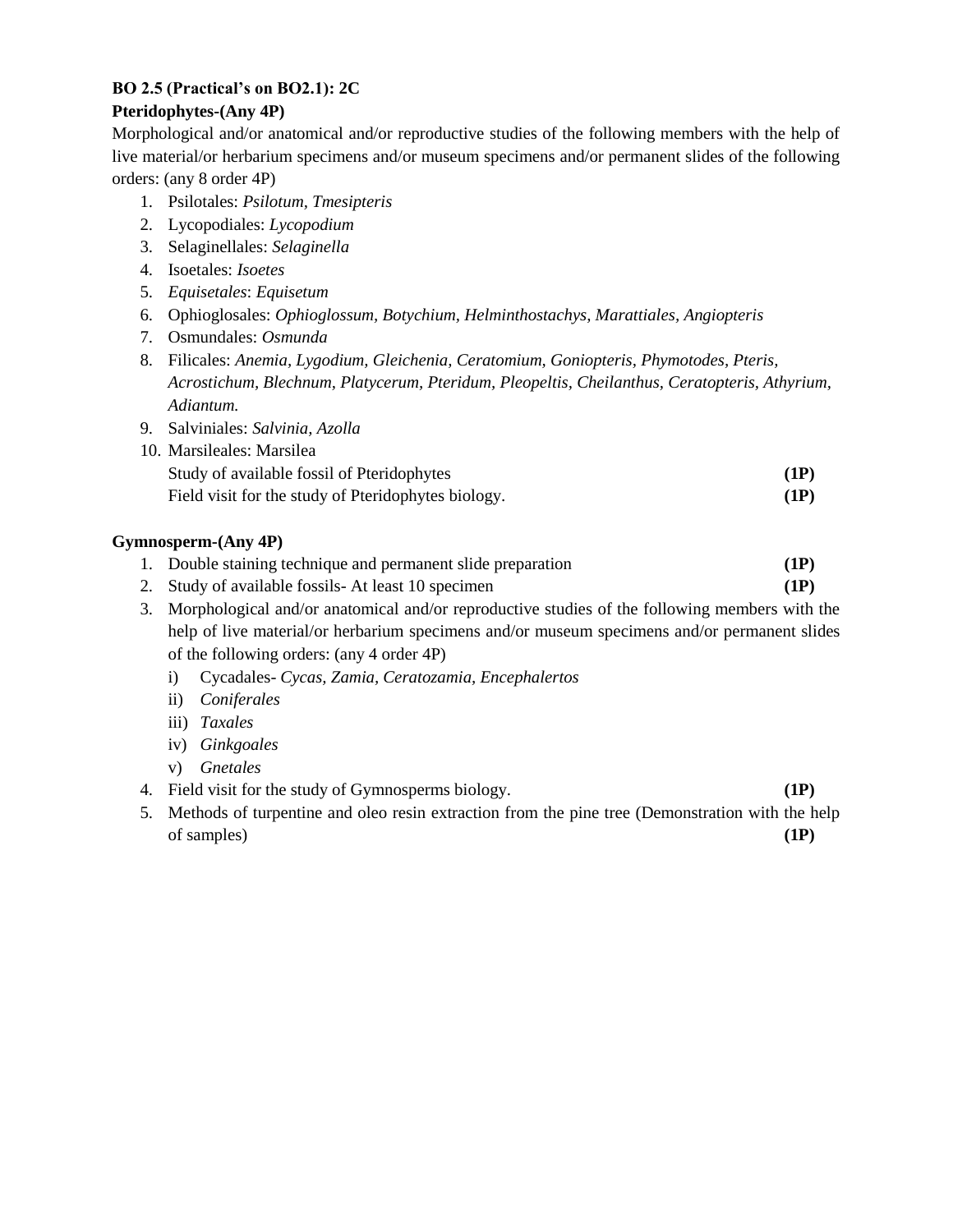| BO 2.6 practicals based on BO 2.2 & BO 2.3                                                        | 4C        |
|---------------------------------------------------------------------------------------------------|-----------|
| Cell Biology (Any8P)                                                                              |           |
| Differential centrifugation for isolation of cell fractions - Nuclear fraction<br>1.              | 1P        |
| Isolation of chloroplasts to study:<br>2.                                                         | 2P        |
| a. Hill reaction to measure intactness,                                                           |           |
| b. measurement of size of chloroplasts using micrometry and chlorophyll estimation                |           |
| 3. Isolation of mitochondria and<br>2P                                                            |           |
| a. Estimation of succinic dehydrogenase activity                                                  |           |
| b. Microscopic observations using MitoTracker Green FM/MitoTracker Red 580/Janus                  |           |
| green B                                                                                           |           |
| 4. Isolation of lysosomal fraction and estimation of acid phosphatase activity                    | 1P        |
| Study of electron micrographs of cell organelles<br>5.                                            | 1P        |
| 6. Study of cell cycle using BrdU (demonstration)                                                 | <b>1P</b> |
| 7. Isolation of protoplasts and viability staining to determine % viability.                      | 1P        |
| 8. Study of metaphase nucleus: Localization of euchromatin and heterochromatin                    | 1P        |
| 9. Cytochemical studies of special cell types- guard cells, senescent cells, bundle sheath cells, |           |
| meristematic cells, laticiferous cells, glandular cells, pollen grains                            | 2P        |
| 10. Study of induced cell senescence in leaf discs                                                | 1P        |
| 11. Study of programmed cell death in plants                                                      | 1P        |
| 12. Ouchterlonyimmunodifusion technique for testing specificity of antigens and antibodies 1P     |           |
| 13. To study plasmodes matal connections in plant cells                                           | 1P        |
| 14. Determination of permeability of living cells to acids and bases                              | <b>1P</b> |
|                                                                                                   |           |

# **Molecular Biology (Any 8P)**

| 1. Isolation of plasmid DNA and quantification                                                 | 2P |  |  |  |
|------------------------------------------------------------------------------------------------|----|--|--|--|
| 2. Electrophoretic separation of plasmid isoforms                                              | 1P |  |  |  |
| 3. Restriction digestion of plasmid DNA, electrophoresis and molecular weight determination of |    |  |  |  |
| DNA fragments.                                                                                 | 2P |  |  |  |
| 4. Isolation of plant genomic DNA and quantification                                           | 2P |  |  |  |
| 5. Effect of temperature and alkali on absorbance of DNA – hyperchromicity                     | 1P |  |  |  |
| 6. Separation of seed-storage proteins from leguminous seed and quantitation of each fraction  |    |  |  |  |
|                                                                                                | 2P |  |  |  |
| 7. SDS-PAGE separation of seed storage proteins from legumes. Determination of molecular       |    |  |  |  |
| sizes of the globulin subunits.                                                                | 3Р |  |  |  |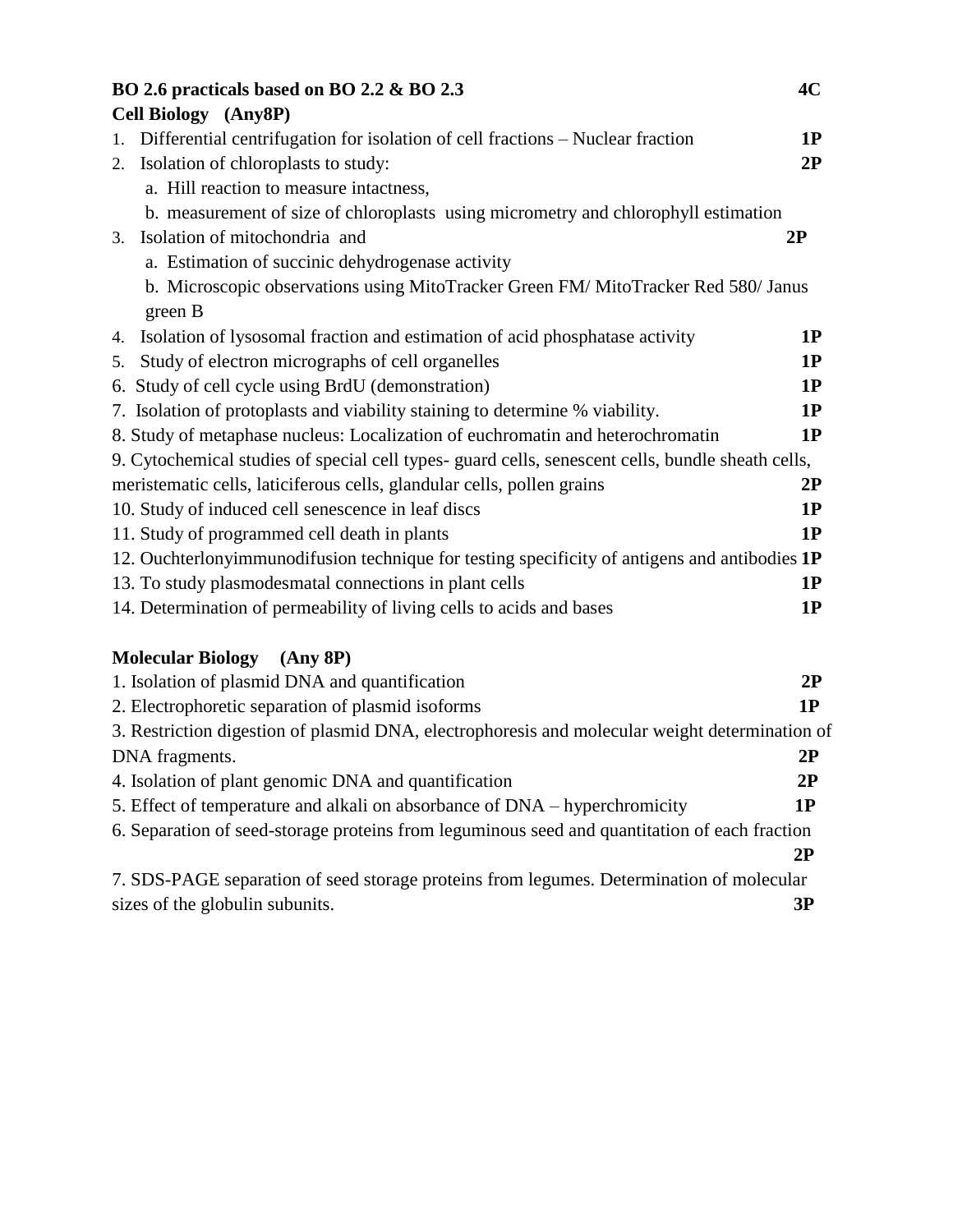# **BO 2.7Practicals based on BO 2.4 (2C)**

# **Any 08 Practicals**

| 1. Estimation of soluble proteins in germinating and non-germinating seeds by Lowry/          |    |
|-----------------------------------------------------------------------------------------------|----|
| Bradford's method                                                                             | 2P |
| 2. Estimation of total amino acids in germinating and non-germinating seeds                   | 1P |
| 3. Estimation of ascorbic acid in ripe and unripe fruits                                      | 1P |
| 4. Bioassay of Cytokinin concentration using test system of greening of cotyledons            | 2P |
| 5. Studies on induction of amylase activity by $GA_3$ in germinating cereal grains            | 2P |
| 6. Measurement of respiration and photosynthetic rates using oxygen electrode (demonstration) |    |
|                                                                                               | 1P |
| 7. Measurement of $CO2$ uptake using IRGA (Demonstration)                                     | 1P |
| 8. Assay of Nitrate reductase activity                                                        | 2P |
| 9. Assay of PEP case activity in a C3 and C4 plants                                           | 2P |
| 10. Assay of invertase activity                                                               | 1P |
| 11. Effect of substrate concentration and pH on enzyme activity.                              | 2P |
| 12. Separation and measurement of flavonoids using chromatography                             | 2P |
| 13. Separation and measurement of Anthocyanins from flowers of different stage of maturation. |    |

**1P**

# **BO 3.1 - Taxonomy of Angiosperms**

| Credit -1                                                                                             | 15L |
|-------------------------------------------------------------------------------------------------------|-----|
| 1. Aims, principles and practices in taxonomy. Botanical Nomenclature: Brief history, Scientific      |     |
| names, ICN, Principles, typification, Principle of priority, effective and valid publication, rank of |     |
| taxa.                                                                                                 | 4L  |
| 2. Tools of taxonomy: Floras, monographs, revisions, websites. Herbarium and botanical                |     |
| gardens, their role in teaching, research and conservation, important herbaria and botanic gardens    |     |
| of the World. Botanical Survey of India.                                                              | 3L  |
| 3. Floristics: Need and significance. History of botanical exploration in Indiaand recent works       |     |
| with special emphasis on Maharashtra. Botanical Survey of India.                                      | 3L  |
| 4. Morphologicalfeatures used in identification. Artificial dichotomous keys                          | 3L  |
| 5. Biodiversity, types, importance and methods of conservation                                        | 2L  |
| Credit -2                                                                                             | 15L |
| 1. Importance and need for classification, hierarchical classification. Criteria used for             |     |
| classification; phases of plant classification. Overview on pre- and post-Darwinian systems of        |     |
| classification.                                                                                       | 2L  |
| 2. Artificial systems of classification - Herbalists, Theophrastus, Linnaeus                          | 2L  |
| 3. Natural system of classification - Bentham and Hooker                                              | 2L  |
| 4. Phylogenetic systems of classification - Cronquist, Takhtajan                                      | 4L  |
| 5. APGsystem of classification, contributors, APweb                                                   | 5L  |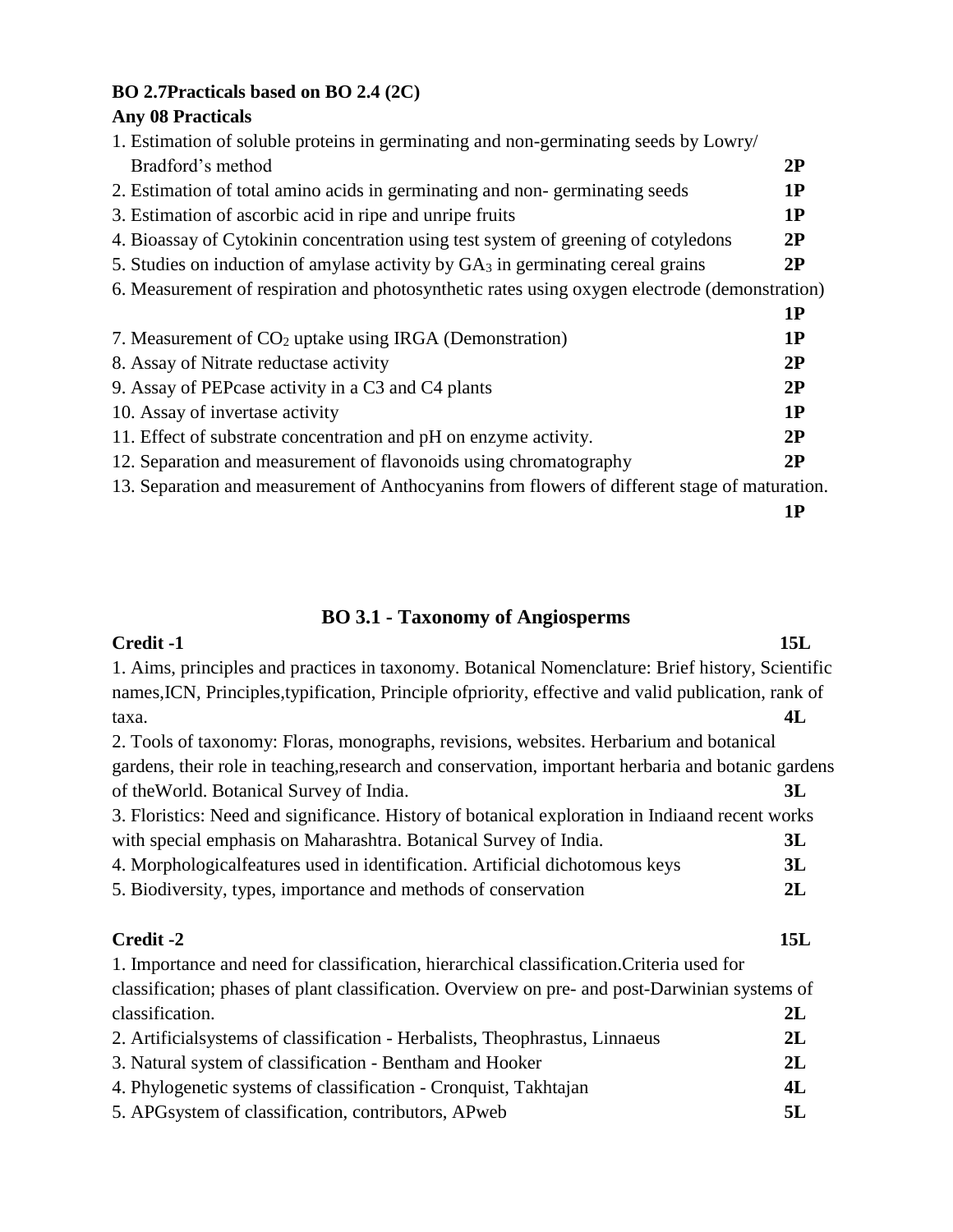## **Credit -3 15L**

1. Origin and evolution of agriculture: Introduction, food crops, centres of plant domestication of major crops, crop dispersal and distribution. **5L** 2. Plant domestication: Introduction, Evolution of farming, Plant domestication, origin of crops,changes during domestication, genetic regulation of domestication syndromes, evolution ofweeds, genetic diversity and domestication. Centers and threats to diversity. **5L** 3. Crop plants and their wild relatives: Cereal grains, legumes, starch plants, fruits, vegetables, fibers, cordage, medicinal plants, poisonous plants. **5L**

## **Credit -4 15L**

1. Major clades in APG-IV: characteristic features, interrelationships,classification (APG-IV) and economic importance of families of angiosperms in following clades: ANA grade:Amborellaceae, Nymphaeaceae, Hydatellaceae; MAGNOLIIDS:Magnoliaceae; MONOCOTS:Araceae; COMMELINOIDS: Arecaceae; PROBABLE SISTER OF EUDICOTS: Ceratophyllaceae; EUDICOTS: Ranunculaceae; CORE EUDICOTS: Amaranthaceae; EUROSIDS-I:Leguminosae; EUROSID-II: Malvaceae; ASTERIDS:Santalaceae; EUASTERIDS-I: Apocynaceae,EUASTERID-II: Asteraceae.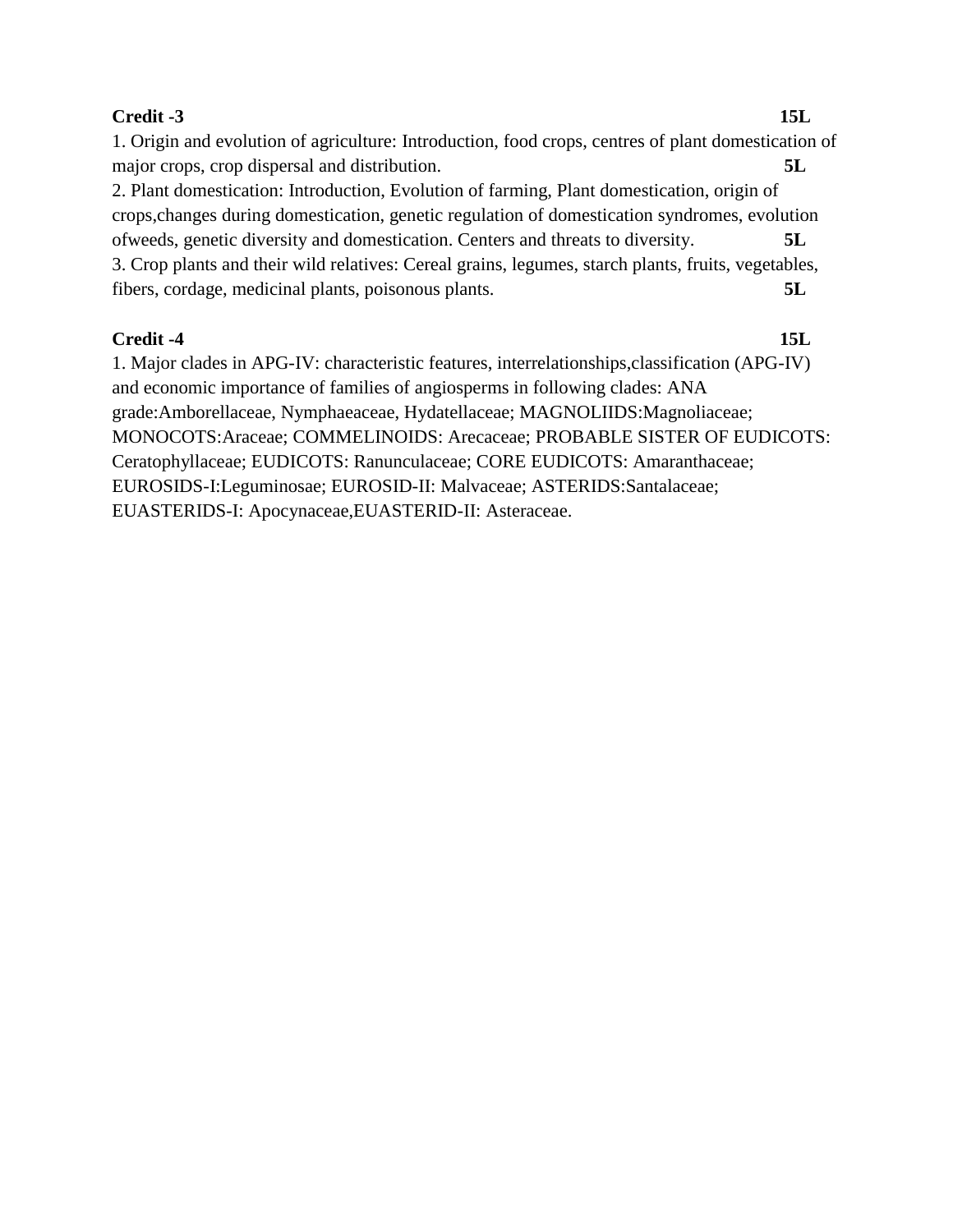#### **Practicals on BO 3.1 – Taxonomy of Angiosperms 2C - 8P**

1. Studies on the following Classes as per Bentham and Hooker's system of classification using any 3 typespecimens and preparation of artificial keys for identification of any two unknownspecimen: **6P**

#### **Dicotyledonae**

- a. Polypetalae:Thalamiflorae, Disciflorae, Calyciflorae
- b. Gamopetalae:Inferae, Heteromerae, bicarpellatae
- c. Monochlamydae:Curvembryae, Multiovulateaquaticae, Multiovulateterrestris, Microembryae, Daphniales, Achlamydosporae, Unisexuales, Ordinesanomali.

#### **Monocotyledonae**

| a. Microspermae | b. Epigynae  | c. Coronariae | d. Calycinae |
|-----------------|--------------|---------------|--------------|
| e. Nudiflorae   | f. Apocarrae | g. Glumaceae  |              |

2. Comparative study of morphological and structural adaptations of hydrophytes, mesophytes, xerophytes, halophytes **1P**

| 3. Ex-situ conservation methods of biodiversity – through seed, vegetative and |    |
|--------------------------------------------------------------------------------|----|
| micro-propagation methods. (any one plant species per technique)               | 2P |

## **Reference Books**:

1. Briggs, David. 2009. Plant microevolution and Conservation in Human-influenced Ecosystems.Cambridge University Press.

2. Cooke, T. 1903-1908. The Flora of Presidency of Bombay, Vol. I-III.

3. Cronquist, A. 1981.An Integrated System of Classification of Flowering Plants. ColumbiaUniversity Press, New York.

4. Cronquist, A. 1988. The Evolution and Classification of Flowering Plants (2nd ed.) Allen Press,U.S.A.

5. Hickey, M. and King, C. 2000. The Cambridge Illustrated Glossary of BotanicalTerms. Cambridge University Press, UK.

6. Hutchinson, J. 1959. Families of Flowering plants. Clarendon Press, Oxford.

7. Jain S.K. and Rao R.R. 1976.Handbook of Field and Herbarium Methods, Today and Tomorrow Publishers, New Delhi.

8. Jones, S. B. and Luchinger A.E. 1986. Plant Systematics 2<sup>nd</sup>edn, McGraw Hill Book Co. 9. Judd Walter S., Campbell, C. S., Kellogg, E. A., Stevens, P.F. and M. J. Donoghue. 2008.Plant Systematics- A Phylogenetic Approach. Sinauer Associates, INC, Publishers.Sunderland, Massachusetts, USA.

10. Kubitzki, K. 1977. Flowering Plants Evolution and Classification of Higher Categories. Plant Systematics – Evolution Supplement I.

11. Kuijt J. 1969. The biology of parasitic flowering plants.California University Press.

12. Lawrence, G. H. M. 1951. Taxonomy of Vascular Plants.Oxford and IBH Publ. Co. Pvt. Ltd. New Delhi.

13. Mabberly, T. J.2009. The Plant Book 2<sup>nd</sup>edn Cambridge University Press, Cambridge.

14. Manilal, K. S. and M. S. Muktesh Kumar [ed.] 1998.A Handbook of Taxonomic Training. DST, New Delhi.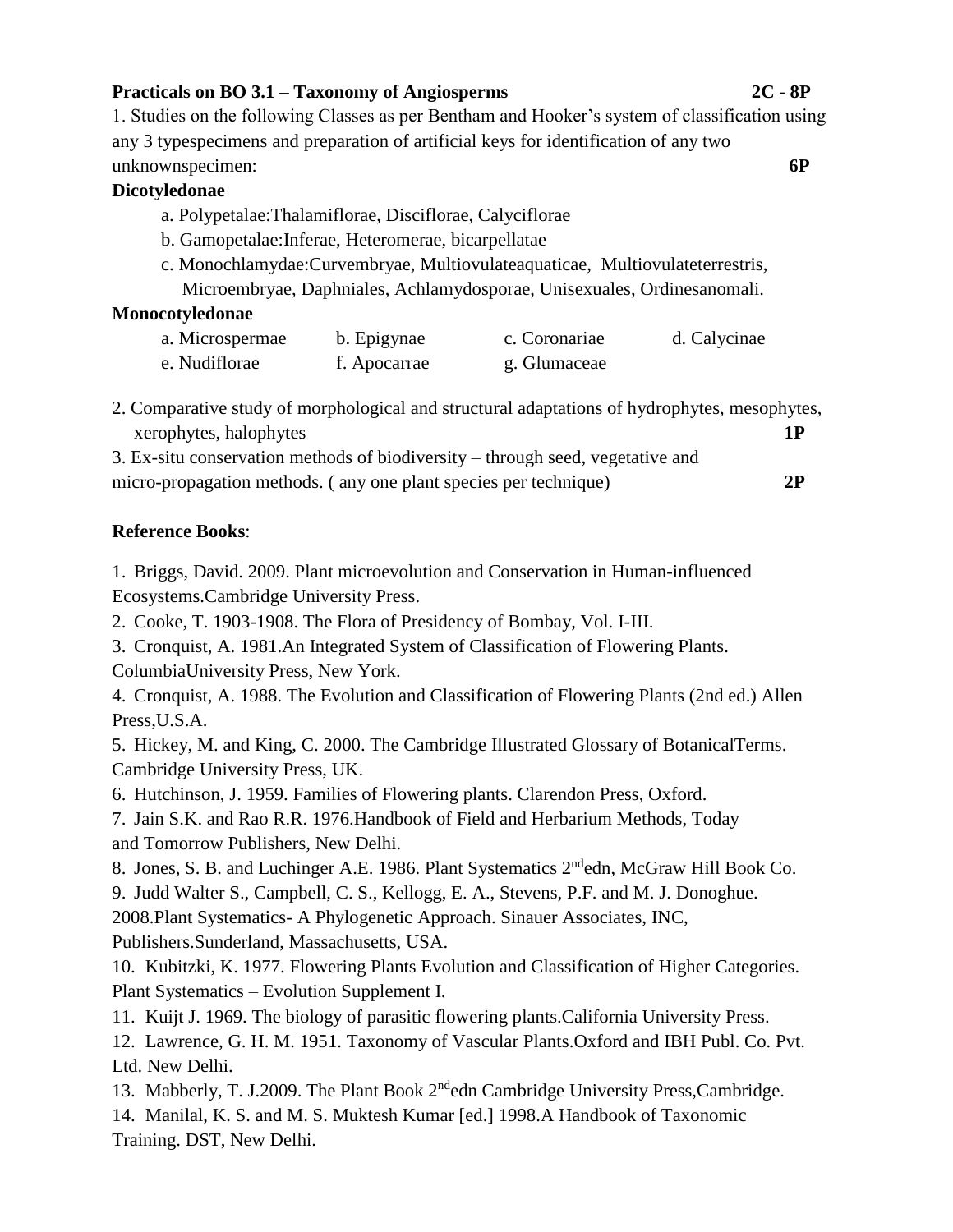15. Naik, V. N. 1984. Taxonomy of Angiosperms. Tata McGraw-Hill, New Delhi.

16. Nair, P.K.K. 1966. Pollen morphology of Angiosperms.Periodical Expert Book Agency, New Delhi.

17. Paech, K. and M.V. Tracey. 1956. Modern Methods of Plant Analysis. Vol-I & II.Springer-Verlag.

18. Quicke, Donald L. J. 1993. Principles and Techniques of Contemporary Taxonomy. BlakieAcademic & Professional, London.

19. Radford A.E. 1986. Fundamentals of Plant Systematics, Harper and Row N Y.

20. Sharma A.K. and A. Sharma. 1980. Chromosome Technique: Theory and Practices (3rded.)Butterworths, London.

21. Shivanna, K.R. and N.S. Rangaswamy. 1992. Pollen Biology- A Laboratory Manual.Springer-Verlag.

22. Simpson, M.G. 2010.Plant Systematics. Elsevier, Amsterdam.

23. Singh, Gurcharan. 2010. Plant Systematics: An Integrated approach..3<sup>rd</sup> edition. Science Publishers Inc., New Hampshire, USA.

24. Singh, Gurcharan. 2012. Plant Systematics: Theory and Practice. Completely revised and enlarged 3rd edition. Oxford & IBH, New Delhi.

25. Sivarajan, V.V. 1984. Introduction to Principles of Plant Taxonomy, Oxford and IBH, New Delhi.

26. Smith, P. M. 1976. The Chemotaxonomy of Plants, Edward Arnold Pub.Ltd.

27. Sporne, K. R. 1974. Morphology of Angiosperms, Hutchinson University Library, London.

28. Stace, C. A. 1989. Plant Taxonomy and Biosystematics. Edward Arnold, London.

29. Stewart, W. N. and Rothwell, G. W. 2005.Paleobotany and the Evolution of Plants, 2<sup>nd</sup>edn, Cambridge University Press.

30. Stuessy, Tod F. 2009. Plant Taxonomy: The Systematic Evaluation of Comparative Data, second edition.Columbia University Press.

31. Takhtajan, A. 1969.Flowering plants-Origin and Dispersal. Oliver and Boyd, Edinburg.

32. Taylor, D.V. and L.J. Hickey 1997. Flowering Plants: Origin, Evolution and Phylogeny. CBS Publishers & Distributers, New Delhi.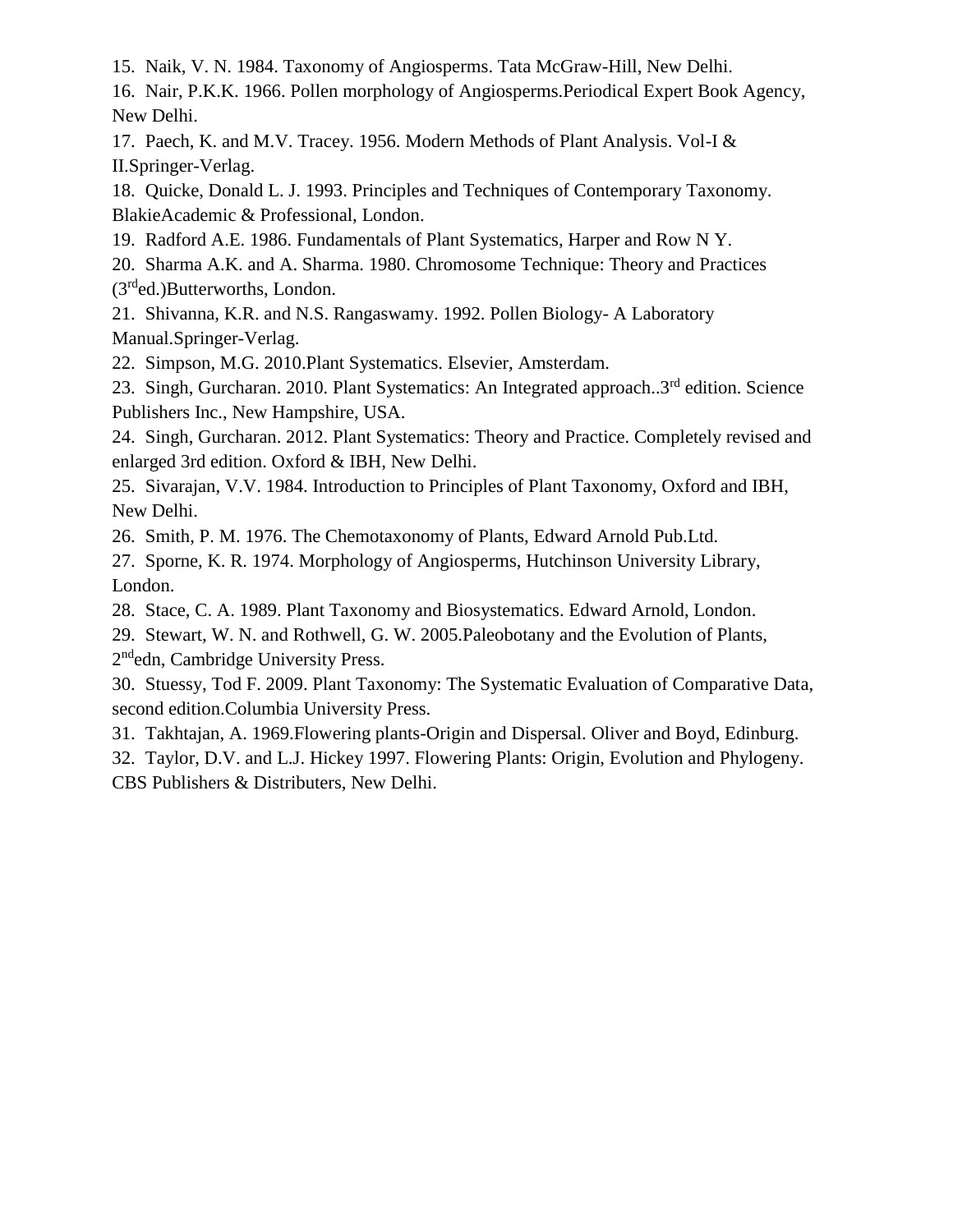## **BO 3.2 – Plant Development (3C)**

## **Credit 1 – Vegetative development 15L**

1. Processes basic to plant development **2L**

a. Competence, determination, commitment, specification, induction, differentiation, dedifferentiation and redifferentiation.

b. Morphogenetic gradients, cell fate and cell lineages.

c. Polarity and symmetry.

d. Juvenility and transition to adult phase.

2. Vegetative development –

a. Meristem types and activities of meristems. Organization of shoot and root apical meristems. Regulation of meristem size, lateral organ initiation from root and shoot meristems. **2L** b. Leaf development, plastochron, phyllotaxy, development of trichomes and stomata. **2L** c. Vascular elements – differentiation of xylem, phloem. **1L** d. Secondary growth – cambium, gross structure of wood. **1L** e. Secretory tissues – Nectaries, laticifers, resin ducts. **1L** f. Molecular genetics of root, shoot and leaf development. **5L** g. Transition from vegetative to reproductive phase – induction, morphological and histochemical changes in shoot apex, floral meristems. **1L Credit 2 – Reproductive development 15L** 1. Transition to flowering and flower development: Molecular Basis-ABC & ABCE Model. **3L** 2. Development of stamen, anther, sporogenous tissue, tapetum, microsporogenesis, types of pollen tetrads, pollen and male gametophyte. **2L** 3. Development of carpel, placenta, ovule, integuments, sporogenous tissue, megaspore, female gametophyte. **2L** 4. Molecular basis of male and female gametophyte development. **2L** 5. Interaction between pollen & pistil, pollen tube guidance, self-incompatibility, double fertilization and triple fusion, role of synergids, endosperm development and imprinting. **3L** 6. Fruit development, structure of seed, germination, and germination mutants. **1L** 7. Stages of embryogenesis, structure and organization of embryo, suspensor, Embryogenesis mutants, establishment of body plan. **2L Credit 3 - Intrinsic and extrinsic factors regulating plant development 15L** 1. Light mediated regulation a. Photoreceptors- phytochromes, cryptochromes, phototropins. **2L**

b. Signal transduction leading to photomorphogenesis and photoperiodic responses. **3L** c. Circadian rhythms **2L**

2. Hormonal regulation

a. Perception, signaling and regulation of gene expression by hormones – Hormone receptors, mutants in hormone signaling, transcription factors involved in hormone signalling. **4L** b. Role of hormones in germination, growth and flowering. Cross-talk between hormone signaling pathways **3L** 3. Regulation of development by metabolites (sugars, nitrogen status) **1L**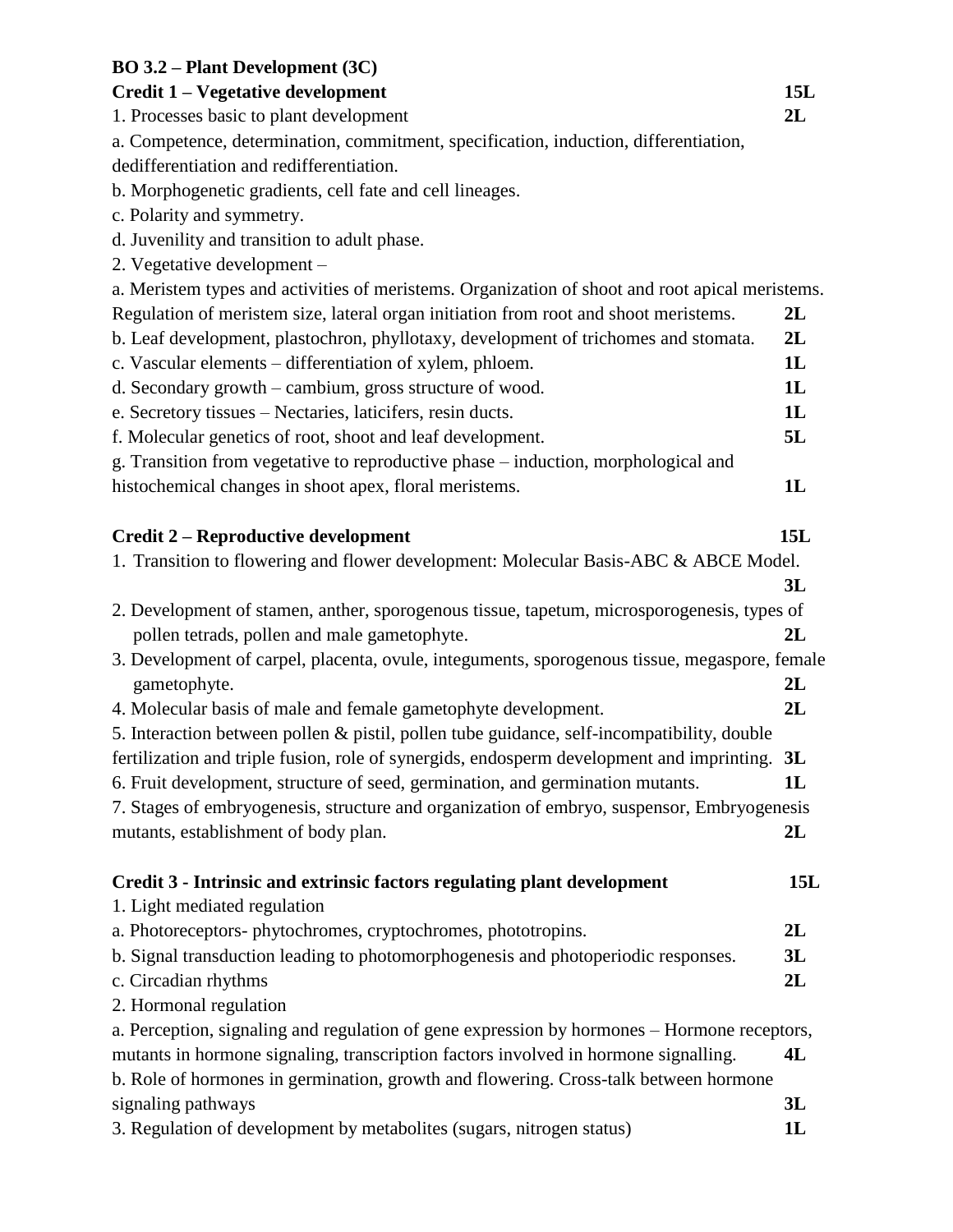## **References:-**

1. The Arabidopsis Book. [\(www.arabidopsisbook.org](http://www.arabidopsisbook.org/)*)*

2. Bhojwani S. S., Dantu P. K. and Bhatnagar S. P. (2014). The Embryology of Angiosperms. (6<sup>th</sup> Edition) Vikas Pub. House. Paperback edition.

3. Bhojwani S.S. and Soh W.Y. (2001). Current Trends in Embryology of Angiosperms, Kluwer Academic Publishers.

4. Buchanan B. B., Gruissem W. and Jones R. L. (2015) Biochemistry and Molecular Biology of Plants. Second Edition.Wiley Blackwell.

5. Burgess J. (1985) An Introduction to Plant Cell Development. Cambridge University Press.

6. Davies P. J. (Editor) (2004) Plant Hormones. Biosynthesis, Signal Transduction, Action Springer Publications.

7. Fahn A. (1990) Plant Anatomy (4<sup>th</sup> Edition) Pergamon Press, London, New York.

8. Gilbert S. F. (2013). Developmental Biology ( $10<sup>th</sup>$  Edition). Sinauer Associates, Inc., Massachusetts, USA.

9. Graham C.F. and Wareing P.F. (1984). Developmental Control in Animals and Plants. Blackwell Scientific Publications, UK.

10. Johri B. M. and Srivastava P. S. (2001). Reproductive Biology of Plants. Narosa Publishing House, New Delhi.

11. Jones R., Ougham H., Thomas H. and Waaland S. (2013) The Molecular Life of Plants. Wiley Blackwell.

12. Krishnamurthy K.V. (1988) Methods in Plant Histochemistry. S. Viswanathan Printers & Publishers.

13. Lyndon R.F. (1990) Plant Development The Cellular Basis. (Topics in Plant Physiology, Vol. 3) Springer Publications.

14. Leyser O. and Day S. (2009) Mechansims in Plant Dvelopment. Wiley Blackwell.

15. Raghavan V. (2000) Developmental Biology of Flowering Plants. Springer Verlag.

16. Razdan M.K. (2003) Introduction to Plant Tissue Culture, Second Edition. Science Publishers Inc., USA, UK.

17. Wada M., Shimazaki K., Iino M. (2005). Light sensing in plants. Springer.

18. Wareing P. F. and Philips I. D. J. (1981) Growth and Differentiation in plants. Pergamon Press

19. Wolpert L., Tickle C. and Arias A. M. (2015) Principles of Development. (5<sup>th</sup> Edition) Oxford University Press.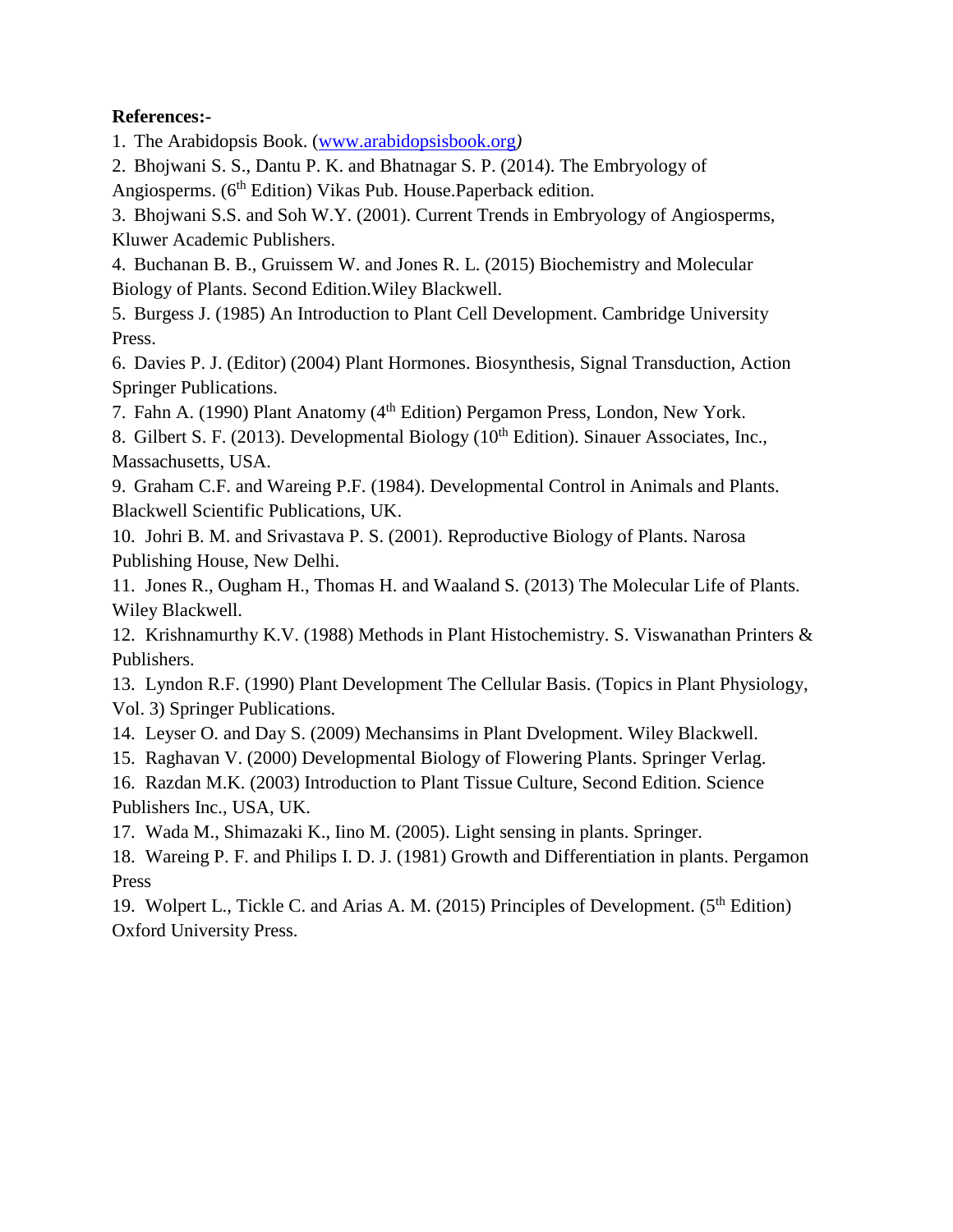## **BO 3.3: Tools and Techniques in Botany (3C) Credit 1 (15L)**

1. Microtomy: Principle of tissue fixation for microtomy, types of microtome, serial sectioning and staining. **3L**

2. Radioactive techniques: Isotopes and their half-life and biological half life, Specific activity of radioisotopes, making radioisotope solutions, detection and measurement of radioactivity radiation counters, liquid scintillation counters, autoradiography. **4L**

3. Electrochemical techniques: Construction and working of equipments for measurement of electrical conductivity, pH meter. **2L**

4. Measurement of water potential and osmolarity: Osmolarity equation, Osmolarity and osmotic pressure measurement, types of osmometers. Construction and working of osmometers. **2L**

5. Gas exchange measurements: Types, Construction and working of Infra- red gas analyzer, O<sub>2</sub> electrode. **2L**

6. Centrifugation techniques: High speed centrifuges, rotors, ultracentrifugation, density gradient centrifugation. **2L**

# **Credit 2**

1. Spectroscopic techniques: UV-visible and IR spectrophotometry, spectrofluorimetry, NMR and ESR spectroscopy, circular dichroism, atomic absorption and mass spectrometry, MALDI-TOF. **8L**

2. Microscopy and microscopic techniques: Light, phase contrast, fluorescence, electron, confocal microscopy, micrometry. **7L**

# **Credit 3**

1. Chromatographic techniques : Paper, thin layer and column chromatography, gel filtration, ion exchange and affinity chromatography, high pressure liquid chromatography, gas chromatography. **5L** 

2. Immunological techniques: Immune response. Antibodies and their specificity, antigenantibody interactions, immunodiffusion and immunoelectrophoresis techniques, immunoassays, Western blotting **5L** 

3. Electrophoretic techniques: Supports, electroendoosmosis, electrophoresis under native and denaturing conditions, 2-D electrophoresis, staining, activity staining. **5L**

# **References:**

1. David L. Nelson, Michael M. Cox Lehninger (2013) Principles of Biochemistry; W. H. Freeman 6th edition edition.

2. David M Freifelder (1983) Physical Biochemistry: Applications to Biochemistry and Molecular Biology (Life Sciences/Biochemistry), W. H. Freeman; 2nd Revised edition.

3. Jeremy M. Berg, John L. Tymoczko, Lubert Stryer Biochemistry, W. H. Freeman (2011) 7th edition edition.

4. Keith Wilson, John Walker, (2010) "Practical Biochemistry Principles and Techniques" Cambridge University Press

5. S. M. Khasim, (2002) "Botanical Microtechnique: Principles and Practice". Capital Publishing Company.

6. Thomas J. Kindt, Barbara A. Osborne and Richard Goldsby( 2006) "Kuby Immunology" W. H. Freeman; 6th edition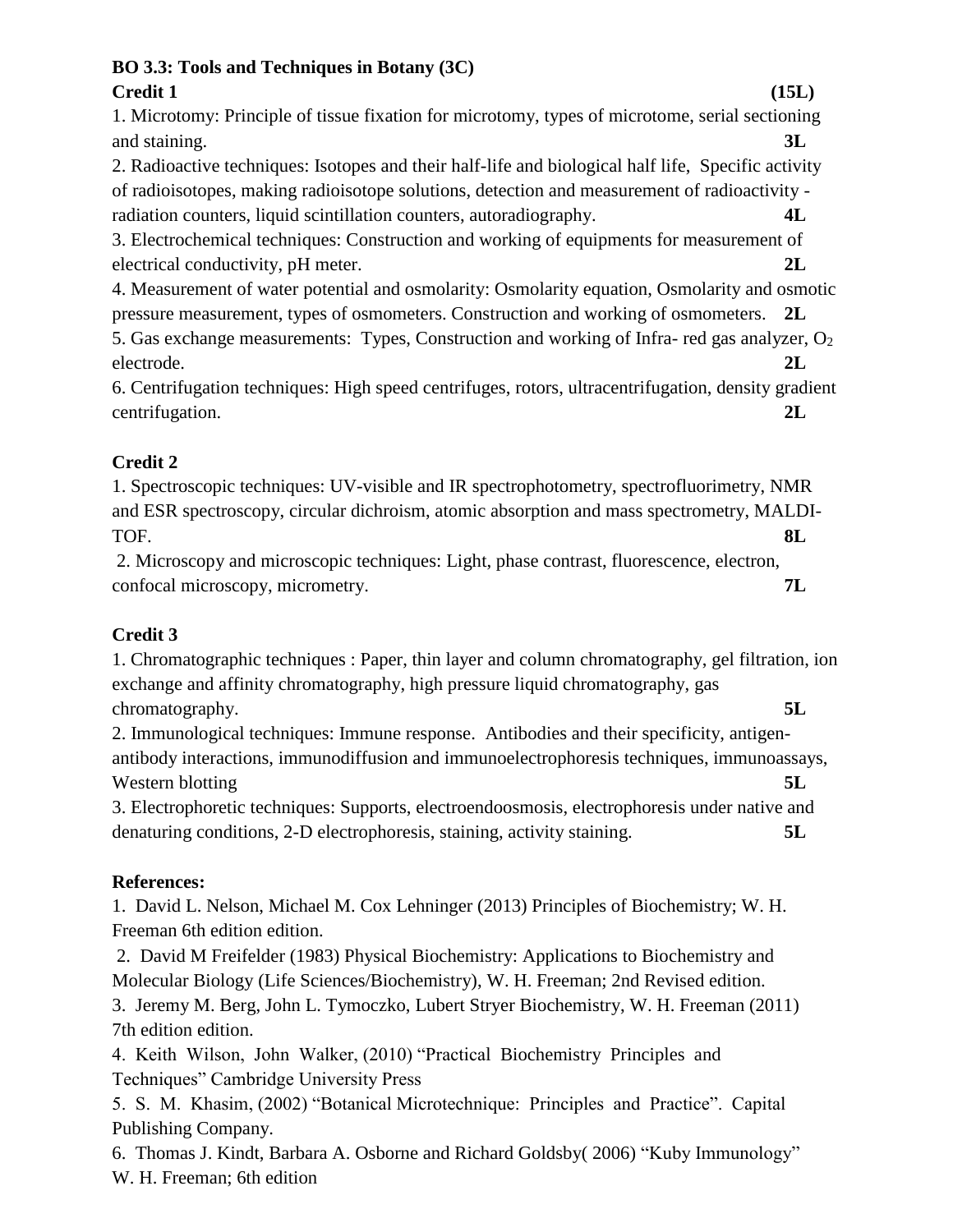7. Colin N Banwell and Elaine M. Mc cash, (2016). "Fundamentals of Molecular Spectroscopy",

McGraw Hill Education; Fourth edition

- 8. Jerom Mertz, (2009) "**Introduction to Optical Microscopy"** Roberts & Company Publishers; 1st edition
- 9. Jill Clark, (2015) "Gel **Electrophoresis: Basic Concepts and Principles"** Callisto Reference; 2nd edition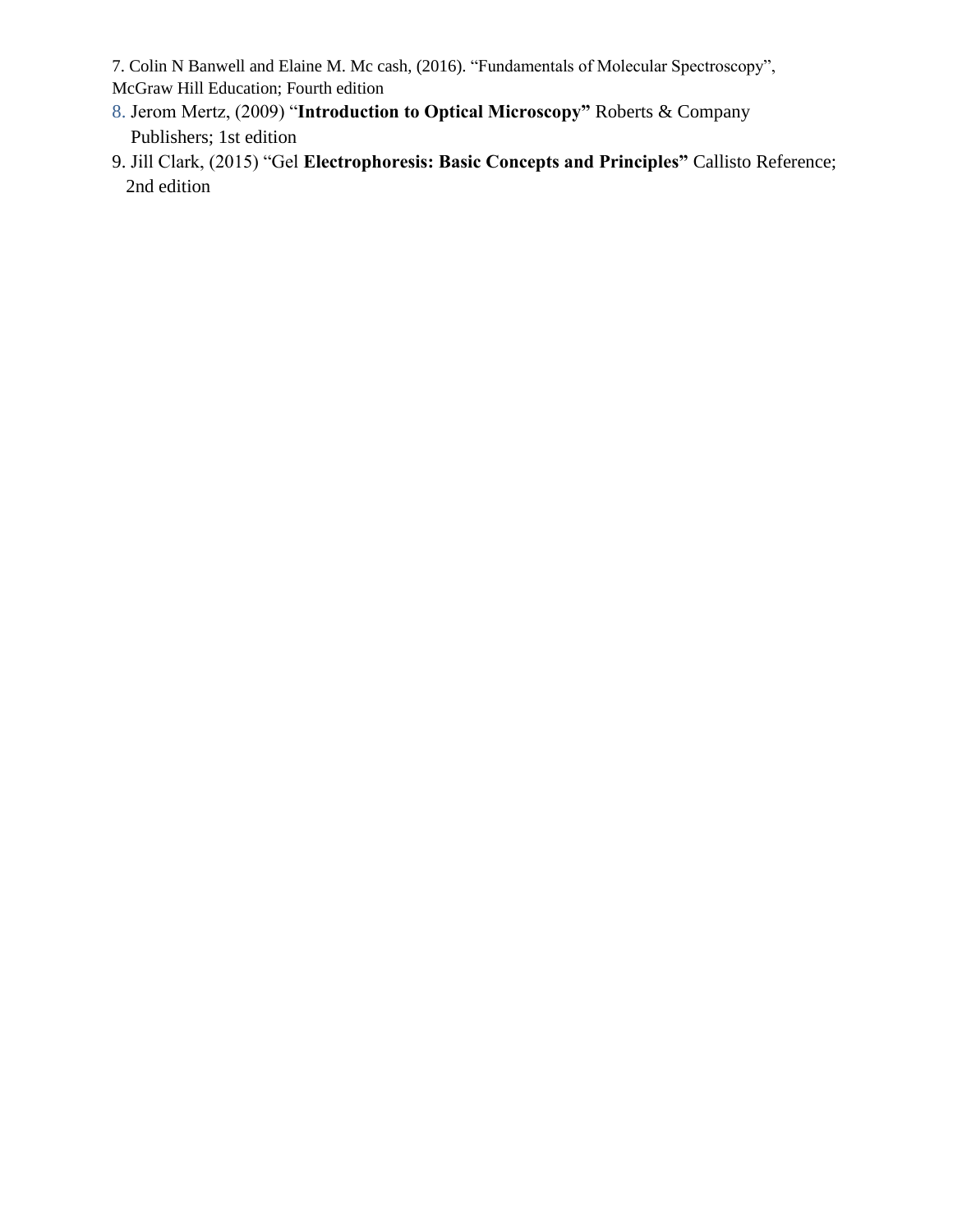# **BO 3.5a Algology (Special paper- I) (3C)**

| $\overline{D}$ O 0.04 Aigology (Special papel - 1) (9C)                                        |       |  |
|------------------------------------------------------------------------------------------------|-------|--|
| <b>Credit 1</b>                                                                                | (15L) |  |
| 1. Tools in algal systematics, Problems in the identification of algal species                 | 1L    |  |
| 2. Blue-green algae: Botanical and Bacteriological approaches, Komárek's contribution,         |       |  |
| traditional and modern (biochemical, molecular) trends used in classification.                 | 4L    |  |
| 3. Green algae: Morphological concept, ultrastructural concept-flagella; chloroplast,          |       |  |
| pyrenoid, eye spot, mitosis and cytokinesis, major green algal lineages                        | 5L    |  |
| 4. Charophyte evolution and origin of land plants                                              | 2L    |  |
| 5. Brown algae: Ultrastructure, environmental factors in the life histories, Phlorotannins and |       |  |
| physodes, modern trends in classification                                                      | 3L    |  |
| <b>Credit 2</b>                                                                                | (15L) |  |
| 1. Brief overview of modern criteria in the taxonomy and phylogeny of Xanthophyceae,           |       |  |
| Eustigmatophyceae, Bacillariophyceae, Dinophyceae and Euglenophyceae                           | 5L    |  |
| 2. Red algae: Development of primary and secondary pit connections, ultrastructure of pit      |       |  |
| plugs, sites of meiosis, structural and molecular evidences for red algal relationships        | 3L    |  |
| 3. Phytoplankton ecology: Introduction, Classification based on size and habitats, Physical    |       |  |
| and chemical environments, Sampling methods, Primary productivity, Nutrient uptake models      |       |  |
| (Michaelis - Menten and Monod, Droop models)                                                   | 6L    |  |
| 4. Databases and On-line information resources for the study of algae                          | 1L    |  |
| <b>Credit 3</b>                                                                                | (15L) |  |
| 1. Algae in extreme environments, Survival mechanisms in extremophilic algae                   | 3L    |  |
| 2. Algal adaptation to nutrients (Carbon, Nitrogen and Phosphate)                              | 2L    |  |
| 3. Cyanobacterial symbioses with fungi forming lichen, and other plants (Bryophytes, Azolla,   |       |  |
| Cycads and Gunnera), Cellular responses in host-symbionts, Nitrogen-fixation in cyanobacteria. |       |  |
|                                                                                                | 3L    |  |
|                                                                                                |       |  |

4. Algae in marine environment: Physico-chemical properties, Intertidal seaweeds, zonation patterns and factors affecting distribution of intertidal seaweeds **3L 5**.Remote sensing strategy for the study of algal monitoring, Carbon sequestration by algae, Algae as bioindicators, Bioluminescent algae **4L**

# **References**

1. Bellinger, E. G. and Sigee, D. C. (2015). Freshwater algae: Identification, enumeration and use as bioindicators. Wiley Blackwell, pp. 275.

2. Bhattacharya, D. (ed.) (1997). Origins of algae and their plastids, Plant systematics and evolution supplement 11. Springer-Verlag Wien, pp. 287.

3. Brodie, J. and Lewis, J. (2007). Unravelling the algae: the past, present, and future of algal systematics. CRC Press, Boca Raton, pp. 376.

4. Graham, L. E. and Wilcox, L. W. (2000). Algae. Prentice Hall, Inc., NJ, pp. 640.

5. Hoek, C. Van Den, Mann, D. G. and Jahns, H. M. (2009). Algae: An introduction to Phycology. Cambridge University Press, New Delhi, pp. 623.

6. Lee, R. E. (2008). Phycology. Cambridge University Press, Cambridge, pp. 547.

7. Lobban, C. S. and Harrison, P. J. (1997). Seaweed ecology and physiology. Cambridge University Press, Cambridge, pp. 366.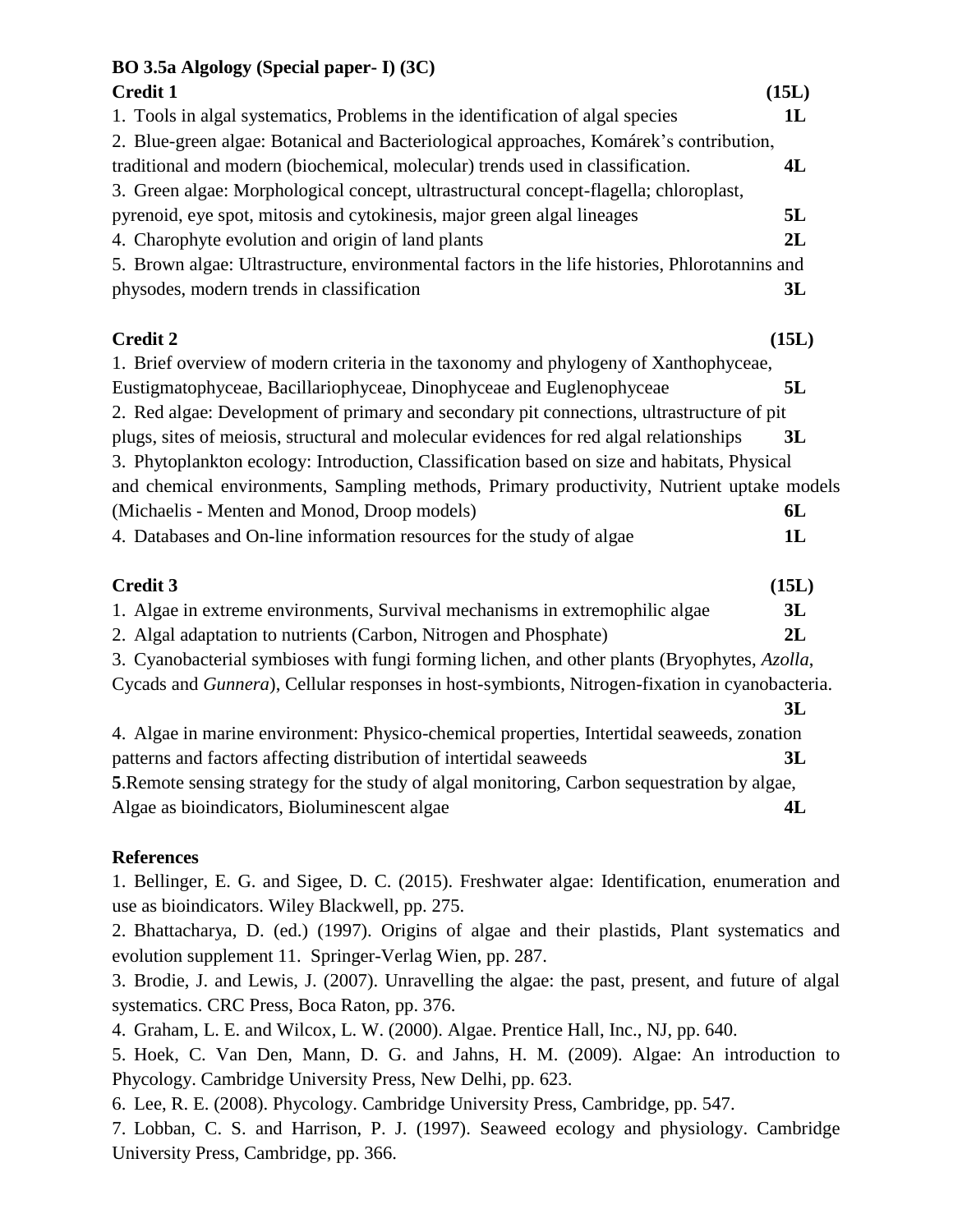8. Pal, R. and Choudhury, A. K. (2014). An introduction to phytoplanktons: Diversity and ecology. Springer, India, pp. 167.

9. Pawlowski, K. (ed.) (2009). Prokaryotic symbionts in plants –Microbiology Monographs, Volume 8. Springer-Verlag Berlin Heidelberg, pp. 306.

10. Pereira, L. and Neto, J. M. (eds.) (2015). Marine algae: Biodiversity, Taxonomy, Environmental Assessment, and Biotechnology. CRC Press Boca Raton, pp. 390.

11. Round, F. E. (1984). The Ecology of Algae. Cambridge University Press, pp. 653.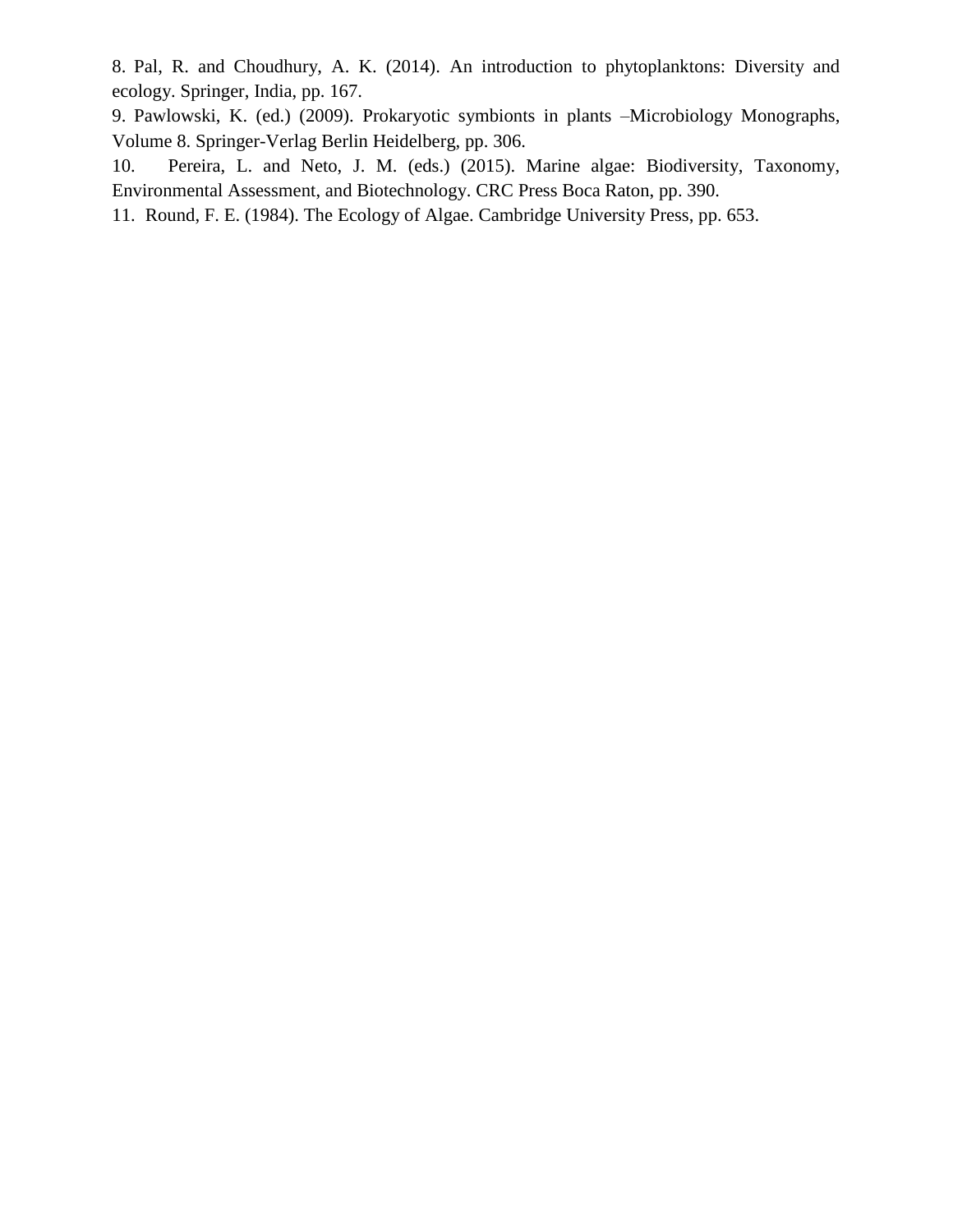# **BO 3.5b: Advanced Mycology: Paper : I**

# **Credit: 1-Fungal systematic**

| 1. Systematic, origin, evolution and phylogeny of fungi: Natural and molecular method of          |    |  |
|---------------------------------------------------------------------------------------------------|----|--|
| fungal systematics.                                                                               | 3L |  |
| 2. Overview of A higher – level phylogenetic classification of fungi (Kirk 2008 and Hibbett et al |    |  |
| 2007)                                                                                             | 1L |  |
| 3. Fungal systematics: Kingdom-fungi Phyllum: Chytridiomycota, Class: Chytridiomycetes,           |    |  |
| Class: Monoblepharidomycetes Order: Monoblepharidales                                             | 4L |  |
| 4. Phyllum: Blastocladiomycota Class: Blastocladiomycetes,                                        | 2L |  |
| 5. Phyllum: Neocallimastigomycota Class: Neocallimastigomycetes,                                  | 2L |  |
| 6. Phyllum: Glomeromycota Class: Glomeromycetes,                                                  | 3L |  |
| <b>Credit: 2- Fungal systematic</b>                                                               |    |  |
| 1. Fungal systematic: Kingdom fungi: Phyllum: Microsporidia                                       | 1L |  |
| 2. Sub-Phyllum: Mucoromycotina,                                                                   | 2L |  |
| 3. Sub-phylum: Enomophthoromycotina,                                                              | 1L |  |
| 4. Sub-Phyllum: Zoopagomycotina                                                                   | 2L |  |
| 5. Sub-Phyllum: Kickxellomycotina                                                                 | 2L |  |
| 6. Fungal systematic: Kingdom fungi: Subkingdom - Dikarya: Ascomycota- Subphullum:                |    |  |
| Taphrinomycotina, Saccharomycotina, Pezizomycotina.                                               | 7L |  |

# **Credit:3- Fungi in Bioremediation**

1. Nutritional modes of fungi-saprotrophs, biotrophs and necrotrophs; role of fungi in ecosystem.

|                                                                               | 5L |
|-------------------------------------------------------------------------------|----|
| 2. Biodegradation of waste – Solid and liquid waste management through fungi. | 5L |
| 3. Application of fungi in biodegradation.                                    |    |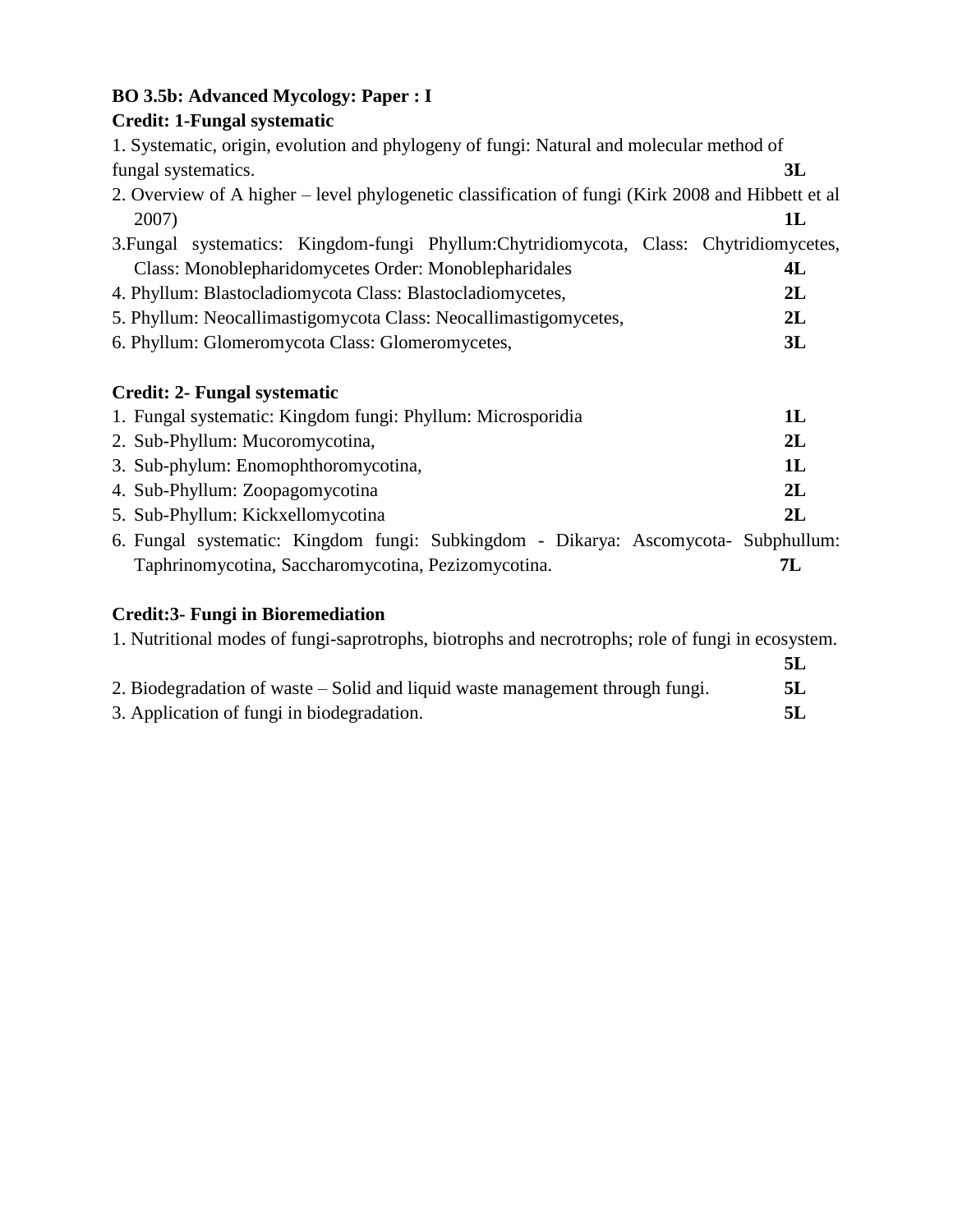# **BO 3.5C - Taxonomy of Angiosperms-I**

| <b>Credit1</b>                                                                                                                                                              | <b>15L</b> |
|-----------------------------------------------------------------------------------------------------------------------------------------------------------------------------|------------|
| Definitions and concepts, importance of taxonomy, Alpha and Omega<br>1.<br>taxonomy, taxonomy as synthetic discipline. Charles Darwin, Neo-Darwinism.                       | 2L         |
| The evolutionary theory by Darwin and Wallace. Overview of Post Darwinian                                                                                                   |            |
| Classifications                                                                                                                                                             |            |
| 2. Apomorphies of Angiosperms: Flower, Stamens, Reduced male and female<br>gametophyte, Carpel, double Integuments, Endosperm formation, Sieve tube<br>members, Vesselsetc. | 5L         |
|                                                                                                                                                                             |            |
| 3. Taxonomic Hierarchy: Ranks of taxa; major categories: division, class, order,<br>family; minor categories: genus, species and infraspecific categories.                  | 3L         |
| 4. Systematics: overview. sources of data for systematics: Morphology,                                                                                                      | 5L         |
| Anatomy, Embryology, Palynology, Biochemistry, Micromorphology, Karyology,                                                                                                  |            |
| protein and DNA sequences                                                                                                                                                   |            |
| Credit2                                                                                                                                                                     | <b>15L</b> |
| 1. Species concepts. Causes of variations in population.                                                                                                                    | 2L         |
| 2. Plant speciation, Isolation mechanisms.                                                                                                                                  | 3L         |
| 3. Plant geography, ecology and systematics: Patterns of geographic distribution,                                                                                           |            |
| Disjunction and Vicariance, biogeography, Endemism, Hotspots, Centres of                                                                                                    |            |
| diversity, Ecologicaldifferentiation, Alien plants, Phenotypic plasticity.                                                                                                  | 4L         |
| 4. Species diversity: Species Richness, Species Abundance. Spatial Patterns of                                                                                              | 6L         |
| Species Diversity.                                                                                                                                                          |            |
| Credit3                                                                                                                                                                     | 15L        |
| 1. Morphological variations, systematic position, interelationships, phylogeny and                                                                                          |            |
| of<br>following<br>families:<br><b>ANA</b><br>economicimportance<br><b>GRADE-</b>                                                                                           |            |
| Hydatellaceae; MAGNOLIIDS- Lauraceae, Piperaceae, Aristolochiaceae;                                                                                                         |            |
| MONOCOTS-<br>Hydrocharitaceae, Potamogetonaceae; COMMELINIDS-                                                                                                               |            |
| Commelinaceae, Typhaceae, Eriocaulaceae, Zingiberaceae, Costaceae, Musaceae.                                                                                                |            |
| Ranunculaceae, Nelumbonaceae;<br>EUDICOTS-Menispermaceae,<br><b>CORE</b>                                                                                                    |            |
| Nyctaginaceae, Portulacaceae, Polygonaceae,Loranthaceae,<br>EUDICOTS-                                                                                                       |            |
| ROSIDS-Vitaceae,<br>Zygophyllaceae,<br>Santalaceae;<br>Oxalidaceae,                                                                                                         |            |
| Euphorbiaceae, Phyllanthaceae, Rhizophoraceae, Passifloraceae, Polygalaceae.                                                                                                | <b>15L</b> |
|                                                                                                                                                                             |            |

## **Reference books:**

- 1. Agashe, S.N. 1995. Paleobotany, Oxford and IBH Publ. Co. Pvt. Ltd, New Delhi.
- 2. Bhojwani, S.S. and Bhatnagar, S.P. 1984. Embryology of Angiosperms. Vikas Publ. House, New Dehli.
- 3. Briggs, David. 2009. Plant microevolution and Conservation in Human-influenced Ecosystems. Cambridge University Press.
- 4. Cooke, T. 1903-1908. The Flora of Presidency of Bombay, Vol. I-III.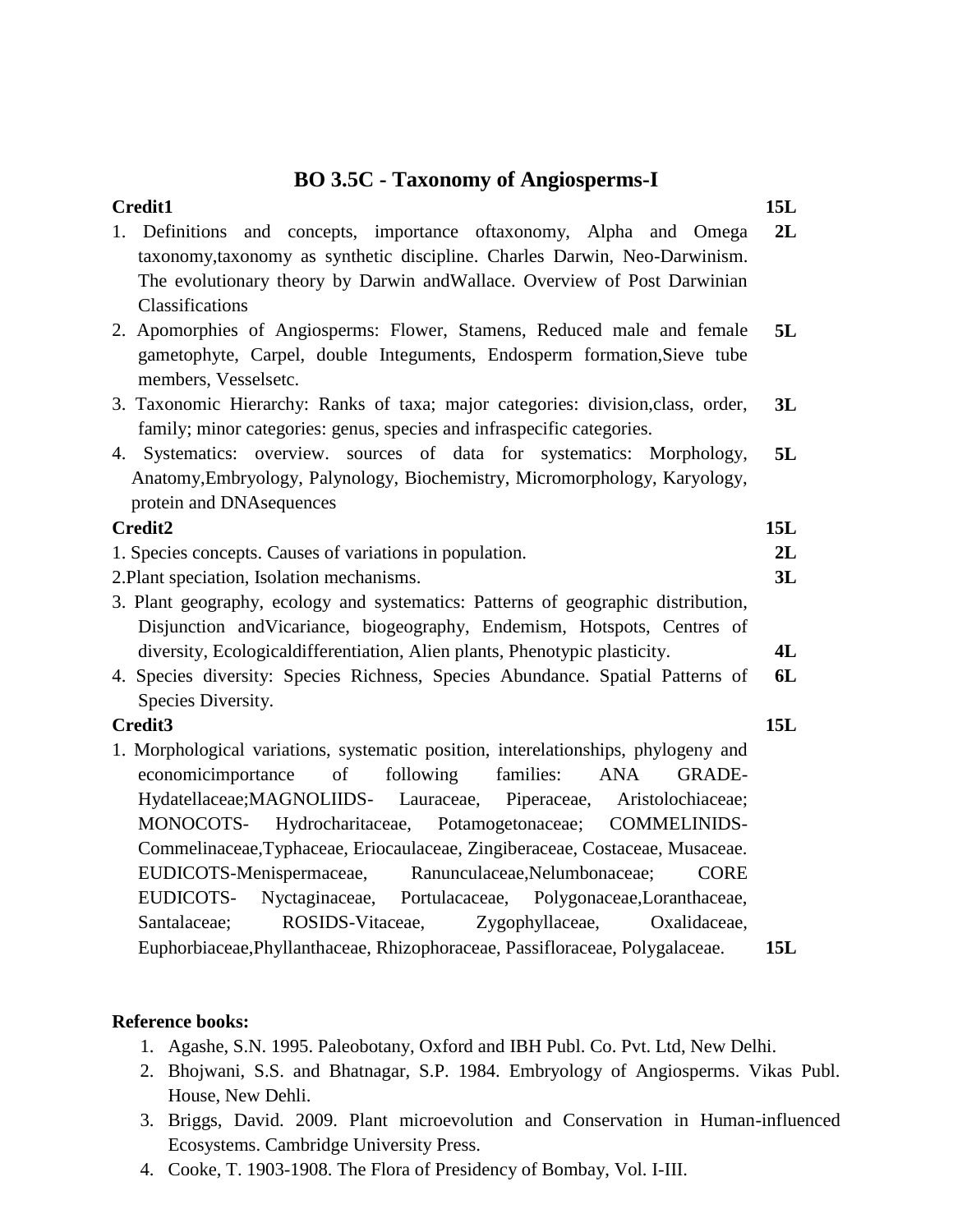- 5. Cronquist, A. 1981.An Integrated System of Classification of Flowering Plants. Columbia University Press, New York.
- 6. Cronquist, A. 1988. The Evolution and Classification of Flowering Plants (2nd ed.) Allen Press, U.S.A.
- 7. Davis, P. H. and V. H. Heywood 1991.Principles of Angiosperm Taxonomy.Today and Tommorow Publications, New Delhi.
- 8. Eames A.J. 1961. Morphology of Angiosperms, McGraw Hill Book Co.
- 9. Erdtman, G. 1966. Pollen Morphology and Plant Taxonomy of Angiosperms (An introduction to Palynology I), Hafner Pub.Co. London.
- 10. Fahn, A. 1979. Plant Anatomy, Pergamon Press, London.
- 11. Hickey, M. and King, C. 2000. The Cambridge Illustrated Glossary of Botanical Terms. Cambridge University Press, UK.
- 12. Hutchinson, J. 1959. Families of Flowering plants. Clarendon Press, Oxford.
- 13. Jain S.K. and Rao R.R. 1976.Handbook of Field and Herbarium Methods, Today and Tomorrow Publishers, New Delhi.
- 14. Johri, B. M. 1984. Comparative embryology of Angiosperms. Ind. Nat. Sc. Acad. New Delhi.
- 15. Jones, S. B. and Luchinger A.E. 1986. Plant Systematics 2nd edn, McGraw Hill Book Co.
- 16. Judd Walter S., Campbell, C. S., Kellogg, E. A., Stevens, P.F. and M. J. Donoghue. 2008. Plant Systematics- A Phylogenetic Approach. Sinauer Associates, INC, Publishers. Sunderland, Massachusetts, USA.
- 17. Kubitzki, K. 1977. Flowering Plants Evolution and Classification of Higher Categories. Plant Systematics – Evolution Supplement I.
- 18. Kuijt J. 1969. The biology of parasitic flowering plants.California University Press.
- 19. Lawrence, G. H. M. 1951. Taxonomy of Vascular Plants.Oxford and IBH Publ. Co. Pvt. Ltd. New Delhi.
- 20. Mabberly, T. J. 1997. The Plant Book 2<sup>nd</sup> edn Cambridge University Press, Cambridge.
- 21. Maheshwari, P. 1985. An Introduction to Embryology of Angiosperms.Tata McGraw Hill, New Delhi.
- 22. Manilal, K. S. and M. S. Muktesh Kumar [ed.] 1998.A Handbook of Taxonomic Training. DST, New Delhi.
- 23. Naik, V. N. 1984. Taxonomy of Angiosperms. Tata McGraw-Hill, New Delhi.
- 24. Nair, P.K.K. 1966. Pollen morphology of Angiosperms.Periodical Expert Book Agency, NewDelhi.
- 25. Paech, K. and M.V. Tracey. 1956. Modern Methods of Plant Analysis. Vol-I & II.Springer-Verlag.
- 26. Quicke, Donald L. J. 1993. Principles and Techniques of Contemporary Taxonomy. Blakie Academic & Professional, London.
- 27. Radford A.E. 1986. Fundamentals of Plant Systematics, Harper and Row N Y.
- 28. Sharma A.K. and A. Sharma. 1980. Chromosome Technique: Theory and Practices  $(3<sup>rd</sup>ed.)$  Butterworths, London.
- 29. Shivanna, K.R. and N.S. Rangaswamy. 1992. Pollen Biology- A Laboratory Manual. Springer-Verlag.
- 30. Shivanna, K.R., Tandon, Rajesh . 2014. Reproductive Ecology of Flowering Plants: A Manual. Springer-Verlag.
- 31. Simpson, M.G. 2010.Plant Systematics. Elsevier, Amsterdam.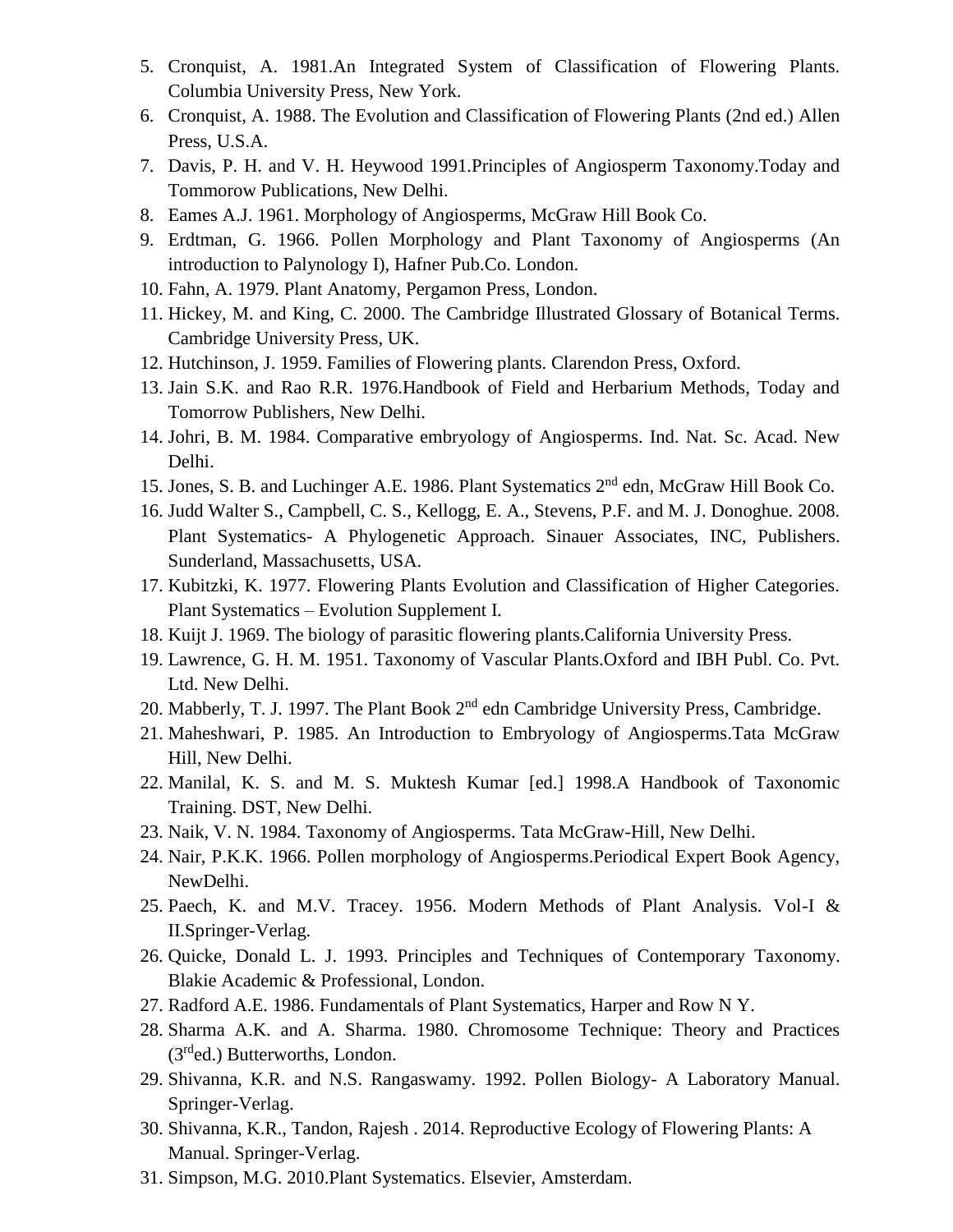- 32. Singh G. 2004. Plant Systematics, 2nd edn, Oxford and IBH, New Delhi.
- 33. Sivarajan, V.V. 1984. Introduction to Principles of Plant Taxonomy, Oxford and IBH,New Delhi.
- 34. Smith, P. M. 1976. The Chemotaxonomy of Plants, Edward Arnold Pub.Ltd.
- 35. Sporne, K. R. 1974. Morphology of Angiosperms, Hutchinson University Library,London.
- 36. Stace, C. A. 1989. Plant Taxonomy and Biosystematics. Edward Arnold, London.
- 37. Stewart, W. N. and Rothwell, G. W. 2005. Paleobotany and the Evolution of Plants, 2<sup>nd</sup>edn, Cambridge University Press.
- 38. Takhtajan, A. 1969.Flowering plants-Origin and Dispersal. Oliver and Boyd, Edinburg.
- 39. Taylor, D.V. and L.J. Hickey 1997. Flowering Plants: Origin, Evolution and Phylogeny. CBS Publishers & Distributers, New Delhi.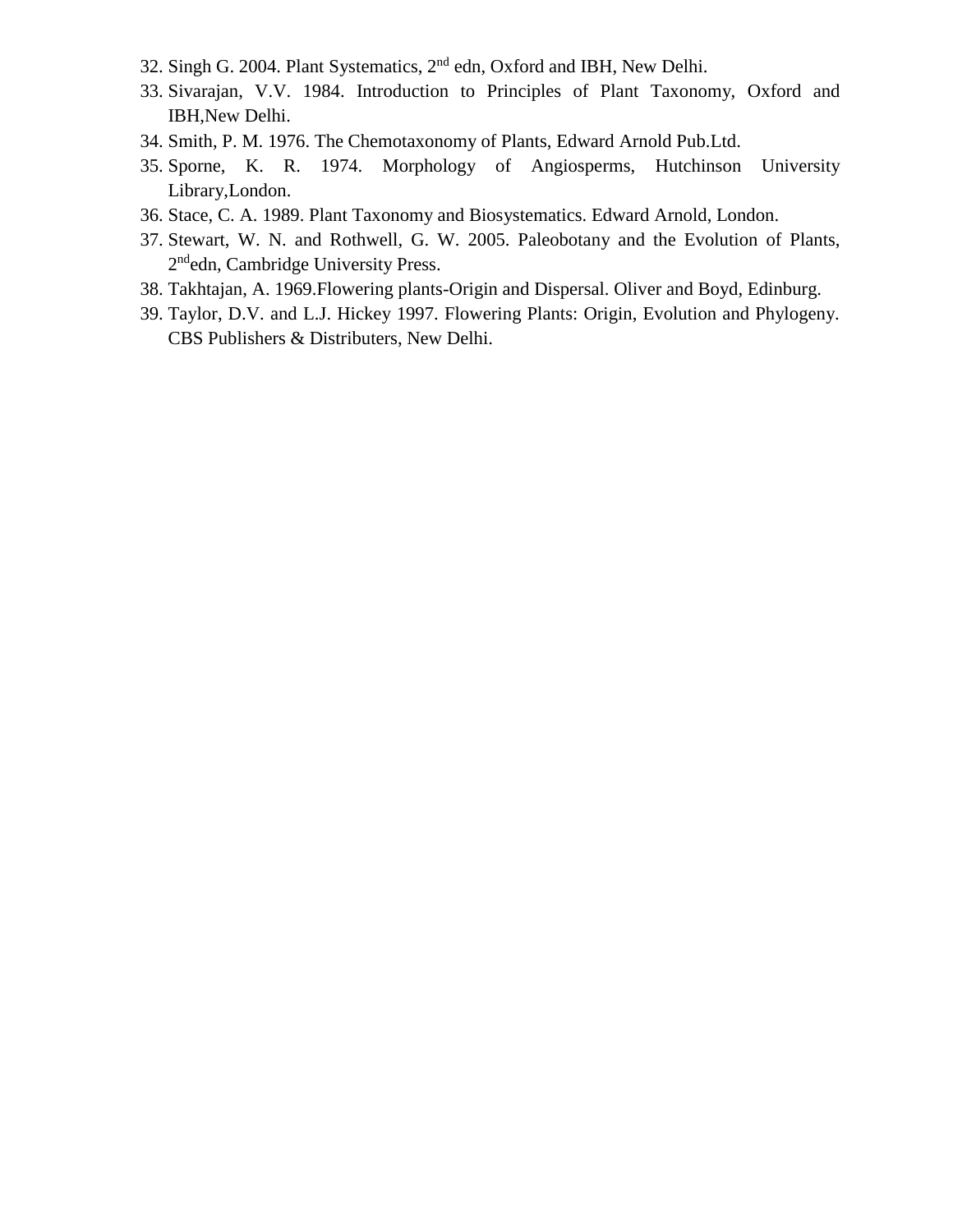| BO 3.5 d Plant Ecology (Special paper I) (3C)                                                 |     |
|-----------------------------------------------------------------------------------------------|-----|
| <b>Credit 1: Behavioural Ecology</b>                                                          | 15L |
| 1. Mimicry in plants, types and mechanisms of mimicry                                         | 3L  |
| 2. Invasive species, epiphytic and parasitic nature of plants                                 | 3L  |
| 3. Saprophytic plants, mechanism of saprophytic nutrition                                     | 3L  |
| 4. Plant-insect-predator interaction: Plants responses to oviposition,                        |     |
| attraction of predators                                                                       | 3L  |
| 5. Chemical ecology of Plant-animal interaction                                               | 3L  |
| <b>Credit 2: Natural resources and management</b>                                             | 15L |
| 1. Types of natural resource: Forest, minerals, water, soil, energy etc.                      | 2L  |
| 2. Forest resources: Types of vegetation and floristic composition                            | 2L  |
| 3. Types of forest w. r. t. climatic and edaphic factors                                      | 1L  |
| 4. Role of forest: productive, protective, regulatory, economical and social, Aesthetic       | 2L  |
| 5. Deforestation: Causes and impacts, forest policy:                                          | 2L  |
| 6. Water Resources: Types of water resources, surface, ground water and marine water 2L       |     |
| 7. Assessment of water quality:                                                               | 1L  |
| 8. River ecosystems and conflicts                                                             | 1L  |
| 9. Intertidal ecology: Mangrove                                                               | 1L  |
| 10. Watershed: planning and management                                                        | 1L  |
| <b>Credit 3: Conservation Biology</b>                                                         | 15L |
| 1. In situ and ex situ conservation strategies, Sacred groves: Aims and objectives            | 3L  |
| 2. IUCN Categories                                                                            | 2L  |
| 3. Phytogeography and Endemism                                                                | 2L  |
| 4. Environmental legislation in India                                                         | 2L  |
| 5. Various conventions and their protection and conservation: Reviews of various national and |     |
| international obligations in the environmental protection such as CITIES, RAMSAR,             |     |
| Montreal, Basal, CBD etc.                                                                     | 4L  |
| 6. Kyoto protocol, CDM, Carbon sequestration                                                  | 2L  |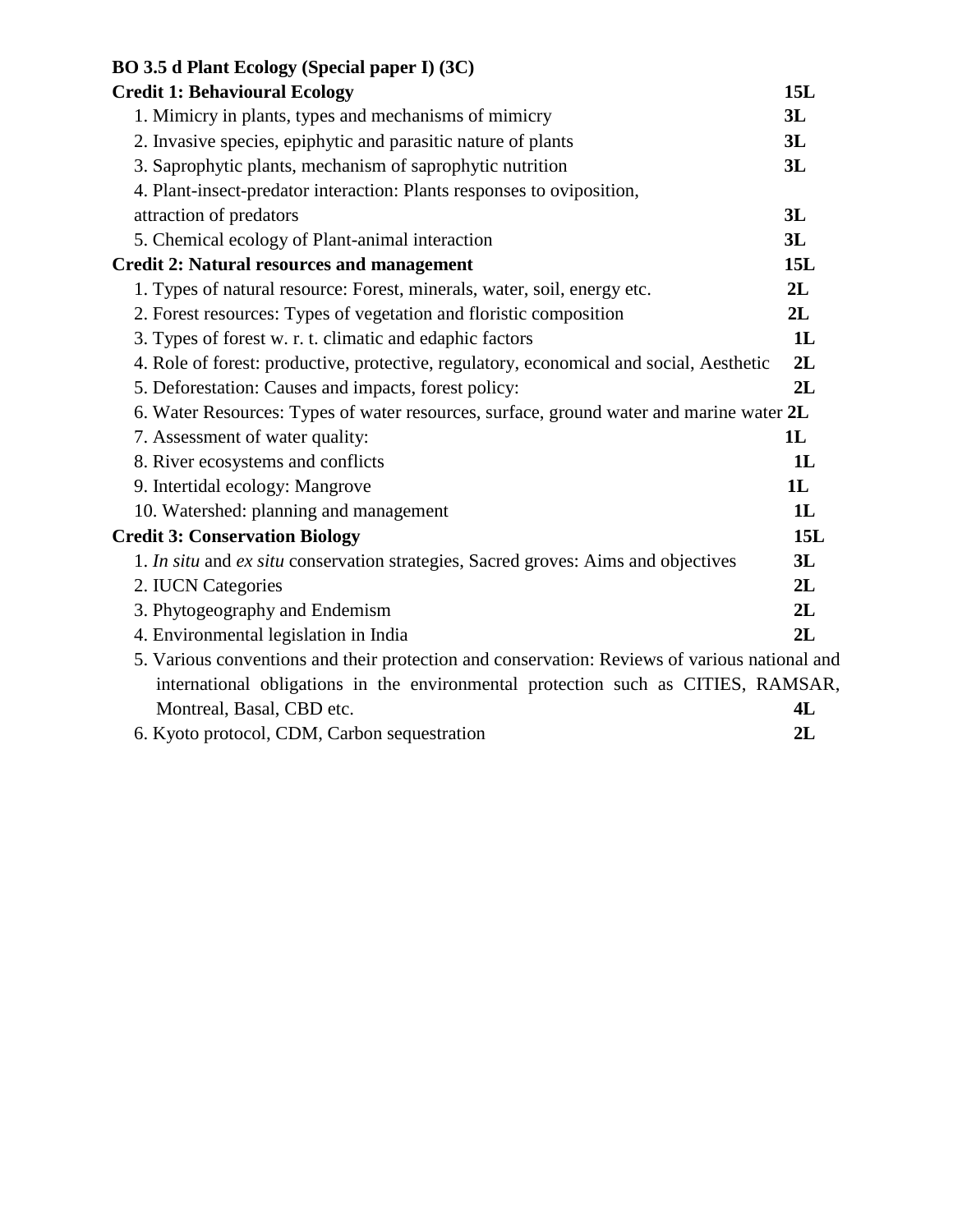#### **BO 3.5e Plant Physiology (3C) Special paper-I**

#### **Credit 1: Water relations, mineral nutrition and crop physiology15L**

1. Forces involved in water uptake and transpiration, stomatal physiology, hydraulic conductance, regulation of Aquaporins. 2**L** 2. Energising transporters, role of ATPases and PPases, role of chelators in mineral uptake and transport. Low and high affinity transporters. Mechanism of uptake and transport of Potassium, Calcium, Magnesium, Iron, Zinc, Copper, Sulphur.Hydroponic media and applications. **5L** 3. Evolution of biological nitrogen fixation, regulation of nitrogen fixation. **2L** 4. Crop growth - Relative growth rate, Leaf area index and net assimilation rate **2L** 5. Allocation of resources to storage organs, fruits and seeds (endosperm, cotyledons) Source – sink relations. Harvest Index **2L** 6. Factors affecting phenology and yield **1L** 7. Water use efficiency and nitrogen use efficiency of crop plants. **1L**

#### **Credit 2: Photosynthesis15L**

1. Chlorophyll fluorescence kinetics and determination of PSI, PSII efficiency. Photosynthesis measurements. Light saturation curves, CO<sub>2</sub>response curves and CO2compensation point. Canopy photosynthesis, Carbon sequestration by plants **4L** 2. Photoinhibition and protection mechanisms. Water-water cycle, photorespiration **3L** 3.Evolution and diversity of photosynthetic systems. Bacterial photosynthesis, Algal photosynthesis **3L** 4. Regulation of photosynthesis in response to changing climate conditions. **2L**

5. Partitioning of photosynthetic assimilates, long distance transport, phloem loading and unloading and its regulation, feedback regulation of photosynthesis. **3L**

### **Credit 3: Respiration, Growth and Photophysiology15L**

1. Comparative account of energy release efficiency of Glycolysis, TCA cycle and PPP.Alternative pathways in plants, alternate oxidase, regulation of different pathways, GABA shunt **3L** 

3. Mitochondrial electron transport system, inhibitors and uncouplers,Diverse electron transport systems in plant mitochondria, Oxidative phosphorylation, respiratory control and measurements

**4L**

| 4. Interdependence of mitochondria and chloroplasts. Protective effects of mitochondrial |      |
|------------------------------------------------------------------------------------------|------|
| respiration on photosynthesis                                                            | 3L   |
| 5. Growth and maintenance respiration. Role of respiration in plant carbon balance       | 2L   |
| 6. Seed germination and dormancy, Measurement of growth,                                 | - 2L |
| 8. Photophysiology of Blue light responses                                               | 11   |

#### **References**

1. Berg J.M., Tymoczko J.L., Stryrer L. (2002) Biochemistry. 5th Ed. Wlt. Freeman and Company, New York.

2. Buchanan B.B., Gruissem W., Jones R.L. (2000) Biochemistry and Molecular Biology of Plants. IK International, Mumbai.

3. Calliot W.H., Elliot D.C. (1997) Biochemistry and Molecular Biology. Oxford University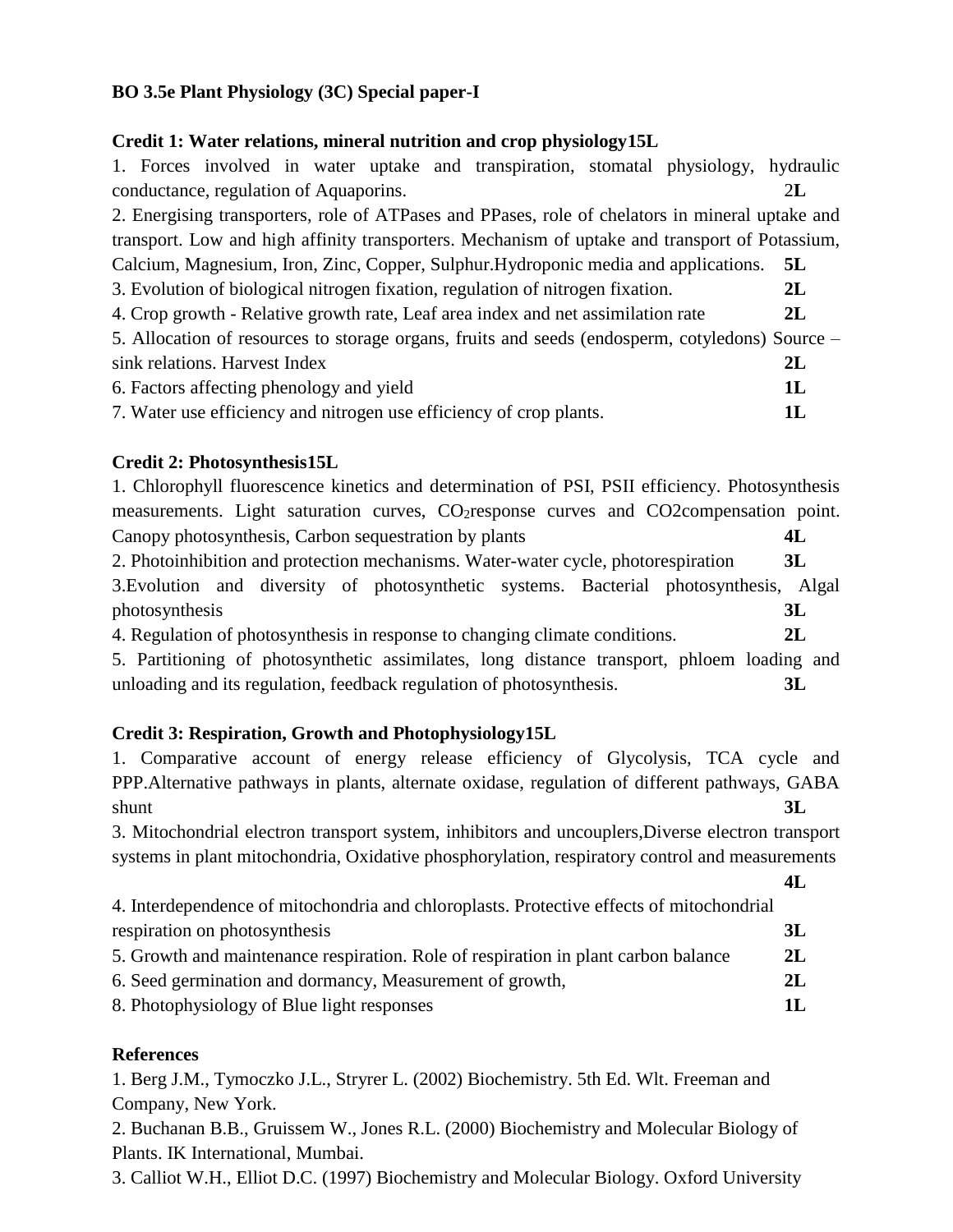press, New York.

4. Davis P. J. (Eds.).(2004) Plant Hormones.Kluwer Academic Publishers, Dordrecht, Netherlands.

5. Goodwin T.W., Mercer E.I. (1998) Introduction to Biochemistry. CBS Publishers, New Delhi.

6. Heldt H. W. (2004) Plant Biochemistry. Academic Press, California.

7. Lawlor D.W. (2001) Photosynthesis in C3 and C4 Pathway.3rd Ed. Viva. New Delhi.

8. Nelson David and Cox Michael. (2007) Lehninger Principles of

Biochemistry.W.H.Freeman and Company. New York.

9. Lincolin Taiz and Eduardo Zeiger (2010) Plant Physiology, Fifth edition. Sinauer

Associates, Inc. Publishers. Sunder land, USA.

## **Periodicals and Journals**

- 1. Trends
- 2. Annual Review of Plant Biology.
- 3. Plant Cell.
- 4. Plant Physiology
- 5. Journal of Plant Physiology.
- **6.** Physiologia Plantarum.
- **7.** Physiology and Molecular Biology of Plants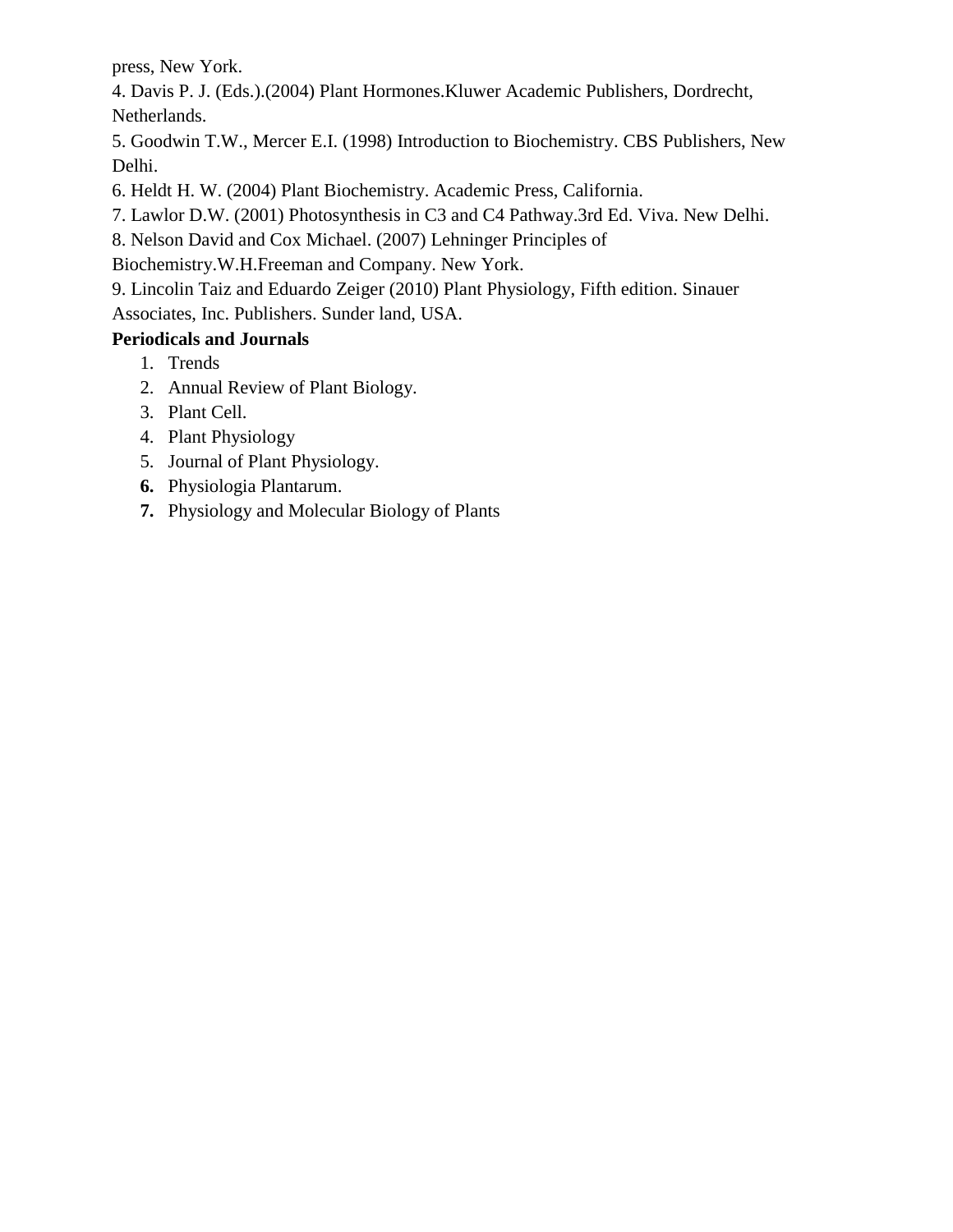#### **BO 3.5 F – Pharmacognosy – I - 3C – Modified Tentative Syllabus**

#### **Credit I: Evaluation of Drugs, Processing and Marketing 15L**

- a. Evaluation of Drugs: Concept, considerations, parameters and methods of quality control for medicinal plant materials as per various pharmacopoeia **3L** and other guidelines.
- b. Preparation of monograph of crude drug.
- c. Comparative study of IP, European Pharmacopoeia, BP / Ayurvedic Pharmacopoeia of India. **2L**
- d. Pharmacognostic studies of some drugs: w.r.t. geographical distribution, cultivation, post harvest technology, collection, macroscopic and microscopic characters, commercial products if any, chemical constituents, chemical tests, therapeutic uses, commercial varieties, adulterants and substitutes. **7L**

Root Drugs: *Aconitum napellus* Linn.,*Gentiana lutea* Linn., *Withania somnifera* (L.) Dunal

Rhizome Drugs: *Rauwolfia serpentina* Benth.,*Acorus calamus* Linn.

Stem Drugs: *Ephedra* sp., *Quassia amara* Linn.

Bark Drugs: *Cinchona* sp., *Saraca asoka*(Roxb.) De Wild.

Leaf Drugs: *Ocimum sanctum* Linn.,*Adhatoda vasica* Nees., Senna

Flower Drugs: *Woodfordia floribunda* Salisb.,*Eugenia caryophyllata* Thumb.

Fruit Drug: *Tamarindus indica* Linn.,*Corriandrum sativum* Linn.

Seed Drugs: *Strychnos nux-vomica* Linn.,*Plantago ovata* Forskal)

- e. Herbal fingerprint profile of single and multi-component herbal drugs.
- f. Stability testing of natural products. Examples of use of these techniques for **3L** plant products.

#### **Credit II: Natural Products Chemistry 15L**

- a. Major secondary metabolism pathways in plants. **2L**
- b. Brief outline of occurrence, distribution and synthesis of phenolics, alkaloids, terpenoids, coumarins, flavonoids, glycosides, volatile oils, tannins and resins. **6L**
- c. Methods of extraction, isolation, purification, identification and estimation of above types of metabolites. Case studies **5L**
- d. Regulation of secondary metabolite pathways and compartmentation of these in plants.  $\angle 2L$
- e. High Throughouput Screening (HTS).

#### **Credit III: Applied Pharmacognosy 15L**

- a. Ethnobotany: Concept, relevance and classification. Methods and techniques used in ethnobotany. Ethnopharmacology and its applications. **3L**
- b. Regulatory requirements for new drugs: Markers constituents- Definition, importance in crude drug standardization. Examples of Biomarkers. **4L**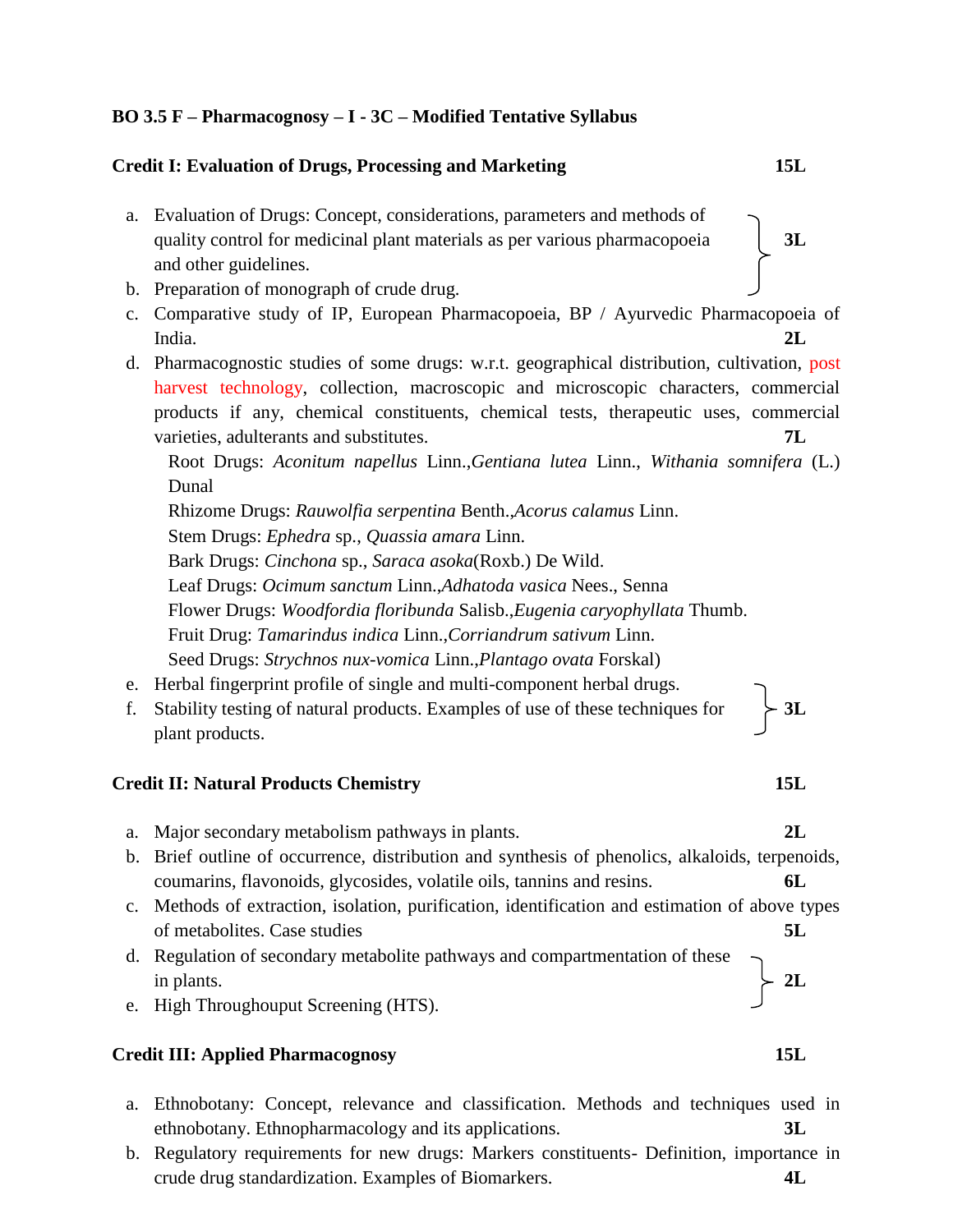- c. Standardization, quality, efficacy and safety requirements & assessment procedures for herbal medicines as per USFDA. **3L**
- d. Nutraceuticals and Cosmeceuticals: General introduction, Classification and their formulations, Botanical sources, properties and uses. **3L**

#### **References :-**

- 1. Bajaj, Y.P.S., Ed. (1988) Biotechnology in Agriculture and Forestry vol. 4, Springer-Verlag, Berlin, Heidelberg, New York, Tokyo.
- 2. Buchanan B. B., Gruissem W. and Jones R. L. (2015) Biochemistry and Molecular Biology of Plants. Second Edition. Wiley Blackwell.
- 3. Chandra S., Lata H. and Varma A. (2013) Biotechnology for Medicinal Plants. Micropropagation and Improvement. Springer-Verlag, Berlin, Heidelberg. Charlwood B.V. and Rhodes MV.Edt (1999), Secondary products from plant tissue culture. Clarendon Press, Oxford.
- 4. Cseke L. J., Kirakosyan A., Kaufman P. B., Warber S., Duke J. A. and Brielman H. L. (2006) Natural Products from Plants.  $2<sup>nd</sup>$  Edition, CRC Press, Taylor & Francis Group.
- 5. Das H. K. (Editor) (2007) Textbook of Biotechnology. 3rd Edition. Wiley India (P) Ltd.
- 6. Dewick Paul M. (2002) Medicinal Natural Products (A Biosynthetic Approach), 2nd Edition, John Wiley and Sons Ltd., England.
- 7. DiCosmo F. and Misawa M. (Editors) (1996), Plant Cell Culture Secondary Metabolism Toward Industrial Application. CRC Press, Boca Raton, New York.
- 8. European Pharmacopoeia. 9<sup>th</sup> Edition. (2017). 3 Volume Set.
- 9. Evans W. C. (2009) Trease and Evans' Pharmacognosy. Elsevier Health Sciences.
- 10. Farooqi A. A. and Sreeramu B.S. (2004) Cultivation of Medicinal and Aromatic Crops. Revised Edition. Universities Press (India) Pvt. Ltd.
- 11. Fu T.-J., Singh G. and Curtis W. R. (2000) Plant Cell and Tissue Culture for the Production of Food Ingradients. Springer International Edition. Springer (India) Pvt. Ltd., New Delhi.
- 12. Greene J. J. and Rao V. B. (1998) Recombinant DNA Principles and Methodologies. CRC Press.
- 13. Harborne A. J. (1998) Phytochemical Methods A Guide to Modern Techniques of Plant Analysis. Third Edition. Chapman and Hall.
- 14. Indian Pharmacopoeia  $7<sup>th</sup>$  Edition (2014). 4 Volume Set.
- 15. Jain S. M. and Saxena P. K. (2009) Protocols for in vitro Cultures and Secondary Metabolite Analysis of Aromatic and Medicinal Plants. Humana Press.
- 16. Kurz W.G.W., Ed. (1989) Primary and Secondary Metabolism of Plant and Cell Cultures, Springer Verlag, Berlin.
- 17. Morris, A.H. et al., Eds (1986) Secondary Metabolism in Plant Cell Cultures, Cambridge Univ. Press, Cambridge, U.K.
- 18. Primrose S. B. and Twyman R. (2006). Principles of Gene Manipulation and Genomics.  $7<sup>th</sup>$ Edition, Wiley-Blackwell.
- 19. Pushpangadan P., Nyman U. L. F., George V. (1995) Glimpses of Indian Ethanopharmacology. Tropical Botanic Garden and Research Centre Thiruvananthapuram, India and The Royal Danish School of Pharmacy, Copenhagen, Denmark..
- 20. Rai M. and Carpinella M. C. (2006) Naturally Occurring Bioactive Compounds. Elsevier B. V.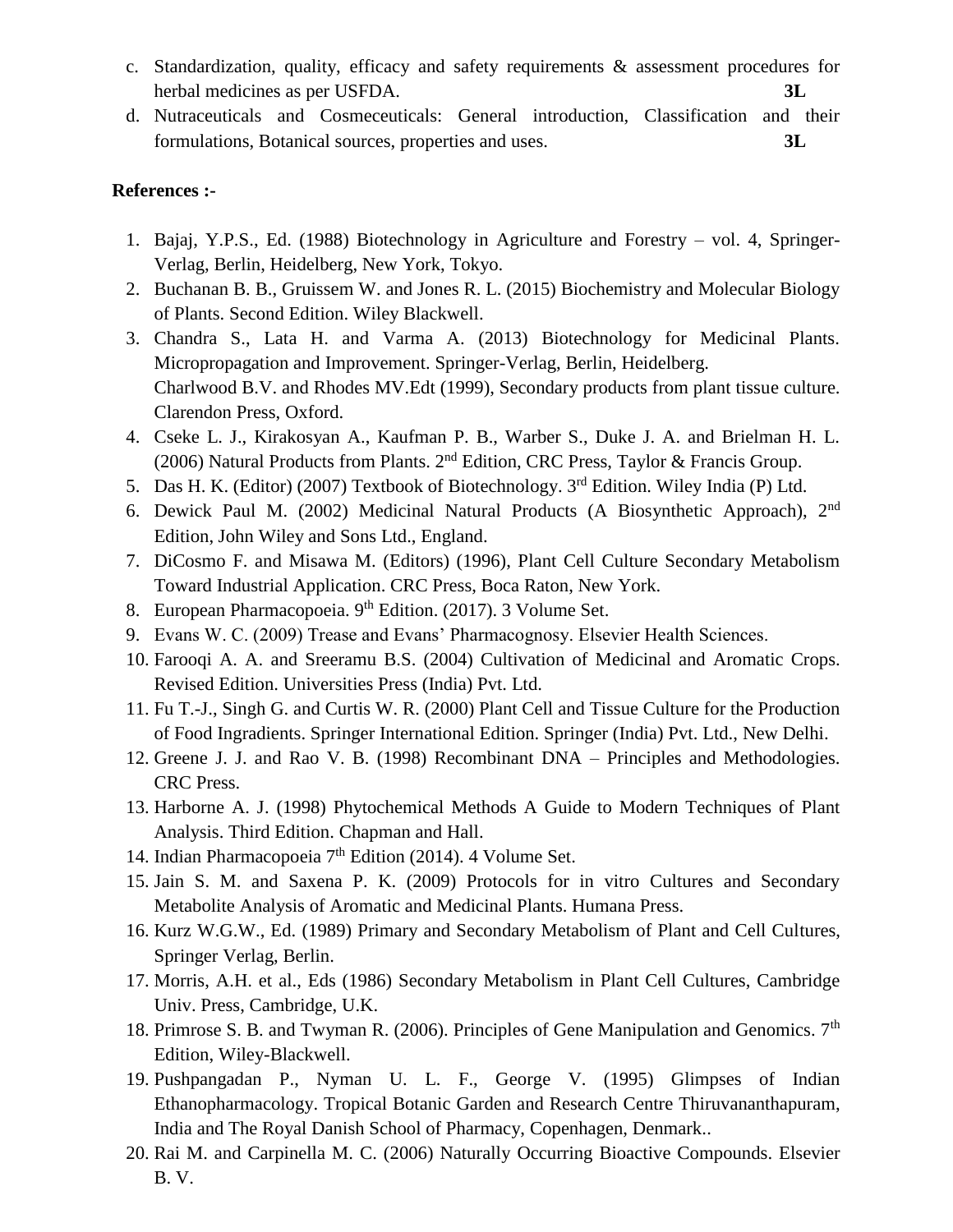- 21. Raman N. (2006) Phytochemical Techniques. New India Publishing Agency, New Delhi, India.
- 22. Ramavat K. G. and Goyal Shaily (2009) Comprehensive Biotechnology.  $1<sup>st</sup>$  Edition. S. Chand Publishing.
- 23. Ramawat K. G. and Merillon J-M. (Editors) (1999) Biotechnology: Secondary metabolites, Oxford IBH Publishing Co., New Delhi
- 24. Ramawat K. G. and Merillon J-M. (Editors) (2008) Bioactive Molecules and Medicinal Plants. Springer Verlag, Berlin, Heidelberg.
- 25. Schirmer, R.E., (2000), Modern Methods of Pharmaceutical Analysis, Vol. 1, 2. CRC Press, Boca Raton, Florida.
- 26. Sensen C. W. (Editor) (2002) Essentials of Genomics and Bioinformatics, Wiley-VCH, Germany.
- 27. Smith, P. M. (1976) The Chemotaxonomy of Plants. Edward Arnold, UK
- 28. Staba, E.J. (Editor) (1980) Plant Tissue Culture as a Source of Biochemicals. CRC Press, Boca Raton, Florida.
- 29. Swain T. E. (1963) Chemical Plant Taxonomy, Academic Press, London and New York.
- 30. Trigiano R. N. and Gray D. J. (1999) Plant Tissue Culture Concepts and Laboratory Exercises. 2nd Edition. CRC Press, Boca Raton, New York.
- 31. Tyler, V. E., Brady, L. R. and Robbers J. E. (1976) Pharmacognosy, Balliere Tindall, Calcutta.
- 32. Vasil I. K. (Editor) (1986) Cell culture and somatic cell genetics of plants. Vol. 4. Academic Press, New York.
- 33. Verpoorte R. and Alferman H. W. (Editors) (2003) Metabolic engineering of plant secondary metabolites. Kluwar Academic Publishing.
- 34. Wagner H. and Bladt S. (1996) Plant Drug Analysis A Thin Layer Chromatography Atlas. 2<sup>nd</sup> Edition. Springer.
- 35. Wagner, H. and Wolff P. (Editors) (1977) New Natural Products and Plant Drugs with Pharmacological, Biological or Therapeutical Acitvity. Springer Verlag, Berlin, Heidelberg, New York.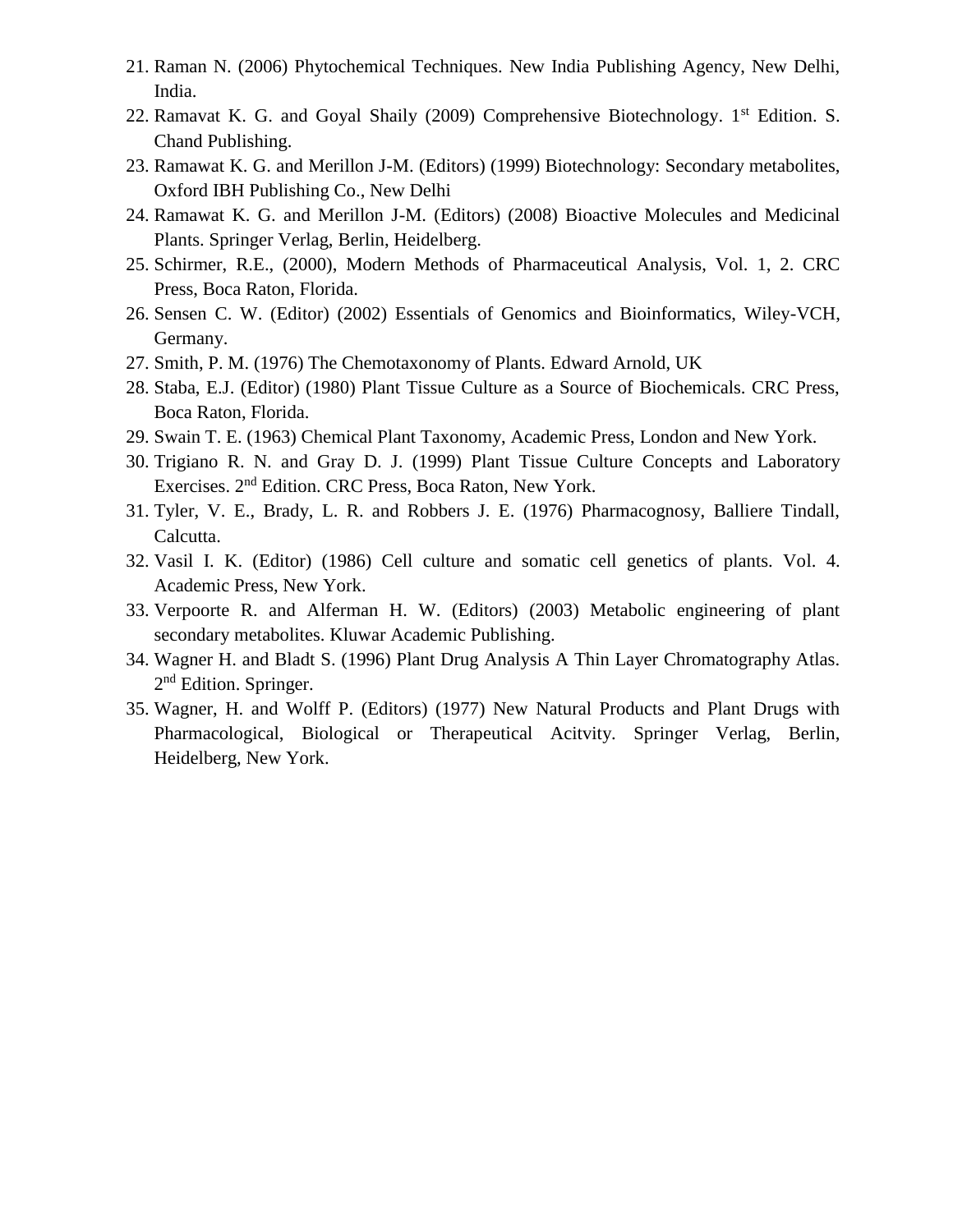## **BO 3.5G: Advanced Plant Genetics and Breeding**

#### **Credit 1: Cytogenetics**

| 1. Chromosome markers, banding, genetic maps, cytogenetic maps and physical maps, GISH |  |
|----------------------------------------------------------------------------------------|--|
| and FISH analysis.                                                                     |  |

- 2. Aneuploids (Nullisomics, monosomics, trisomics, tetrasomics).Mapping methods with aneuploids, alien addition / substitution lines. **2L**
- **3.** Apomixis: Genetics of apomictic systems & its application. **2L**
- 4. Distant hybridization in plant breeding: Barriers for the production of distant hybrids, Technique, sterility in distant hybrids and its application in crop improvements**. 2L**
- 5. Heterosis and its exploitation:Concept of heterosis, inbreeding depression. Estimation of heterosis, **2L**
- 6. Hybrid varieties: Development and evaluation of inbreeds, production of hybrid seeds, merits, demerits and achievements through hybrid varieties. **4L**

### **Credit 2: Breeding for Quality traits**

| 1. Breeding for resistance to Abiotic stresses – Drought stresses, Salinity, mineral deficiency and |    |
|-----------------------------------------------------------------------------------------------------|----|
| mineral toxicity, Heat and cold resistance                                                          | 4L |

- 2. Biotic stresses Disease resistance, Insect resistance **2L**
- 3. Breeding for quality improvement Protein and oil through conventional and biotechnological approach. **3L**
- 4. Use of haploids, euploids, aneuploids, auto and allopolyploids in breeding, synthesis of new crop species. **3L** 5. Role of induced mutations in plant breeding. **2L**
- 6. Application of field designs for setting hybridization experiments **1L**

### **Credit 3: Molecular markers and its applications**

| 1. Molecular markers: Different types of molecular markers, Diversity assessment using |     |
|----------------------------------------------------------------------------------------|-----|
| molecular markers, Genome analysis, Gene Mapping with molecular markers, Map based     |     |
| cloning, QTL identification and mapping.                                               | -8L |
| 2. Marker assisted selection (MAS): Mapping populations, MAS in Gene pyramiding and    |     |

- backcross breeding. **3L**
- 3. Use of MAS for QTL identification and disease resistance. **4L**

### **References:**

- 1. Atherly, A.G., Girton, J.R. and Mcdonald, J. F. (1999) The science of genetics. SaudersCollege Pub. Fort WorthUSA.
- 2. Burnham, C.R. (1962) Discussions in cytogenetics. Burgess Pub. Co., Minnesota.
- 3. Hartl, D.L., Jones E.W.(2001). Genetics: Principle and analysis  $(4<sup>th</sup>$  edn) Jones and Barlett Pub., USA.
- 4. Khush, G S (1973) Cytogenetics of Aneuploids. Academic press New York, London.
- 5. Lewin, B. Genes VIII. Oxford, University press. New York, USA.
- 6. Russel, P.J. 1998. Genetics  $(5<sup>th</sup>$  edn). The Benjamin/ Cummins Pub. Co., Inc. USA.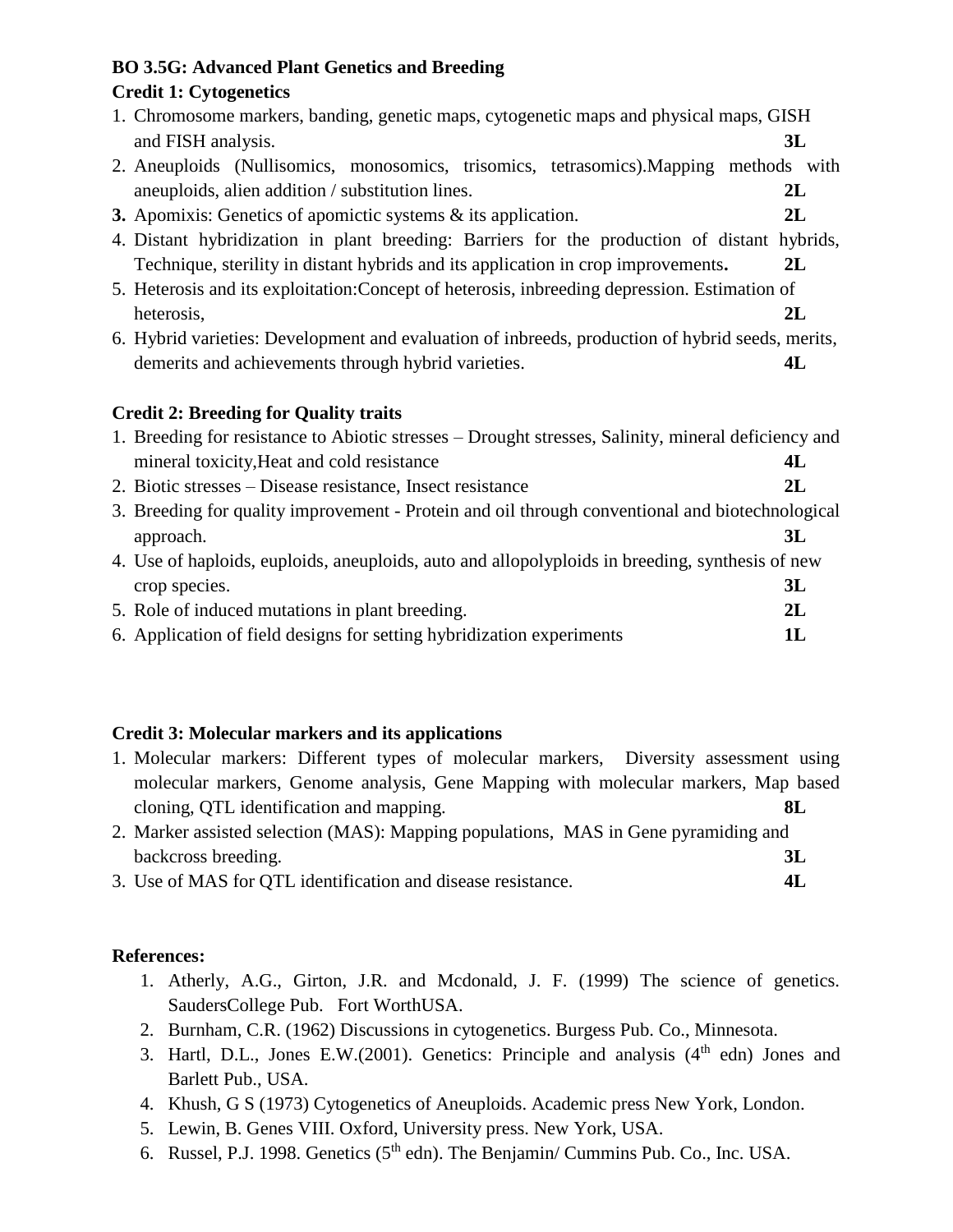- 7. Snustad, D.P. and Simmons, M.J. , 2000. Principles of genetics (4<sup>th</sup> edn). John Wiley and Sons, Inc., USA.
- 8. David Freifelder, Microbial Genetics
- 9. Strickberger, M.W: Genetics  $(4<sup>th</sup>$  edn). Mcmillan Publishing Company, New York.
- 10. Griffiths, A.J.F and Gilbert, W.M (2<sup>nd</sup> edn). Modern genetic analysis. W.H. Freeman and Company, New york.
- 11. Singh, B.D.(2005). Plant breeding: principles and methods.  $7<sup>th</sup>$  edn.
- 12. Allard, R.W.(1960), principles of plant breeding. John Wiley and sons, Inc., New York.
- 13. Chopra, V.L. (2000) Plant breeding: Theory and practice  $2<sup>nd</sup>$  edn. Oxford & IBH Pub., Co., ltd. New Delhi.
- 14. Jain, H.K. and Kharwal, M.C.(2003) Plant breeding: Mendelian to molecular Approaches. Navrosa Publishing House Pvt. Ltd., New Delhi.
- 15. Mandal, A.K. Ganguli, P.K., Banergee, S.P. 1991. Advances in Plant breeding. Vol 1 and 2, CBS Pub. & distributors.
- 16. Sharma, J.R. 1994. Principles and practices of plant breeding. Tata Mcgraw Hill. Pub. Co. Ltd. New Delhi.
- 17. Simmonds, N.W. 1979 Principles of crop improvement. Longman, London and New York.
- 18. VL Chopra, Plant Breeding: Theory & Practice.
- 19. D.Roy, Plant Breeding: Analysis & exploitation of variation. Narosa publication.
- 20. DK Kar & S. Haldar, Plant Breeding & Biometery.
- 21. S.K. Gupta, Plant Breeding: Theory & Techniques, Agrobios Publications.
- 22. VL Chopra, editor, Breeding Field Crops, Oxford &IBH Pub.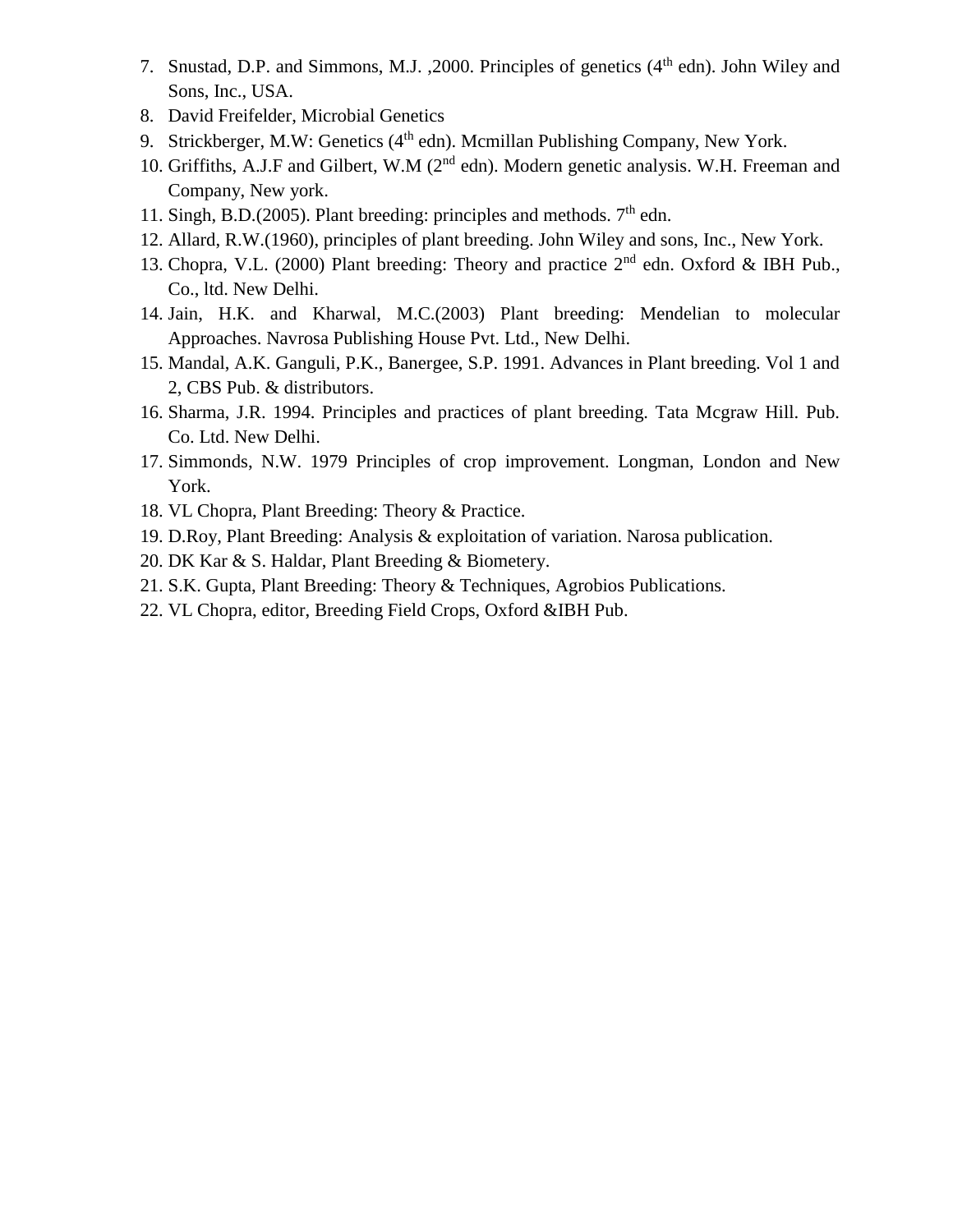| <b>Credit 1: Recombinant DNA technology and gene cloning</b><br>1. Introduction to recombinant DNA technology<br>2. Enzymes used in genetic engineering-Restriction endonucleases, other endonucleases,<br>exonucleases, ligases, polymerases, kinases and phosphatases, DNA methylases,<br>topoisomerases.<br>3. Use of vectors in cloning-Plasmids, phages, cosmids, phagemids, BACs and YACs, Gateway<br>system of cloning<br>4. Polymerase chain reaction-Principles and uses in gene cloning                                                                                                                                                                                                                                                                                                                                        | 15L<br>1L<br>4L<br>6L<br>4L |
|------------------------------------------------------------------------------------------------------------------------------------------------------------------------------------------------------------------------------------------------------------------------------------------------------------------------------------------------------------------------------------------------------------------------------------------------------------------------------------------------------------------------------------------------------------------------------------------------------------------------------------------------------------------------------------------------------------------------------------------------------------------------------------------------------------------------------------------|-----------------------------|
| Credit 2: Gene libraries, screening of recombinants and sequencing<br>1. Genomic and cDNA libraries – choice of vectors, construction<br>2. Screening of libraries and isolation of specific genes- Nucleic acid hybridization using<br>specific nucleotide probes, antibodies, PCR amplification using gene specific primers.<br>3. DNA sequencing methods, sequencing strategies for large regions of DNA contig maps 2L<br>4. High throughput and next generation sequencing methods.                                                                                                                                                                                                                                                                                                                                                 | 15L<br>4L<br>5L<br>4L       |
| <b>Credit 3: Genetic transformation of plants</b><br>1. Agrobacterium: Ti and Ri plasmids, transfer of DNA into host by Agrobacterium, mechanism<br>of integration of DNA into plant genomes<br>2. Vectors for plant transformation: Agrobacterium-based vectors, improved Agrobacterium<br>based vectors, virus-based vectors for transient expression, vectors for chloroplast<br>transformation vectors for marker-free selection<br>3. Transformation techniques: Agrobacterium-mediated, direct DNA transfer. Factors affecting<br>transformation. In planta transformation<br>4. Screening and analysis of transformants in subsequent generations – copy number,<br>heterozygosity, stable expression, silencing                                                                                                                  | 4L<br>5L<br>3L<br>3L        |
| <b>References:</b><br>1. Recombinant DNA – Principles and Methodologies. Greene JJ and Rao VS, Marcel<br>Dekker, New York, 1998.<br>2. Principles of gene manipulation. Primrose SB, Twyman RM and Old RW, 6th Edition,<br>Blackwell Science, Oxford, 2001<br>3. Differentially expressed gene in plants. Hansen and Harper, Taylor and Francis Ltd.<br>London, 1997.<br>4. Engineering plants for commercial products and applications. Eds. Collins GB and<br>Shepherd RJ, NY Acad. Of Science Publishers 1996<br>5.DNA markers.Eds. Caetano-Anolles and Gresshoff, Wiley-VCH Publishers, NY, 1998<br>6. Introduction to Bioinformatics. Attwood, T.K., Parry-Smith, DJ, Addison Wesley<br>Longman, Harlow, Essex, 1999<br>7. Bioinformatics. Westhead, DR, Parish JH and Twyman, RM, BIOS Scientific Publishers<br>Ltd., Oxford, 2003 |                             |

8. Bioinformatics – Sequence and genome analysis. D.W. Mount, CBS Publishers, NewDelhi, 2003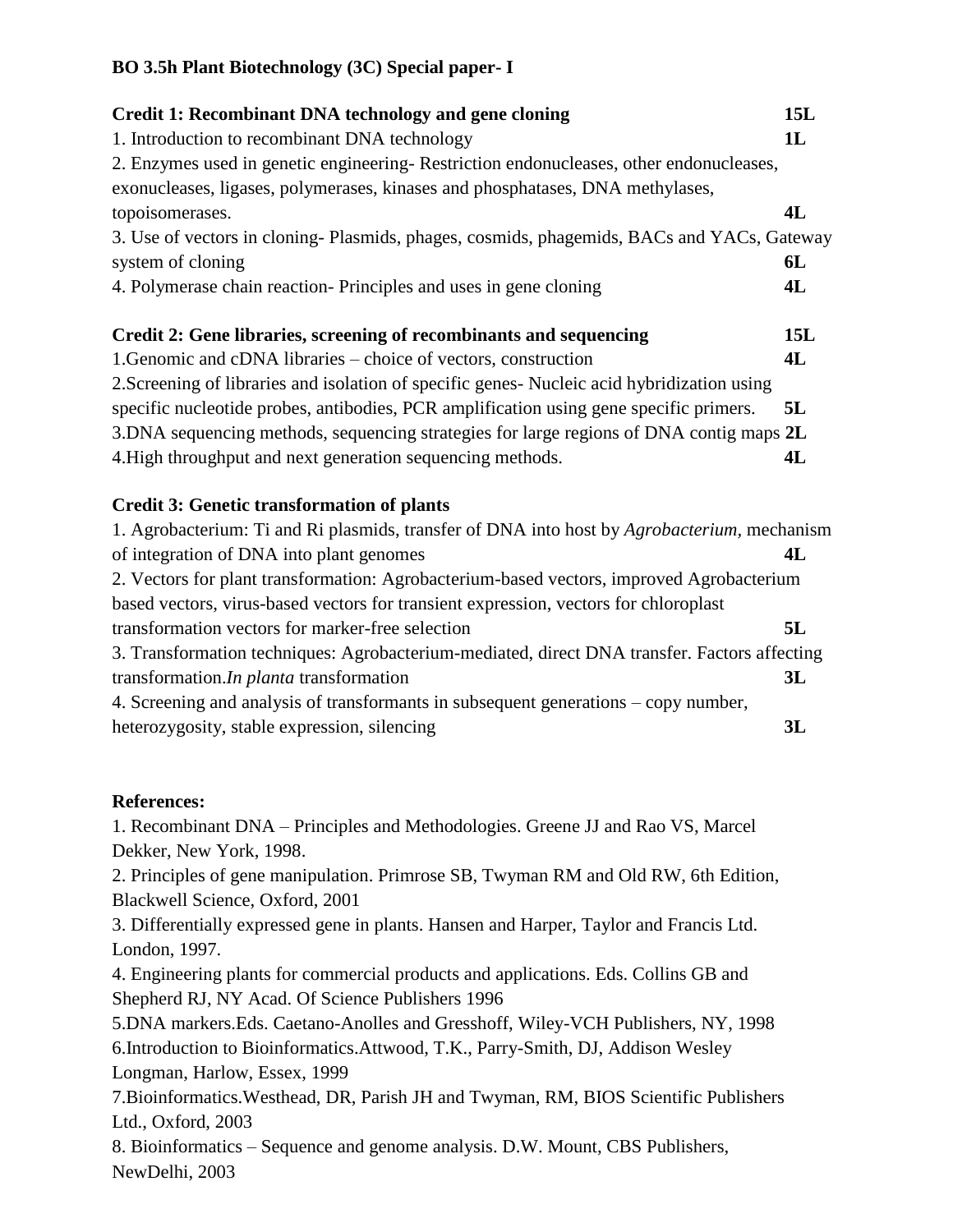9. Collins GB and Shepherd RJ Eds., 1996, Engineering plants for commercial products and application. NY Acad. Of Science Publishers

10. Senson CW Edt, 2002, Essentials of Genomics and Bioinformatics,. Wiley-VCH Publishers, NY,

11. Charlwood B.V. and Rhodes MV Edt. 1999, Secondary products from plant tissue culture.Clarendon Press, Oxford.

12. Dicosmo F and Misawa M, Edt 1996, Plant cell culture: Secondary metabolism towards industrial application, CRC press, Boca Raton ,N.Y.

13. Ramawat K G and Merillon J M, Edt.,1999 Biotechnology: Secondary metabolites, Oxford IBH Publishing Co., New Delhi

14. Buchanan BB, Grussem Wand Jones RL, 2000, Biochemistry and molecular biology of plants, IK International Pvt Ltd. New Delhi

15. Verapoorte R and Alferman HW Eds, 2002 Metabolic engineering of plant secondary metabolites. Kluwar Academic Publ., Netherlands

### **Relevant review articles from journals**

1. Plant molecular biology

2. BMC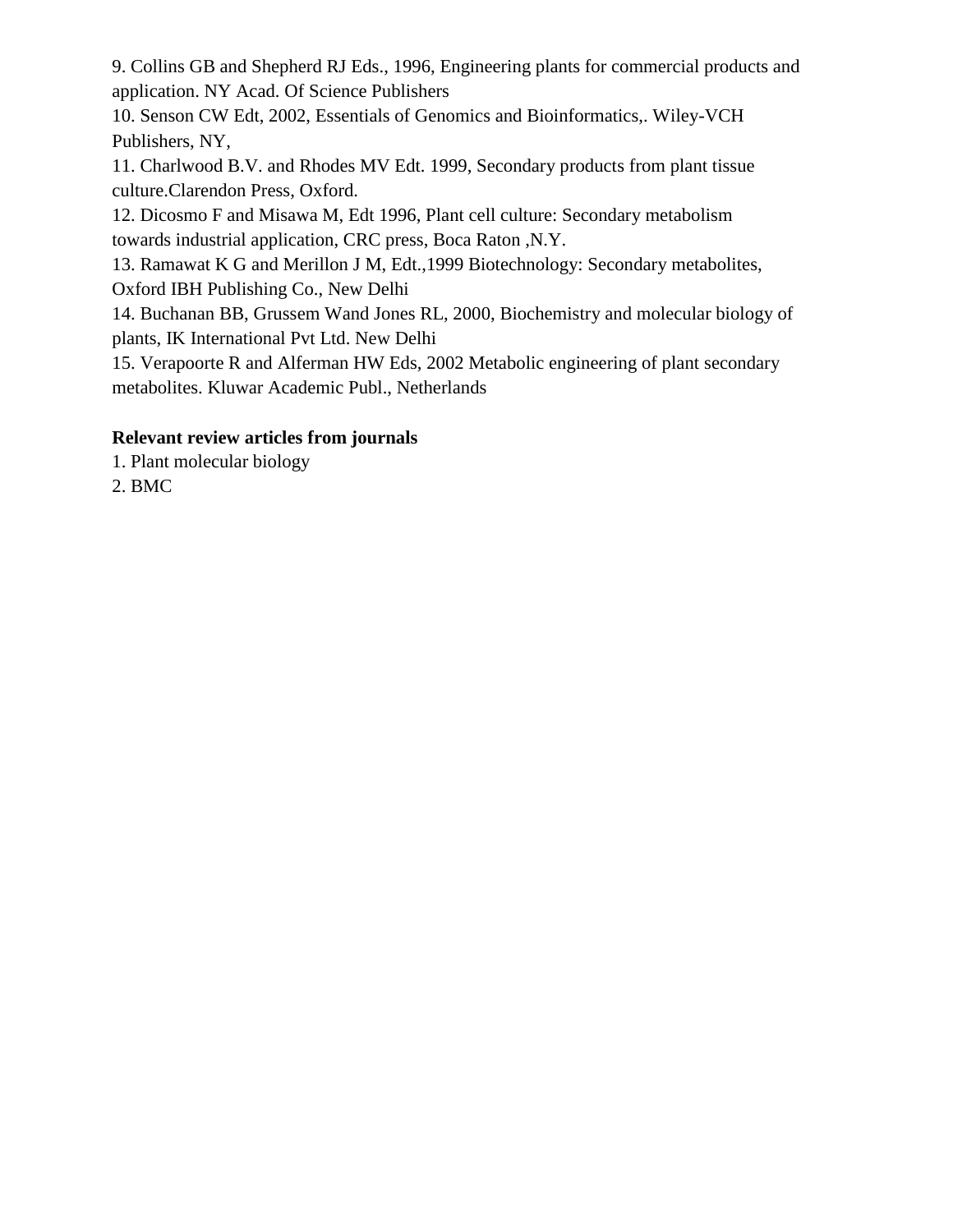#### **BO 3.6: Practicals on BO 3.1 (any 6 practicals) and 3.2 (any 6 practicals): 3C**

1. Studies on the following Classes as per Bentham and Hooker's system of classification using any 3 typespecimens and preparation of artificial keys for identification of any two unknownspecimen: **6P**

#### **Dicotyledonae**

- a. Polypetalae: Thalamiflorae, Disciflorae, Calyciflorae
- b. Gamopetalae: Inferae, Heteromerae, bicarpellatae
- c. Monochlamydae: Curvembryae, Multiovulateaquaticae, Multiovulateterrestris,Microembryae, Daphniales, Achlamydosporae, Unisexuales, Ordines anomali.

#### **Monocotyledonae**

- a. Microspermae b. Epigynae c. Coronariae d. Calycinae e. Nudiflorae f. Apocarrae g. Glumaceae
- 2. Comparative study of morphological and structural adaptations of hydrophytes, mesophytes, xerophytes, halophytes **1P**
- 4. Ex-situ conservation methods of biodiversity through seed, vegetative and micropropagation methods. ( any one plant species per technique) **2P**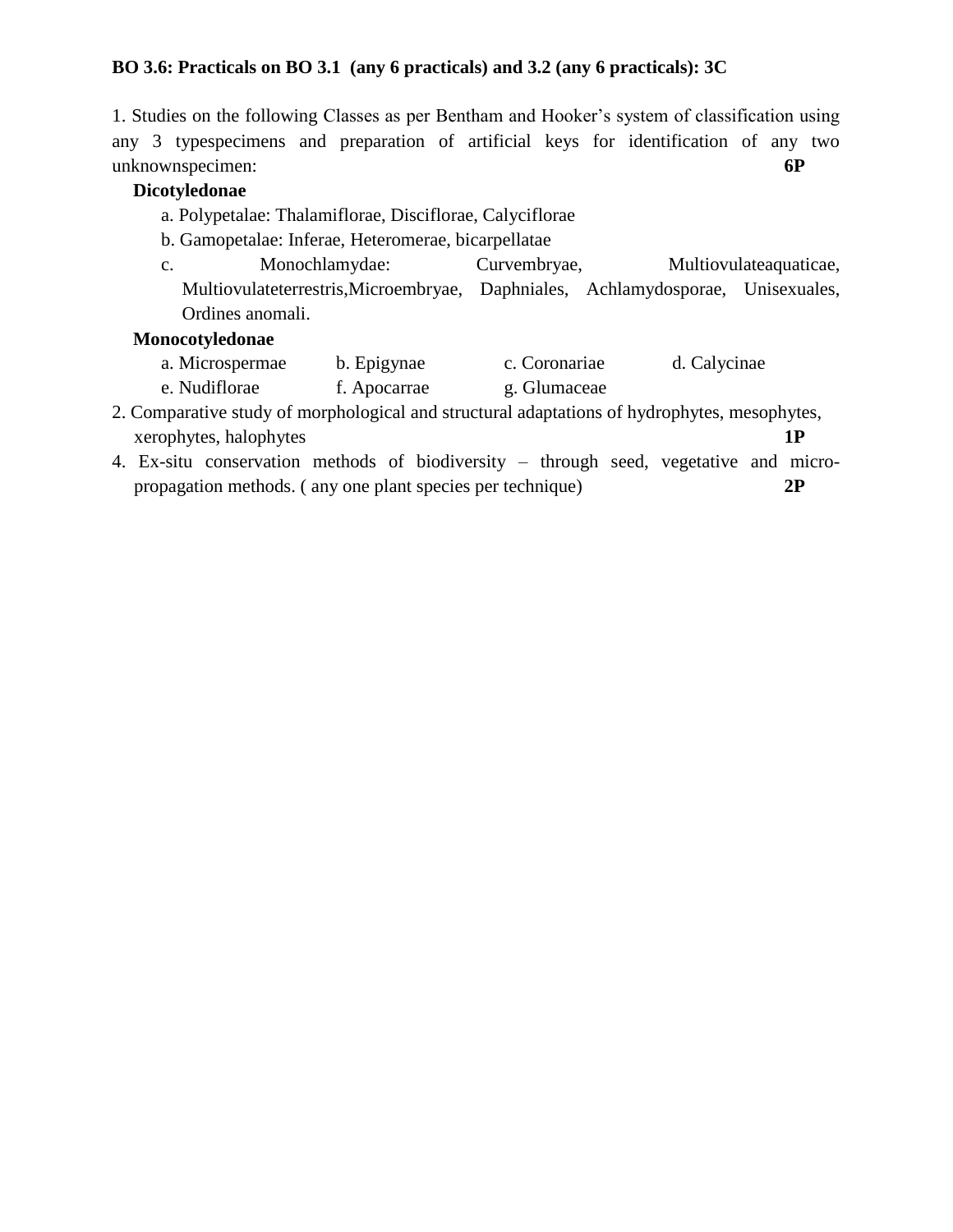## **Practicals on BO 3.2 – Plant Development (Any 6 Practicals)**

| 1. Isolation of vegetative and reproductive apical meristems.                                    | 1P |
|--------------------------------------------------------------------------------------------------|----|
| 2. Tracing the course of stomatal development and observations on stomatal types.                | 1P |
| 3. Anatomical studies on secondary growth (wood).                                                | 1P |
| 4. Origin and development of epidermal structures (trichomes, glands and lenticels) and          |    |
| Study of secretory structures (nectaries and laticifers).                                        | 1P |
| 5. Histochemical comparison between vegetative SA and reproductively induced SA.                 | 1P |
| 6. Observations on:                                                                              | 4P |
| a. Microsporogenesis and development of male gametophyte (pollen).                               |    |
| b. Megasporogenesis and development of female gametophyte.                                       |    |
| 7. Observations on types of endosperm, dissection and isolation of endosperm.                    | 1P |
| 8. Observations on stages of embryo development, dissection and isolation of developing          |    |
| embryo (3 stages).                                                                               | 1P |
| 9. In vitro germination of spore/pollen. Correlation between fertility (stainability), viability |    |
| (TTC and FDA staining) and germinability <i>(in vitro)</i> of pollen                             | 1P |
|                                                                                                  |    |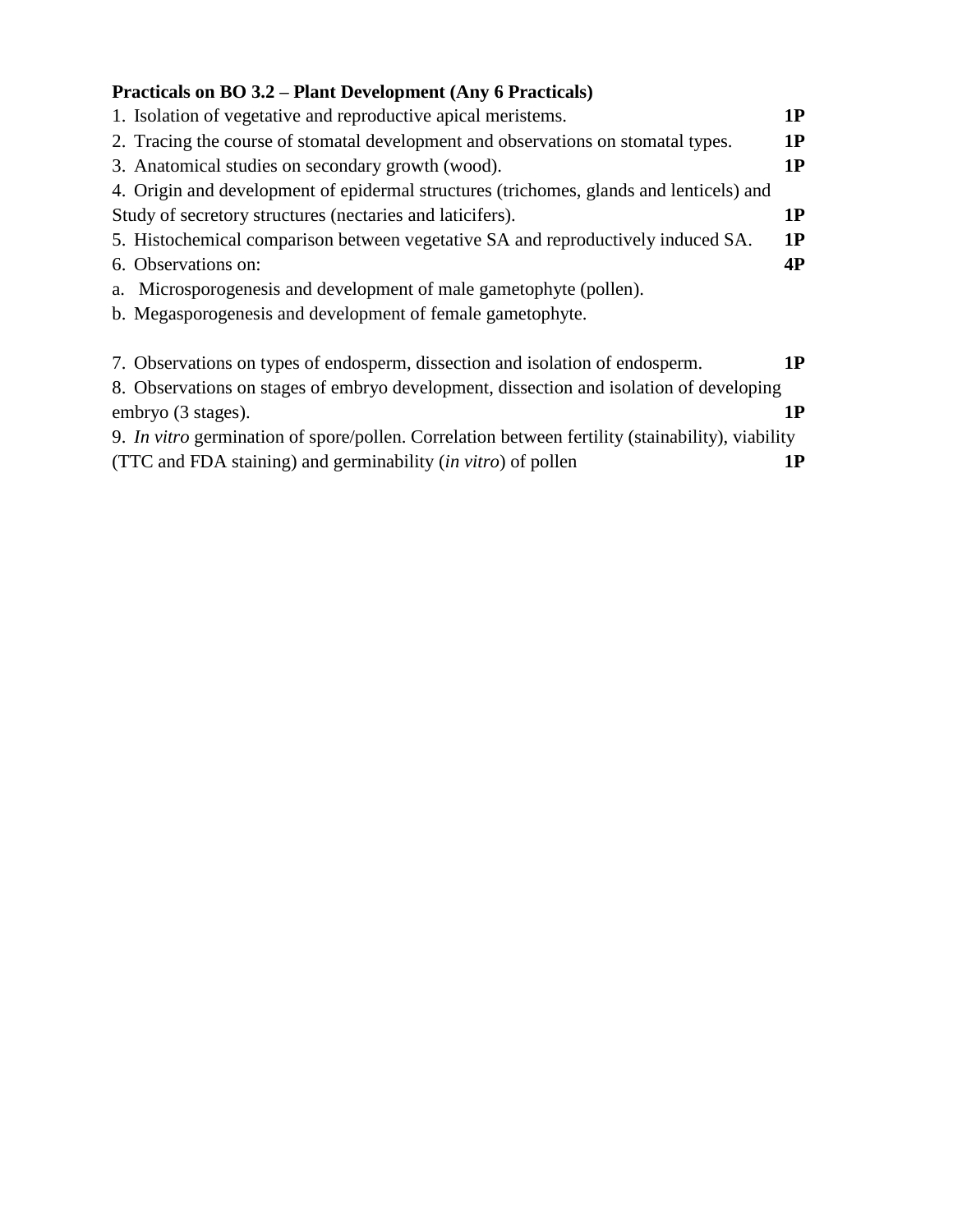## **BO 3.7: Practicals based on BO 3.3: 3C (Any 12 Practicals)**

| 1. Principle and working of Conductivity meter and pH meter. Conductivity measurement of     |
|----------------------------------------------------------------------------------------------|
| 3P                                                                                           |
| 2. Absorption spectra of BSA / DNA and determination of absorption maxima, molar extinction  |
| 2P                                                                                           |
| 3. Separation of Plant Pigments by Thin Layer Chromatography / Column Chromatography         |
| 3P                                                                                           |
| 3P                                                                                           |
| 5. Ouchterlony immunodiffusion technique for testing specificity of antigens and antibodies. |
| 2P                                                                                           |
| 2P                                                                                           |
| 3P                                                                                           |
| 1P                                                                                           |
| 2P                                                                                           |
|                                                                                              |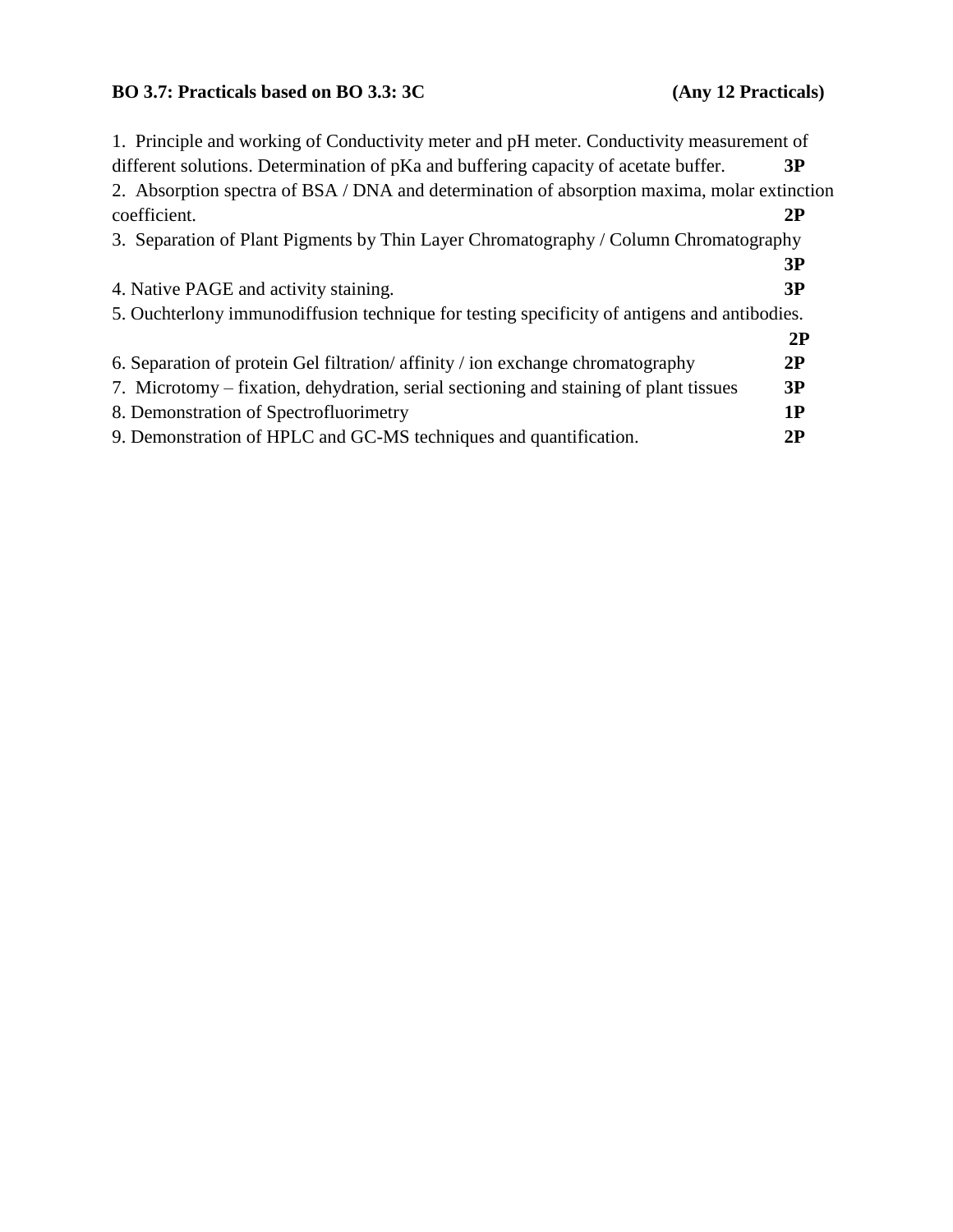# **BO 3.8a Practicals based on BO 3.5a (3C) Any 12 Practicals**

| 1. Collection, characterization and identification of algae from diverse habitats         | 3P |
|-------------------------------------------------------------------------------------------|----|
| 2. Morphometric studies on algae                                                          | 1P |
| 3. Estimation of phytoplankton primary productivity                                       | 2P |
| 4. Documenting algal biofilm development on an artificial substratum/habitats             | 2P |
| 5. Study of SEM/TEM photographs of algae published in standard publications               | 1P |
| 6. Karyological studies in algae                                                          | 1P |
| 7. Demonstration for using algal databases and other on-line resources                    | 1P |
| 8. DNA extraction and amplification by using 18/16s rRNA in microalgae                    | 3P |
| 9. Data mining and construction of phylogenetic tree based on house keeping genesin algae |    |
|                                                                                           | 2P |
| 10. Heavy metal/salt tolerance by microalgae                                              | 2P |
| 11. Effect of nitrogen/phosphorus concentrations on the growth of microalgae              | 2P |
| 12. Effect of light intensities on the growth of microalgae                               | 2P |
| 13. Study of desiccation stress tolerance in algae                                        | 2P |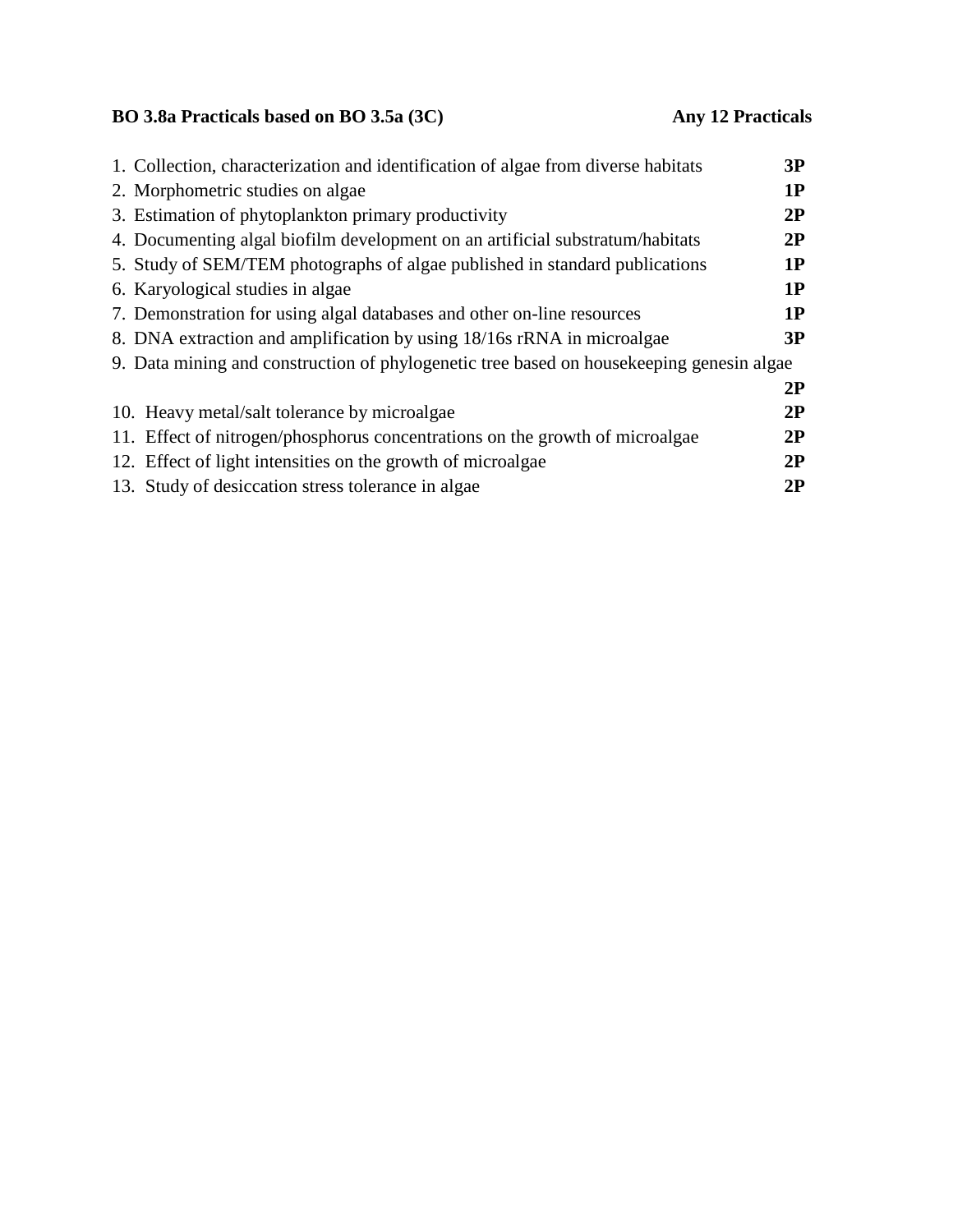#### **BO 3.8b: Practicals based on BO 3.5b Mycology (Credit 3) (Any 12 P)**

## 1. Study of the representative genera belonging to subkingdom-Dikarya-Ascomycota and Division-Mucoromycotina, observations made based on tissue differentiation, accessory organs, asexual and sexual structures, and fruiting body: Ascocarp. **4P** 2. Study the morphological and anatomical features of Lichen thallii **2P** 3. Preparation of PDA, sterilization, pouring, inoculation and culturing of fungi. **2P** 4. Isolation and culture of fungi from rhizosphere. **2P** 5. Slide culture technique for *in vivo* study of fungi. **2P**

6. DNA isolation from fungi for molecular identification. **4P**

## **BO 3.8c: Practicals based on BO 3.5c (Credit 3) (Any 12 P)**

| 7. Study of the representative genera belonging to subkingdom-Dikarya-Ascomycota and  |           |
|---------------------------------------------------------------------------------------|-----------|
| Division-Mucoromycotina, observations made based on tissue differentiation, accessory |           |
| organs, as exual and sexual structures, and fruiting body: Ascocarp.                  | 4P        |
| 8. Study the morphological and anatomical features of Lichen thalling                 | 2P        |
| 9. Preparation of PDA, sterilization, pouring, inoculation and culturing of fungi.    | 2P        |
| 10. Isolation and culture of fungi from rhizosphere.                                  | 2P        |
| 11. Slide culture technique for <i>in vivo</i> study of fungi.                        | 2P        |
| 12. DNA isolation from fungi for molecular identification.                            | <b>4P</b> |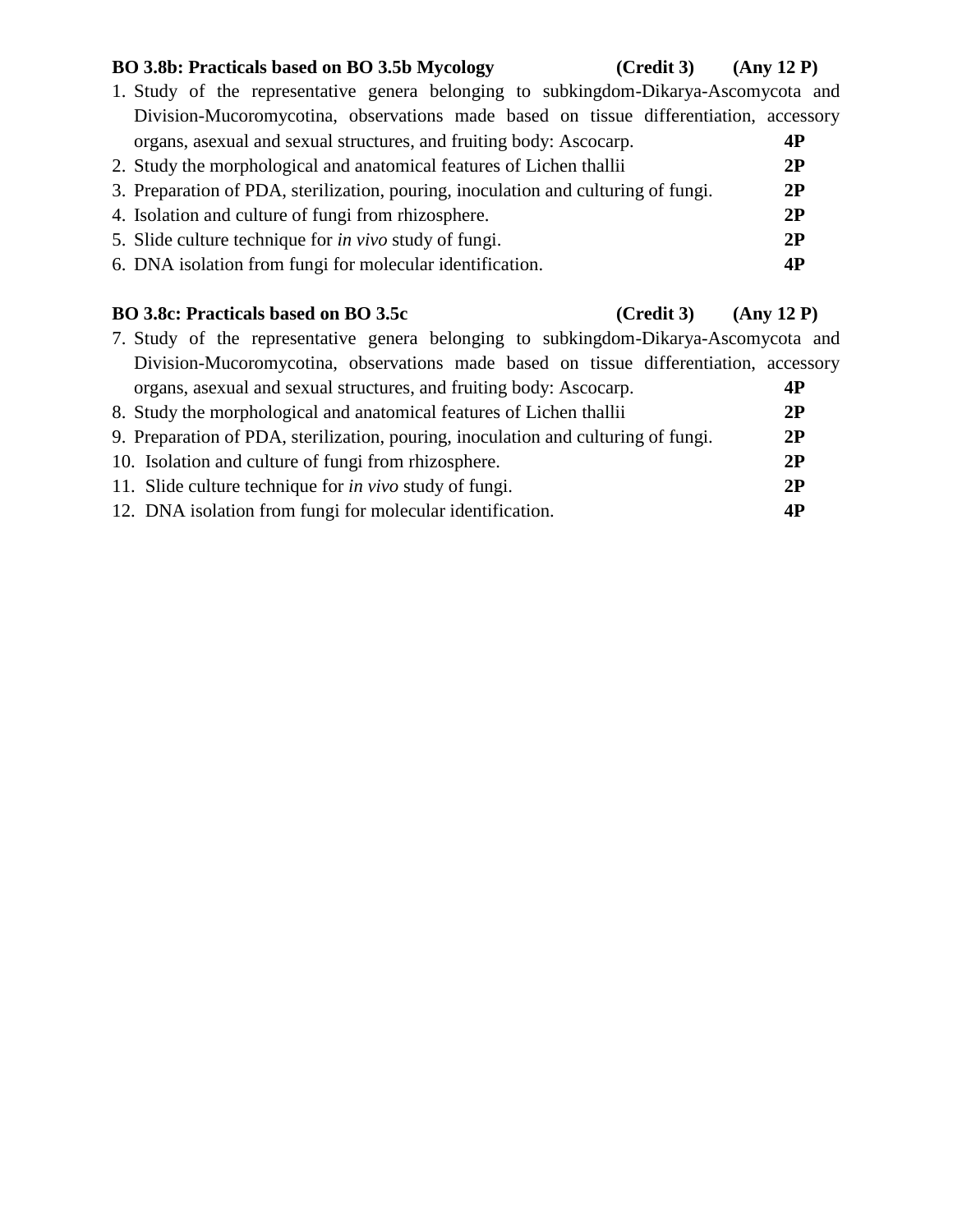## **BO 3.8d: Practicals based on BO 3.5d (3C)**

## **12 Practicals**

| 1. Vegetation assessment through remote sensing                             | 2P |
|-----------------------------------------------------------------------------|----|
| 2. Studying effect of pollutants on plant growth                            | 2P |
| 3. Estimation of lipids from different petro crops                          | 2P |
| 4. Studying antifungal activity of plants against the crop pathogenic fungi | 2P |
| 5. Studying pesticide degradation by bacteria                               | 2P |
| 6. Studying carbon sequestration in plants                                  | 2P |

## **BO 3.8e: Practicals on BO 3.5e (3C)**

## **(Any 12 practicals)**

| 1. Study of photosynthesis, transpiration and stomatal physiology under abiotic stress using      |    |  |
|---------------------------------------------------------------------------------------------------|----|--|
| <b>IRGA</b>                                                                                       | 2P |  |
| 3. Measurement of chlorophyll fluorescence and calculating Fv/Fm ratios.                          | 2P |  |
| 4. Determining respiration flux through cytochrome c and AOX pathway using oxygen electrode       |    |  |
|                                                                                                   | 2P |  |
| 5. Determining Rubisco in C3 and C4 plants                                                        | 1P |  |
| 6. Determining PEP case activities in C4 and CAM plants                                           | 1P |  |
| 7. Comparison of alteration in growth rate, days to flowering, in any one crop plant subjected to |    |  |
| altered photoperiod / excess nitrogen fertilizer / water deficiency.                              | 3P |  |
| 8. Estimation of neutral and acid invertase activity during grain filling in any crop sp.         | 3P |  |
| 9. Studies on effect of mineral deficiency on plant growth.                                       | 2P |  |
| 10. Measurement of mineral composition in plants and hydroponic media by AAS.                     | 2P |  |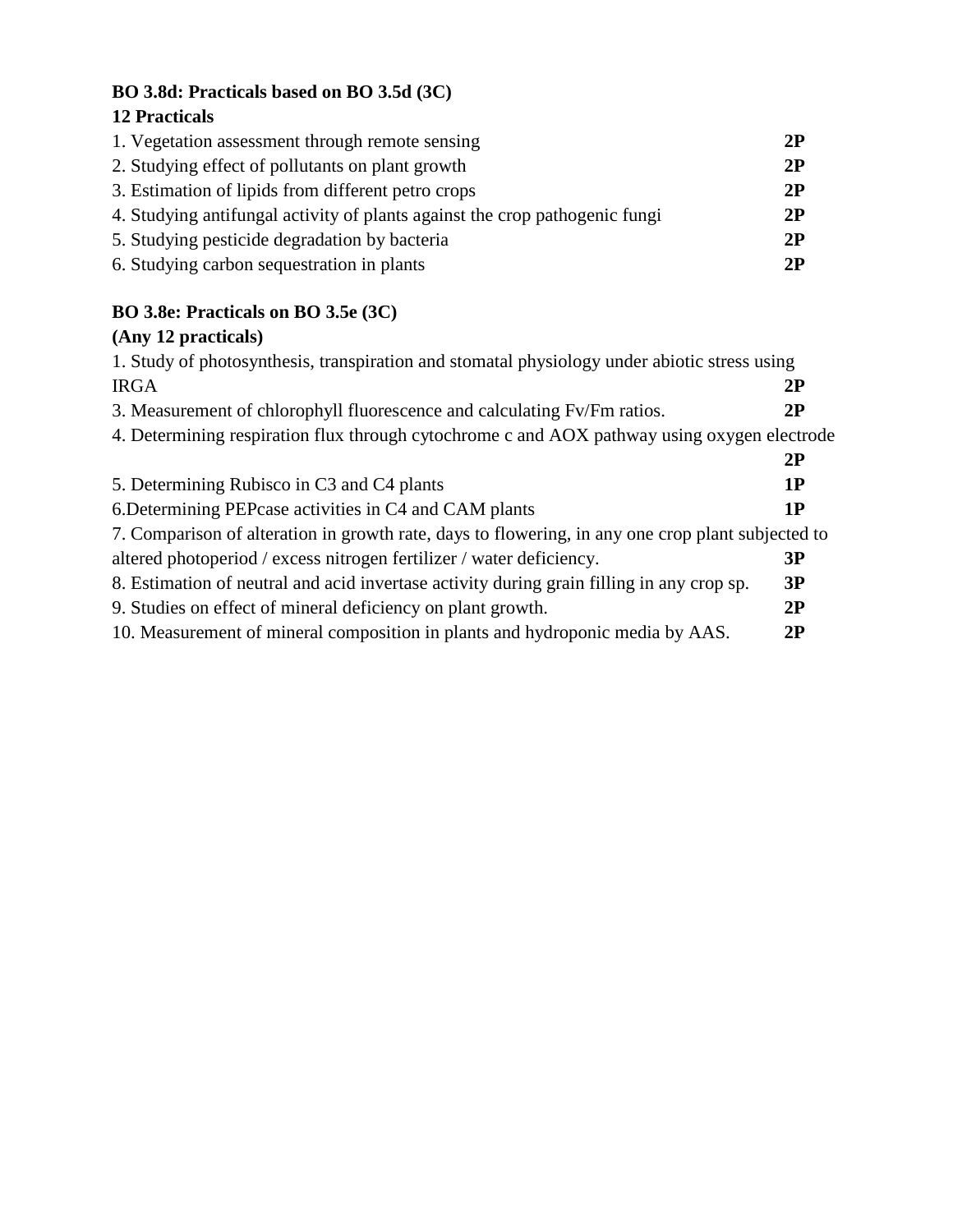## **BO 3.8f - Practicals on BO 3.5f: Pharmacognosy –I (3C) (Any 12 practicals)**

| 1. Identification of drug with the help macroscopic $\&$ microscopic evaluation techniques, |           |
|---------------------------------------------------------------------------------------------|-----------|
| percentage extractives and fluorescence analysis of drugs                                   | 1P        |
| 2. Histochemical studies of drugs and determination of ash values of drugs.                 | 1P        |
| 3. Chemotaxonomic studies of drugs belonging to Meliaceae, Rutaceae and Simarubiaceae1P     |           |
| 4. Estimation of alkaloids from suitable medicinal plants.                                  | 1P        |
| 5. Estimation of glycosides from suitable medicinal plants.                                 | <b>1P</b> |
| 6. Extraction of essential oils from suitable medicinal plants.                             | <b>1P</b> |
| 7. Thin layer chromatography and identification of phytoconstituents using standard         |           |
| compounds                                                                                   | 2P        |
| 8. Paper chromatography and identification of phytoconstituents using standard compounds    |           |
|                                                                                             | 1P        |
|                                                                                             |           |
| 9. Characterization of the phytopharmaceuticals by HPLC / HPTLC                             | 2P        |
| 10. Profiling of plant extracts using HPTLC as a marker for identification                  | 2P        |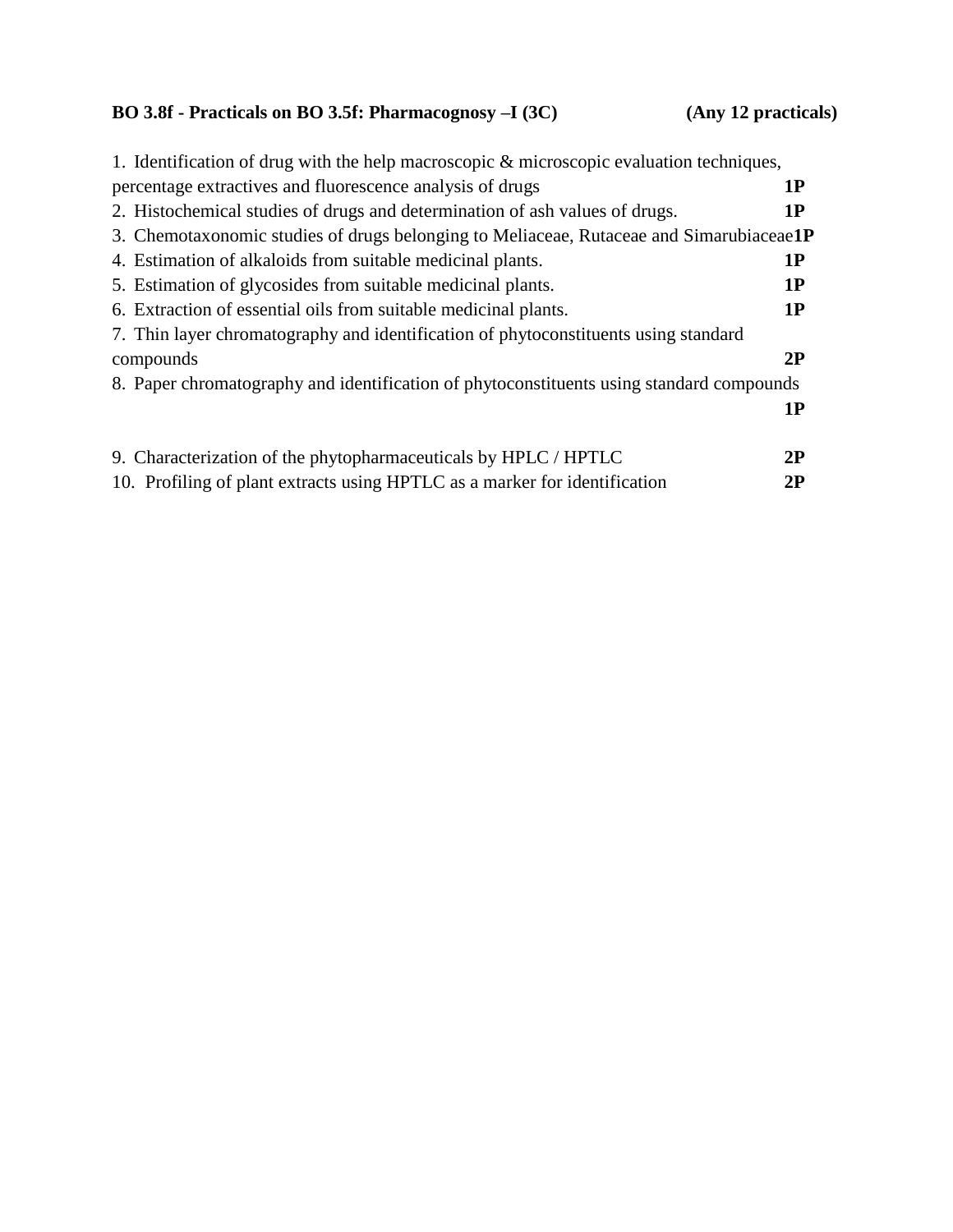|     | BO 3.8g Practical on Special Paper BO: 3.5G Advanced Plant Genetics and Breeding              |                         |
|-----|-----------------------------------------------------------------------------------------------|-------------------------|
|     | (3 credit) any 12 Practicles                                                                  |                         |
|     | 1. Analysis of induced aberration (Maize)                                                     | $\mathbf{3}$            |
|     | 2. Meiotic behaviour of auto and allopolyploid.                                               | $\overline{2}$          |
|     | 3. Analysis of chiasma frequency.                                                             | $\overline{2}$          |
|     | 4. Karyotype analysis through slide preparation.                                              | 3                       |
|     | 5. Handling data on polygenic traits for analysis of variance and covariance, partitioning of |                         |
|     | variance components, heterosis.                                                               | $\boldsymbol{2}$        |
|     | 6. Analysis of interspecific hybrids                                                          | 3                       |
|     | 7. Chromosome banding.                                                                        | 3                       |
|     | 8. Detection of alien chromatin in interspecific hybrids using <i>in situ</i> hybridization.  | 4                       |
|     | 9. Study of genomic behaviour in interspecific hybrids by meiotic analysis.                   | $\overline{2}$          |
| 10. | Biochemical analysis of segregating population or mutant for protein and oil quality.3        |                         |
| 11. | Analyzing data for quantitative traits (Partitioning of genotypic and environmental           |                         |
|     | components, heritability, prediction of combining ability, heterosis and inbreeding)          | 2                       |
| 12. | Testing segregating population / mutant against biotic or abiotic stress.                     | 2                       |
| 13. | Use of ISSR/RAPD markers for assessing genetic diversity in genetic resources.                | $\overline{\mathbf{4}}$ |
| 14. | Floral biology studies, selfing and crossing in selected crops e.g. Capsicum, maize,          |                         |
|     | soybean/cotton/Bajra/rice                                                                     | 3P                      |
| 15. | Studies on induced mutations - chlorophyll/biochemical/morphological/tolerance 2P             |                         |
| 16. | Study of segregating populations.                                                             | 1P                      |
| 17. | Study of induced tetraploids                                                                  | 3P                      |
| 18. | Crossing pants for heterosis and study of hybrids                                             | 2P                      |
| 19. | Anther / microspore culture in suitable plant material                                        | 2P                      |
| 20. | Plant genetic transformation and confirmation of transgenic                                   | 3P                      |
| 21. | Handling of data on heritability and genetic advance/diallele crosses                         | 2P                      |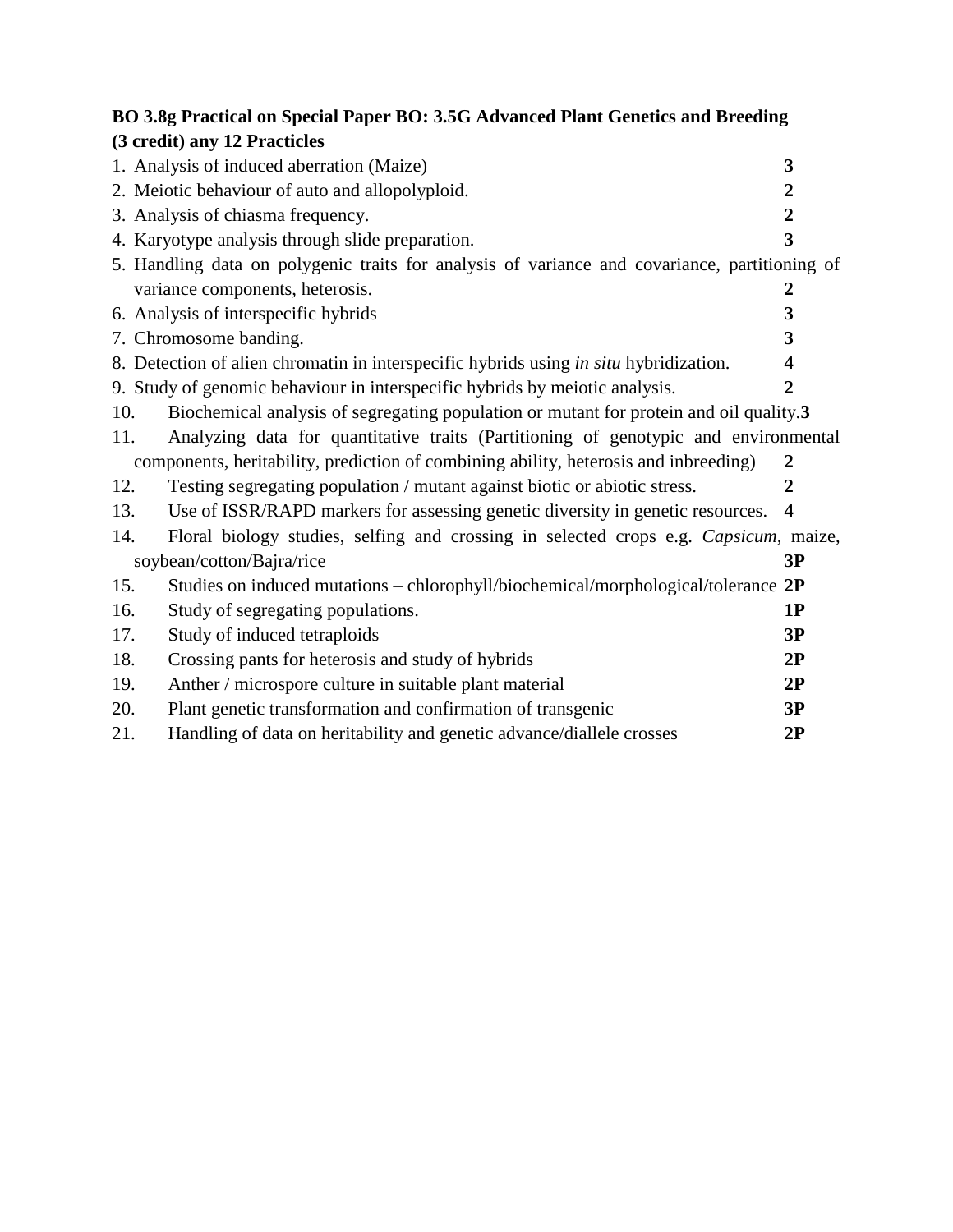| 1. Construction of recombinant plasmid using REs, PCR based methods                           | 3P        |
|-----------------------------------------------------------------------------------------------|-----------|
| 2. Transformation of <i>E.coli</i> with recombinant plasmid, selection of transformants by    |           |
| Selectable markers / blue- white screening.                                                   | 3P        |
| 3. Transformation of A. tumefaciens with binary vector using freeze thaw method and           |           |
| selection for transformants.                                                                  | 3P        |
| 4. Transformation of plant tissues using Agrobacterium tumefaciens based vectors.             | 3P        |
| 5. Detection of transformants using GUS/GFP/gene specific PCR                                 | <b>4P</b> |
| 6. Transformation of plant tissues using <i>Agrobacterium rhizogenes</i> .                    | <b>4P</b> |
| 7. Basic Linux commands for handling Next generation sequencing data                          | 1P        |
| 8. Next generation sequencing file formats, quality control and removal of low quality reads. |           |
|                                                                                               |           |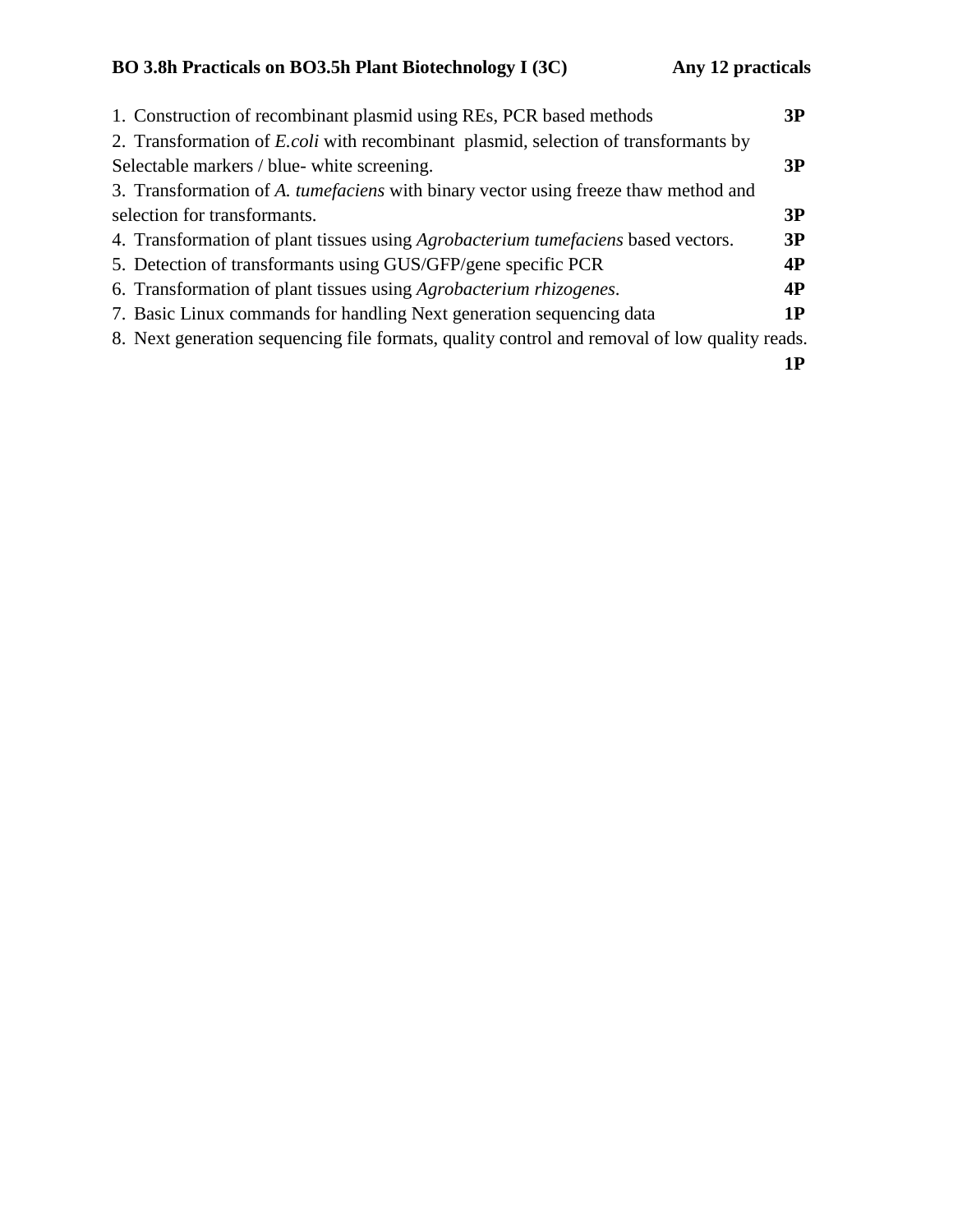## **BO 4.1 Biostatistics and bioinformatics 2C**

|    | <b>Credit 1 - Statistics 1</b>                                                               | <b>15L</b> |
|----|----------------------------------------------------------------------------------------------|------------|
| 1. | Descriptive statistics - Populations and samples, graphical presentation of data frequency   |            |
|    | distribution, central tendency and dispersion - mean, median, variance standard deviation 1L |            |
| 2. | Sampling distributions, standard error of mean                                               | 1L         |
| 3. | Normal distribution, standardised normal distribution (z), attributes of normal              |            |
|    | distributions, Student's t distribution Estimation, Confidence interval                      | 1L         |
| 4. | Hypothesis testing, type I and type II errors                                                | 2L         |
| 5. | Binomial and Poisson distribution                                                            | 2L         |
| 6. | Non-parametric tests                                                                         | 2L         |
| 7. | Experimental designs-completely randomised, randomised block and factorial experimental      |            |
|    | designs, Analysis of variance.                                                               | 3L         |
| 8. | Correlation and regression, linear and non-linear regression,                                | 2L         |
| 9. | Chi-square test for goodness of fit and independence                                         | 1L         |
|    | <b>Credit 2 – Basic Bioinformatics</b>                                                       | <b>15L</b> |
| 1. | Introduction to databases and retrieving information from databases: Databases               | 1L         |
| 2. | Molecular tools in protein and nucleotide sequence analysis; origin of new genes and         |            |
|    | Proteins,                                                                                    | 1L         |
| 3. | Sequence similarities. Pairwise comparison of DNA and protein sequences, dynamic             |            |
|    | programming algorithms, FASTA and BLAST.                                                     | 2L         |
| 4. | Multiple sequence alignments, progressive methods, iterative methods, localized              |            |
|    | alignments                                                                                   | 1L         |
| 5. | Determining phylogenetic relationships using DNA and protein sequences                       | 3L         |
| 6. | Protein structures, Ramachandran plot, protein folding,                                      | 2L         |
| 7. | Structure function relationship, conformational energy calculations,                         | 2L         |
| 8. | Protein structure predictions, secondary and tertiary,                                       | 2L         |
| 9. | Protein structure classification- SCOP, CATH,                                                | 1L         |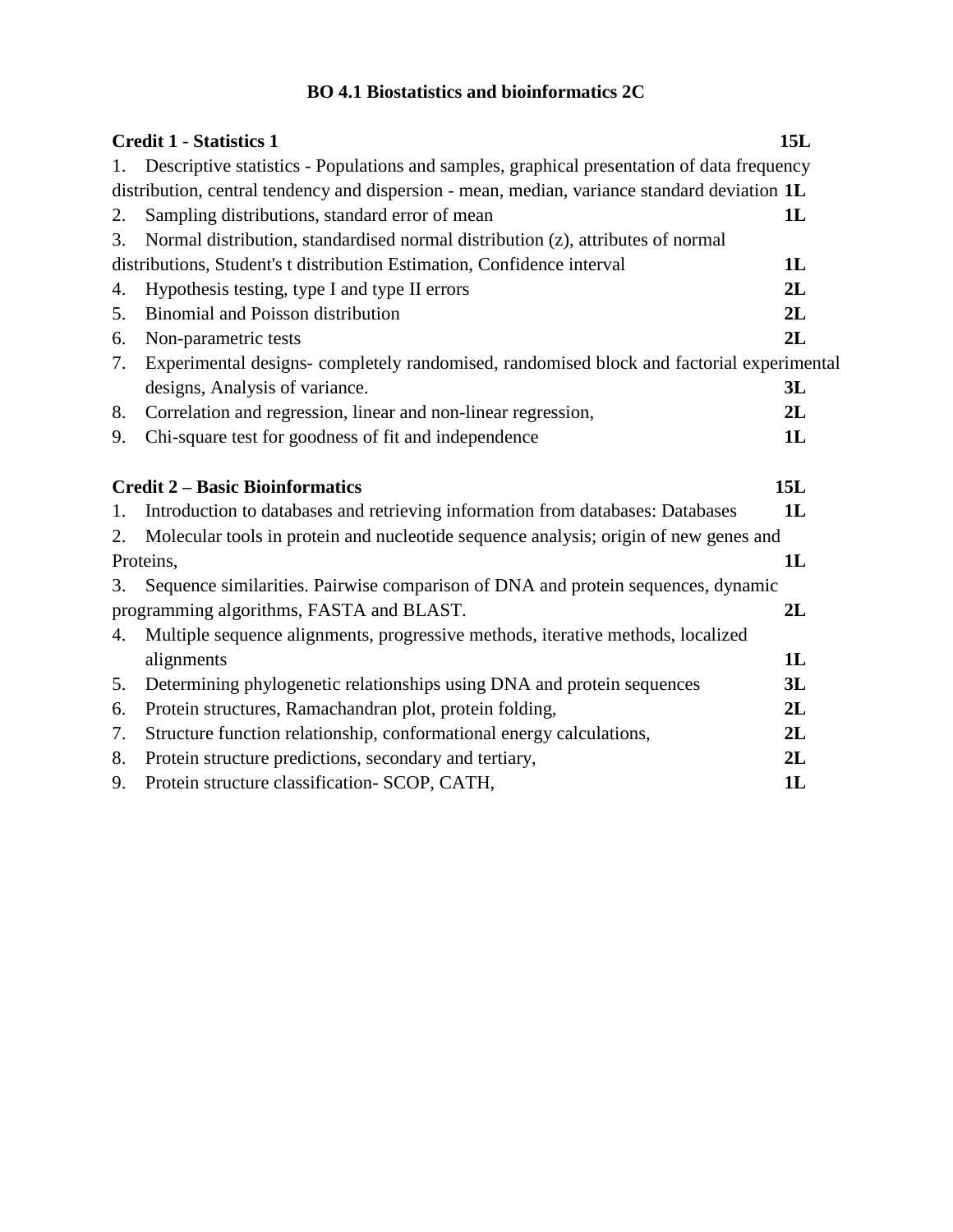#### **References:**

1. Statistical Methods – Snedecor G.W. and Cochran W.G. Affiliated East-West Press Pvt. Ltd. 1989

2. Statistical methods in Agriculture and Experimental Biology – Mead, R. and Curnow, R.N. Chapman and Hall, 1983

3. Practical statistics and experimental design for plant and crop science – Clewer, A.G. and Scarisbrick, A.H., John Wiley, New York, 2001

4. Bioinformatics - Westhead, DR, Parish JH and Twyman, RM, BIOS Scientific Publishers Ltd., Oxford, 2003

5. Bioinformatics – Sequence and genome analysis. D.W. Mount, CBS Publishers, New Delhi, 2003

6. Bioinformatics and Molecular Evolution – Higgs PG and Attwood TK, Blackwell Publishing, Oxford, UK, 2005

7. Bioinformatics A Practical Guide to the Analysis of Genes and Proteins- Baxevanis A. D., Francis Ouellette B. F. John Wiley & sons Inc., 2001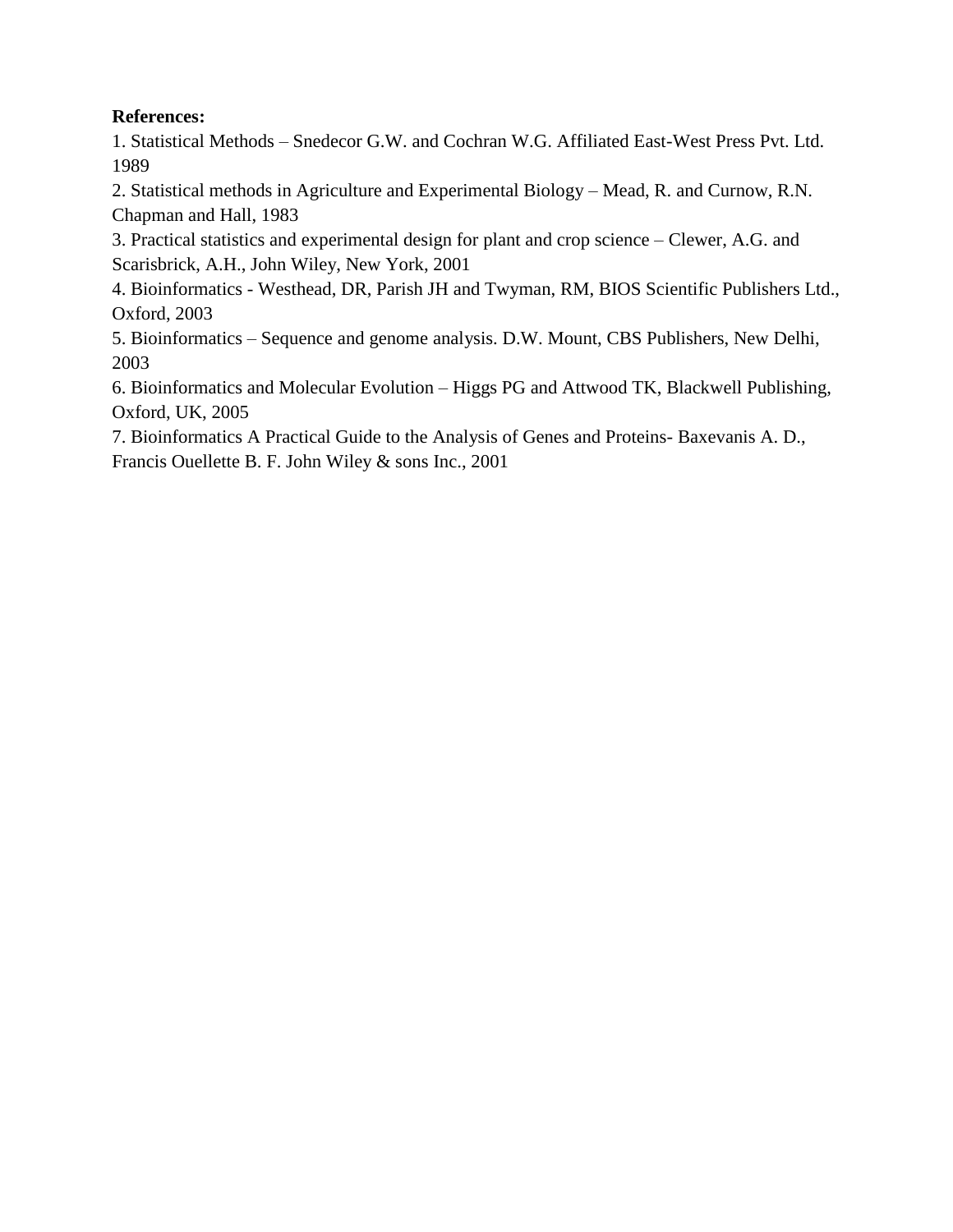### **BO 4.2a Algology (Special paper II) (3C) Credit 1 (15L)**

**1.** Cultivation of microalgae: Sampling methods, nutrient media, Isolation techniques, Role of physical and chemical factors on cultures, Scaling up, Growth kinetics and measurements, Harvesting and drying of algal biomass, Synchronous and continuous cultures **6L 2.** Photobioreactors (Closed system) for mass production of microalgae: Principle considerations and designing, tubular and flat-plate reactors, merits and demerits **3L 3.** Mariculture of seaweeds: Necessity and principles of mariculture, commercial cultivation of economically important seaweeds (*Porphyra*, *Gracilaria*, *Kappaphycus*, *Laminaria*) **4L 4.** *In-vitro* studies of economically important seaweeds, genetic improvement **2L**

#### **Credit 2 (15L)**

**1.** Secondary metabolites from microalgae as chemical defense and their biosynthesis: Terpenoids, Polyketoids, Shikimates, Inducibility of defense metabolites against herbivores in microalgae, *Microcystis-Daphnia* interaction: a case study **7L 2.** Eutrophication: Causes, Chemical and biological responses of eutrophication, Production of toxic metabolites from bloom forming algae and their consequences on aquatic environments and trophic level **3L 3.** Applications of macroalgae: Seaweeds as food; Source and structure of seaweed polysaccharides (Agar, Alginate, Carrageenan), Seaweed liquid fertilizer **5L**

### **Credit 3 (15L)**

| 1. Grazers on benthic seaweeds: Classification of seaweed grazers, Digestive adaptations in     |    |
|-------------------------------------------------------------------------------------------------|----|
| grazers, Grazers impact on seaweeds and seaweed communities, Seaweed defenses against           |    |
| grazing                                                                                         | 3L |
| 2. Phycoremediation by High Rate Algal Ponds (HRAPs), Algae as food and functional food         |    |
|                                                                                                 | 2L |
| 3. Biodiesel and hydrogen production from microalgae, genetic improvement                       | 3L |
| 4. Algal nanoparticles, their synthesis and applications, Diatomite, Biofertilizer, value added |    |
| products (Pigments, Vitamins, fatty acids, enzymes) from microalgae                             | 4L |
| 5. Conservation strategies for algae: Introduction, Role of genetic resource centres and        |    |
| culture collections, methodological strategies employed to conserve algae                       | 3L |

#### **References:**

1. Amsler, C. D. (ed.) (2008). Algal chemical ecology. Springer-Verlag Berlin Heidelberg, pp. 313.

2. Andersen, R. A. (ed.) (2005). *Algal culturing techniques*. Elsevier Academic Press, pp. 578.

3. Becker, E. W. (1994). *Microalgae: biotechnology and microbiology*. Cambridge University Press, pp. 293.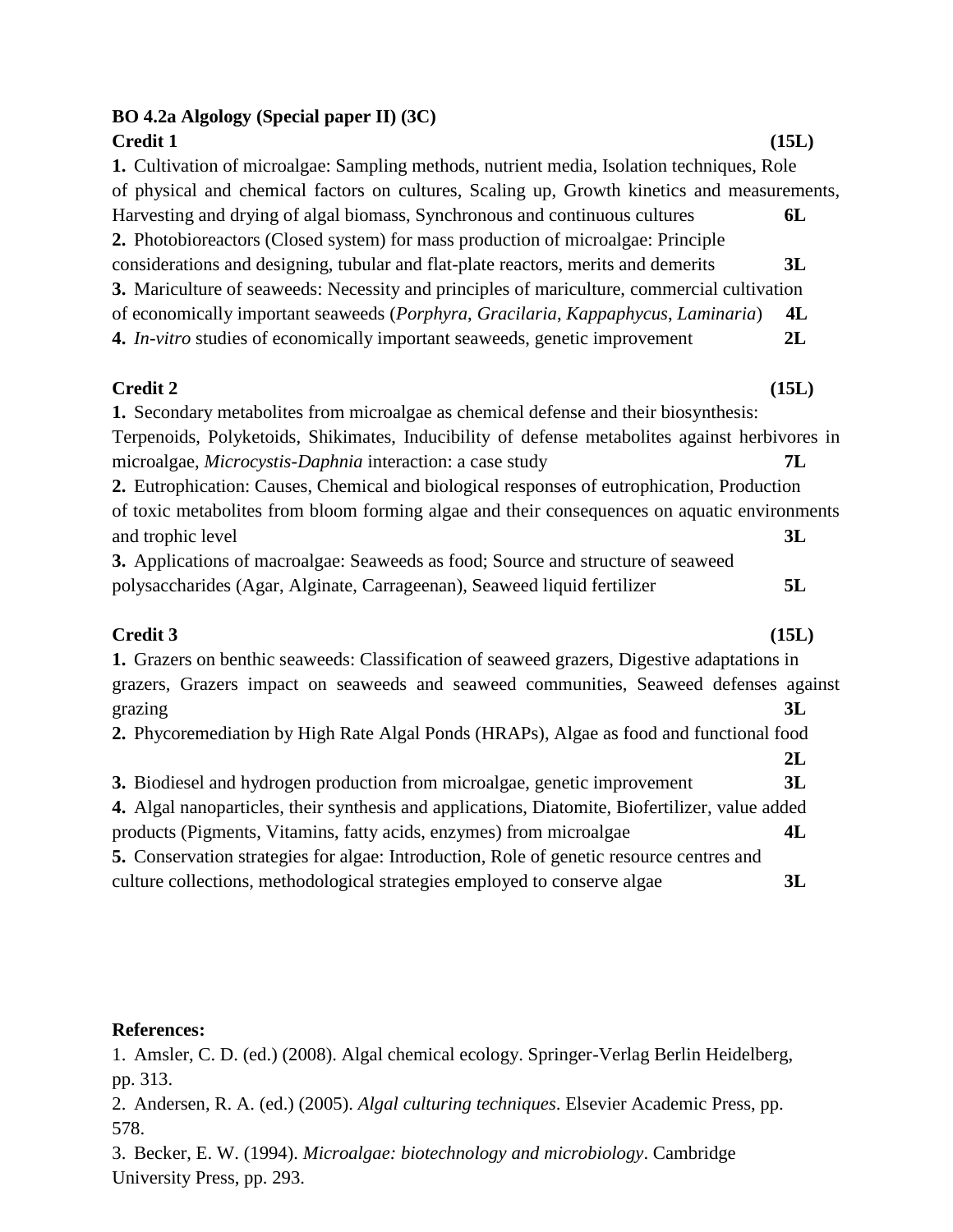4. Day, J. G. (1999). Conservation strategies for algae. In Benson, E. E. (ed.) *Plant conservation biotechnology*. Taylor & Francis, pp. 111-124.

5. Lobban, C. S. and Harrison, P. J. (1997). *Seaweed ecology and physiology*. Cambridge University Press, pp. 366.

6. Posten, C. and Walter, C. (eds.) (2012). *Microalgal biotechnology: potential and production*. Walter de Gruyter GmbH, Berlin/Boston, pp. 266.

7. Singh, R. P. and Reddy, C. R. K. (2014). Seaweed-microbial interactions: key functions of seaweed-associated bacteria. *FEMS Microbiol. Ecol*., 88: 213-220.

8. Singh, B., Bauddh, K. and Bux, F. (eds.) (2015). *Algae and environmental sustainability*. Springer, India, pp. 181.

- 9. Thajuddin, N. and Dhanasekaran, D. (eds.) (2016). *Algae-organisms for imminent biotechnology*. InTech, pp. 330.
- 10. Tiwari, B. K. and Troy, D. J. (eds.) (2015). *Seaweed sustainability: food and non-food applications*. Elsevier Inc., pp. 470.
- 11. Venkataraman, G. S. (1969). *The cultivation of algae*. ICAR, New Delhi, pp. 319.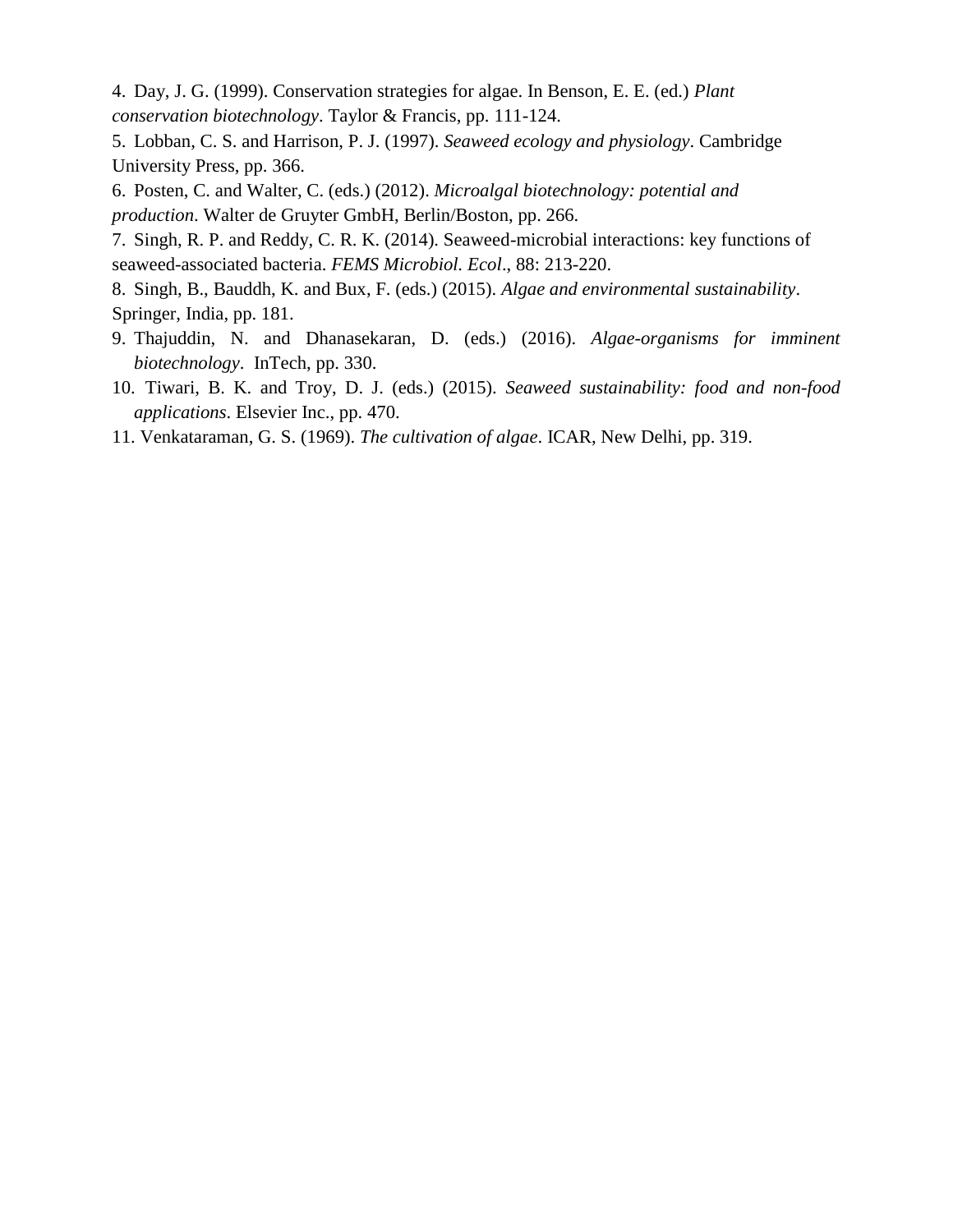## **BO 4.2b: Advanced Mycology: paper : II**

## **Credit: 1-Fungal systematics**

| 1. A higher – level phylogenetic classification of fungi (Kirk 2008 and Hibbett et al 2007)-   |            |
|------------------------------------------------------------------------------------------------|------------|
| Fungal systematics: Kingdom fungi: Subkingdom Basidiomycota:<br>Subphyllum:                    |            |
| Pucciniomycotina; Ustilaginomycotina; Agaricomycotina.                                         | <b>10L</b> |
| 2. Kingdom: Chromista; Phylum: Hyphochytriomycota, Labyrinthulomycota, Oomycota 3L             |            |
| 3. Kingdom: Protozoa; Phylum: Mycetozoa                                                        | 2L         |
| Credit:2-Fungi as food and food processing.                                                    |            |
| 1. Fungi as food, Mushrooms and other edible fungi, fungi in food web, cell and mycelium as    |            |
| human food, fermented products, neutraceuticals                                                | 5L         |
| 2. Application of fungi in food and beverages Industry, Industrially important fungal enzymes. |            |
|                                                                                                | 5L         |
| 3. Fungi and food spoilage.                                                                    | 5L         |
| <b>Credit:3-Medicinal fungi</b>                                                                |            |
| 1. Utilization of fungi for production of metabolites: primary and secondary, Fungal secondary |            |
| metabolite.                                                                                    | 3L         |
| 2. Therapeutic proteins from fungi, fungal immunomodulatory proteins.                          | 3L         |
| 3. Endophytic fungi and their role in therapeutics                                             | 3L         |
| 4. Antibiotics from fungi, Product of pharmaceutical importance of fungi, pharmacological      |            |
| importance of <i>Cordyceps</i> .                                                               | 3L         |
| 5. Lichens as sources of secondary metabolites, pathway of secondary metabolites in lichen and |            |
| their applications.                                                                            | 3L         |
|                                                                                                |            |

## **BO 4.2c- Taxonomy of Angiosperms-II**

- **Credit1 15L** 1. Taxonomic literature: Floras, manuals, monographs andrevisions, periodicals, glossaries, dictionaries,cultivated and economic plants, location of type specimens and protologues, websites. **4L**
- 2. Botanical keys: Single access-bracketed andindented keys, multi-access keys, edge-punched and body-punched (polyclave) keys; computerized keys, their merits and demerits. **3L**
- 3. Biosystematics: Aims, concepts of species, methods in biosystematic studies, biosystematiccategories- ecotype, ecospecies, cenospecies, comparium,ecotypic variations and taxonomy, scope and limitations. **3L**
- 4. Origin of angiosperms, cradle of angiosperms, species pump hypothesis, abominable mystery, Continental drift and evolution of angiosperms, fossil angiosperms. **5L**

### **Credit2 15L**

- 1. Evolutionary trends in vessels, sieve elements, leaf**,** carpel, male and female gametophytes, seed. **2L**
- 2. Floral Biology: Evolution of flower, co-evolution of flowering plant and insects, sex distribution in flowers and plants, types ofpollinations; chasmogamy and **3L**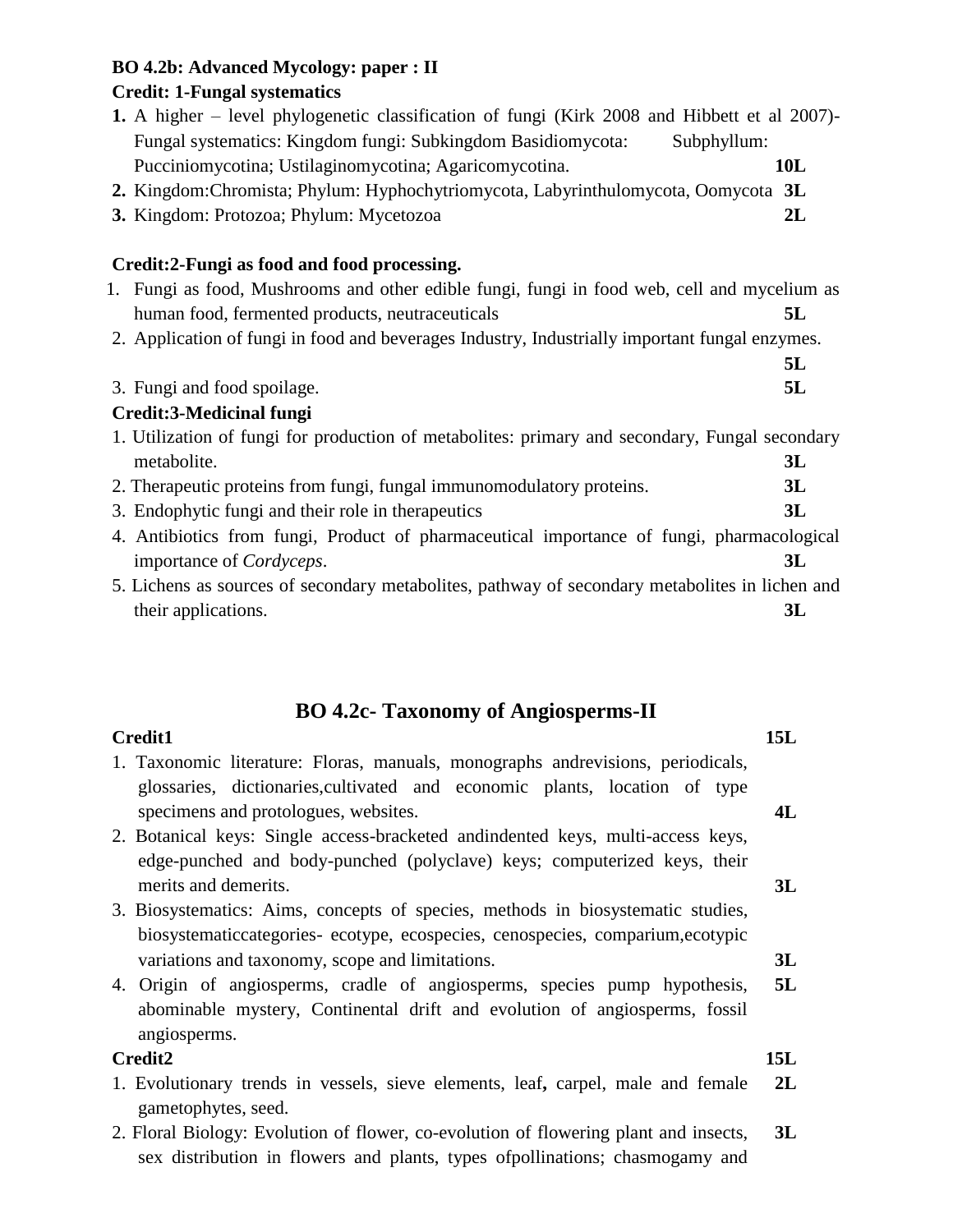cleistogamy.

- 3. DNA based markers- DNA polymorphism studies using hybridizationbasedtechniques and PCR based techniques- RAPD, AFLP, SSR polymorphisms,microsatellite-primed PCR, Sequence-based polymorphism. **4L**
- 4. Determining genetic relatedness using DNA based markers- Clustering andDendrogram construction usingDistance based methods, UPGMA, Neighbour joining.Character based methods- Maximum likelihood, maximum parsimony, Bayesian analysis and Whole Genome Sequencing. **3L**
- 5. Applications of molecular markers in diversity studies, DNA fingerprinting, Population structure,Phylogenetic relationships, Taxonomic disputes. **3L**

#### **Credit3 15L**

- 
- 1. Morphological variations, systematic position, interrelationships, phylogeny and economicimportance of following families: ROSIDS-Rhamnaceae, Moraceae, Urticaceae, Cucurbitaceae,Begoniaceae, Casuarinaceae, Lythraceae, Onagraceae, Myrtaceae, Melastomataceae, Rutaceae,Meliaceae, Sapotaceae, Lecythidaceae, Solanaceae; ASTERIDS-Convolvulaceae, Boraginaceae, Rubiaceae, Apocynaceae, Oleaceae, Scrophulariaceae, Bignoniaceae, Lentibulariaceae, Verbenaceae,Lamiaceae. **15L**

#### **Reference Books:**

- 1. Agashe, S.N. 1995. Paleobotany, Oxford and IBH Publ. Co. Pvt. Ltd, New Delhi.
- 2. Bhojwani, S.S. and Bhatnagar, S.P. 1984. Embryology of Angiosperms. Vikas Publ. House, New Dehli.
- 3. Briggs, David. 2009. Plant microevolution and Conservation in Human-influenced Ecosystems. Cambridge University Press.
- 4. Cooke, T. 1903-1908. The Flora of Presidency of Bombay, Vol. I-III.
- 5. Cronquist, A. 1981.An Integrated System of Classification of Flowering Plants. Columbia University Press, New York.
- 6. Cronquist, A. 1988. The Evolution and Classification of Flowering Plants ( $2^{nd}$ ed.) Allen Press, U.S.A.
- 7. Davis, P. H. and V. H. Heywood 1991.Principles of Angiosperm Taxonomy.Today and Tommorow Publications, New Delhi.
- 8. Eames A.J. 1961. Morphology of Angiosperms, McGraw Hill Book Co.
- 9. Erdtman, G. 1966. Pollen Morphology and Plant Taxonomy of Angiosperms (An introduction to Palynology I), Hafner Pub.Co. London.
- 10. Fahn, A. 1979. Plant Anatomy, Pergamon Press, London.
- 11. Hickey, M. and King, C. 2000. The Cambridge Illustrated Glossary of Botanical Terms. Cambridge University Press, UK.
- 12. Hutchinson, J. 1959. Families of Flowering plants. Clarendon Press, Oxford.
- 13. Jain S.K. and Rao R.R. 1976.Handbook of Field and Herbarium Methods, Today and Tomorrow Publishers, New Delhi.
- 14. Johri, B. M. 1984. Comparative embryology of Angiosperms. Ind. Nat. Sc. Acad. New Delhi.
- 15. Jones, S. B. and Luchinger A.E. 1986. Plant Systematics 2nd edn, McGraw Hill Book Co.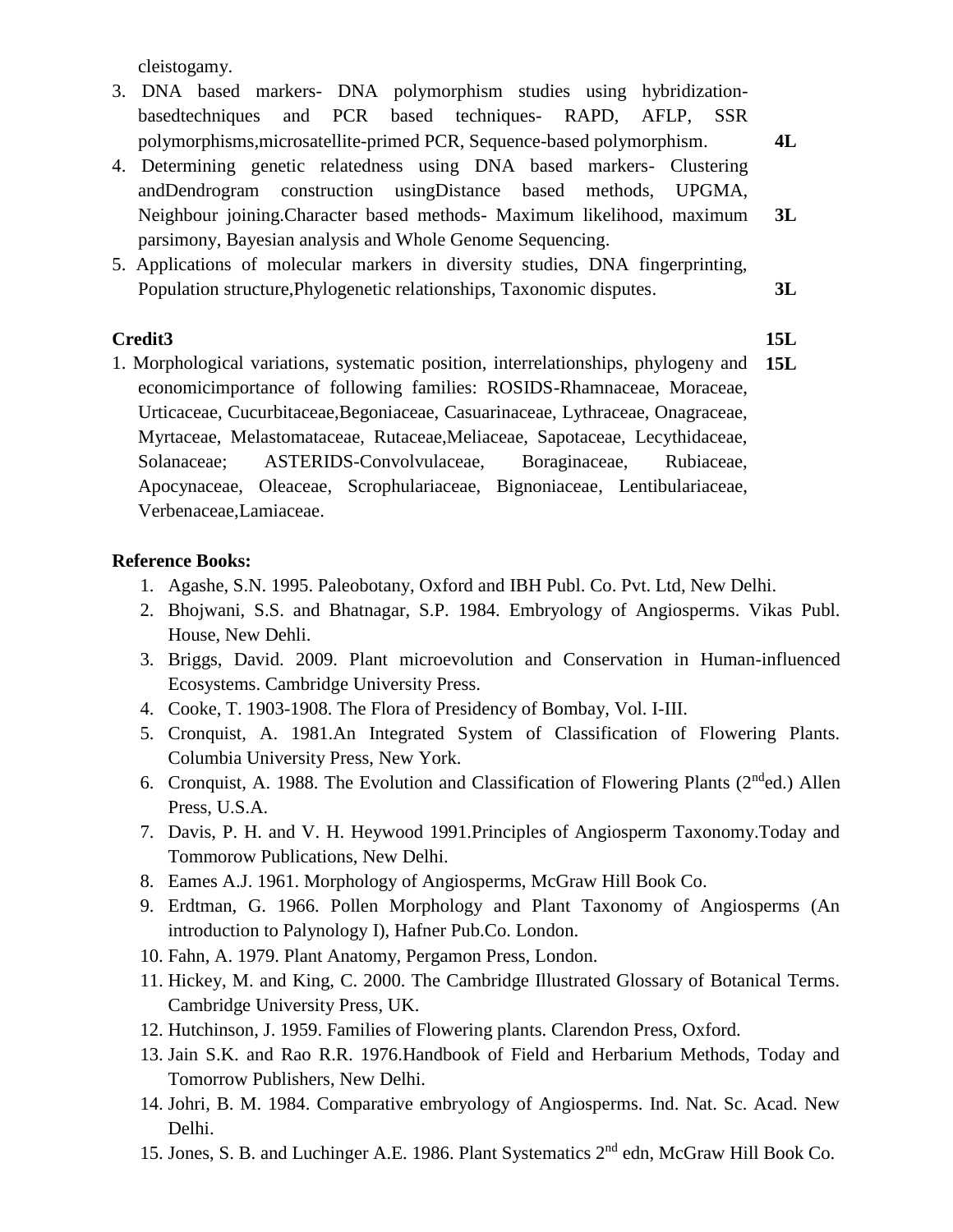- 16. Judd Walter S., Campbell, C. S., Kellogg, E. A., Stevens, P.F. and M. J. Donoghue. 2008. Plant Systematics- A Phylogenetic Approach. Sinauer Associates, INC, Publishers. Sunderland, Massachusetts, USA.
- 17. Kubitzki, K. 1977. Flowering Plants Evolution and Classification of Higher Categories. Plant Systematics – Evolution Supplement I.
- 18. Kuijt J. 1969. The biology of parasitic flowering plants.California University Press.
- 19. Lawrence, G. H. M. 1951. Taxonomy of Vascular Plants.Oxford and IBH Publ. Co. Pvt. Ltd. New Delhi.
- 20. Mabberly, T. J. 1997. The Plant Book 2<sup>nd</sup> edn Cambridge University Press, Cambridge.
- 21. Maheshwari, P. 1985. An Introduction to Embryology of Angiosperms.Tata McGraw Hill, New Delhi.
- 22. Manilal, K. S. and M. S. Muktesh Kumar [ed.] 1998.A Handbook of Taxonomic Training. DST, New Delhi.
- 23. Naik, V. N. 1984. Taxonomy of Angiosperms. Tata McGraw-Hill, New Delhi.
- 24. Nair, P.K.K. 1966. Pollen morphology of Angiosperms.Periodical Expert Book Agency, NewDelhi.
- 25. Paech, K. and M.V. Tracey. 1956. Modern Methods of Plant Analysis. Vol-I & II.Springer-Verlag.
- 26. Quicke, Donald L. J. 1993. Principles and Techniques of Contemporary Taxonomy. Blakie Academic & Professional, London.
- 27. Radford A.E. 1986. Fundamentals of Plant Systematics, Harper and Row N Y.
- 28. Sharma A.K. and A. Sharma. 1980. Chromosome Technique: Theory and Practices  $(3<sup>rd</sup>ed.)$  Butterworths, London.
- 29. Shivanna, K.R. and N.S. Rangaswamy. 1992. Pollen Biology- A Laboratory Manual. Springer-Verlag.
- 30. Simpson, M.G. 2010.Plant Systematics. Elsevier, Amsterdam.
- 31. Singh G. 2004. Plant Systematics, 2<sup>nd</sup> edn, Oxford and IBH, New Delhi.
- 32. Sivarajan, V.V. 1984. Introduction to Principles of Plant Taxonomy, Oxford and IBH,New Delhi.
- 33. Smith, P. M. 1976. The Chemotaxonomy of Plants, Edward Arnold Pub.Ltd.
- 34. Sporne, K. R. 1974. Morphology of Angiosperms, Hutchinson University Library,London.
- 35. Stace, C. A. 1989. Plant Taxonomy and Biosystematics. Edward Arnold, London.
- 36. Stewart, W. N. and Rothwell, G. W. 2005. Paleobotany and the Evolution of Plants, 2<sup>nd</sup>edn, Cambridge University Press.
- 37. Takhtajan, A. 1969.Flowering plants-Origin and Dispersal. Oliver and Boyd, Edinburg.
- 38. Taylor, D.V. and L.J. Hickey 1997. Flowering Plants: Origin, Evolution and Phylogeny. CBS Publishers & Distributers, New Delhi.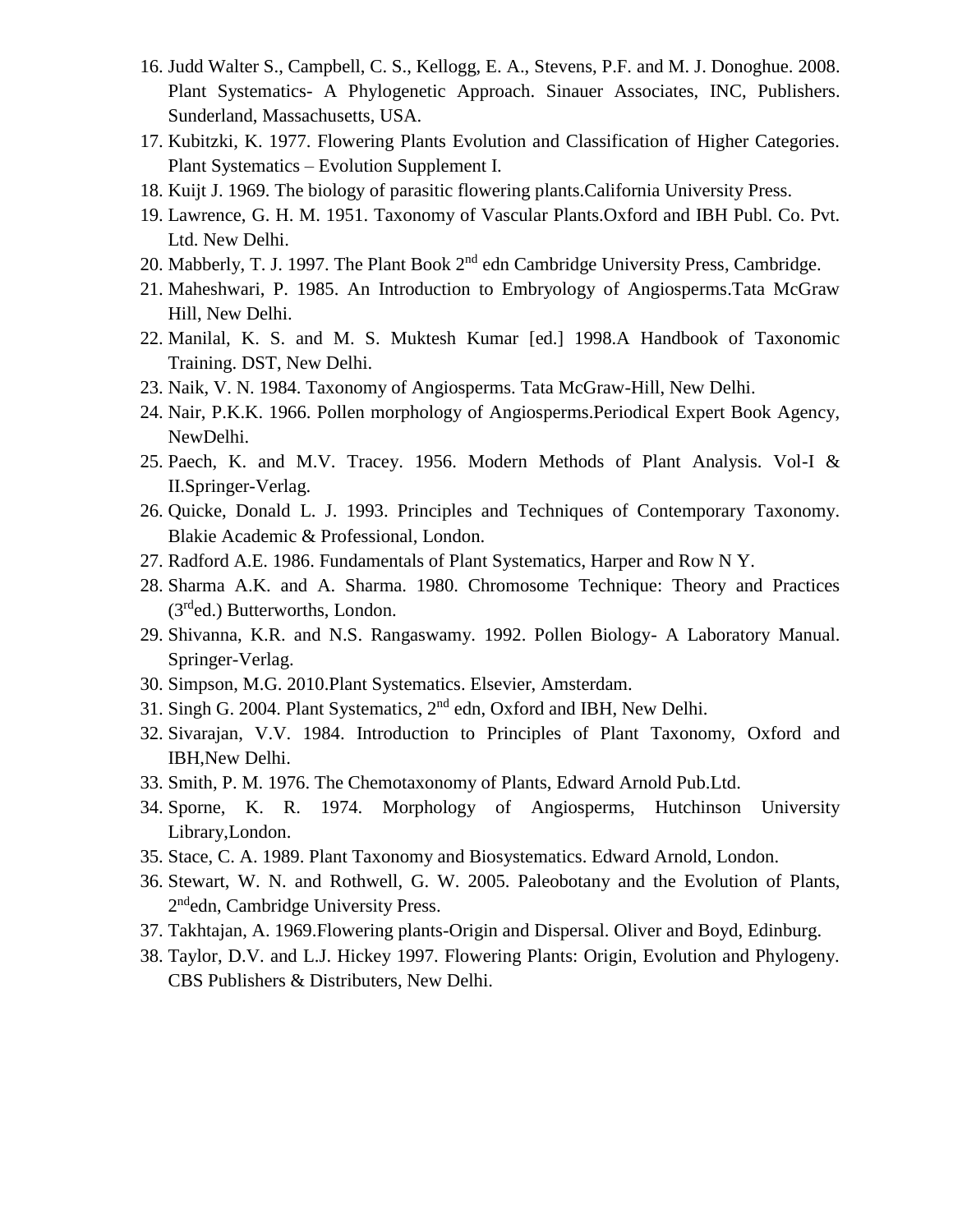# **BO 4.2d Plant Ecology Special paper-II (3C)**

| <b>Credit 1 Communication in plants and microbes</b>                                                           |     |
|----------------------------------------------------------------------------------------------------------------|-----|
| 1. Plant-plant communication: Rhizosphere signalling                                                           | 3L  |
| 2. Nitrogen fixing microbes and legumes interaction                                                            | 2L  |
| 3. Tri-trophic interaction: Plant volatiles and their ecology, indirect defense,                               |     |
| Pollinator attractants                                                                                         | 3L  |
| 4. Growth-defense tradeoffs                                                                                    | 3L  |
| 5. Analysis of plant communities through qualitative and quantitative characters                               |     |
| Quadrat and transect and remote sensing methods, Statistical tools and softwares                               | 4L  |
| <b>Credit 2 Bioremediation mechanisms</b>                                                                      | 15L |
| 1. Decontamination practices: chemical, physical and biological                                                | 3L  |
| 2. Microbial systems: Aerobic and anaerobic degradation of the wastes                                          | 3L  |
| 3. Solid waste management practices, composting and biogas production                                          | 3L  |
| 4. Mechanisms of phytoremediation: Phytoextraction, Phytostabilization, Phytoaccumulation                      |     |
| and Phytovolatilization                                                                                        | 3L  |
| 5. Heavy metal stress and its management                                                                       | 3L  |
| <b>Credit 3: Sustainable Development</b>                                                                       | 15L |
| 1. Environmental policies; International, national and local                                                   | 3L  |
| 2. Sustainable agricultural practices: Use of bio fertilizers and biopesticides, Concept of<br>organic farming | 3L  |
|                                                                                                                | 3L  |
| 3. Sustainability of wetlands                                                                                  | 3L  |
| 4. Management of water resources for irrigation and drinking                                                   |     |
| 5. Urban planning and sustainable cities                                                                       | 3L  |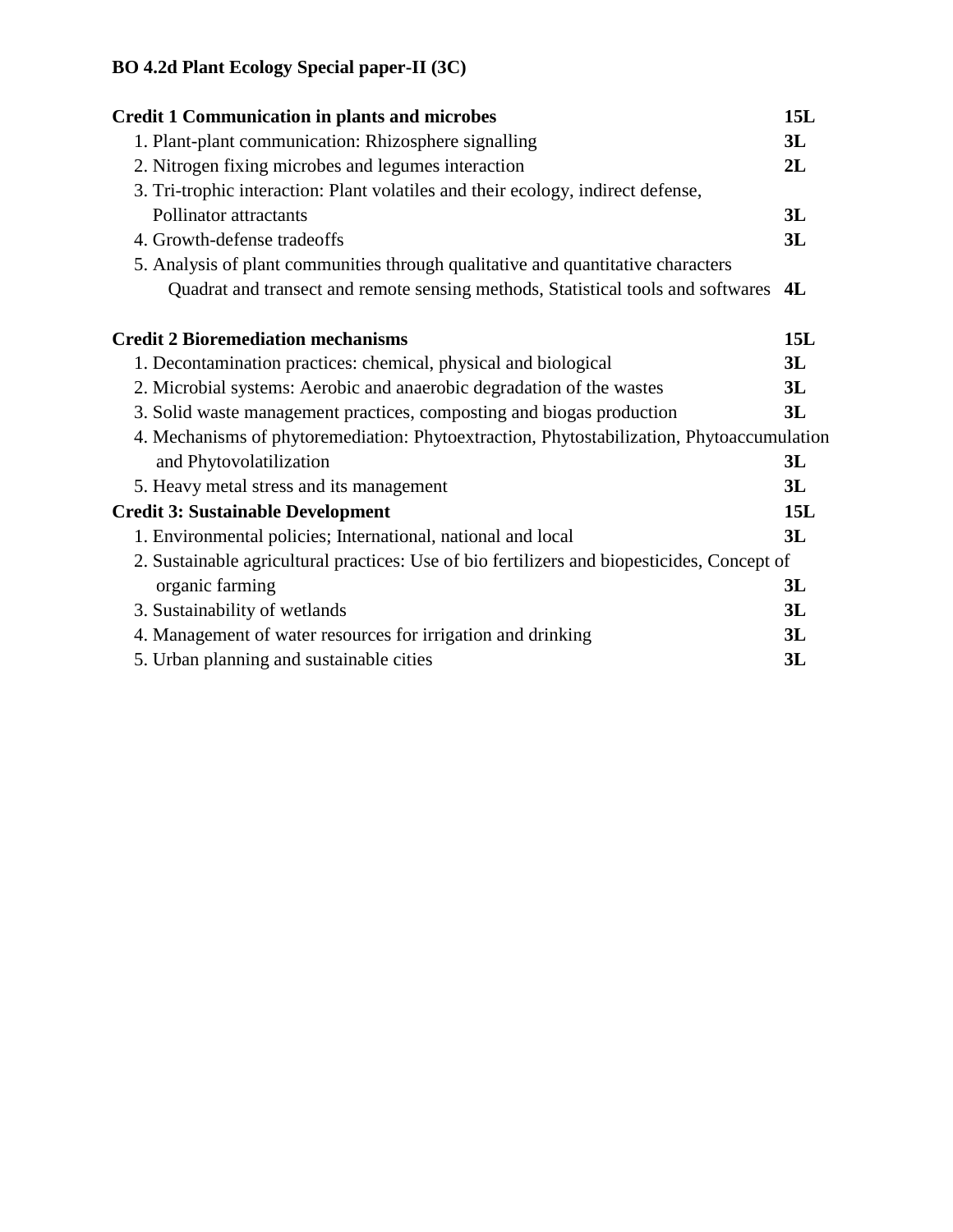| <b>Credit 1</b> In vitro culture and genetic transformation of plants                            | 15L        |
|--------------------------------------------------------------------------------------------------|------------|
| 1. In vitro responses of plant cells, tissue and organs- effect of nutrient medium constituents, |            |
| growth regulators and environmental factors.                                                     | 3L         |
| 2. Physiological and genetic basis of somaclonal variation and their applications                | 1L         |
| 3. Protoplast culture, somatic hybridization and cybridization, production of haploids           | 2L         |
| 4. Secondary metabolite production in cultured plant cells and tissues                           | 2L         |
| 5. Genetic transformation of plants - transfer of foreign DNA into host plant tissues using      |            |
| Agrobacterium based vectors, mechanism of integration of DNA into plant genomes.                 | 3L         |
| 6. Factors affecting transformation, Screening and analysis of transformants.                    | 2L         |
| 7. Direct DNA transfer to plants - Electroporation, biolistic transfer                           | 2L         |
| <b>Credit 2Responses of plants to drought, Temperature and salinity stress</b>                   | <b>15L</b> |
| 1. Drought stress – effects on growth and metabolism in plants. Acclimation responses to         |            |
| drought stress at physiological and molecular level, stress signalling. Adaptive responses to    |            |
| drought stress, drought escape, tolerance.                                                       | 4L         |
| 2. Salinity stress – osmotic and ionic effects on growth and metabolism. Mechanisms for          |            |
| removal of sodium from cells - SOS pathway, NHX transporters. Improvement of salinity            |            |
| tolerance in plants                                                                              | 4L         |
| 3. Stress due to extreme temperatures – effects on growth and metabolism. Adaptive responses of  |            |
| plants to low and high temperature stress                                                        | 2L         |
| 4. Hormone signalling, Types of hormone receptors, signalling and gene expression with           |            |
| auxin, cytokinin, gibberellic acid, polyamines, ethylene, abscisic acid, brassinosteroid.        | 5L         |
| <b>Credit 3.</b> Chemical signalling in plant interactions                                       | 15L        |
| 1. Symbiotic interactions of plants with rhizobia and mycorrhiza. Signalling mechanisms          |            |
| leadingto successful symbiosis. Nitrogen and phosphorus availability.                            | 4L         |
| 2. Chemical signalling during interactions of plants and pathogens, physiological interactions   |            |
| leading to expression of resistance or susceptibility.                                           | 4L         |
| 3. Chemical signalling in plant interactions of plants and herbivores, pollinators               | 4L         |
| 4. Allelopathy, mechanism of action of allelochemicals in allelopathy.                           | 3L         |
| <b>References</b>                                                                                |            |
| 1. Berg J.M., Tymoczko J.L., Stryrer L. (2002) Biochemistry. 5th Ed. Wlt. Freeman and            |            |
| Company, New                                                                                     |            |
| York.                                                                                            |            |
| 1. Buchanan B.B., Gruissem W., Jones R.L. (2000) Biochemistry and Molecular Biology of           |            |

Plants. IK

International, Mumbai.

2. Calliot W.H., Elliot D.C. (1997) Biochemistry and Molecular Biology. Oxford University press, New

York.

3. Davis P. J. (Eds.).(2004) Plant Hormones.Kluwer Academic Publishers, Dordrecht, Netherlands.

4. Goodwin T.W., Mercer E.I. (1998) Introduction to Biochemistry. CBS Publishers, New Delhi.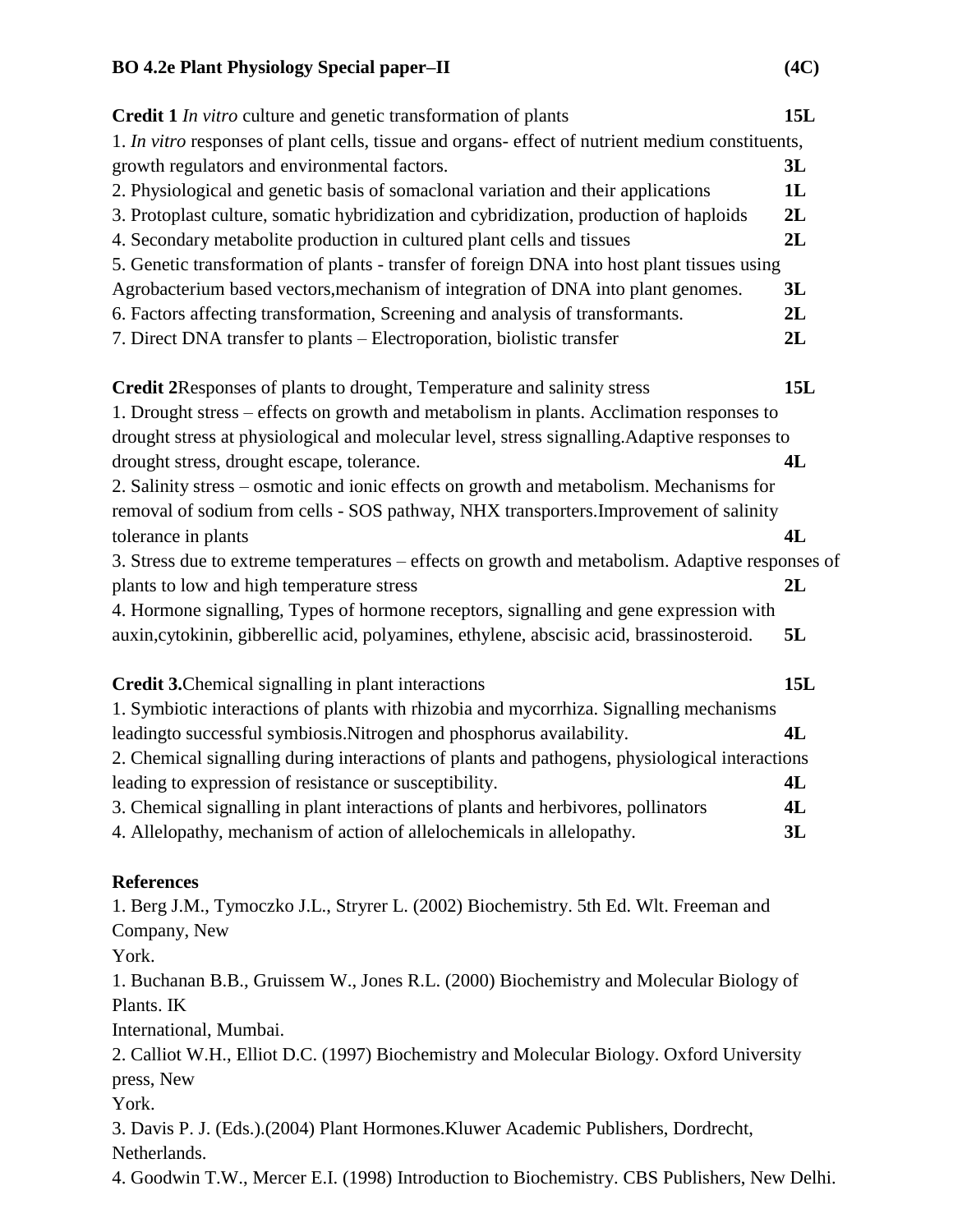5. Heldt H. W. (2004) Plant Biochemistry. Academic Press, California.

6. Lawlor D.W. (2001) Photosynthesis.3rd Ed. Viva. New Delhi.

7. Nelson David and Cox Michael. (2007) Lehninger Principles of Biochemistry.W.H.Freeman and

Company. New York.

8. Lincolin Taiz and Eduardo Zeiger (2010) Plant Physiology, Fifth edition. Sinauer Associates, Inc.

Publishers. Sunder land, USA.

## **Periodicals and Journals**

- 1. Trends in Plant Sciences
- 2. Annual Review of Plant Biology
- 3. Plant Cell
- 4. Plant Physiology
- 5. Journal of Plant Physiology
- 6. Physiologia Plantarum
- 7. Physiology and Molecular Biology of Plants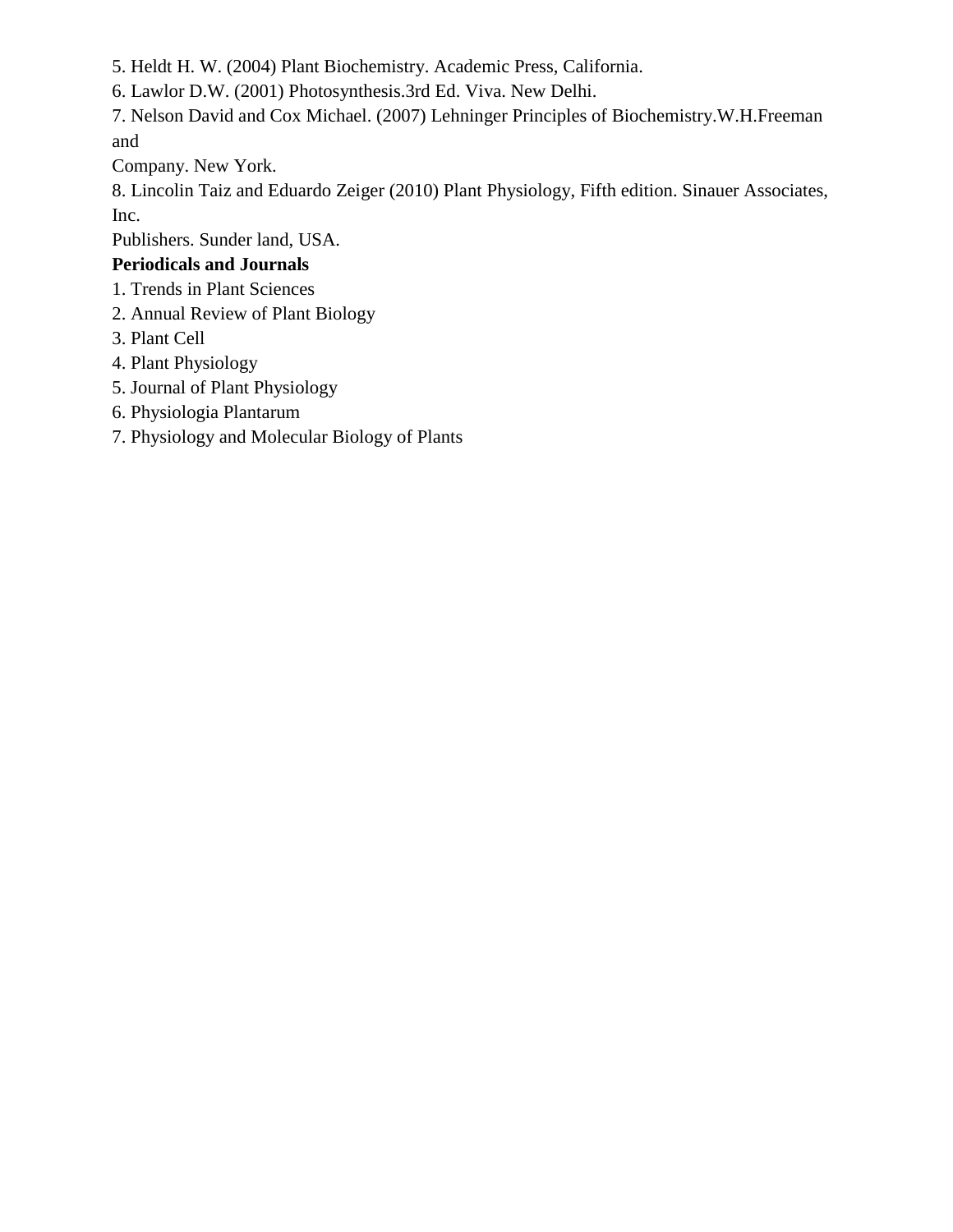#### **Credit I: Conservation of medicinal plants and study of secondary metabolism** *in vitro* **15L**

- a. *Ex-situ* conservation methods: Micropropagation of medicinal plants w. r. t. Culture media, explants, incubation conditions, stages of micropropagation, acclimatization and field trials **2L**
- b. Organized growth in cultures : using preexisting meristems, organogenesis and embryogenesis **2L**
- c. Types of culture systems used for secondary metabolite production **2L**
- d. Screening and selection of high secondary metabolite producing cell lines **1L**
- e. Manipulations of secondary metabolite production in cultures **5L** I. Manipulation of culture media.
	- II. Immobilization of cells.
	- III. Elicitation using biotic and abiotic elicitors.
	- IV. Biotransformation.
	- V. Precursors
- f. Scaling up and use of Bioreactors: **3L** I. Strategies used for mass cultivation for hyper-production of secondary metabolites II. Types of bioreactors

### **Credit II: Screening and evaluation of phytochemicals 15L**

- a. Brief information about various chemical and biological activities of plant drugs reported in literature **2L**
- b. Study of pharmacological screening methods of the following categories of drugs: Antimicrobial, antioxidants, anticancer, hypolipidemic, diuretics, cardiovascular, hepatoprotective, antidiabetic, immunomodulatory and antimalarial w. r. t. mechanism of action and property of drug being used. **6L**
- c. Import and export of medicinal plants / crude drugs. Criteria potential for exports Plants, crude drugs, crude extracts, products etc. Export agencies **3L**
- d. Intellectual property right and Patents in relation to Pharmacognosy **4L**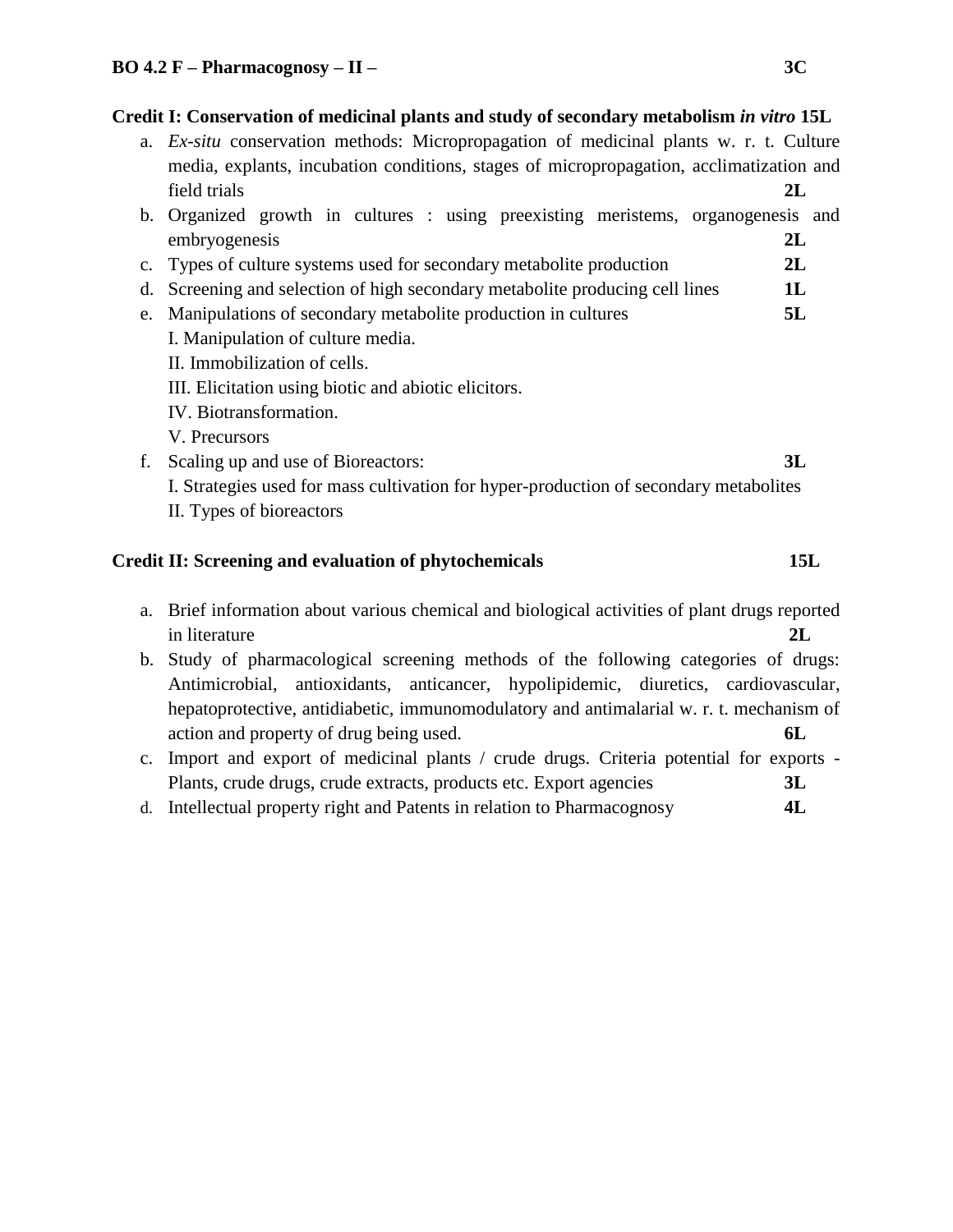#### **Credit III: Engineering of secondary metabolite pathways and molecular pharming 15L**

- 1. Tools for metabolism engineering **4L**
	- a. Agrobacterium mediated transformation
	- b. Direct DNA transfer
	- c. Plant based vectors
	- d. Cloning desired genes
- 2. Modifications of plant secondary metabolism by genetic engineering: case studies **1L**
- 3. Genetic engineering of enzymes diverting amino acids into secondary metabolites **2L**
- 4. Transcriptional regulators to modify secondary metabolites **1L**
- 5. Modulation of plant function and plant pathogens by antibody expression **1L**
- 6. Altering biosynthetic pathways using antisense technology, Modifying existing pathways by introduction of genes coding for biosynthetic enzymes from other organisms **2L**
- 7. Genetic engineering for production of biopharmaceuticals vaccines, antibodies **1L**
- 8. Strategy to identify possible drug target molecules, parameters and strategies for drug discovery using bioinformatics. **2L** and  $\alpha$
- 9. Bioinformatic tools for analysis of metabolic pathways **1L**

#### **References :-**

- 1. Bajaj, Y.P.S., Ed. (1988) Biotechnology in Agriculture and Forestry vol. 4, Springer-Verlag, Berlin, Heidelberg, New York, Tokyo.
- 2. Buchanan B. B., Gruissem W. and Jones R. L. (2015) Biochemistry and Molecular Biology of Plants. Second Edition. Wiley Blackwell.
- 3. Chandra S., Lata H. and Varma A. (2013) Biotechnology for Medicinal Plants. Micropropagation and Improvement. Springer-Verlag, Berlin, Heidelberg.
- 4. Charlwood B.V. and Rhodes MV.Edt (1999), Secondary products from plant tissue culture. Clarendon Press, Oxford.
- 5. Cseke L. J., Kirakosyan A., Kaufman P. B., Warber S., Duke J. A. and Brielman H. L. (2006) Natural Products from Plants.  $2<sup>nd</sup>$  Edition, CRC Press, Taylor & Francis Group.
- 6. Das H. K. (Editor) (2007) Textbook of Biotechnology.  $3<sup>rd</sup>$  Edition. Wiley India (P) Ltd.
- 7. Dewick Paul M. (2002) Medicinal Natural Products (A Biosynthetic Approach), 2nd Edition, John Wiley and Sons Ltd., England.
- 8. DiCosmo F. and Misawa M. (Editors) (1996), Plant Cell Culture Secondary Metabolism Toward Industrial Application. CRC Press, Boca Raton, New York.
- 9. European Pharmacopoeia.  $9<sup>th</sup>$  Edition. (2017). 3 Volume Set.
- 10. Evans W. C. (2009) Trease and Evans' Pharmacognosy. Elsevier Health Sciences.
- 11. Farooqi A. A. and Sreeramu B.S. (2004) Cultivation of Medicinal and Aromatic Crops. Revised Edition. Universities Press (India) Pvt. Ltd.
- 12. Fu T.-J., Singh G. and Curtis W. R. (2000) Plant Cell and Tissue Culture for the Production of Food Ingradients. Springer International Edition. Springer (India) Pvt. Ltd., New Delhi.
- 13. Greene J. J. and Rao V. B. (1998) Recombinant DNA Principles and Methodologies. CRC Press.
- 14. Harborne A. J. (1998) Phytochemical Methods A Guide to Modern Techniques of Plant Analysis. Third Edition. Chapman and Hall.
- 15. Indian Pharmacopoeia  $7<sup>th</sup>$  Edition (2014). 4 Volume Set.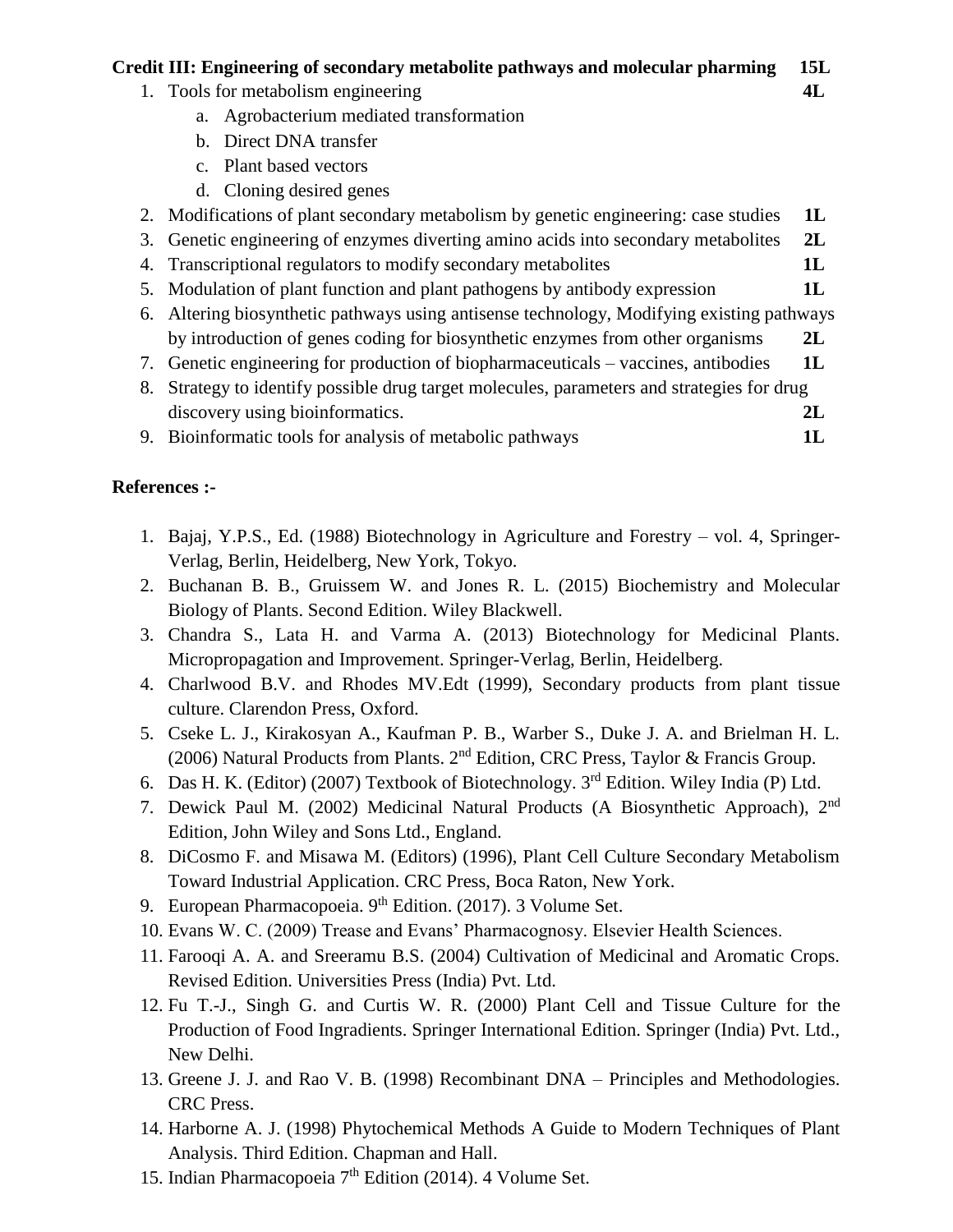- 16. Jain S. M. and Saxena P. K. (2009) Protocols for in vitro Cultures and Secondary Metabolite Analysis of Aromatic and Medicinal Plants. Humana Press.
- 17. Kurz W.G.W., Ed. (1989) Primary and Secondary Metabolism of Plant and Cell Cultures, Springer Verlag, Berlin.
- 18. Morris, A.H. et al., Eds (1986) Secondary Metabolism in Plant Cell Cultures, Cambridge Univ. Press, Cambridge, U.K.
- 19. Primrose S. B. and Twyman R. (2006). Principles of Gene Manipulation and Genomics. 7<sup>th</sup> Edition, Wiley-Blackwell.
- 20. Pushpangadan P., Nyman U. L. F., George V. (1995) Glimpses of Indian Ethanopharmacology. Tropical Botanic Garden and Research Centre Thiruvananthapuram, India and The Royal Danish School of Pharmacy, Copenhagen, Denmark..
- 21. Rai M. and Carpinella M. C. (2006) Naturally Occurring Bioactive Compounds. Elsevier B. V.
- 22. Raman N. (2006) Phytochemical Techniques. New India Publishing Agency, New Delhi, India.
- 23. Ramavat K. G. and Goyal Shaily (2009) Comprehensive Biotechnology. 1<sup>st</sup> Edition. S. Chand Publishing.
- 24. Ramawat K. G. and Merillon J-M. (Editors) (1999) Biotechnology: Secondary metabolites, Oxford IBH Publishing Co., New Delhi
- 25. Ramawat K. G. and Merillon J-M. (Editors) (2008) Bioactive Molecules and Medicinal Plants. Springer Verlag, Berlin, Heidelberg.
- 26. Schirmer, R.E., (2000), Modern Methods of Pharmaceutical Analysis, Vol. 1, 2. CRC Press, Boca Raton, Florida.
- 27. Sensen C. W. (Editor) (2002) Essentials of Genomics and Bioinformatics, Wiley-VCH, Germany.
- 28. Smith, P. M. (1976) The Chemotaxonomy of Plants. Edward Arnold, UK
- 29. Staba, E.J. (Editor) (1980) Plant Tissue Culture as a Source of Biochemicals. CRC Press, Boca Raton, Florida.
- 30. Swain T. E. (1963) Chemical Plant Taxonomy, Academic Press, London and New York.
- 31. Trigiano R. N. and Gray D. J. (1999) Plant Tissue Culture Concepts and Laboratory Exercises. 2nd Edition. CRC Press, Boca Raton, New York.
- 32. Tyler, V. E., Brady, L. R. and Robbers J. E. (1976) Pharmacognosy, Balliere Tindall, Calcutta.
- 33. Vasil I. K. (Editor) (1986) Cell culture and somatic cell genetics of plants. Vol. 4. Academic Press, New York.
- 34. Verpoorte R. and Alferman H. W. (Editors) (2003) Metabolic engineering of plant secondary metabolites. Kluwar Academic Publishing.
- 35. Wagner H. and Bladt S. (1996) Plant Drug Analysis A Thin Layer Chromatography Atlas. 2<sup>nd</sup> Edition. Springer.
- 36. Wagner, H. and Wolff P. (Editors) (1977) New Natural Products and Plant Drugs with Pharmacological, Biological or Therapeutical Acitvity. Springer Verlag, Berlin, Heidelberg, New York.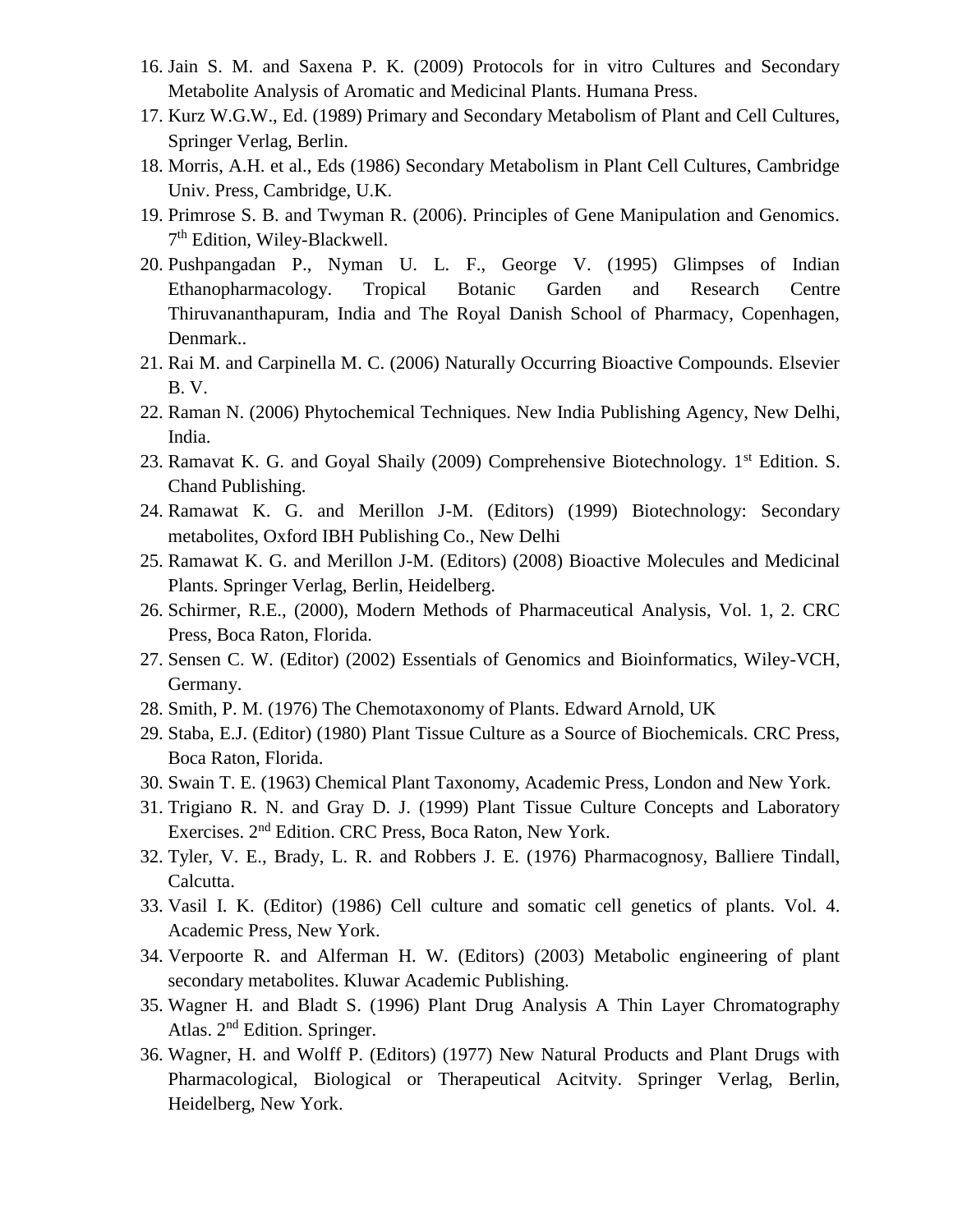#### **BO 4.2 G: Advanced Plant Genetics and Breeding-II**

#### **Credit 1: Molecular methods and Sequencing strategiesfor genome analysis**

- 1. Dividing the genome fragmentations with restriction enzymes, separation of large DNA fragments, isolation of chromosomes by Cell sorting Chromosomal micro dissection - vectors for cloning DNA - Yeast artificial chromosomes (YAC), P1 derived and bacterial artificial chromosomes (BAC), choice of vectors**. (5)**
- 2. Strategies for genome mapping restriction enzyme fingerprinting, Marker sequences sequence tag sites (STS) and sequence tag connectors, expressed sequence tags, simple sequence length polymorphism and single nucleotide polymorphism, hybridization and PCR based other polymorphic markers, their characterization and generation. **(5)**
- 3. Basic DNA sequencing, principles of automated DNA sequencing. High throughput screening, Sequencing strategies - sequencing short stages, sequence of genes, genome sequencing, closing sequence gaps and completing sequence assembly. Sequencing by hybridization and development of microarray and variations in it. **(5)**

#### **Credit 2: Functional Genomics**

- 1. Introduction to Functional Genomics, Relationship of Genotype and Phenotype, Functional Genomics Using Reverse Genetics and Forward Genetics **(1)**
- 2. Approaches to expression profiling: Northern hybridization, DDRT-PCR, cDNA-AFLP, SSH, SAGE, Microarray, NGS. **(7)**
- 3. Reverse Genetic Tools for Investigating Gene Function: Gene Silencing by RNA interference (RNAi), VIGS **(2)**
- 4. Insertional mutagenesis: T-DNA and transposon mediated mutagenesis, TILLING **(3)**
- 5. Genome editing for targeted improvement of plants: Engineered meganucleases (EMNs), zinc finger nucleases (ZFNs), transcription activator-like effector nuclease (TALENs) and CRISPR/Cas9 **(2)**

### **Credit 3: Gene transfer and genetically modified plants**

- 1. Gene transfer approaches: Direct DNA transfer methods and Agrobacterium-mediated transformation: Ti Plasmid and mechanism of T-DNA transfer and integration into plant genome. **(3)**
- 2. Agrobacterium based vectors: Binary vectors, super-binary vectors, Gateway vectors for function alanalysis. **(3)**
- 3. Development of transgenic crop plants for biotic and abiotic stress tolerance (salinity  $\&$ drought), improvement of nutrition quality. **(5)**
- **4.** Regulations regarding GMOs– Potential problems with GMOs, efforts to prevent these problems, gene containment, safer selectable markers and strategies to remove antibiotic resistance markers from transformed plants. Regulatory bodies in government **(4)**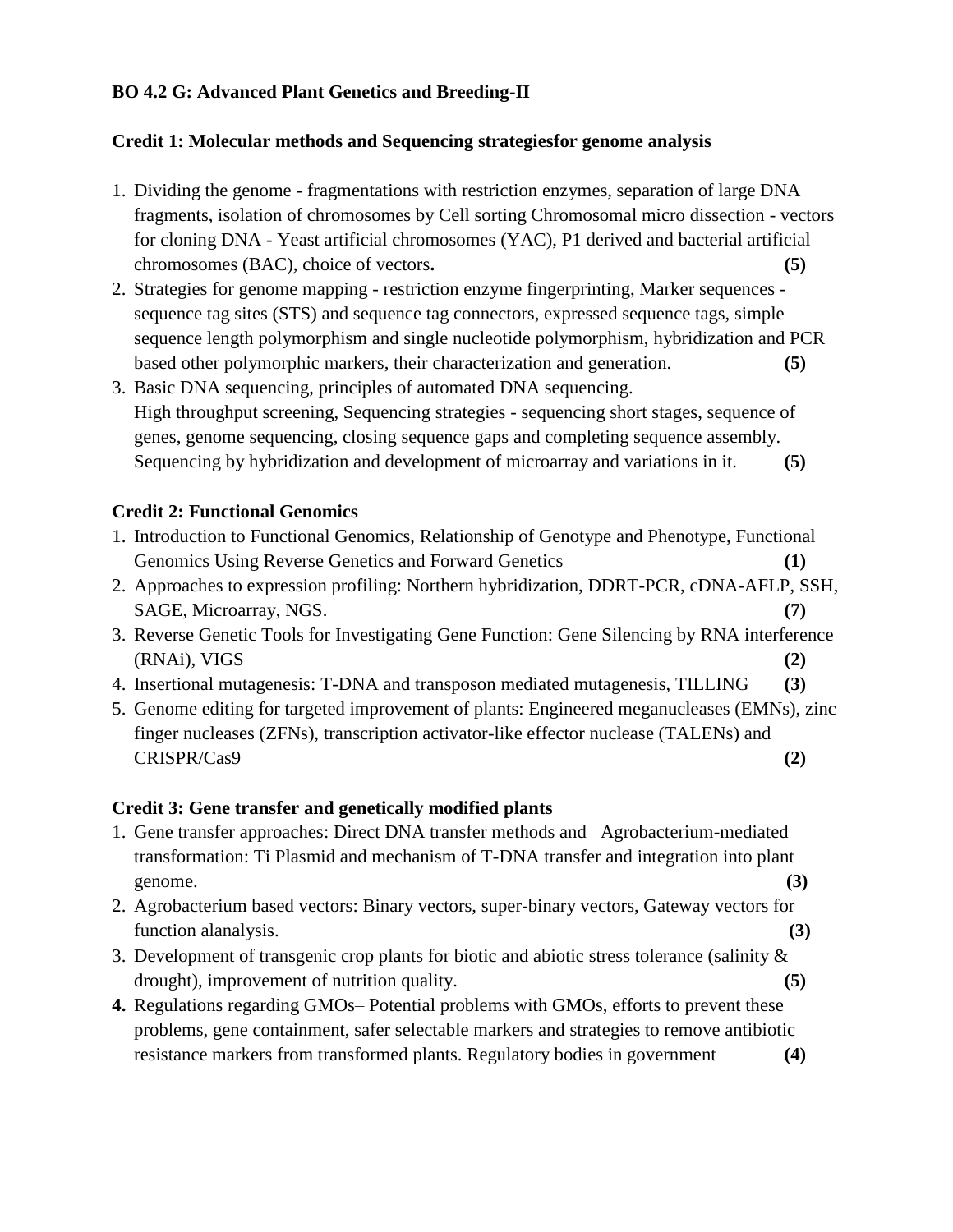#### **References:**

- 1. Atherly, A.G., Girton, J.R. and Mcdonald, J. F. (1999) The science of genetics. Sauders College Pub. Fort Worth USA.
- 2. Burnham, C.R. (1962) Discussions in cytogenetics. Burgess Pub. Co., Minnesota.
- 3. Hartl, D.L., Jones E.W.(2001). Genetics: Principle and analysis  $(4<sup>th</sup>$  edn) Jones and Barlett Pub., USA.
- 4. Khush, G S (1973) Cytogenetics of Aneuploids. Academic press New York, London.
- 5. Lewin, B. Genes VIII. Oxford, University press. New York, USA.
- 6. Russel, P.J. 1998. Genetics  $(5<sup>th</sup>$  edn). The Benjamin/ Cummins Pub. Co., Inc. USA.
- 7. Snustad, D.P. and Simmons, M.J. , 2000. Principles of genetics  $(4<sup>th</sup> edn)$ . John Wiley and Sons, Inc., USA.
- 8. David Freifelder, Microbial Genetics
- 9. Strickberger, M.W: Genetics  $(4<sup>th</sup>$  edn). Mcmillan Publishing Company, New York.
- 10. Griffiths, A.J.F and Gilbert, W.M (2<sup>nd</sup> edn). Modern genetic analysis. W.H. Freeman and Company, New York.
- 11. Primerose S. B. & Twyman R. M. ( $7<sup>th</sup>$  Edition) Principles of Gene Manipulation & Genomics. Blackwell Pub. Co. USA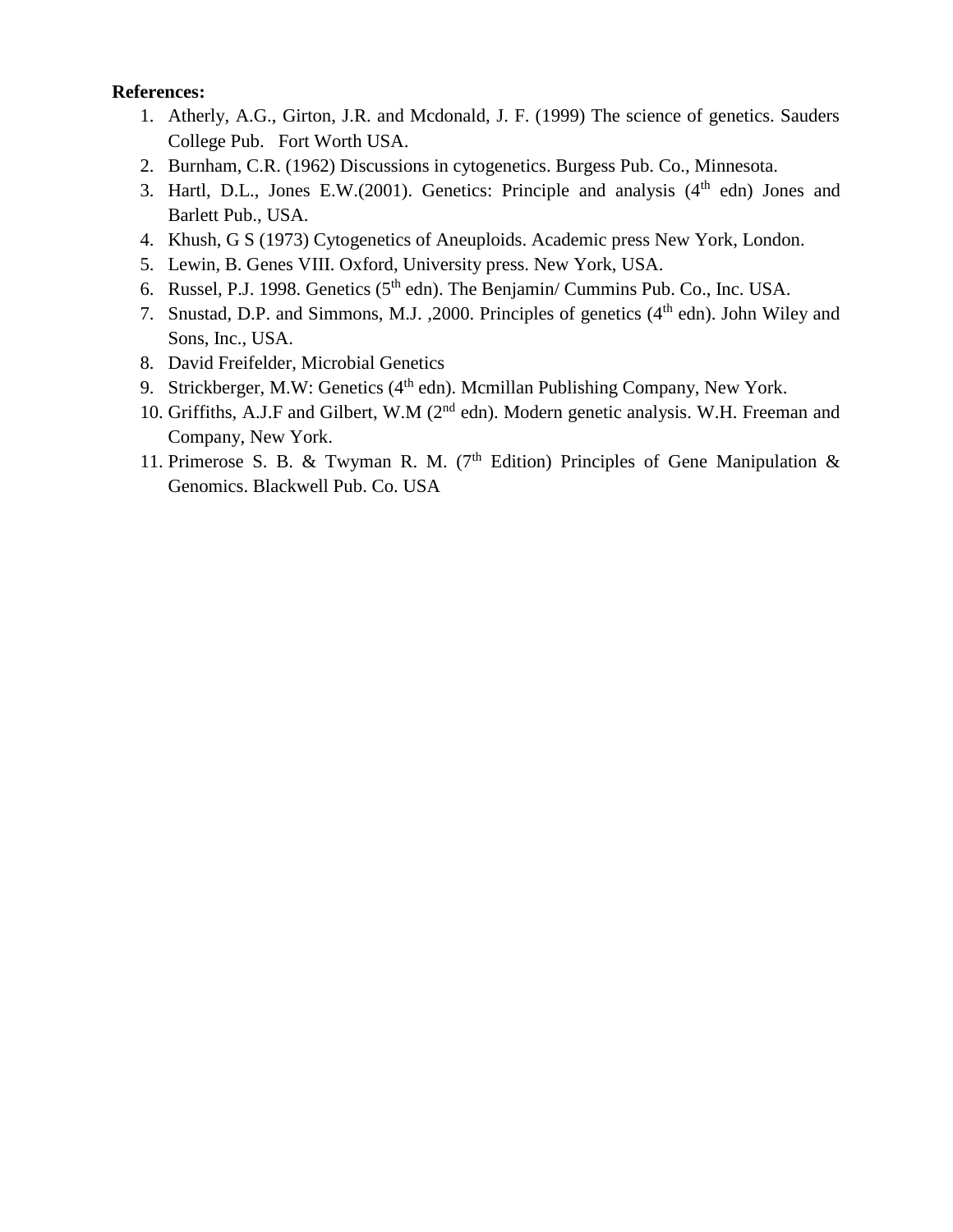### **BO 4.2h Plant Biotechnology Special Paper–II (3C)**

#### **Credit 1- Tools for understanding gene expression and interactions**

1. Techniques used to study gene expression at transcription level:

Northern hybridization, reverse northern hybridization, differential screening and subtractive hybridization, differential display of mRNA, ESTs, SAGE, cDNA-AFLP, DNA microarrays **4L** 2. Studies on alterations in gene expression: Site-directed mutagenesis, Insertional mutagenesis, knock out mutants, targeting induced local lesions in genomes (TILLING), plant genome editing using CRISPR-CAS system **5L**

3. Gene silencing - Gene inhibition at RNA level - antisense, co-suppression, miRNAs and siRNAs. Silencing mechanisms **4L**

4. Protein-DNA and protein-protein interactions–Chromatin immunoprecipitation assays, gel mobility shift assays, yeast 2-hybrid system, GST-pull down etc. **2L**

#### **Credit 2: Molecular markers and their applications**

1. Molecular markers: Different types of molecular markers, Hybridization and PCR based techniques – RAPD, AFLP, SSR polymorphism, microsatellite-primed PCR, sequence-based polymorphism, single nucleotide polymorphism (SNP) **5L**

2. Applications of molecular markers: Diversity studies, DNA fingerprinting, population structure studies, phylogenetic relationships, distance based, maximum likelihood, maximum parsimony methods **5L**

3. Genetic maps using molecular markers, map based cloning, mapping populations **2L**

- 4. QTL analysis and marker assisted selection **3L Credit 3 Transgenic Plants: Applications 15L**
	- 1. Target genes for improving:

| a. Resistance against pathogens and pests $-$ Case studies |  |
|------------------------------------------------------------|--|
| b. Abiotic stress tolerance $-$ Case studies               |  |

2. Genetic engineering for production of food, biopharmaceuticals and other useful products– vaccines, antibodies, growth factors etc. Case studies **5L**

4. Regulations regarding GMOs– Potential problems with GMOs, efforts to prevent these problems, gene containment, excision of antibiotic resistance markers from transformed plants. Regulatory bodies in government **2L**

### **References:**

1. Recombinant DNA – Principles and Methodologies. Greene JJ and Rao VS, Marcel Dekker, New York, 1998.

2. Principles of gene manipulation. Primrose SB, Twyman RM and Old RW, 6th Edition, Blackwell Science, Oxford, 2001

3. Differentially expressed gene in plants. Hansen and Harper, Taylor and Francis Ltd. London, 1997.

4. Engineering plants for commercial products and applications. Eds. Collins GB and Shepherd RJ, NY Acad. Of Science Publishers 1996

5.DNA markers.Eds. Caetano-Anolles and Gresshoff, Wiley-VCH Publishers, NY, 1998 6.Introduction to Bioinformatics. Attwood, T.K., Parry-Smith, DJ, Addison Wesley Longman, Harlow, Essex, 1999

7. Bioinformatics. Westhead, DR, Parish JH and Twyman, RM, BIOS Scientific Publishers Ltd., Oxford, 2003

8. Bioinformatics – Sequence and genome analysis. D.W. Mount, CBS Publishers, NewDelhi,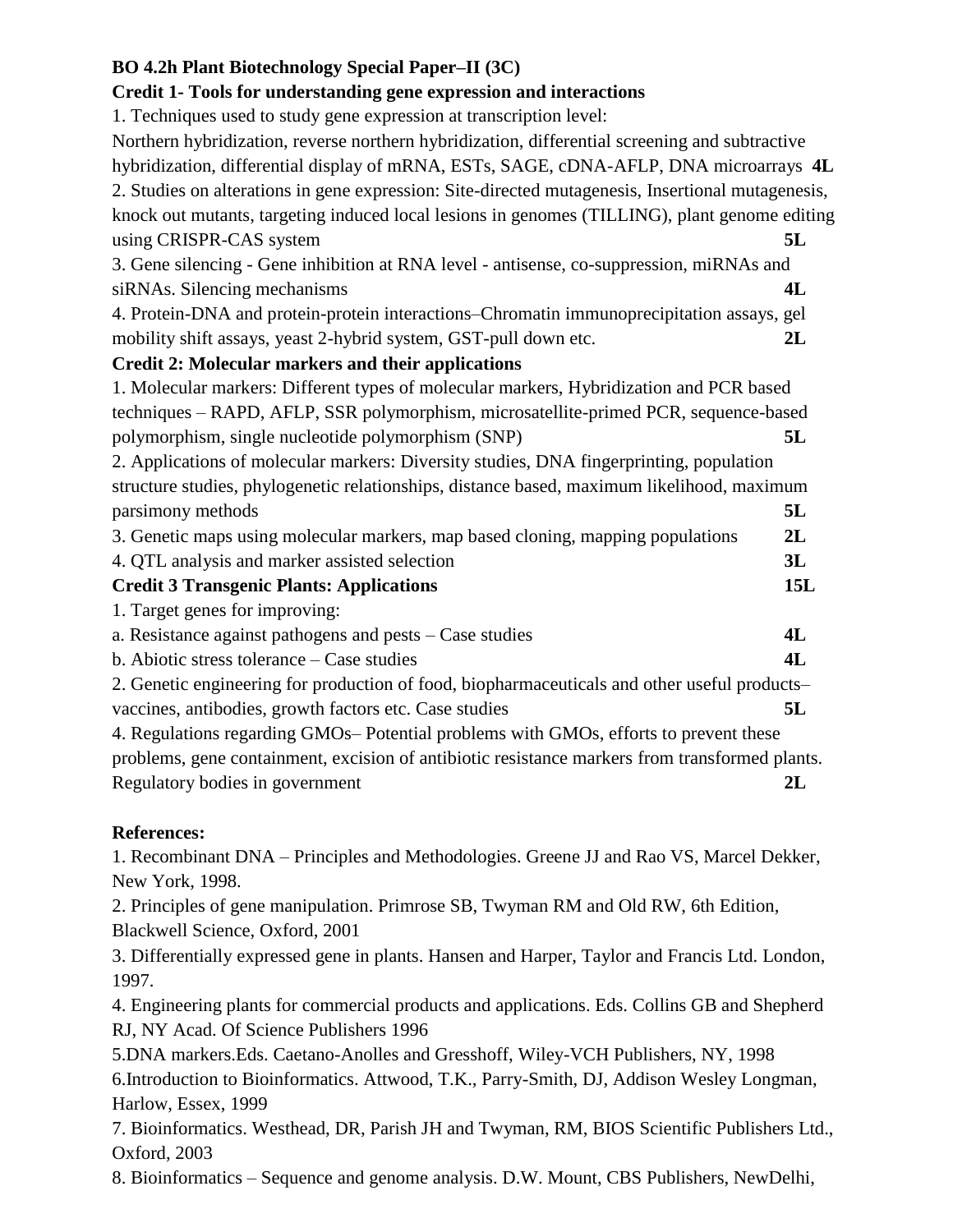2003

9. Collins GB and Shepherd RJ Eds., 1996, Engineering plants for commercial products and application. , NY Acad. Of Science Publishers

10. Senson CW Edt, 2002, Essentials of Genomics and Bioinformatics, Wiley-VCH Publishers, NY,

11. Charlwood B.V. and Rhodes MV Edt. 1999, Secondary products from plant tissue culture. Clarendon Press, Oxford.

12. Dicosmo F and Misawa M, Edt 1996, Plant cell culture: Secondary metabolism towards industrial application, CRC press, Boca Raton ,N.Y.

13. Ramawat K G and Merillon J M, Edt.,1999 Biotechnology: Secondary metabolites, Oxford IBH Publishing Co., New Delhi

14. Buchanan BB, Grussem Wand Jones RL ,2000 , Biochemistry and molecular biology of plants , IK International Pvt Ltd. New Delhi

15. Verapoorte R and Alferman HW Eds ,2002 Metabolic engineering of plant secondary metabolites. Kluwar Academic Publ., Netherlands

### **Relevant review articles from journals**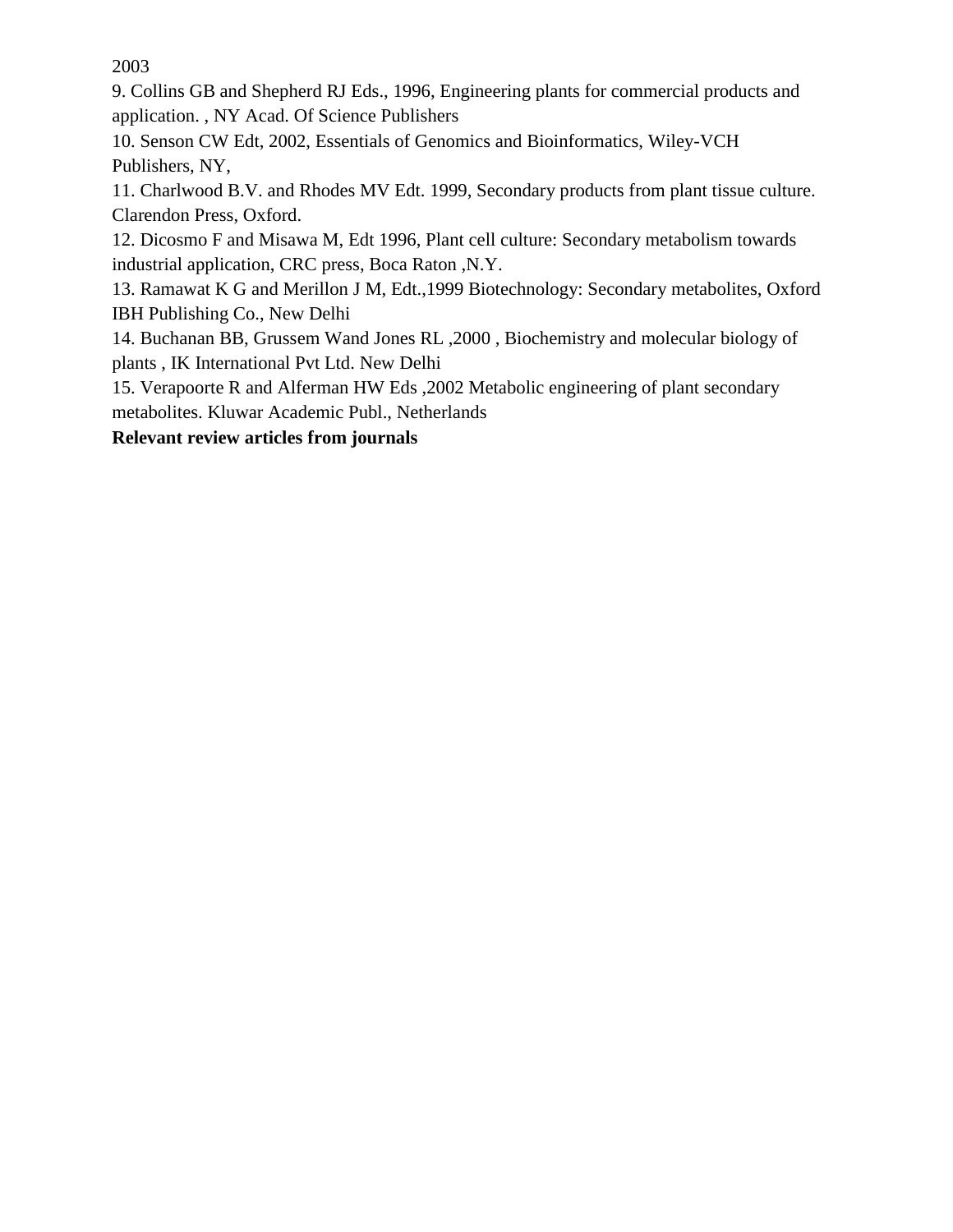# **Biostatistics - Any 4**

| 1. Data, graphical presentation of data – frequency distribution , Sample means and standard |    |
|----------------------------------------------------------------------------------------------|----|
| deviations, confidence intervals                                                             | 1P |
| 2. Hypothesis testing-comparison of means                                                    | 1P |
| 3. Analysis of variance                                                                      | 1P |
| 4. Correlation and regression                                                                | 1P |
| 5. Binomial distribution                                                                     | 1P |
| 6. Non-parametric test                                                                       | 1P |

## **Bioinformatics - Any 4**

| 1. Databases and database searching                                       | 1P |
|---------------------------------------------------------------------------|----|
| 2. Pairwise comparison of DNA and protein sequences - BLAST               | 1P |
| 3. Multiple sequence alignments, progressive methods, CLUSTAL             | 1P |
| 4. Determining phylogenetic relationships using DNA and protein sequences | 1P |
| 5. Visualizing protein 3D structure                                       | 1P |
| 6. Prediction of 3D structure of proteins using homology modeling         | 1P |
| 7. Assessment of homology modeled protein structure                       | 1P |
|                                                                           |    |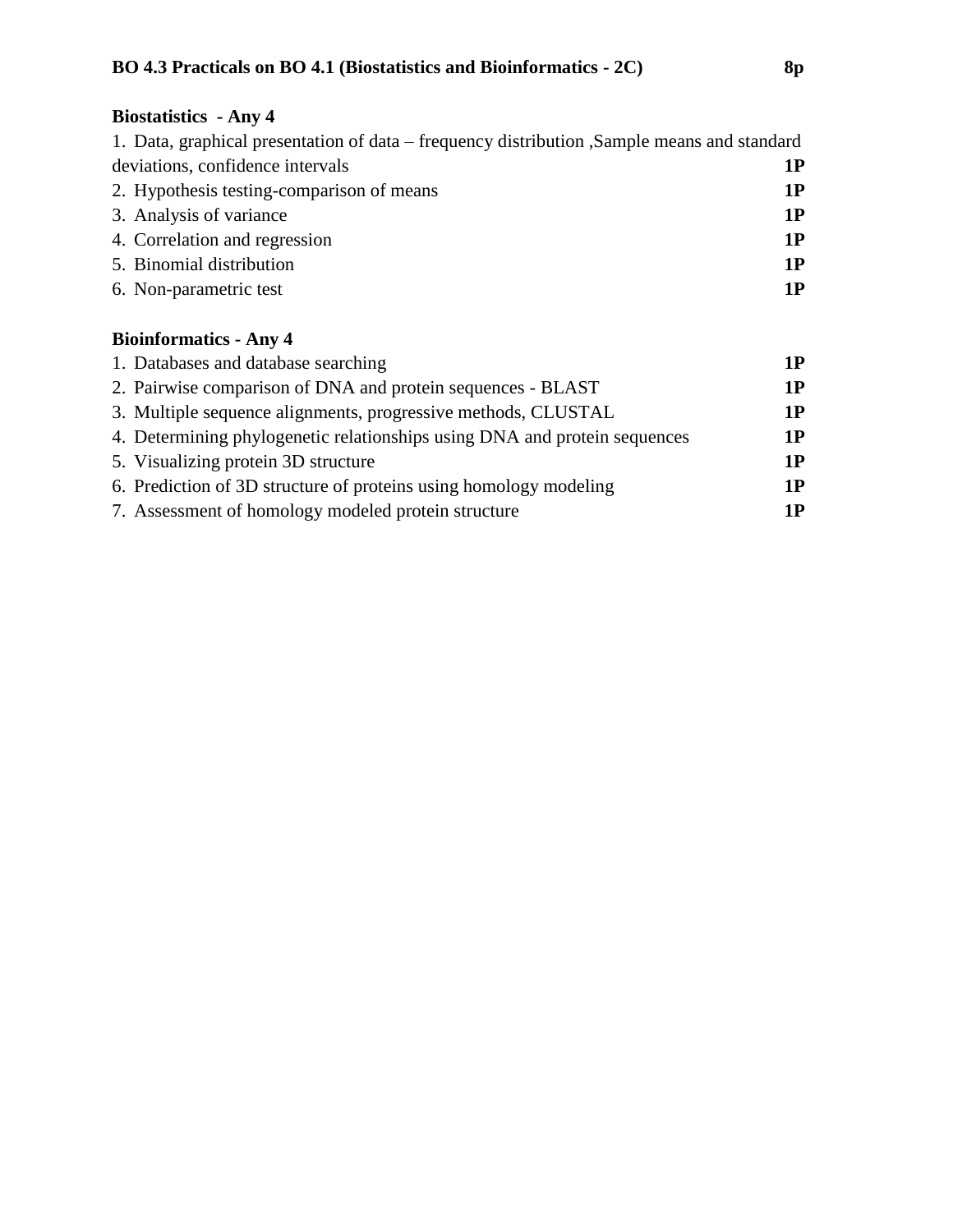## **BO 4.4a Practicals based on BO 4.2a (3C) Any 12 Practicals**

| 1. | Preparation of nutrient media for algal culture                            | 1P |
|----|----------------------------------------------------------------------------|----|
| 2. | Collection, isolation, purification and maintenance of microalgae          | 4P |
| 3. | Qualitative and quantitative analysis of algal lipids                      | 2P |
| 4. | Study of algal biodiesel properties                                        | 1P |
| 5. | Biphasic culturing of $N_2$ -fixing soil algae                             | 1P |
| 6. | Immobilization of microalgae                                               | 1P |
| 7. | Extraction of agar-agar/alginates from seaweeds                            | 2P |
| 8. | Preparation of seaweed liquid fertilizer and its effect on seedling growth | 2P |
| 9. | Enrichment of algal cultures                                               | 1P |
|    | 10. Determination of carotenoids/phycobiliproteins in microalgae           | 1P |
|    | 11. Measurement of photosynthesis in algae                                 | 1P |
|    | 12. Determination of microalgal cell counts using Haemocytometer           | 1P |
|    | 13. Algal growth measurements and growth curve studies                     | 2P |
|    | 14. Lyophilization of microalgae and testing for its viability             | 2P |
|    | 15. Study of algae-herbivore interaction                                   | 2P |
|    | Study of bloom causing algae.                                              |    |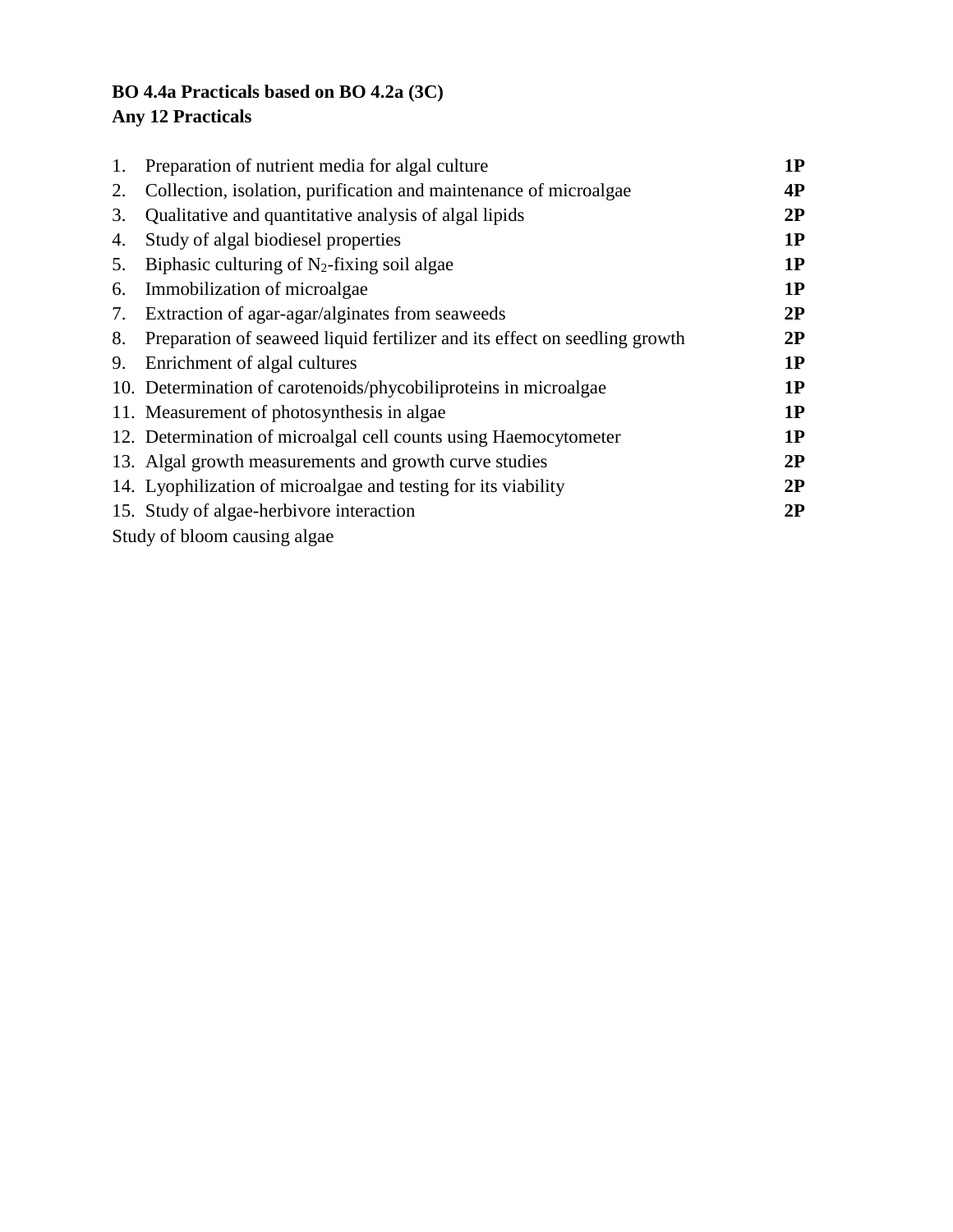#### **BO 4.4b: Practicals based on BO 4.2b Mycology (Credit 3) (Any12 P)**

| 1. Study of the representative genera belonging to subkingdom-Dikarya-Basidiomycota                  |    |  |
|------------------------------------------------------------------------------------------------------|----|--|
| observations made based on tissue differentiation, accessory organs, asexual and sexual              |    |  |
| structures, and fruiting body: Basidiocarp.                                                          | 4P |  |
| 2. Determination of AM fungal diversity and abundance                                                |    |  |
| 3. Isolation of endophytic fungi and study of antimicrobial activity.                                | 4P |  |
| 4. Detection of various secondary compound from lichen thallus                                       | 2P |  |
| 5. Study the antimicrobial activity of <i>Trichoderma</i> against plant pathogenic fungi.            | 2P |  |
| 6. Isolation and culture of aquatic fungi by baiting method.                                         | 2P |  |
| 7. Sensitivity of fungicides on fungal cultures                                                      | 2P |  |
| 8. Production and estimation of Penicillin from Penicillium                                          | 2P |  |
|                                                                                                      |    |  |
|                                                                                                      |    |  |
| BO4.4cPracticals on BO 4.2c - Taxonomy of Angiosperms-II                                             | 2C |  |
| <b>8P</b>                                                                                            |    |  |
| 1. Exercises on nomenclature problems.                                                               | 1P |  |
| 2. Describing new taxon.                                                                             | 1P |  |
| 3. Studies on anatomy of different types of wood.                                                    | 2P |  |
| 4. Use of molecular markers to determine genetic relatedness between species                         |    |  |
| a. ISSR / RAPD markers - DNA isolation, PCR amplification, scoring polymorphism 2P                   |    |  |
| b. Construction of dendrograms using MEGA or other appropriate software (data provided)              |    |  |
|                                                                                                      | 2P |  |
| c. Genic markers and their use in distinguishing species (using data available in NCBI               |    |  |
| database)                                                                                            | 2P |  |
| 5. Descriptions, Sketching, classification and identification of families (Atleast 20 plants species |    |  |
| belonging to locally available families of flowering plants)                                         | 4P |  |
| 6. Field trips to places for study and observation of vegetation types. (including any one           |    |  |
| plantdiversity hotspots / National Parks/ Wildlife Sanctuary)                                        |    |  |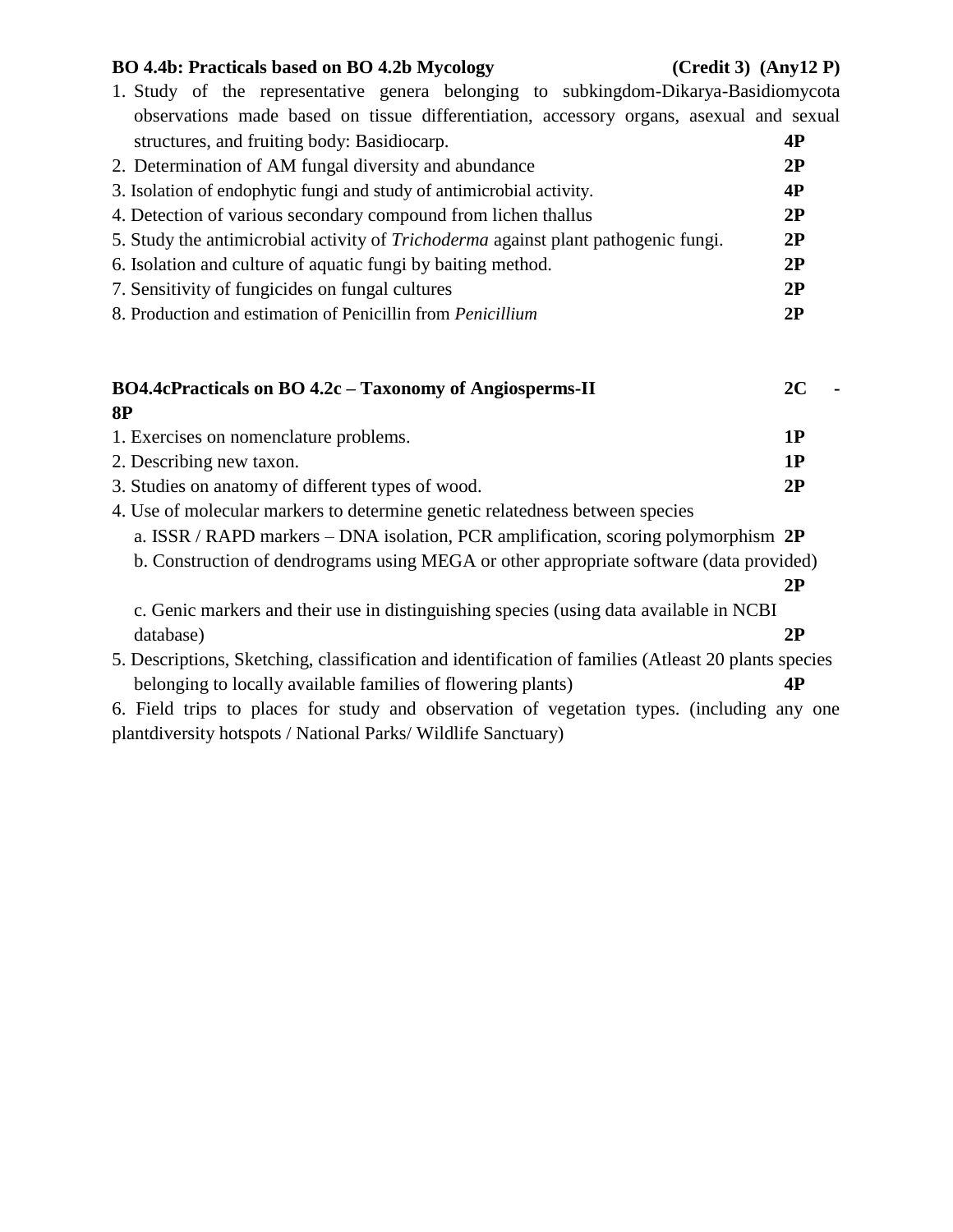## **BO 4.4d Practicals on BO 4.2d (3C)**

# **Any 12 practicals**

| 1. Analysis of air by measuring temperature, humidity and SPM | 2P |
|---------------------------------------------------------------|----|
| 2. Analysis of texture and water holding capacity of soil     | 2P |
| 3. Studying plant adaptations to light, temperature and water | 2P |
| 4. Studying effect of pollutants on plant reproduction        | 2P |
| 5. Studying activity of fungal decomposition enzymes          | 2P |
| 6. Determination of BOD and COD of polluted water             | 2P |
| 7. Studying phytoremediation in hyperaccumulator plants       | 2P |
| 8. Visit to the site of ecological restoration                | 2P |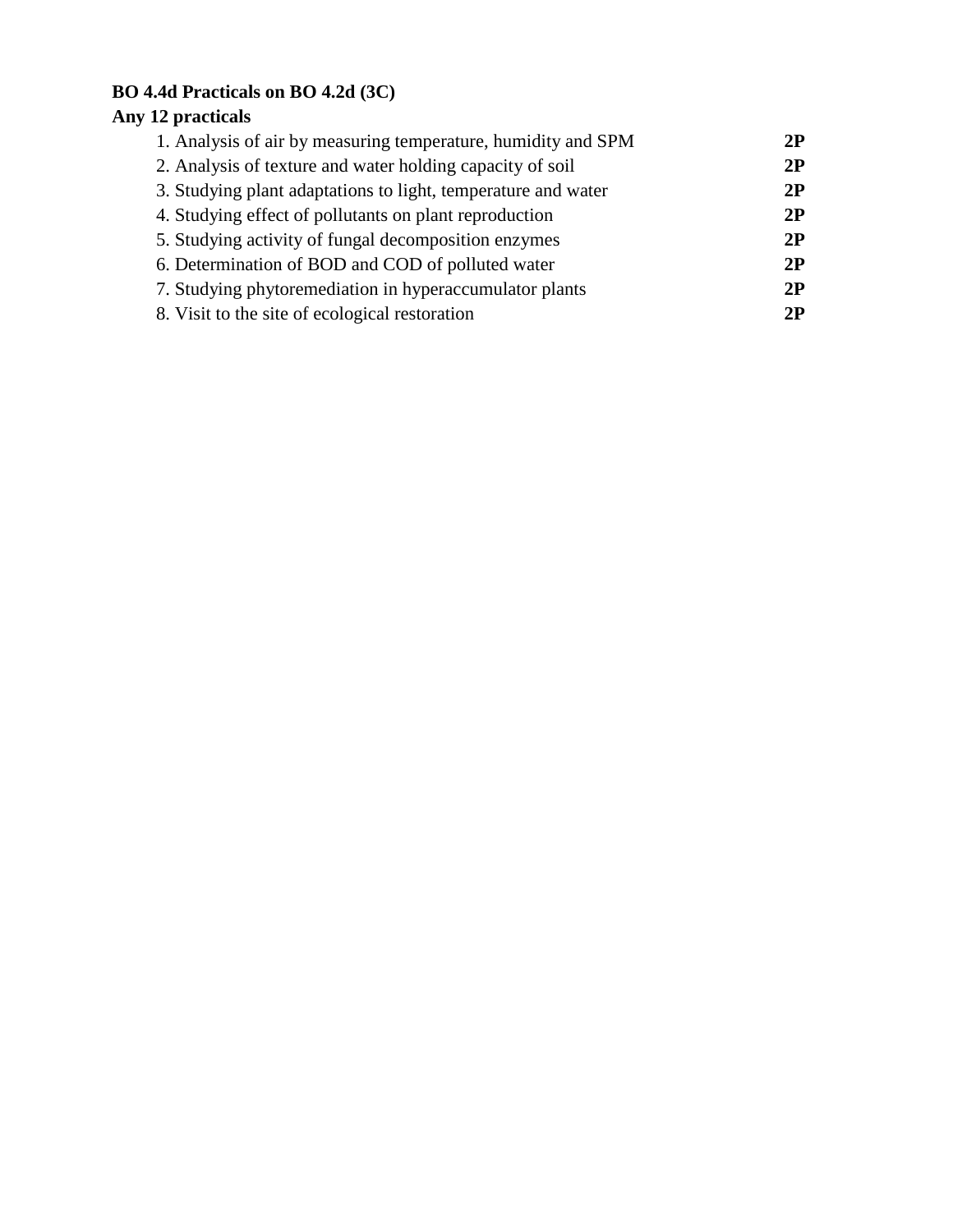#### **BO 4.4e:Practical based on BO 4.2e Plant Physiology: 3C**

#### **Any 12 practical**

| 1. Studies on depletion of mineral elements from media and accumulation in in vitro cultured       |    |  |
|----------------------------------------------------------------------------------------------------|----|--|
| plant tissues using Atomic absorption spectrometry                                                 | 3P |  |
| 2. Studies on effect of growth regulators on in vitro responses of plant tissues                   | 3P |  |
| 3. Genetic transformation of tobacco using <i>Agrobacterium tumefaciens</i> based vector and       |    |  |
| screening for transformants                                                                        | 3P |  |
| 4. Studies on superoxide dismutase, catalase and peroxidase activity in response to drought stress |    |  |
| / xenobiotic stress / pathogen application                                                         | 3P |  |
| 5. Studies on proline accumulation in plants exposed to salinity stress.                           | 1P |  |
| 6. In situlocalization of superoxide and hydrogen peroxide in pathogen tolerant and susceptible    |    |  |
| genotypes in response to pathogen application                                                      | 2P |  |
| 7. Estimation of change in MeJA levels in plants infected with pathogen/ infested with herbivore   |    |  |
| using Gaschromatography.                                                                           | 2P |  |
|                                                                                                    |    |  |

# **BO 4.4 F - Practicals on BO 4.2f Pharmacognosy II (Any 12 practicals) 3C** 1. Micropropagation of a plant through multiplication of pre-existing meristems **3P**<br>2. Micropropagation of a plant through excapacing is

| 2. Micropropagation of a plant through organogenesis                                  | 4P |
|---------------------------------------------------------------------------------------|----|
| 3. Detection and estimation of alkaloids in callus of suitable medicinal plants       | 2P |
| 4. Study of growth and secondary metabolite production in cell suspension cultures    | 3P |
| 5. Elicitation of plant cells for secondary metabolites                               | 2P |
| 6. Screening for biological activities Antimicrobial screening of Herbal drugs/Extrac | 2P |
| 7. Antifungal screening of Herbal drugs/Extracts                                      | 2P |
| 8. Anticancer activity by MTT assay                                                   | 2P |
| 9. Antioxidant activity of herbal drugs/extracts                                      | 1P |